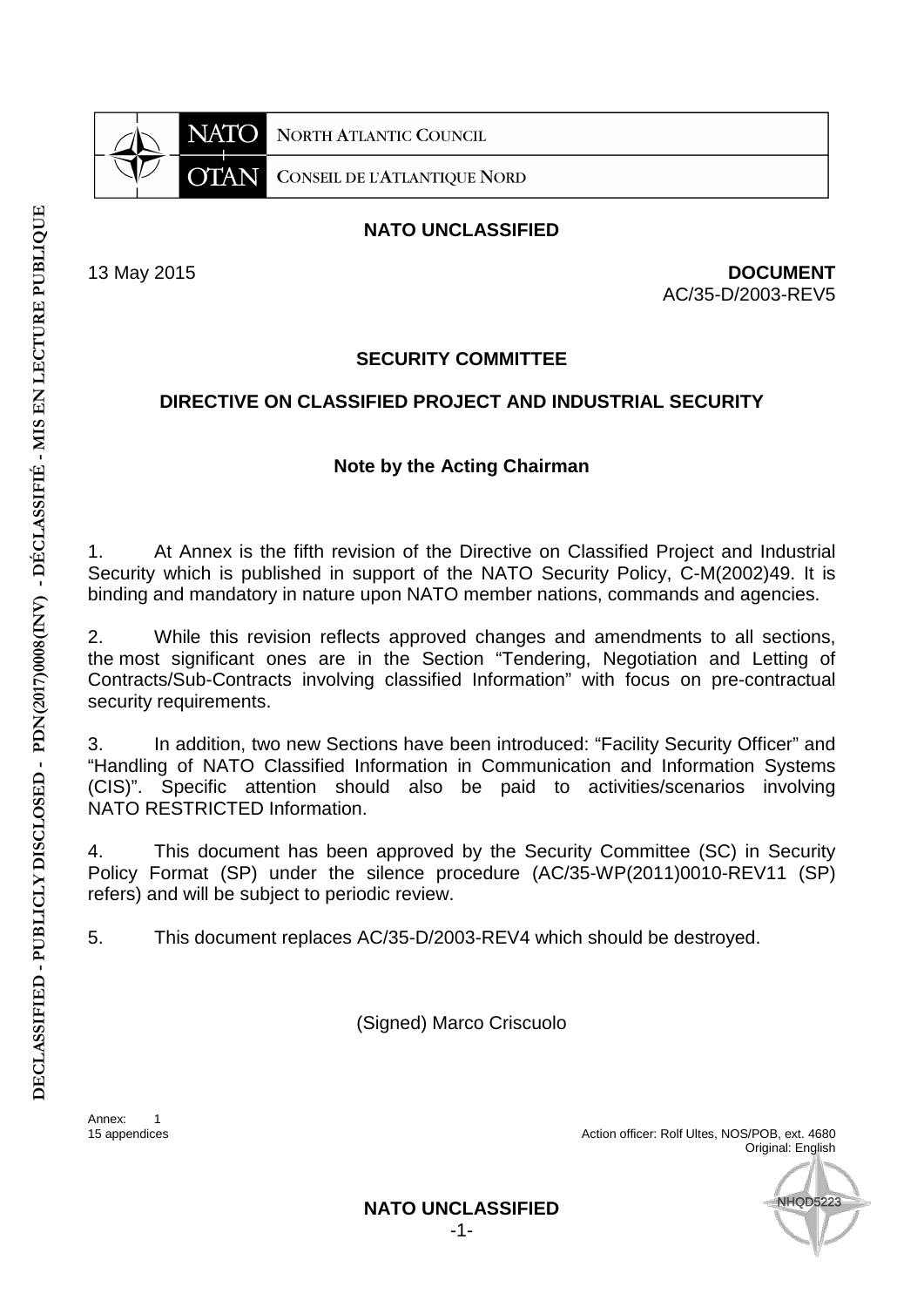# **DIRECTIVE ON CLASSIFIED PROJECT AND INDUSTRIAL SECURITY**

# **TABLE OF CONTENTS**

| TENDERING, NEGOTIATION AND LETTING OF CONTRACTS/SUB-CONTRACTS INVOLVING                                                                                                                                                                                                           |  |
|-----------------------------------------------------------------------------------------------------------------------------------------------------------------------------------------------------------------------------------------------------------------------------------|--|
|                                                                                                                                                                                                                                                                                   |  |
|                                                                                                                                                                                                                                                                                   |  |
|                                                                                                                                                                                                                                                                                   |  |
|                                                                                                                                                                                                                                                                                   |  |
| Access to Information Classified NATO CONFIDENTIAL or above during the Tendering Process                                                                                                                                                                                          |  |
| Access to Information classified NATO RESTRICTED during the Tender Process 1-7                                                                                                                                                                                                    |  |
|                                                                                                                                                                                                                                                                                   |  |
|                                                                                                                                                                                                                                                                                   |  |
|                                                                                                                                                                                                                                                                                   |  |
|                                                                                                                                                                                                                                                                                   |  |
| Contracts involving Information classified NATO CONFIDENTIAL or above1-8                                                                                                                                                                                                          |  |
|                                                                                                                                                                                                                                                                                   |  |
|                                                                                                                                                                                                                                                                                   |  |
| 30.  Contractors/Sub-contractors under the jurisdiction of a NATO Nation requiring by<br>their national laws and regulations notification of contracts involving NR as detailed in Appendix<br>3 shall notify their NSA/DSA about any such contracts they have been awarded.  1-9 |  |
|                                                                                                                                                                                                                                                                                   |  |
|                                                                                                                                                                                                                                                                                   |  |
|                                                                                                                                                                                                                                                                                   |  |
|                                                                                                                                                                                                                                                                                   |  |
| Contractor's Personnel performing work on NATO Premises or on other Contractor's Facilities 1-<br>11                                                                                                                                                                              |  |
|                                                                                                                                                                                                                                                                                   |  |
|                                                                                                                                                                                                                                                                                   |  |
|                                                                                                                                                                                                                                                                                   |  |
|                                                                                                                                                                                                                                                                                   |  |
|                                                                                                                                                                                                                                                                                   |  |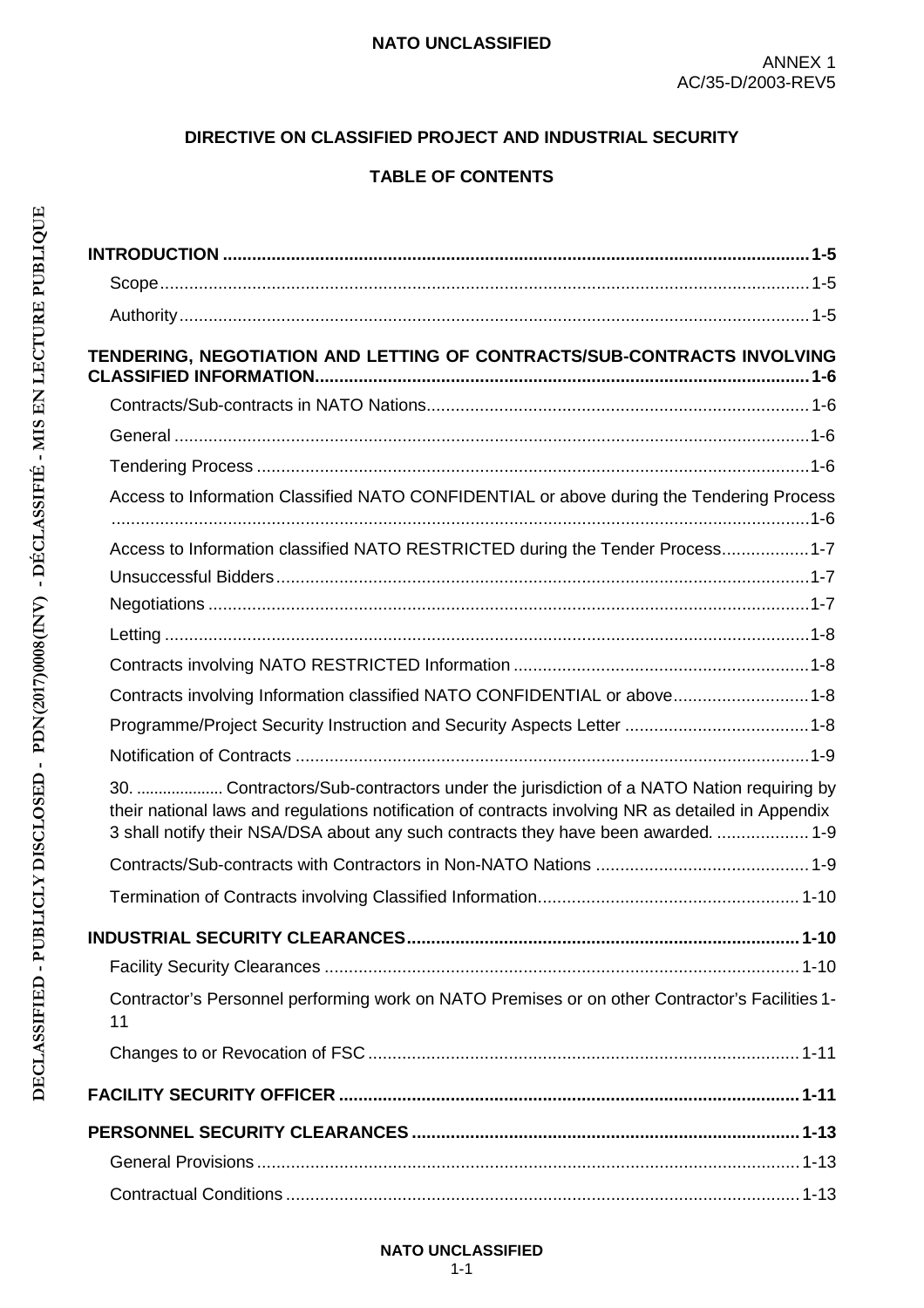| PSC of an Employee holding the Nationality/Citizenship of another Nation  1-14             |  |
|--------------------------------------------------------------------------------------------|--|
|                                                                                            |  |
|                                                                                            |  |
|                                                                                            |  |
|                                                                                            |  |
|                                                                                            |  |
|                                                                                            |  |
|                                                                                            |  |
|                                                                                            |  |
| NATO CLASSIFIED INFORMATION BY PROGRAMME/PROJECT<br><b>RELEASE OF</b>                      |  |
|                                                                                            |  |
| Security Arrangements for the Release of NATO Classified Information to non-NATO Nations   |  |
| Procedures to be followed for the Release of NATO Classified Programme/Project Information |  |
| HANDLING OF NATO CLASSIFIED INFORMATION IN COMMUNICATION AND INFORMATION                   |  |
|                                                                                            |  |
|                                                                                            |  |
|                                                                                            |  |
|                                                                                            |  |
| INTERNATIONAL TRANSMISSION AND TRANSPORTATION OF NATO CLASSIFIED                           |  |
|                                                                                            |  |
| International Hand Carriage of NATO Classified Material at NC or NS level 1-20             |  |
|                                                                                            |  |
|                                                                                            |  |
|                                                                                            |  |
| Carriage of Material at the level NC by Commercial Courier Companies 1-21                  |  |
|                                                                                            |  |
| Transportation of NATO Classified Material NC or NS as Freight by Road 1-22                |  |
| Transportation of NATO Classified Material NC or NS as Freight by Rail 1-23                |  |
| Transportation of NATO Classified Material NC or NS as Freight by Sea  1-23                |  |

# **NATO UNCLASSIFIED**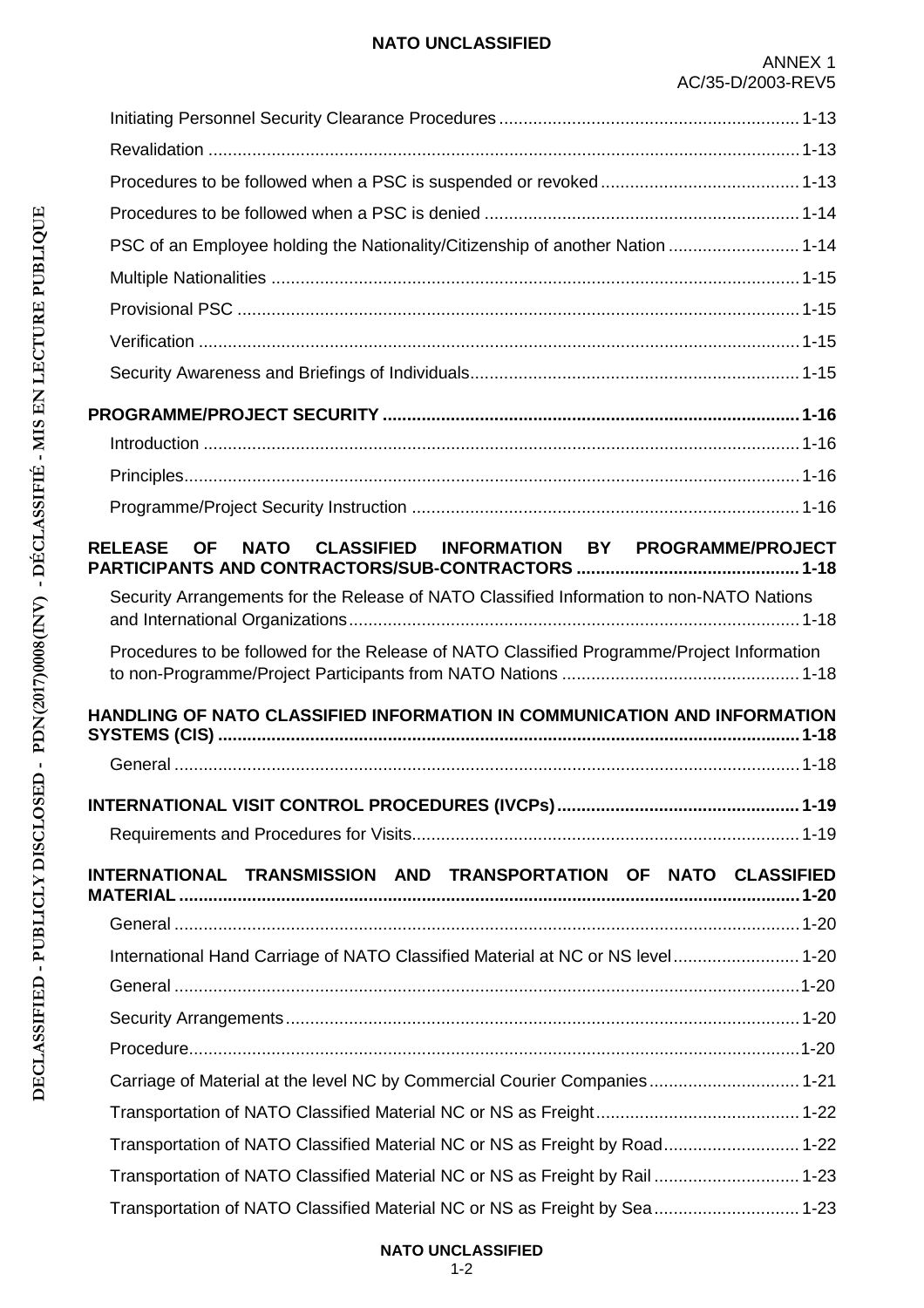| Transportation of NATO Classified Material NC or NS as Freight by Aircraft 1-24                                                                                                  |  |
|----------------------------------------------------------------------------------------------------------------------------------------------------------------------------------|--|
|                                                                                                                                                                                  |  |
|                                                                                                                                                                                  |  |
|                                                                                                                                                                                  |  |
|                                                                                                                                                                                  |  |
|                                                                                                                                                                                  |  |
|                                                                                                                                                                                  |  |
| Transportation of Explosives, Propellants or Other Dangerous Substances  1-26                                                                                                    |  |
|                                                                                                                                                                                  |  |
| 20.  Contractors/Sub-contractors under the jurisdiction of a NATO Nation requiring by<br>their national laws and regulations notification of contracts involving NR shall notify |  |
|                                                                                                                                                                                  |  |
|                                                                                                                                                                                  |  |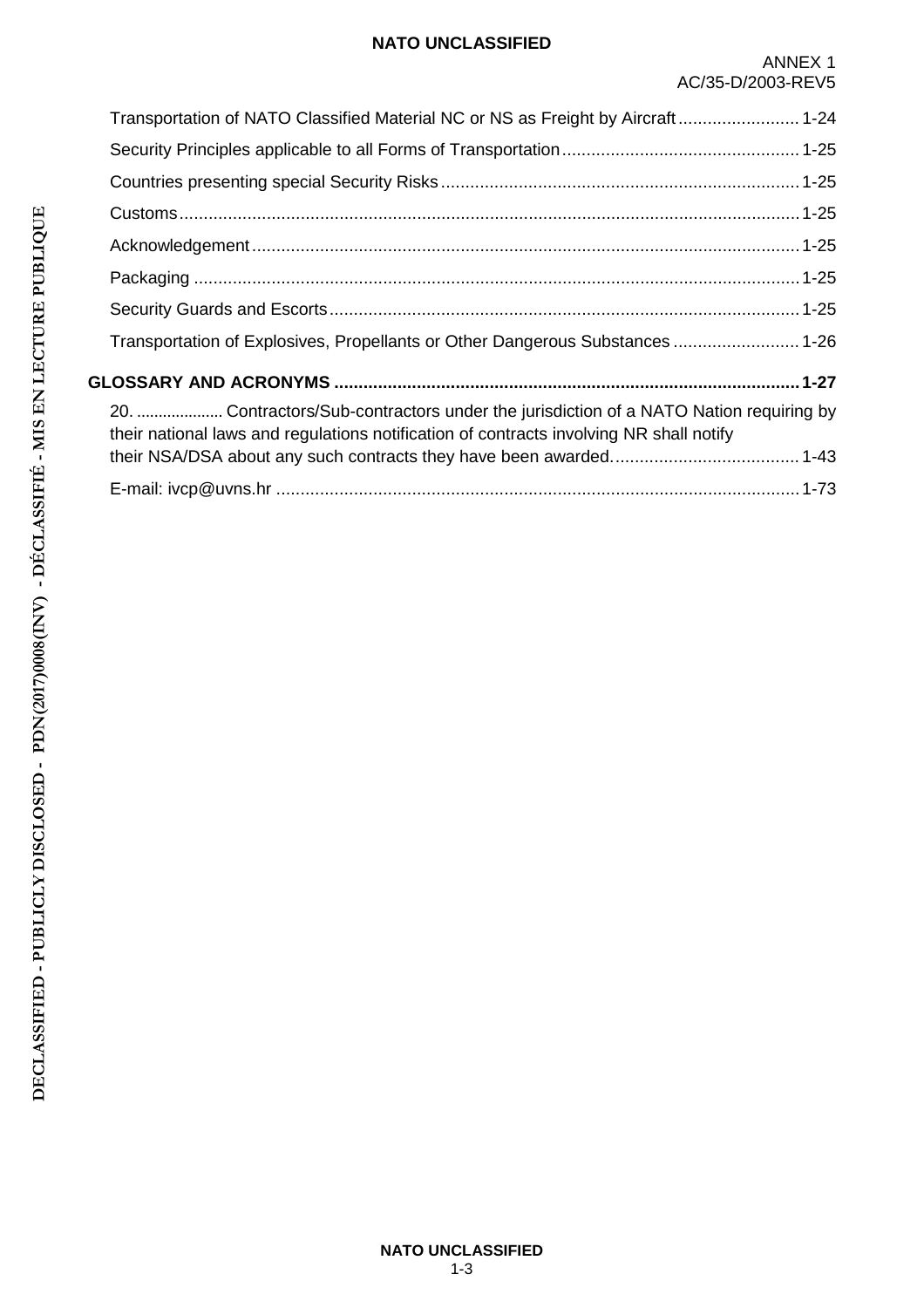The following Appendices to this Directive address the specific procedures, arrangements, and sample documents:

| (a) | <b>APPENDIX 1 -</b>  | General Responsibilities;                                                                                                 |
|-----|----------------------|---------------------------------------------------------------------------------------------------------------------------|
| (b) | <b>APPENDIX 2 -</b>  | Facility Security Clearance Information Sheet (FSCIS);                                                                    |
| (c) | <b>APPENDIX 3 -</b>  | Facility and Personnel Security Clearance for Contracts involving<br>NATO RESTRICTED Information - National requirements; |
| (d) | <b>APPENDIX 4 -</b>  | Contract Security Clause for Inclusion in Tenders and Contracts<br>involving NATO RESTRICTED Information;                 |
| (e) | <b>APPENDIX 5 -</b>  | Security Aspects Letter (SAL);                                                                                            |
| (f) | <b>APPENDIX 6 -</b>  | Project Security Instructions (PSIs) - Structure and Content;                                                             |
| (g) | <b>APPENDIX 7 -</b>  | Facilities/Organisations List;                                                                                            |
| (h) | <b>APPENDIX 8 -</b>  | International Visits Control Procedures (IVCPs);                                                                          |
| (i) | APPENDIX 9 -         | International Visits Processing Times/Lead Times and NU or NR<br>notification requirements;                               |
| (i) | APPENDIX 10 -        | Security Acknowledgement (in case of Hand Carriage) - Declaration;                                                        |
| (k) | <b>APPENDIX 11 -</b> | Courier Certificate for the International Hand Carriage of classified<br>Documents, Equipment and/or Components;          |
| (1) | <b>APPENDIX 12 -</b> | International Transportation Plan - Transportation<br>Plan<br>for<br>the Movement of Classified Consignments;             |
| (m) | <b>APPENDIX 13 -</b> | <b>Authorisation for Security Guards;</b>                                                                                 |
| (n) | <b>APPENDIX 14 -</b> | NATO Personnel Security Clearance Certificate (PSCC);                                                                     |
| (o) | <b>APPENDIX 15 -</b> | Attestation of a NATO Personnel Security Clearance (APSC).                                                                |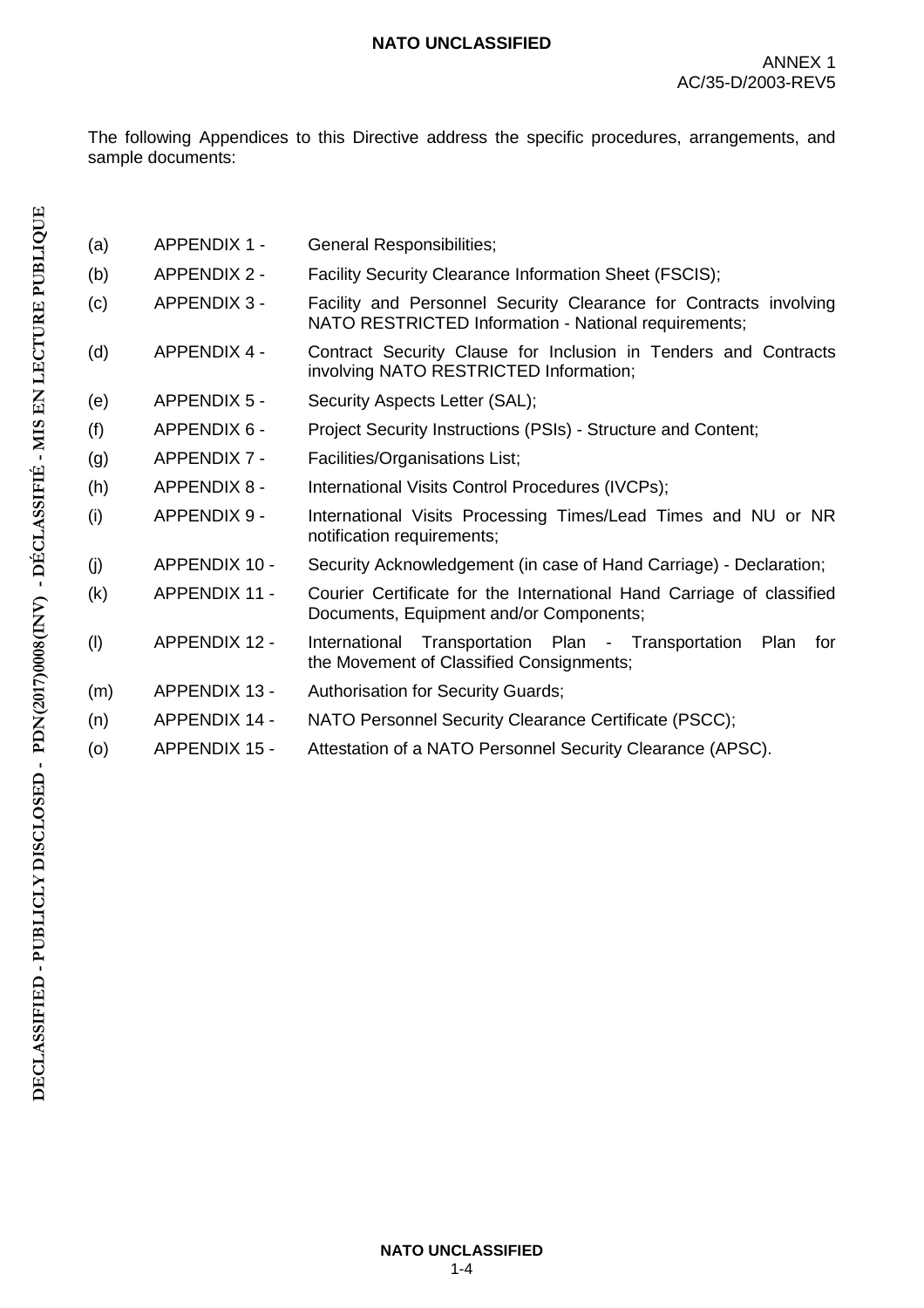### **DIRECTIVE ON CLASSIFIED PROJECT AND INDUSTRIAL SECURITY**

### <span id="page-5-0"></span>**INTRODUCTION**

1. Industrial security is the application of protective measures and procedures to prevent, detect and recover from loss or compromise of classified information handled by industry in contracts. NATO classified information disseminated to industry, generated as a result of a contract with industry, and contracts involving classified information with industry shall be protected to a standard no less stringent than NATO Security Policy (C-M(2002)49) and supporting Directives.

2. This Directive is published by the Security Committee (SC) pursuant to paragraph 5.7 of Enclosure "B" and in support of Enclosure "G" to the NATO Security Policy (C-M(2002)49).

3. This Directive contains mandatory minimum standards, common procedures and processes in connection with the implementation of industrial security.

### <span id="page-5-1"></span>**Scope**

4. This Directive applies to the protection of NATO classified information released or created during all phases of the contracting processes, including licensing, bidding, negotiation, award, performance, and termination. The protection of NATO UNCLASSIFIED information is governed by C-M(2002)60, The Management of Non-Classified Information, and is addressed in this Directive only if required for consistency.

5. The provisions outlined in this Directive are applicable to NATO, NATO Programme/Project Agency/Offices (NPA/NPOs), National Security Authorities (NSA), Designated Security Authorities (DSA), National Security Accreditation Authorities (SAAs) and any other competent national authorities that let contracts involving NATO classified information to Contractors. The following definitions apply:

## Contracting Authority:

An organization in NATO or NATO nations including Contractors authorised to tender for, or place a contract with a Contractor or Consultant.

## Contractor:

An industrial, commercial or other entity that seeks or agrees to provide goods or services.

### Consultant:

An individual who serves either independently or through a Contractor in an advisory capacity. A Consultant expresses views, gives opinions on problems, answers questions as requested or provides advice. The work performed under contract is the provision of advice. Therefore, for the purpose of this Directive, a Consultant is considered the same as a Contractor. Hereafter, referred to as Contractor.

## <span id="page-5-2"></span>**Authority**

6. The NSAs/DSAs*/*SAAs are responsible for the implementation and oversight of security for NATO classified information entrusted to their Contractors. The NSAs/DSAs*/*SAAs shall ensure that they have the means to make their security requirements binding upon Contractors and that they have the right to inspect and approve the measures taken by Contractors in compliance with this Directive for the protection of NATO classified information.

7. Detailed responsibilities of the NSAs/DSAs, the SC, the NATO Office of Security (NOS), and NPA/NPOs are laid down in Appendix 1. Principle organisations with responsibility for CIS security, e.g. SAAs are addressed in Enclosure "F".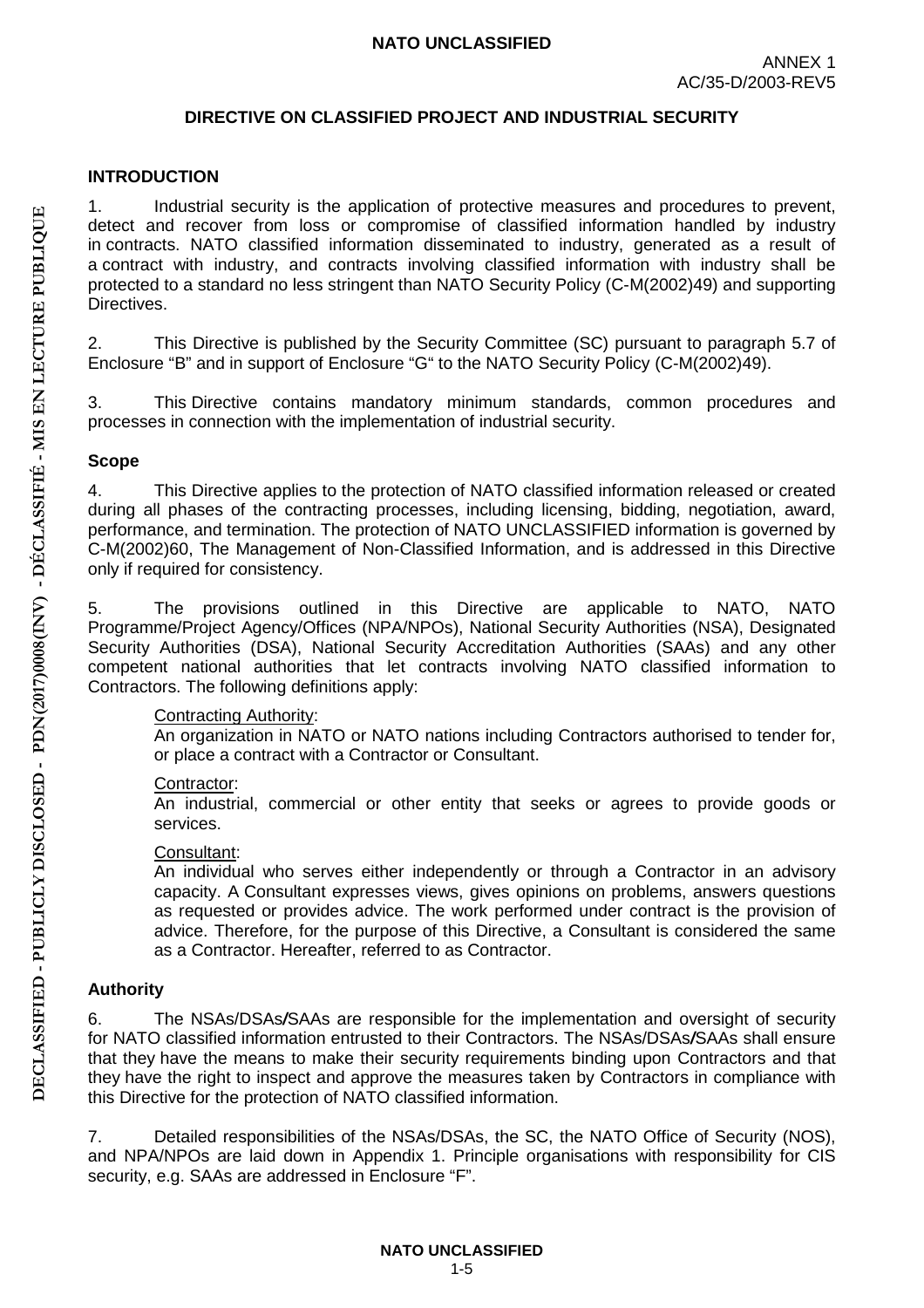### <span id="page-6-0"></span>**TENDERING, NEGOTIATION AND LETTING OF CONTRACTS/SUB-CONTRACTS INVOLVING CLASSIFIED INFORMATION**

## <span id="page-6-1"></span>**Contracts/Sub-contracts in NATO Nations**

## <span id="page-6-2"></span>**General**

8. All Contractors/Sub-contractors undertaking a NATO contract involving classified information requiring access to, or generation of information classified NATO CONFIDENTIAL (NC) or above shall hold or, in respect of paragraph 11 (b) and (c) below, be able to obtain a Facility Security Clearance (FSC) at the appropriate level issued by the responsible NSA/DSA of the country that has jurisdiction<sup>1</sup> over the Contractor/Sub-contractor's facility. It is the responsibility of the Contracting Authority to verify with the relevant NSA/DSA of a Contractor/Sub-contractor whether it has been granted an appropriate FSC before any NC or above information is released to it. Where no FSC at the required level exist it is the responsibility of the Contracting Authority to initiate an FSC or upgrade action.

9. A FSC is not required by Enclosure G to C-M(2002)49 for access to, or generation of classified information at level of NATO RESTRICTED (NR). However some NATO nations, as identified in Appendix 3, and as mandated by their national laws and regulations, do require a FSC for Contractor/Sub-contractor under their jurisdiction, for access to classified information at the level of NR.

## <span id="page-6-3"></span>**Tendering Process**

### <span id="page-6-4"></span>**Access to Information Classified NATO CONFIDENTIAL or above during the Tendering Process**

10. A bidder, not holding an appropriate FSC as required by the potential contract/sub-contract shall not be automatically excluded from the competition during the tendering process, as detailed in the scenarios below.

11. The following identifies the three scenarios that may arise during the tendering process for a contract/sub-contract involving classified information NC or above and details the security requirements:

- (a) access to classified information NC or above at the bidder's facility during the tendering process:
	- when the contract notice, invitation to tender or request for proposals require bidders to hold or generate at their facility information classified NC or above, the bidder's facility shall hold an FSC at the appropriate level. In such circumstances the Contracting Authority shall obtain an assurance from the relevant NSA/DSA that the bidder has been granted an appropriate FSC;
	- the Contracting Authority shall obtain the respective assurance from the responsible NSA/DSA by using the Facility Security Clearance Information Sheet (FSCIS) at Appendix 2.
- (b) no access to information classified NC or above during the tendering process:
	- when the contract/sub-contract notice, invitation to tender or request for proposal concerns a contract/sub-contract that will involve classified information NC or above but does not require the bidder to hold or originate such information at the tender stage, a bidder not holding an appropriate FSC shall not be excluded from the bidding process, but should be advised in the tender document that an FSC shall be required prior to it being awarded the contract/sub-contract;

<sup>&</sup>lt;sup>1</sup> Power to exercise authority over a subject matter or a territory/geographic area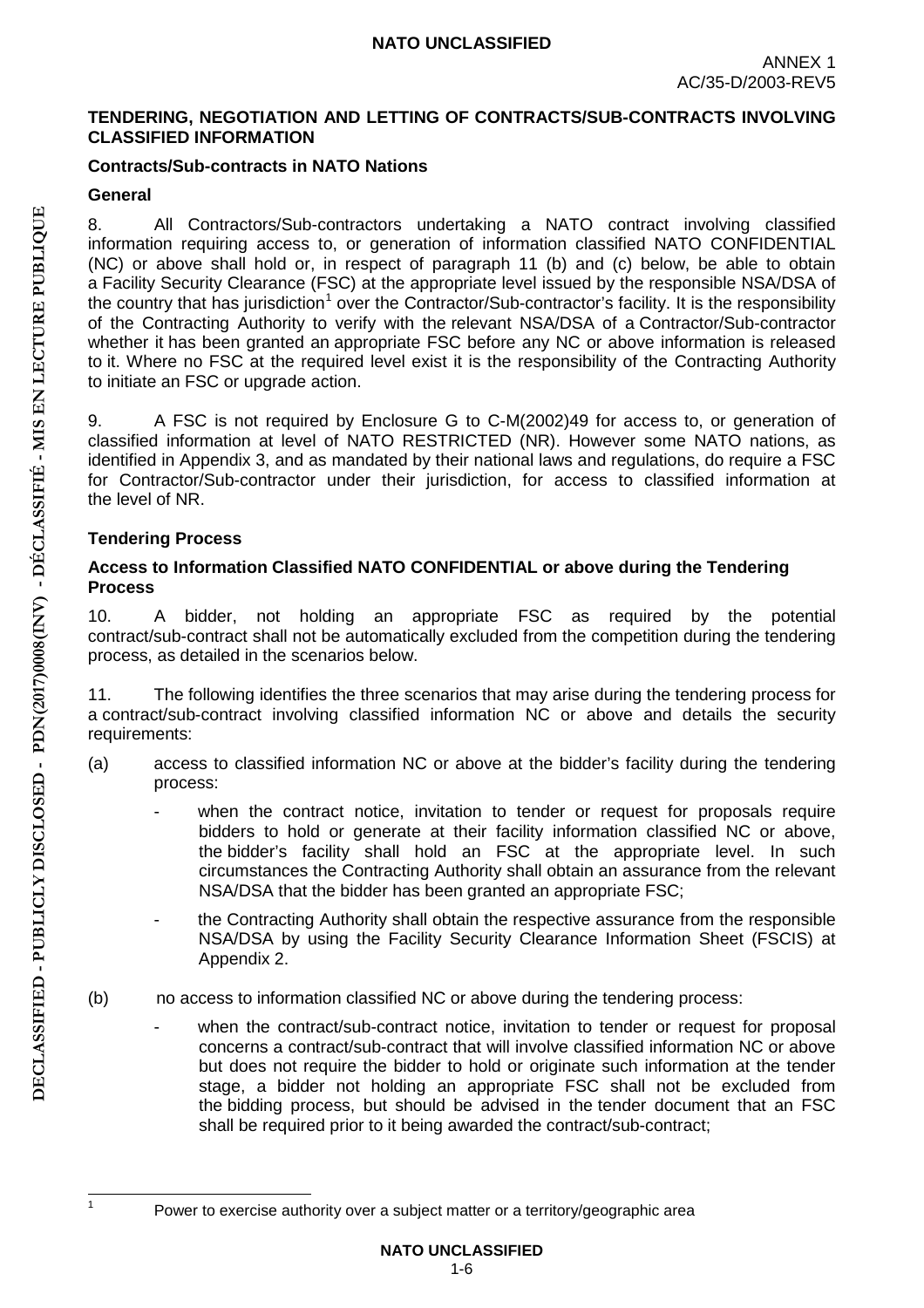- *-* should a bidder without an appropriate FSC be selected to undertake the contract/sub-contract, the Contracting Authority shall initiate action to grant the bidder an FSC at the required level;
- the contract/sub-contract shall not be awarded until the NSA/DSA has provided an assurance that the selected bidder's facility has been granted an FSC at the required level. The Contracting Authority shall initiate the FSC action by using the FSCIS at Appendix 2.
- (c) access to information classified NC or above at the premises of the contracting authorities during the tendering process:
	- shall only be granted to individuals who are in the possession of an appropriate Personnel Security Clearance (PSC). An assurance of the PSC of individuals requiring access on the premises of the Contracting Authority shall be provided in the form of a PSC Certificate or a Request for Visit by the appropriate NSA/DSA;
	- should a bidder without an appropriate FSC be selected to undertake the contract/sub-contract, the Contracting Authority shall request the relevant NSA/DSA to initiate action to grant the bidder an FSC at the required level;
	- the contract/sub-contract shall not be awarded until the NSA/DSA has provided an assurance that the selected bidder's facility has been granted an FSC at the required level. The Contracting Authority shall request the responsible NSA/DSA to initiate the FSC action by using the FSCIS at Appendix 2.

12. Should the NSA/DSA determine that a bidder is ineligible for the required level of FSC the Contracting Authority shall not award the contract.

## <span id="page-7-0"></span>**Access to Information classified NATO RESTRICTED during the Tender Process**

13. When the contract notice, invitation to tender or request for proposals require bidders to hold or generate NR information, the contract notice, the invitation to tender or request for proposal shall include a copy of the "Contract Security Clause for Inclusion in Tenders and Contracts Involving NR Information" at Appendix 4. This will inform the bidder on the minimum measures required for the protection of NR classified information.

## <span id="page-7-1"></span>**Unsuccessful Bidders**

14. Unsuccessful bidders having been provided NATO classified information in connection with a tender shall be required to return the classified information to the Contracting Authority within 15 working days of receipt of notification of their unsuccessful tender. All individuals having accessed NATO classified information shall be reminded of their responsibility for its protection and of not disclosing such information further.

# <span id="page-7-2"></span>**Negotiations**

15. Following the tendering process and at the start of the negotiations for contracts involving NC or above with preferred bidders, if not already confirmed, an assurance shall be obtained that the potential Contractor(s) hold(s) an FSC at the required level. If the Contracting Authority is a NATO civil and military body the request shall be forwarded to the NSA/DSA of the nation with jurisdiction over the potential Contractor(s). If the Contracting Authority is in a NATO nation, the request shall be forwarded to its responsible NSA/DSA. The Contracting Authority shall ensure that all Contractors are required to follow the same approval process when negotiating a sub-contract.

16. In case the potential Contractor does not hold the required FSC, the responsible NSA/DSA shall be requested to initiate the clearance procedure accordingly. For such purposes the FSCIS at Appendix 2 shall be used.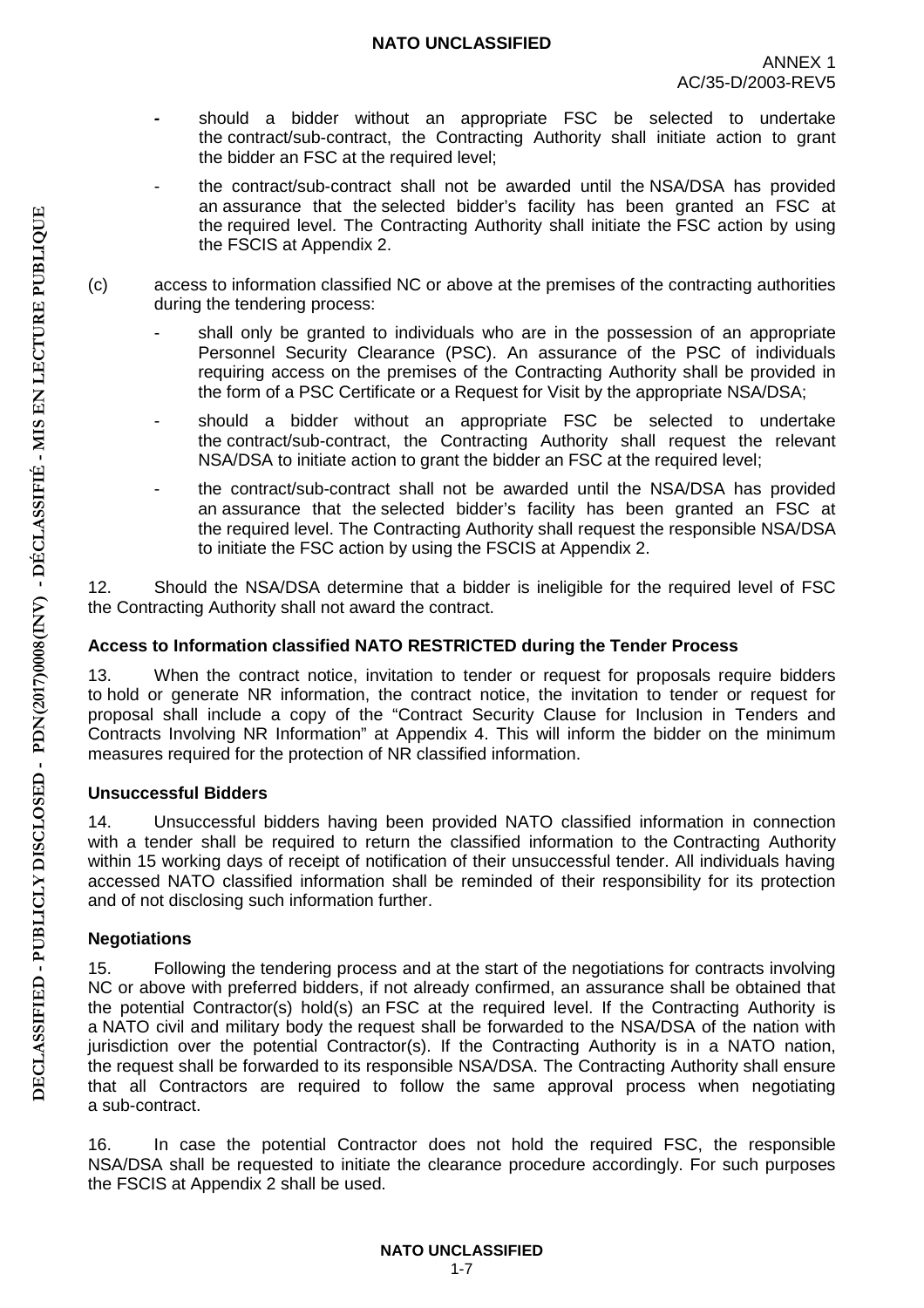17. The Contracting Authority shall also provide information regarding the classification level to the responsible NSA/DSA and the nature of services or supplies requiring access or potential access to NATO classified information in order to allow the responsible NSA/DSA to ensure the necessary security arrangements have been implemented.

## <span id="page-8-0"></span>**Letting**

18. Contracting authorities will not normally award a contract involving classified information NC or above before having obtained assurance that the Contractor's facility holds an FSC at the required level. Exceptionally and after consulting with the relevant NSA/DSA, the Contracting Authority may allow the Contractor to commence work on the NR parts of the contract provided the contractual arrangement includes a clause stating that the contract shall be terminated in case the Contractor cannot be granted the required FSC.

## <span id="page-8-1"></span>**Contracts involving NATO RESTRICTED Information**

19. Contracts involving classified information at the level of NR shall include a "Contract Security Clause for Tenders and Contracts Involving NR Information" detailing, as a minimum, the provisions specified in Appendix 4. Such contracts shall also include a Security Aspects Letter (SAL) (see Appendix 5) identifying the specific NR aspects of the contract requiring protection.

20. The requirements in contracts for the protection of NR information may be more stringent than that detailed in Appendix 4 and, if required by national laws and regulations, NSAs/DSAs will be responsible for ensuring compliance of Contractors/Sub-contractors being under their jurisdiction with applicable security provisions for the protection of NR information and should conduct verification visits on Contractor's facilities located in their nation. In all other cases it is the responsibility of the Contracting Authority to ensure that the required security provisions of Appendix 4 and the SAL, as applicable, are implemented. Any incident, which has or may lead to NR information being lost or compromised, shall immediately be reported by the SO to the Contracting Authority, which shall inform the competent NATO body or the Contractor's NSA/DSA, as applicable.

## <span id="page-8-2"></span>**Contracts involving Information classified NATO CONFIDENTIAL or above**

21. Contracts/sub-contracts involving access to information classified NC or above shall include an article/paragraph, which requires the Contractor/Sub-contractor to protect any such classified information no less stringently than applicable NATO security regulations as implemented by its competent NSA/DSA, and comply with any relevant national security laws and regulations and any additional instructions given by the responsible NSA/DSA. Contract specific NATO security requirements shall be given either in a Programme Security Instruction (PSI) (see Appendix 6) or in a SAL, as appropriate.

# **Performance of Contracts within Class II Security Areas**

22. In accordance with AC/35-D/2001, Directive on Physical Security, unescorted access to Class II Security Areas shall only be granted to individuals who are security cleared. For all other individuals, provisions shall be made for escorts or equivalent controls to prevent unauthorised access to NATO classified information. If escort arrangements or equivalent controls are not feasible, the requirement for individuals to hold an appropriate PSC when the execution of the contract starts shall be clearly stated in the invitation to bid.

# <span id="page-8-3"></span>**Programme/Project Security Instruction and Security Aspects Letter**

23. For all programmes involving classified information NC or above managed by an NPA/NPO, the programme security office shall produce a PSI (see Appendix 6) in collaboration with and subject to approval by the NSA/DSA of the NATO nation(s) participating in the programme. PSIs may be produced for other activities if considered necessary by the appropriate security authorities. Security classifications shall be addressed in the Security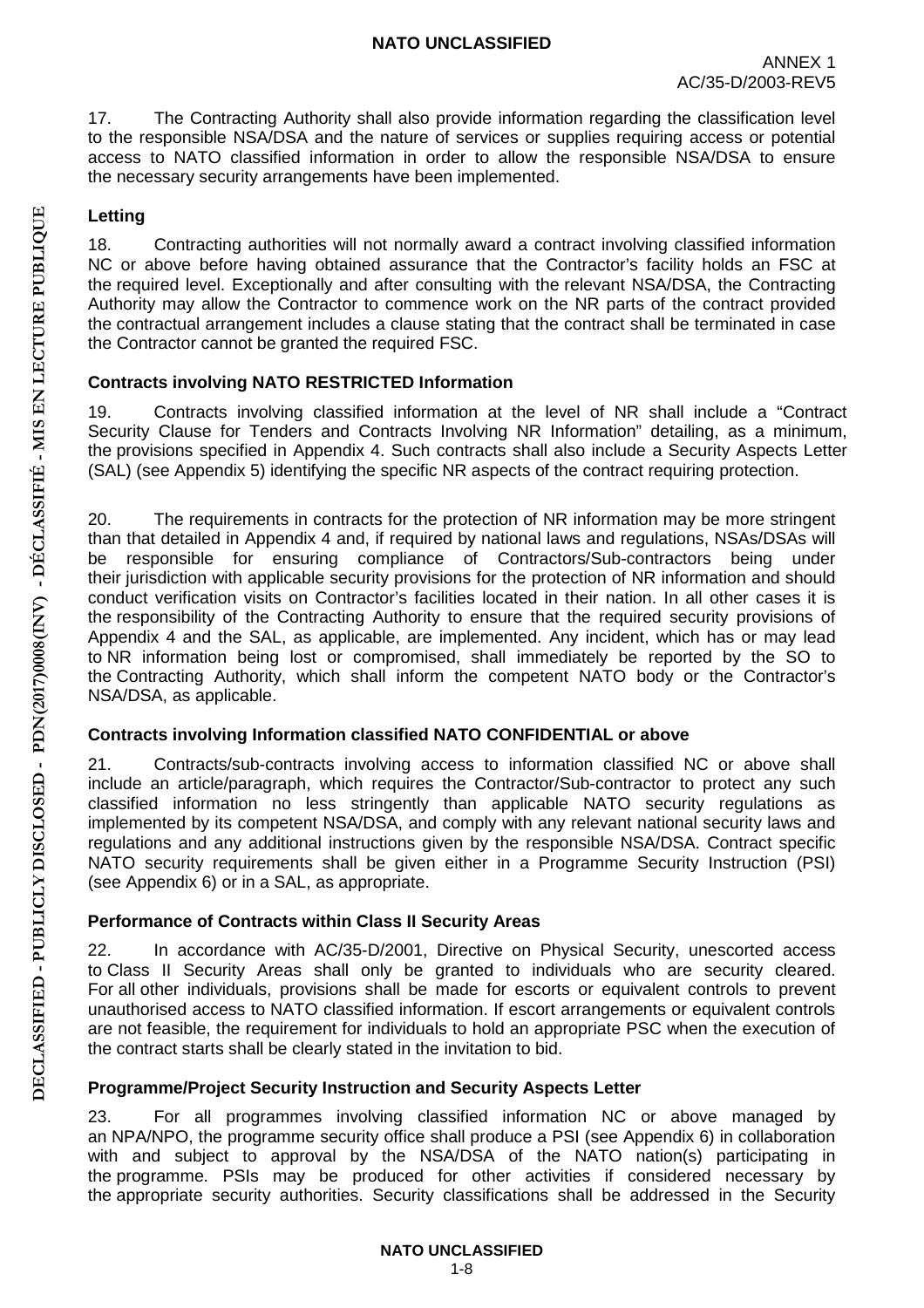Classification Guide (SCG). If considered appropriate by the NPA/NPO and programme participants a PSI may also be produced for programmes involving only classified information at the NR level.

24. Contracts which do not require a PSI shall include as a minimum an SAL. In that case security classifications shall be addressed in a Security Classification Checklist.

25. The PSI and/or SAL shall be made binding for all participants.

## <span id="page-9-0"></span>**Notification of Contracts**

26. NATO contracting authorities shall notify, via their respective security officers, the NSA/DSA of the nation with jurisdiction over the Contractor about any contracts involving classified information at the level of NC or above, to include details on the nature of services or supplies or work to be performed by the Contractor, the security classification, the nature and volume of classified information to be furnished to or to be generated by the Contractor as well as any other relevant security aspects.

27. Each NPA/NPO shall develop and maintain an up-to-date list of facilities and involved organisations. The list shall be in the format at Appendix 7 and be available to all NSAs/DSAs and NATO civil and military bodies upon request. The list consists of:

- (a) the prime Contractors that hold contracts involving classified information NC or above connected with the NATO project/programme;
- (b) all government departments or agencies known to be involved in the project/programme; and
- (c) any civil or military body involved, when applicable.

28. Each NPA/NPO shall also be responsible for requiring that each prime Contractor maintains a similar list for any Sub-contractors, by project, with access to information classified NC or above.

29. Other contracting authorities awarding a NATO classified prime contract involving classified information at the level of NC or above, shall provide their NSA/DSA with a copy of the security provisions of the contract and the PSI/SAL. That NSA/DSA shall provide copies of the security provisions and PSI/SAL to the NSA/DSA of the country with jurisdiction over the Contractor so that security oversight of the classified information can be maintained.

<span id="page-9-1"></span>30. Contractors/Sub-contractors under the jurisdiction of a NATO Nation requiring by their national laws and regulations notification of contracts involving NR as detailed in Appendix 3 shall notify their NSA/DSA about any such contracts they have been awarded*.*

# <span id="page-9-2"></span>**Contracts/Sub-contracts with Contractors in Non-NATO Nations**

31. The letting of the contract involving NATO classified information to Contractors in non-NATO nations constitutes a release of information and has to be in accordance with the established procedures as referenced in paragraph 91.

32. Contracts/sub-contracts with Contractors/Sub-contractors in non-NATO nations which involve NATO classified information require the existence of a bilateral Security Agreement/Arrangement between NATO and the non-NATO nation whose NSA/DSA has jurisdiction over the Contractors/Sub-contractors. It is the responsibility of that NSA/DSA to ensure their Contractors/Sub-contractors provide the required level of protection for the contract involving NATO classified information*.* 

33. If there is no bilateral Security Agreement/Arrangement between NATO and the non-NATO nation, a bilateral Security Agreement/Arrangement between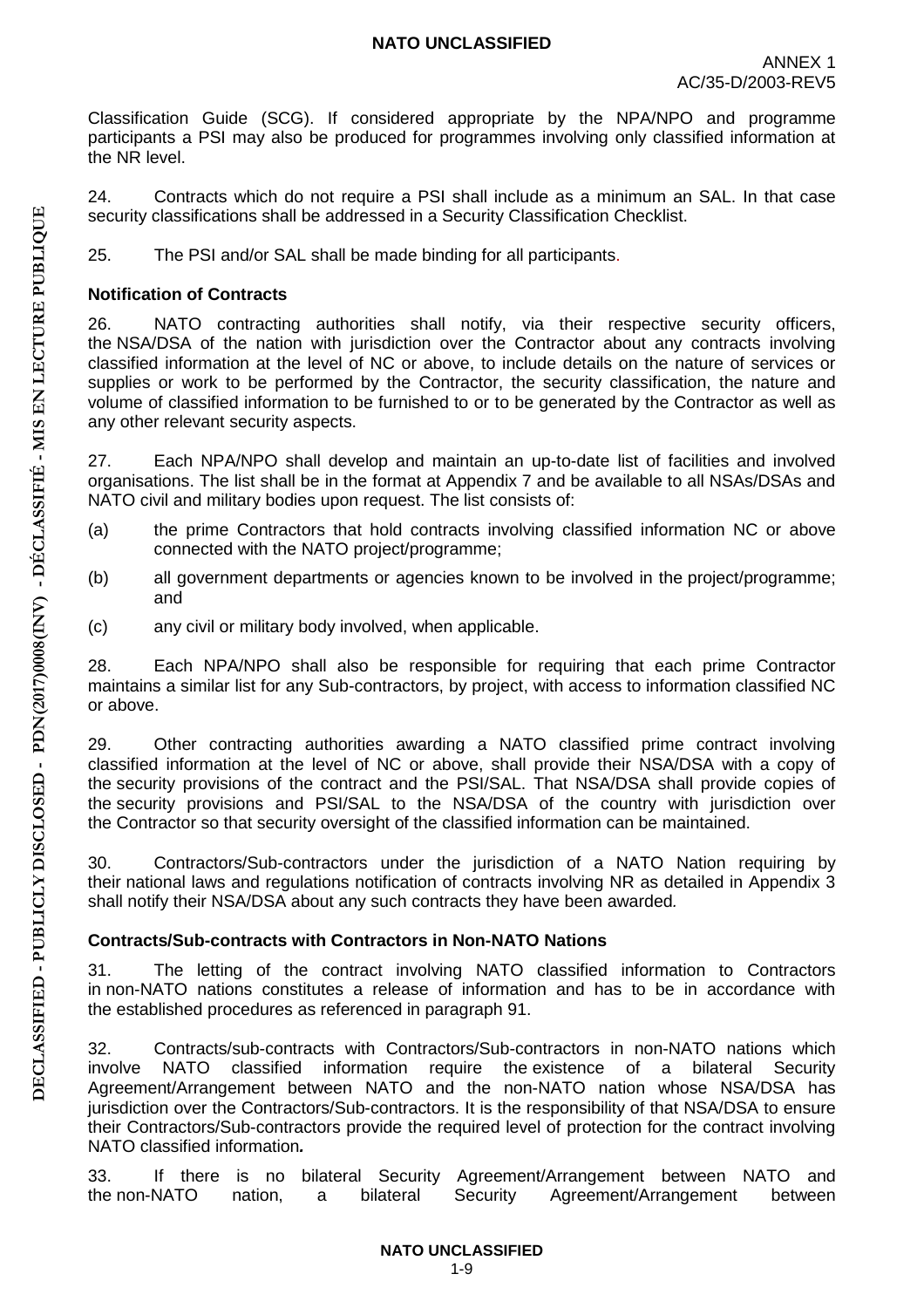a contracting/sponsoring NATO Nation and the non-NATO Nation is required. The NATO Nation shall provide a written Security Assurance signed by a representative duly mandated by the Non-NATO recipient, to NATO. The Security Assurance shall oblige the non-NATO recipient to protect NATO classified information to a degree no less stringent than the provisions contained in the bilateral Security Agreement/Arrangement for the protection of the NATO nation's classified information of an equivalent classification.

34. If the NATO Nation which has concluded the Security Agreement/Arrangement with the Non-NATO Nation does not have the jurisdiction over the Contracting Authority, the NSA/DSA of the NATO Nation with jurisdiction over the Contracting Authority must be provided with the Security Assurance as detailed in paragraph 33 above and a copy of the Security Agreement/Arrangement. The written consent of the NATO Nation with jurisdiction over the Contracting Authority is required otherwise the contract shall not be placed.

35. Placing contracts/sub-contracts involving classified NATO information shall follow the procedures as established in paragraphs 8 to 30 above.

## <span id="page-10-0"></span>**Termination of Contracts involving Classified Information**

36. Upon termination of a contract/sub-contract involving classified information, and where classified information has been provided to or generated by the Contractor/Sub-contractor during the performance of the contract, the classified information shall be returned to the Contracting Authority unless the Contracting Authority has agreed in writing that the classified information can be destroyed in accordance with the national laws and regulations or retained by the Contractor/Sub-contractor, e.g. for purposes of follow-on services or supplies. Disposition instructions shall be included in any contracts involving access to NC and higher.

# <span id="page-10-1"></span>**INDUSTRIAL SECURITY CLEARANCES**

# <span id="page-10-2"></span>**Facility Security Clearances**

37. The NSA/DSA of each NATO nation is responsible for granting an appropriate FSC for Contractor's facilities under their jurisdiction and which are involved in NATO contracts involving classified information at NC or above level, in accordance with national laws and regulations. Prior to granting an FSC, an assessment shall be made on the following mandatory minimum requirements:

- (a) of the integrity and probity of the company which is to be entrusted with NATO classified information at the level of NC or above;
- (b) of the personnel security status of owners, directors, principal officials, executive personnel, and employees of the facility, and of such other individuals as per national laws and regulations who may, by virtue of their association, position or employment, be required to have access to NATO classified information or supervise a NATO contract involving classified information, to ensure that they have the requisite level of PSC;
- (c) of the foreign ownership, control and influence aspects (such as corporate structure) to ensure that these aspects are adequately addressed and where necessary mitigated; and
- (d) of the security arrangements provided for the protection of NATO classified information to ensure that they comply with the requirements of NATO Security Policy and its supporting directives.

38. An FSC is an administrative determination by which an NSA/DSA formally recognizes the capacity or reliability of Contractor's facilities to manage, generate or have access to classified information up to a certain level. Depending on the contract requirements and, subject to national laws and regulations, there may be different types of FSCs, as determined by the NSA/DSA and are conveyed in the NATO FSCIS.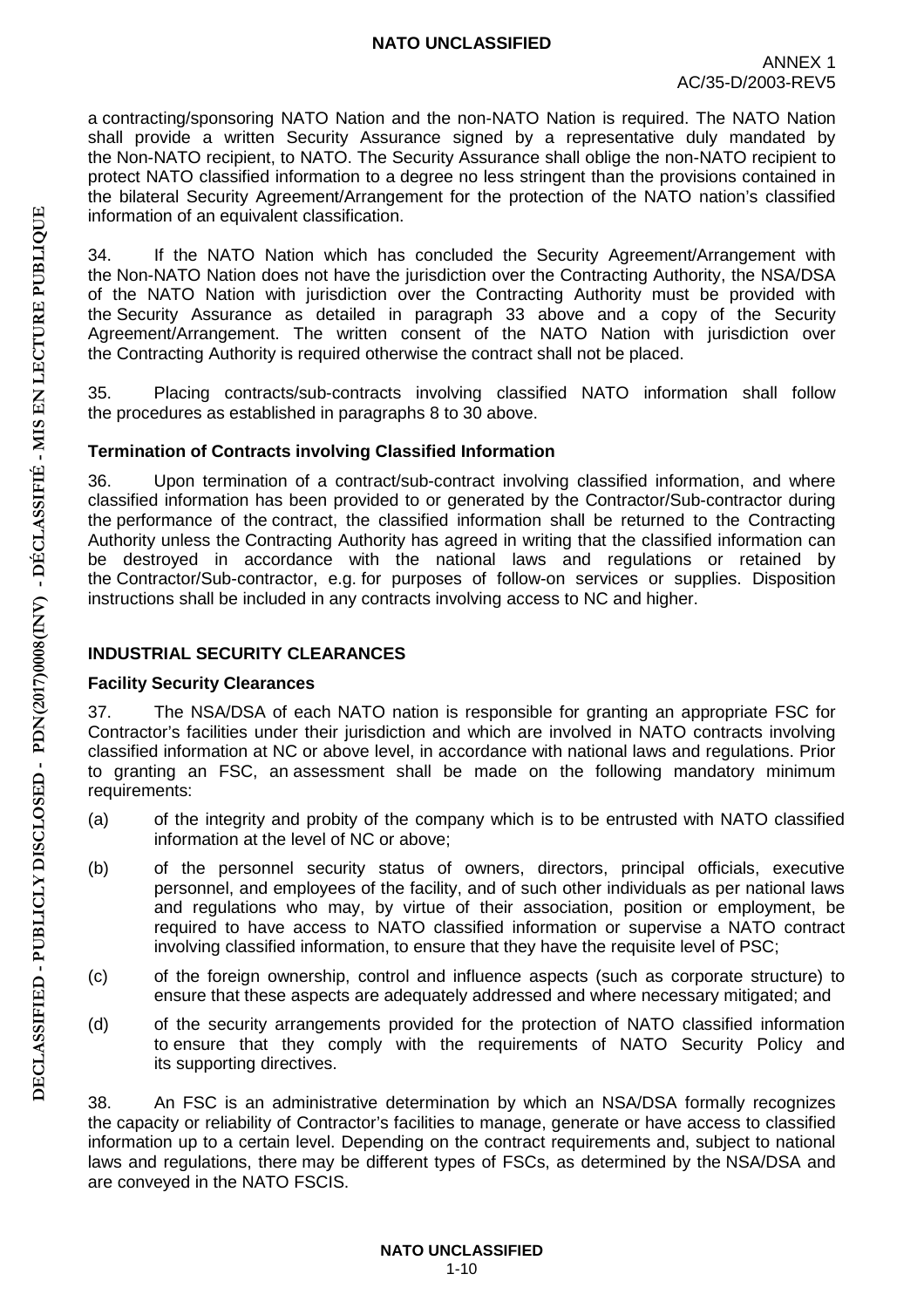39. The following minimum criteria shall be applied by the NSA/DSA in issuing all categories of FSCs:

- (a) that the company must establish security processes which covers all appropriate security requirements for the protection of information classified at NC or above in accordance with NATO security regulations;
- (b) that the personnel security status of personnel (both management and employees) who are required to have access to information classified at NC or above is confirmed in accordance with NATO personnel security clearance requirements;
- (c) that the NSA/DSA has the means to ensure that the industrial security requirements are binding upon industry and that it has the right to inspect and approve the measures taken in industry for the protection of information classified at NC and above; and
- (d) that the company shall appoint a Facility Security Officer (FSO) responsible for security who is in a position to report to the NSA/DSA.

40. In granting an FSC, NSAs/DSAs shall ensure that they have the means to be advised of any circumstances that could have a bearing upon the viability of the clearance granted (e.g. a transfer of the controlling interests in the company or facility, a realignment of the business associations, the replacement of any of its principal officers or directors, a change in the facility's physical location, an alteration to the premises it occupies, or a variation in its security procedures).

41. The NSAs/DSAs shall evaluate the extent to which the circumstances described above represent a threat to the security of NATO classified information that may be entrusted to that company or facility. If it is determined that there is a threat, the NSAs/DSAs will take appropriate steps to negate or mitigate the threat prior to issuing or maintaining the FSC.

42. The responsible NSA/DSA shall confirm the level of the FSC granted to, or initiate facility clearance action for a company, when requested, in the FSCIS format (Appendix 2).

43. The NSA/DSA may specify additional security measures to be taken for the protection of NATO classified information in each company/facility in its nation in order to qualify for an FSC.

### <span id="page-11-0"></span>**Contractor's Personnel performing work on NATO Premises or on other Contractor's Facilities**

44. Contractor/Sub-contractor's personnel, including freelance consultants and interpreters, or any other type of freelance personnel or self-employed service providers who carry out works on NATO premises or Contractor's facilities in connection with a classified NATO programme/project or any other type of NATO contract requiring access to information classified NC or above shall hold a PSC at the requisite level and, if required by national laws and regulations, an appropriate FSC.

# <span id="page-11-1"></span>**Changes to or Revocation of FSC**

45. Should an NSA/DSA change or withdraw an FSC that it has issued, the NSA/DSA shall at once notify any other NSA/DSA and/or NPA/NPO to which it has provided a clearance notification. The contractual arrangement shall include a clause allowing for the termination of the contract in case of the revocation of the required FSC.

# <span id="page-11-2"></span>**FACILITY SECURITY OFFICER**

46. A FSO shall be in place for a Contractor/Sub-contractor to be granted an FSC. The FSO will be responsible for the overall protection of NATO classified information and obliged to ensure the effective implementation of security requirements and procedures within the facility involved in any contract/sub-contract requiring access to NATO classified information.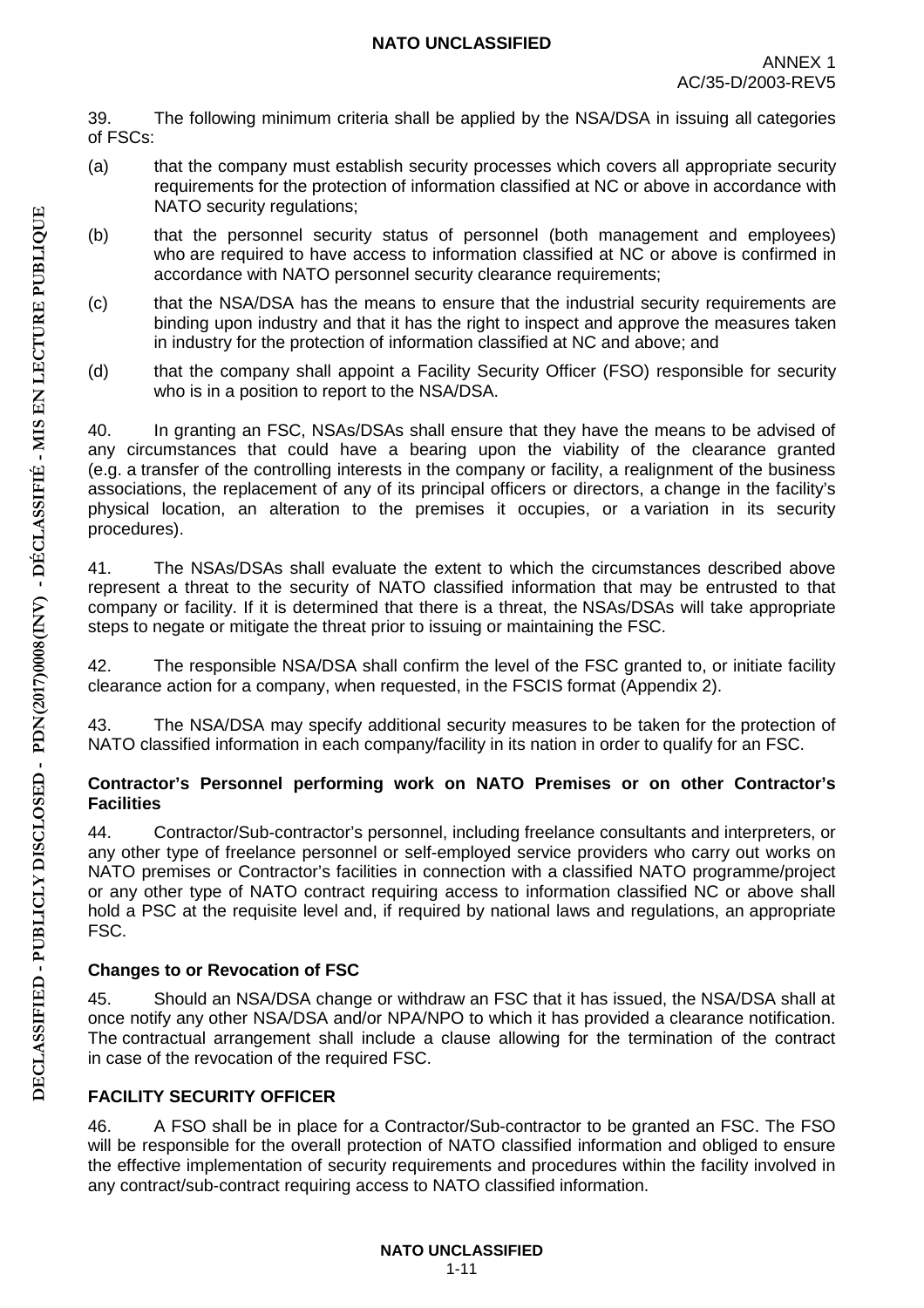47. The FSO shall, in accordance with national laws and regulations, serve as the main point of contact between the Contractor/Sub-contractor and the Contracting Authority or relevant NSA/DSA for all security related aspects. When appointing the FSO, the following requirements apply:

- (a) the FSO shall be:
	- a citizen of the nation where the facility is located, or a citizen of a NATO nation *(for contracts involving classified information NC and above);*
	- an employee of the Contractor/Sub-contractor;
	- granted a PSC at the appropriate level;
	- a part of the facility's management, or reporting directly to one of the members of the management in order to exercise security authority;
- (b) the FSO shall undertake appropriate briefing and/or training regarding protective security and threat awareness;
- (c) the responsible NSA/DSA should endeavour to create and maintain a close cooperation with the FSO.
- 48. The FSO is responsible for the following tasks:
- (a) establishing and maintaining a system of procedures and measures for the protection of NATO classified information. These measures must ensure that all security requirements specified for personnel security, physical security, security of information and CIS security (CISS) are adhered to and are in place throughout the lifetime of the classified project/contract;
- (b) reporting to the responsible NSA/DSA any circumstances that may have an impact on the status of the FSC (e.g. changes in the ownership or key management personnel, changes in personnel who are involved in the classified project, changes to physical security, security of information and CISS, etc.), or PSCs (e.g. changes to or other circumstances which necessitate revalidation or which may adversely affect the individual's loyalty, reliability and trustworthiness, etc);
- (c) reporting to the responsible NSA/DSA any suspected espionage, sabotage or subversive activities at the facility, including any indication of loss, compromise or suspected compromise of NATO classified information and any other security risks concerning NATO classified information;
- (d) providing initial security briefings to new employees, and to all cleared persons before they are given access to NATO classified information. Providing periodic security training and security awareness programs for all personnel as required and conduct debriefings with individuals who are terminating employment on their continuing responsibilities concerning the safeguarding of NATO classified information they have accessed;
- (e) conducting periodic security spot-checks or inventories as required of their facility;
- (f) initiating a preliminary enquiry to ascertain the circumstances of any security violation, submit an initial investigation report of the security incident and final report including the corrective actions taken to the responsible NSA/DSA;
- (g) cooperating in security inspections and investigations undertaken by the responsible NSA/DSA for assessing the protection of NATO classified information and assist in personnel security investigations of current or former employees; complying with any procedure that is, or may be, established by the NSA/DSA regarding the safeguarding and release of NATO classified information related to the contract/sub-contract.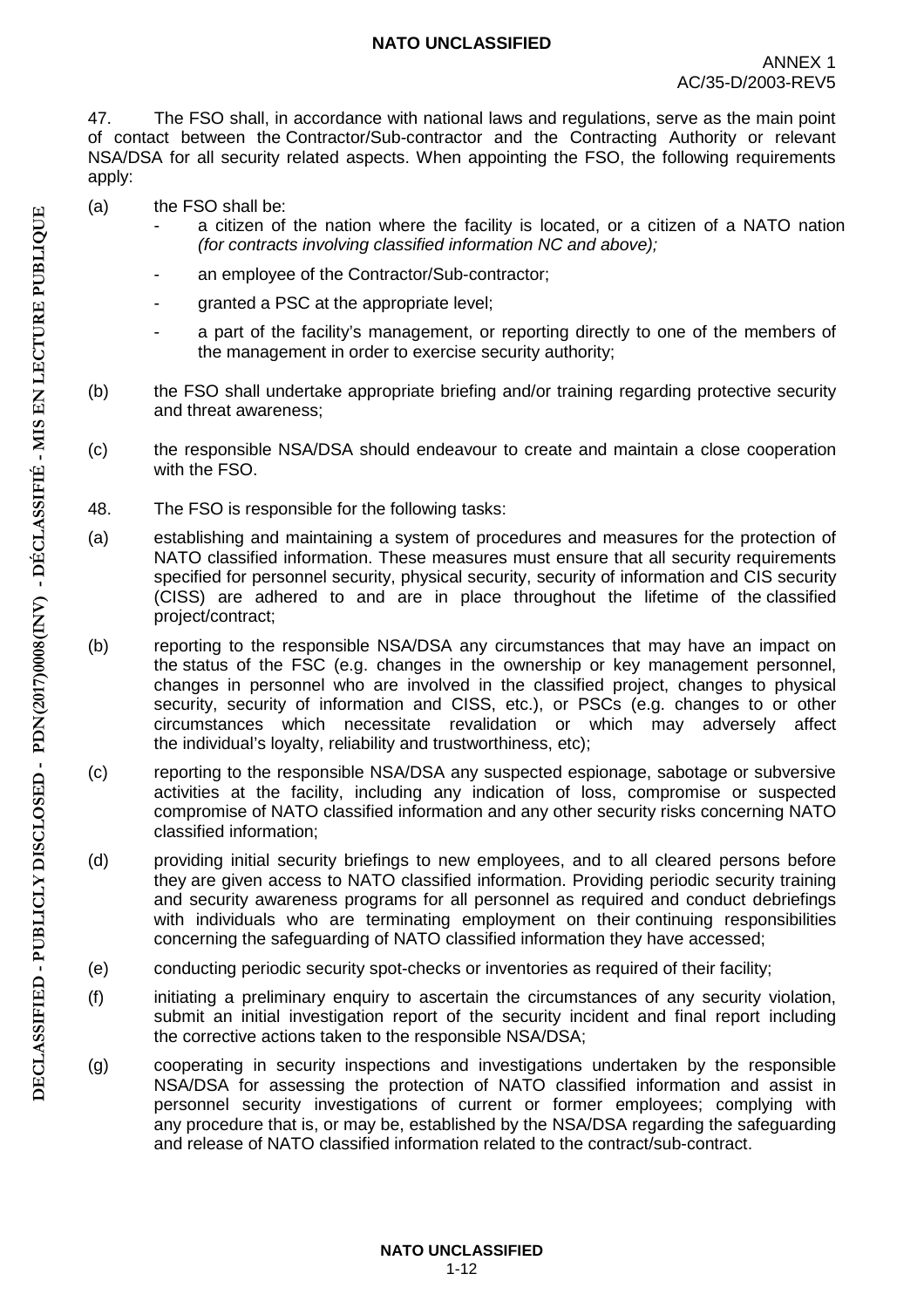## <span id="page-13-0"></span>**PERSONNEL SECURITY CLEARANCES**

## <span id="page-13-1"></span>**General Provisions**

49. All individuals (e.g. Contractors/Sub-contractor's personnel, including freelance consultants, interpreters, or any other type of freelance personnel or self-employed service providers) who require access to, or whose duties or functions may afford access to information classified NC or above, shall be appropriately cleared and briefed before such access is authorised. Individuals shall only have access to NATO classified information for which they have a need-to-know. Typical categories of personnel being subject to the security clearance procedure, in relation to the issuing of an FSC, are:

- (a) owners of companies, members of supervisory boards and members of management's boards who may be subject to the personnel security clearance process in accordance with requirements in national laws and regulations;
- (b) FSOs, CIS Security staff, registry staff, couriers and subject matter experts of a company may be subject to the personnel security clearance process as required for the fulfilment of the contract involving NATO classified information.

50. A PSC is not required for access to NR information; individuals shall have a need-to-know, shall be briefed about their responsibilities for the protection of NR information and shall acknowledge in writing that they fully understand their responsibilities.

51. Personnel security is addressed further at Enclosure "C" to the NATO Security Policy (C-M(2002)49) and in the supporting Directive on Personnel Security (AC/35-D/2000).

### <span id="page-13-2"></span>**Contractual Conditions**

52. Before letting a sub-contract involving information classified NC or above the Contractor shall contact its responsible NSA/DSA to ensure that Sub-contractor's facility and personnel requiring access to NATO information classified NC or above fulfil the requirements of this Directive.

## <span id="page-13-3"></span>**Initiating Personnel Security Clearance Procedures**

53. The FSO shall request each individual requiring access to NATO classified information NC and above to complete the respective national PSC questionnaire and forward the completed form to his/her responsible NSA/DSA.

## <span id="page-13-4"></span>**Revalidation**

54. The FSO is responsible to ensure the timely processing of a request for revalidation of the employee's PSC with the responsible NSA/DSA.

55. If a NATO PSC is not revalidated within the life of the clearance, a period of a further 12 months may be allowed for the revalidation to be completed, provided that the responsible NSA/DSA has commenced the action necessary to revalidate the clearance.

56. If, at the end of this additional 12-month period, the revalidation has still not been completed, the individual shall not have access to NATO classified information NC and above.

## <span id="page-13-5"></span>**Procedures to be followed when a PSC is suspended or revoked**

57. If the NSA/DSA of the nation with jurisdiction over the Contractor/Sub-contractor learns adverse information about an individual who is a national of another NATO nation, it shall immediately inform the NSA/DSA of the individual's country of citizenship in order to determine whether the individual shall continue to hold a PSC.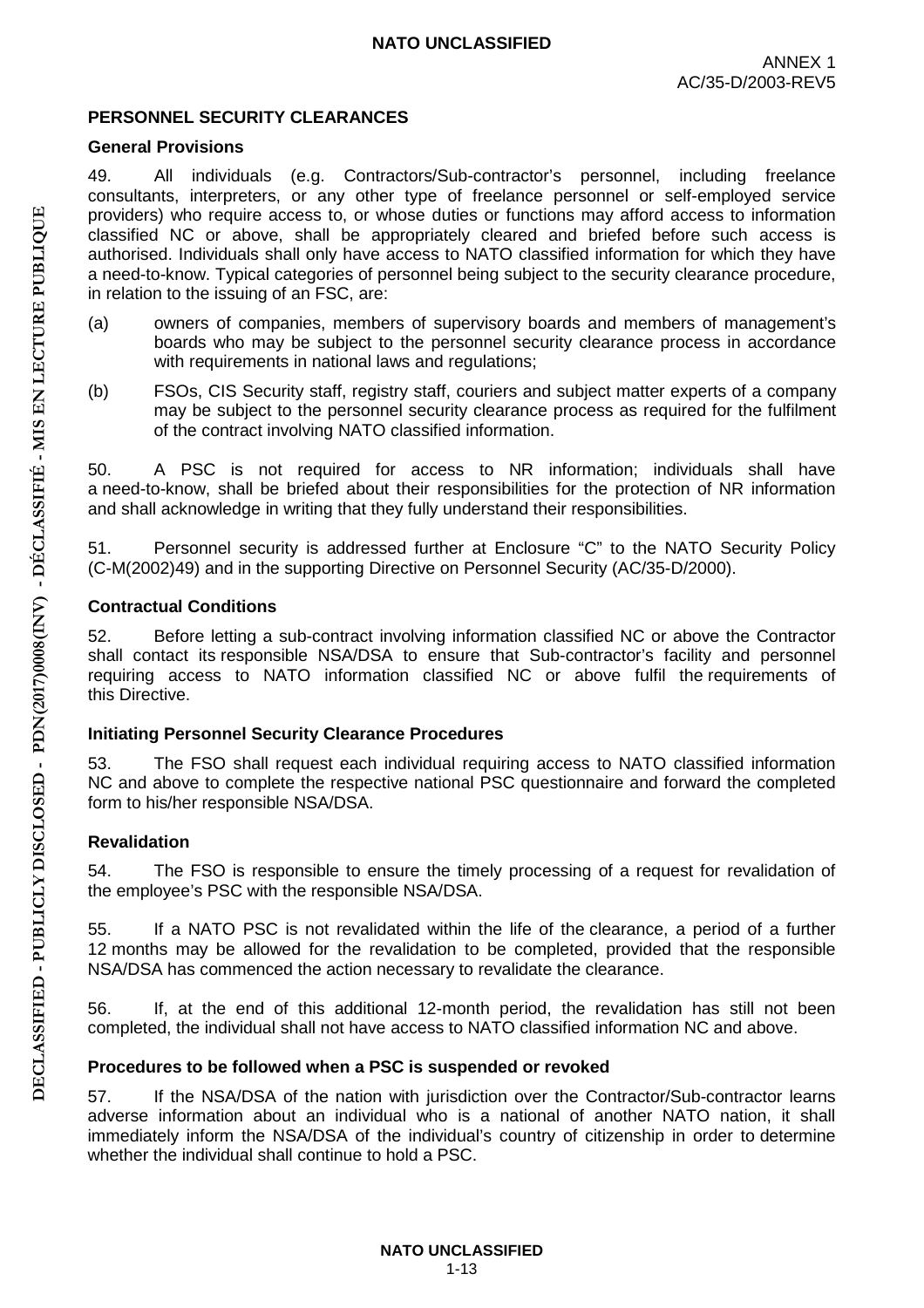58. In the case where the NSA/DSA of the country of citizenship of an individual who is employed in another NATO nation decides to suspend or revoke the individual's security clearance, it shall immediately inform the NSA/DSA of the nation of origin of the facility that requested the PSC.

59. If an employee's security clearance has been suspended or revoked, the NSA/DSA of the nation with jurisdiction over the Contractor/Sub-contractor shall inform the facility where the individual is employed and vice versa. Other NSAs/DSAs to whom clearance verification has been provided shall be notified of the suspension or revocation.

60. On receiving the information that a PSC has been suspended or revoked, the FSO of the facility/Security Officer of the NATO civil and military body, which employs the individual, shall ensure that the individual is denied access to classified information NC or above and debriefed.

### <span id="page-14-0"></span>**Procedures to be followed when a PSC is denied**

61. The NSA/DSA of the nation with jurisdiction over the Contractor/Sub-contractor shall inform the facility where the individual is employed of the denial of a PSC. If other NSAs/DSAs have been involved in the PSC process they shall also be notified of the denial of the issuing of the clearance.

62. Should the NSA/DSA of a parent nation of an individual decide not to grant a PSC it will immediately inform the NSA/DSA of the nation which has jurisdiction over the facility that requested the PSC.

63. Equally, should the NSA/DSA of the nation with jurisdiction over the Contractor/Sub-contractor that requested the PSC decides not to grant it, it will immediately inform the NSA/DSA of the individual's country of citizenship.

64. On receiving the information that a PSC has been denied, the facility/NATO body which employs the individual shall ensure that they are not involved in classified work at the level of NC or above.

## <span id="page-14-1"></span>**PSC of an Employee holding the Nationality/Citizenship of another Nation**

65. If a PSC is required for a Contractor's/Sub-contractor's employee whose nationality/citizenship is that of another NATO nation, the NSA/DSA of the nation which has jurisdiction over the Contractor shall obtain a PSC or assurance from the employee's country of nationality/citizenship.

66. As an alternative, having the character of subsidiarity, the NSA/DSA of the nation which has jurisdiction over the Contractor may, where permitted by national laws and regulations, grant a PSC to an employee holding the nationality/citizenship of another NATO nation provided that:

- (a) the employee has resided in the Contractor's country for at least 5 consecutive years;
- (b) the NSA/DSA of the nation which has jurisdiction over the Contractor have checked their appropriate records to ensure that there is no adverse information;
- (c) the material and information concerned with the contract is not at the COSMIC TOP SECRET (CTS) level; and
- (d) an assurance is requested from the NSA/DSA of the employee's country of citizenship that there is no adverse information in respect to the individual that would prevent the granting of a NATO PSC by the parent nation.

67. If a facility wishes to employ a citizen of a non-NATO nation in a position that requires access to NATO classified information up to and including NATO SECRET (NS), it is the responsibility of the NSA/DSA of the nation which has jurisdiction over the hiring facility to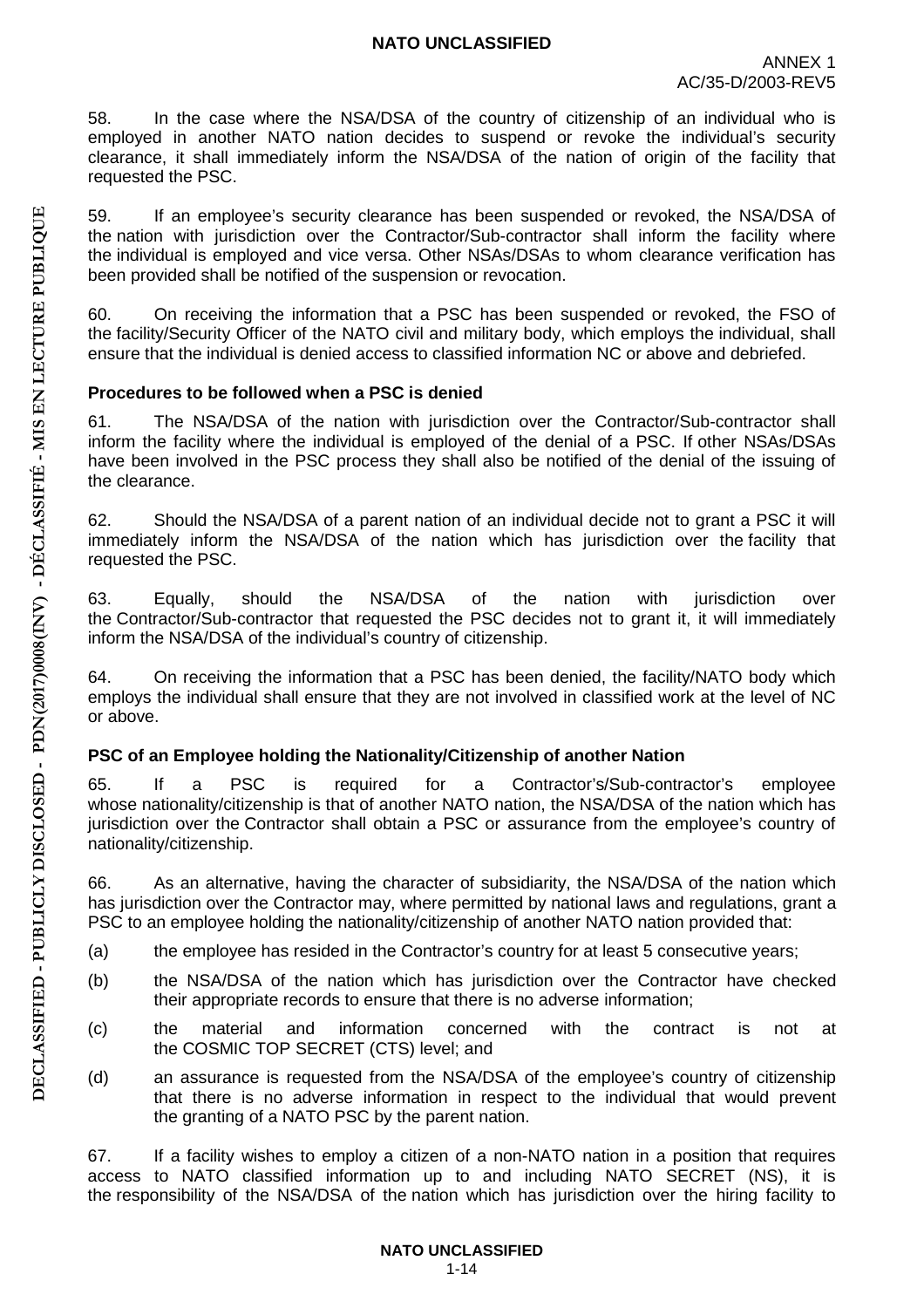determine the suitability of the individual for accessing NATO classified information in accordance with the Directive on Personnel Security.

### <span id="page-15-0"></span>**Multiple Nationalities**

68. For individuals holding multiple nationalities, where appropriate, the host nation granting the PSC should obtain assurances on the individuals' suitability to be granted a PSC from the other nations, subject to the host nation's security policy.

## <span id="page-15-1"></span>**Provisional PSC**

69. The NSA/DSA may issue a provisional PSC in accordance with its national laws and regulations. The period of validity of such a PSC and its level shall be determined and notified by the issuing NSA/DSA.

70. In exceptional cases, where the attainment of major operational objectives would otherwise be seriously impaired, and it is not possible to obtain the clearance in time by prioritising a particular request, access may be permitted following the procedures set out in the Directive on Personnel Security(AC/35-D/2000). However, such access may be permitted only with the prior approval of the originator, be limited only for citizens of NATO nations, and in connection with contracts requiring access to classified information not higher than NS.

## <span id="page-15-2"></span>**Verification**

71. The verification that the individual has a valid PSC may either be in the form of request for visit (RFV) (Appendix B to Attachment 1 of Appendix 8), in the form of the NATO Personnel Security Clearance Certificate (PSCC) (Appendix 14) or in the form of an Attestation of NATO Personnel Security Clearance (APSC) (Appendix 15).

## <span id="page-15-3"></span>**Security Awareness and Briefings of Individuals**

72. All individuals employed in positions where they have access to NATO classified information, shall be briefed on security procedures and their security obligations. All individuals having access to NATO classified information shall acknowledge that they fully understand their responsibilities and the consequences which the law or administrative or executive order of their nation provides when classified information passes into unauthorised hands either by intent or through negligence. A record of the acknowledgement shall be maintained by the FSO.

73. All individuals who are authorised access to, or required to handle NATO classified information, shall initially be made aware, and periodically reminded of the dangers to security arising from indiscreet conversation with persons having no need-to-know, their relationship with the media, and the threat presented by the activities of intelligence services which target NATO and its member nations. Individuals shall be thoroughly briefed on these dangers and must report immediately to the appropriate security authorities any approach or manoeuvre which they consider suspicious or unusual.

74. All individuals who cease to be employed in duties requiring access to NATO classified information shall be made aware of, and acknowledge, their responsibilities for the continued safeguarding of NATO classified information.

75. Additional guidance can be obtained from Guidelines on Security Education and Awareness AC/35-D/1029.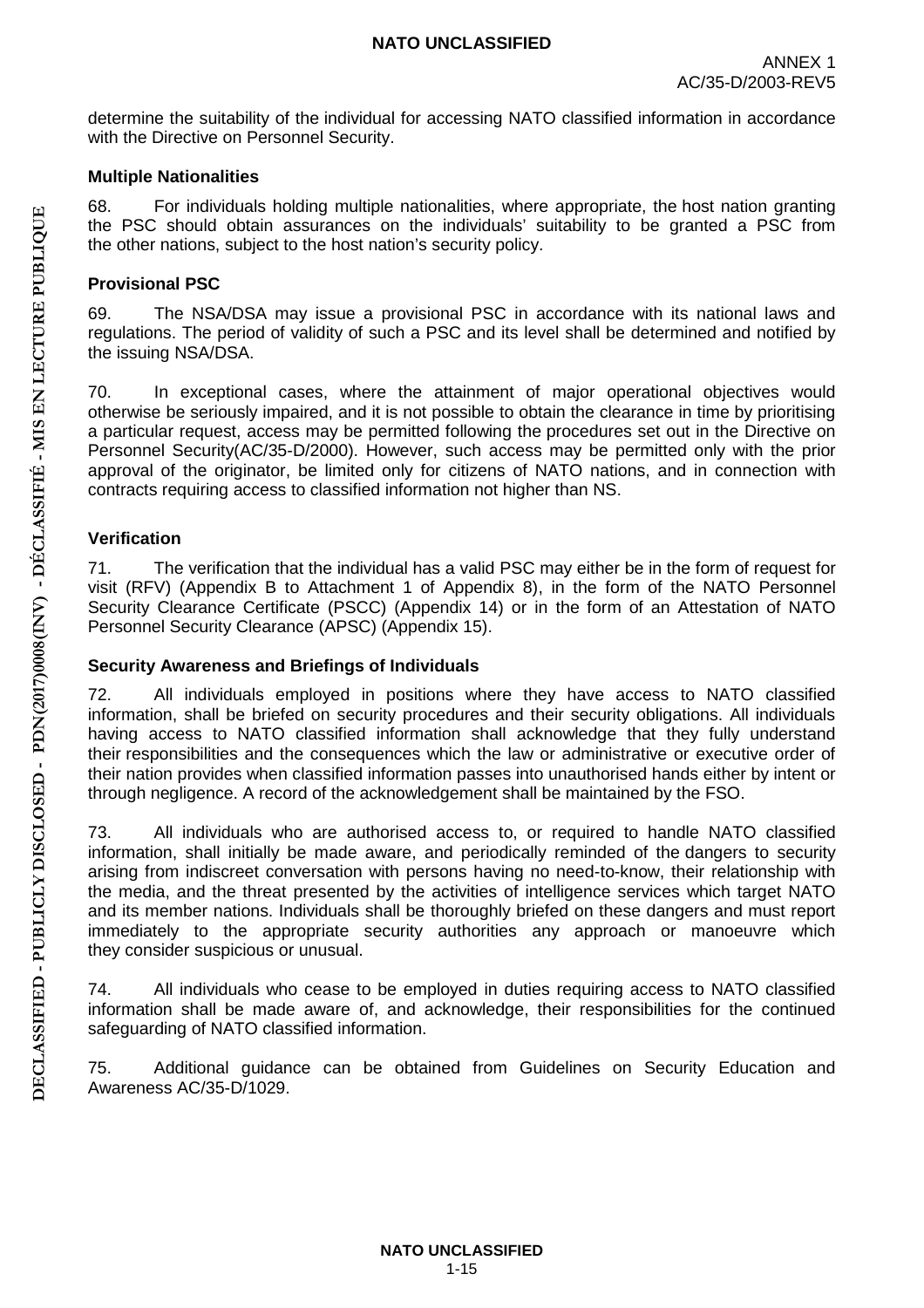## <span id="page-16-0"></span>**PROGRAMME/PROJECT SECURITY**

## <span id="page-16-1"></span>**Introduction**

76. Where established, the NPA/NPO is responsible for managing project security for major NATO programmes/projects or procurement activities. The security risks related to the operational, technological, political and commercial sensitivities of the project must be considered, and although these risks are managed on their behalf by the NPA/NPO, individual programme participants (the security stakeholders) must be made aware of the security risks.

77. At the start of a programme/project it is important to define the process required to ensure effective management of security throughout the activity, primarily by identifying and recording the relevant security sensitivities and identifying the appropriate protection in a PSI. All participants are responsible for the implementation of the PSI. It is also important to ensure that the security requirements for the programme/project are kept up to date during the entire life of the programme/project.

78. The allocation of a NATO classification indicates the required level of protective security to be provided to material or information associated with the NATO programme/project and the expected impact or damage as a consequence of loss or compromise associated with programme material and information. However, the classification alone does not prevent the release of information to other trusted nations, subject to an appropriate release process. Although material generated under the programme/project shall receive a NATO classification it should be recognised that the release authority remains with the programme/project participants, even for releases to other NATO nations.

## <span id="page-16-2"></span>**Principles**

79. Security measures are established to deter, detect and prevent the compromise of information and protect its confidentiality, integrity and availability. Within project security, it is important to recognise that such security measures are not only required for the technological aspects of the material, but also aspects such as how the material is to be used, where it will be used, details of the acquisition programme (e.g. prices, dates, quantities, etc.), and consideration of the need for associated specific information/data (e.g. mission plans, intelligence data libraries) or material (e.g. specific radios for interoperability). When considering the security risks to the programme/project, attention needs to be given to any operational, technological, commercial and political risks. Programme/project security must be the result of a team effort involving program management, and support personnel from disciplines such as technical, intelligence, security, and foreign disclosure.

80. Following determination of the threats and vulnerabilities associated with the programme/project, security is achieved by:

- (a) classification of information. The classification markings applied are appropriate to the state of development of the programme/project. The preparation of a SCG requires collaboration amongst the programme/project technical staff and security professionals. The SCG is one of the most important tools in preparing the other programme/project related security documents;
- (b) need-to-know. This principle is to be adhered to by all personnel involved in the programme/project; and
- (c) the applicable security protection of a programme/project should be reviewed regularly or at each programme/project approvals milestone to ensure consistency and effectiveness.

# <span id="page-16-3"></span>**Programme/Project Security Instruction**

81. For all programmes/projects managed by NPA/NPO involving information classified NC or above, a PSI shall be developed utilising the template at Appendix 6. The purpose of the PSI is to supplement the security policies and requirements detailed in C-M(2002)49, and its supporting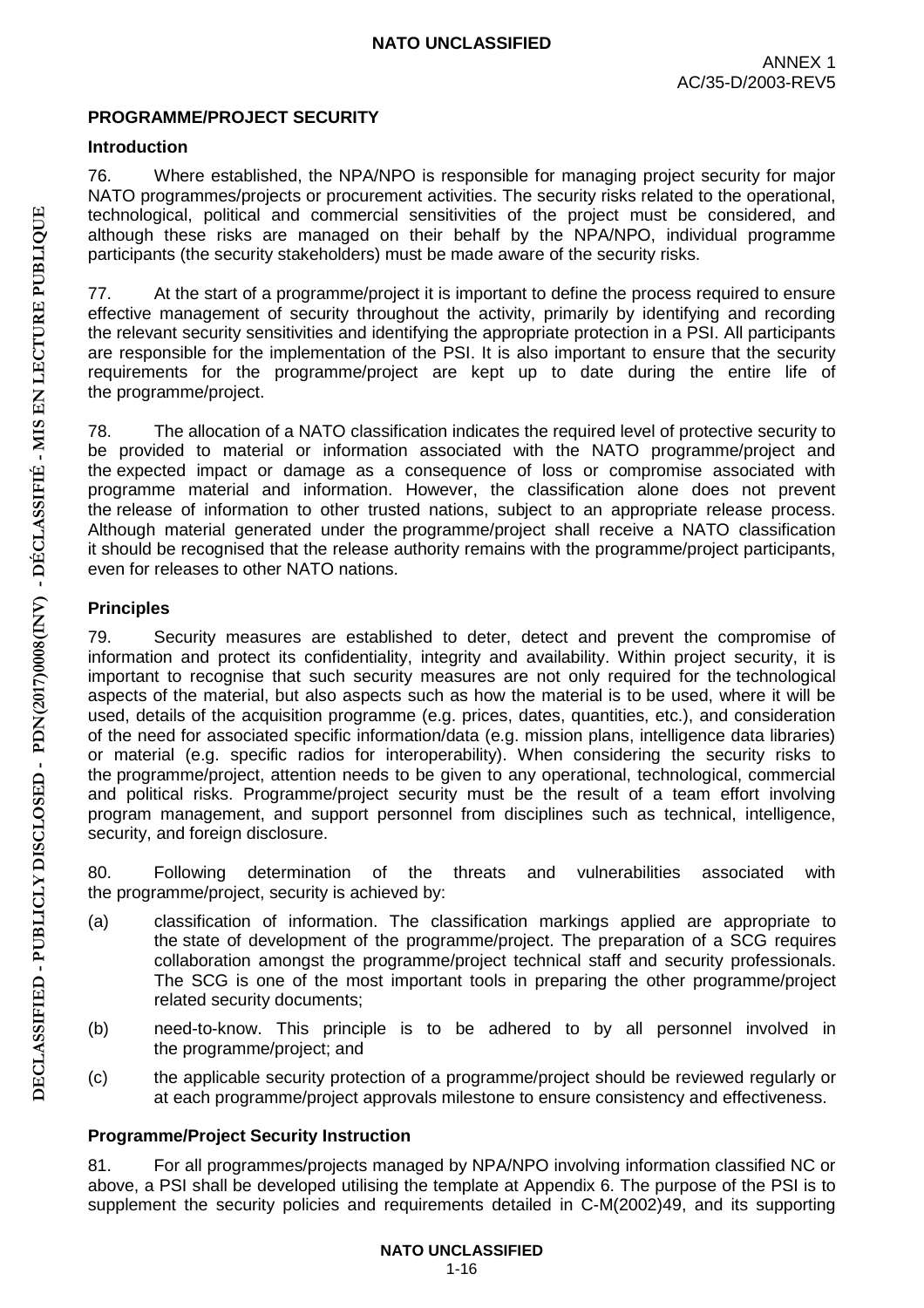Directives. It must establish specific security procedures associated with the NATO programme/project concerned and assign responsibilities for the implementation of security measures concerning classified information generated and exchanged under the development, production and follow-on support of the NATO programme/project. If considered appropriate by the NPA/NPO and programme participants a PSI may also be produced for programmes involving only classified information at the NR level.

82. The PSI also may include marking and handling instructions for unclassified information.

83. The PSI shall be developed by the NPA/NPO in conjunction with the NSAs/DSAs and technical staff of the programme participating NATO nations. It shall include an SCG which must identify the security sensitivities and security classification of the aspects related to the programme.

84. The PSI shall apply to all military and civilian establishments and as described below to Contractors/Sub-contractors and their personnel involved in the programme/project. Prime Contractors participating in the programme/project shall be provided with the complete PSI, which shall be made binding through appropriate contractual language. For Sub-contractors the complete PSI shall be provided if appropriate or alternatively only the relevant provisions of the PSI shall be provided and made binding through appropriate contractual language.

85. The following general principles shall be observed in connection with the security classification requirements of NATO contracts involving classified information (prime and sub):

- (a) the assignment of security classifications to background information shall be the responsibility of the originator of the classified information; the classification of foreground information is a mutual responsibility of the participants in the programme/project;
- (b) security classifications shall be applied only to those aspects of a programme/project that must be protected, and the level of such classifications must be strictly related to the degree of protection required;
- (c) the classification of a compilation of information from more than one source shall be co-ordinated among the sources to determine the appropriate NATO security classification;
- (d) information shall be declassified or downgraded as soon as appropriate; and
- (e) the originator will approve any change of the classification level of background information. Changes to the classification of foreground information shall be co-ordinated among the participants.

86. The responsibility for applying a security classification to elements of a programme/project dealing with a product wherein all elements are clearly defined and their classification pre-determined, rests with the NPA/NPO of the contract, acting in collaboration with the NSAs/DSAs of the participating NATO nations.

87. The programme/project SCG should be developed in close co-operation with industry participating in the programme/project. A "Security Classification Board" may be established to assist in the preparation of classification guidance. Such Boards should be comprised of appropriate representatives of the NSAs/DSAs of the participating nations and the NPA/NPO, and advised by the participating prime Contractor(s).

88. The initial assessment that information should be classified, which was not previously identified for classification in a programme/project, may be made by the Contractor having system design responsibility. In such case, the Contractor shall recommend that the NPA/NPO take appropriate classification action. However, the decision to classify information ultimately is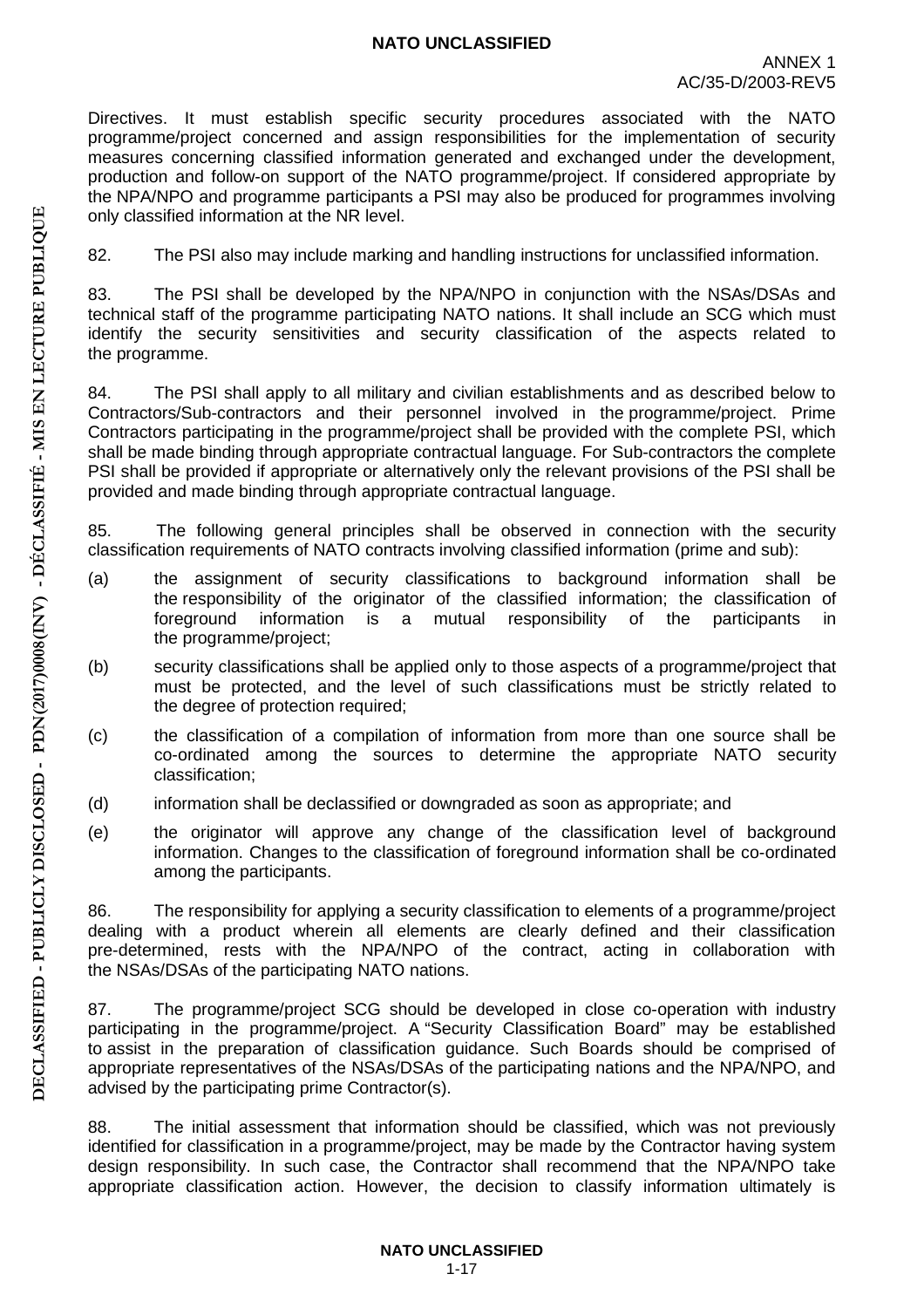the responsibility of the participating NSAs/DSAs or other designated classification authority. These decisions will be codified in the programme/project SCG.

89. In the absence of clearly defined classification guidance, any participant in the programme/project may forward a classification proposal to the responsible NPA/NPO regarding interim classification. The NPA/NPO shall review the proposed classification guidance, consult with the NSAs/DSAs, and, if agreed, update the programme/project SCG.

90. The PSI and SCG are to be approved by the responsible NSA/DSA and issued and maintained by the NPA/NPO. The PSI and SCG are to be reviewed regularly and amended as necessary in consultation with the programme/project NSAs/DSAs so that any sensitivities relating to the programme are identified and managed to ensure that the most appropriate degree of programme/equipment security is afforded throughout the programme, including during disposal.

### <span id="page-18-0"></span>**RELEASE OF NATO CLASSIFIED INFORMATION BY PROGRAMME/PROJECT PARTICIPANTS AND CONTRACTORS/SUB-CONTRACTORS**

#### <span id="page-18-1"></span>**Security Arrangements for the Release of NATO Classified Information to non-NATO Nations and International Organizations**

91. Enclosure "E" to C-M(2002)49 NATO Security Policy sets out the principles for authorizing the release of NATO classified information to non-NATO nations and international organizations, and the release authority conditions. AC/35-D/2002 "Directive on Security of Information" addresses the specific procedures and arrangements.

#### <span id="page-18-2"></span>**Procedures to be followed for the Release of NATO Classified Programme/Project Information to non-Programme/Project Participants from NATO Nations**

92. The release of NATO classified information to non-programme/project participants from NATO nations during the course of a programme/project shall be coordinated by the NPA/NPO and permitted only with the approval of the programme/project participants. These release procedures shall be fully detailed in the PSI.

### <span id="page-18-3"></span>**HANDLING OF NATO CLASSIFIED INFORMATION IN COMMUNICATION AND INFORMATION SYSTEMS (CIS)**

### <span id="page-18-4"></span>**General**

93. Only appropriately security accredited CIS (including stand-alone work stations) shall be used for the storing, processing or transmitting (called hereafter "handling") of NATO classified information.

94. CIS used within national industrial facilities to handle NATO classified information shall be accredited by the respective national Security Accreditation Authorities or their delegated SAAs ensuring that the NATO's minimum security standards, as described in the policy on Security Within the NATO and its supporting Directives on CIS Security, are met for the handling of NATO classified information.

95. For security accreditation of CIS handling NATO's classified information, whose components are under different jurisdictional domains (e.g. different SAAs), all SAAs having a legitimate interest in the security of the CIS shall take part in the security accreditation process.

96. The security accreditation of CIS handling NR information may be delegated to Contractors according to national laws and regulations. Where this delegation is exercised, the relevant NSAs/DSAs/SAAs shall retain the responsibility for the protection of NR information handled by the Contractor and the right to inspect the security measures taken by the Contractors. In addition, the Contractor shall provide the Contracting Authority and, where appropriate,

1-18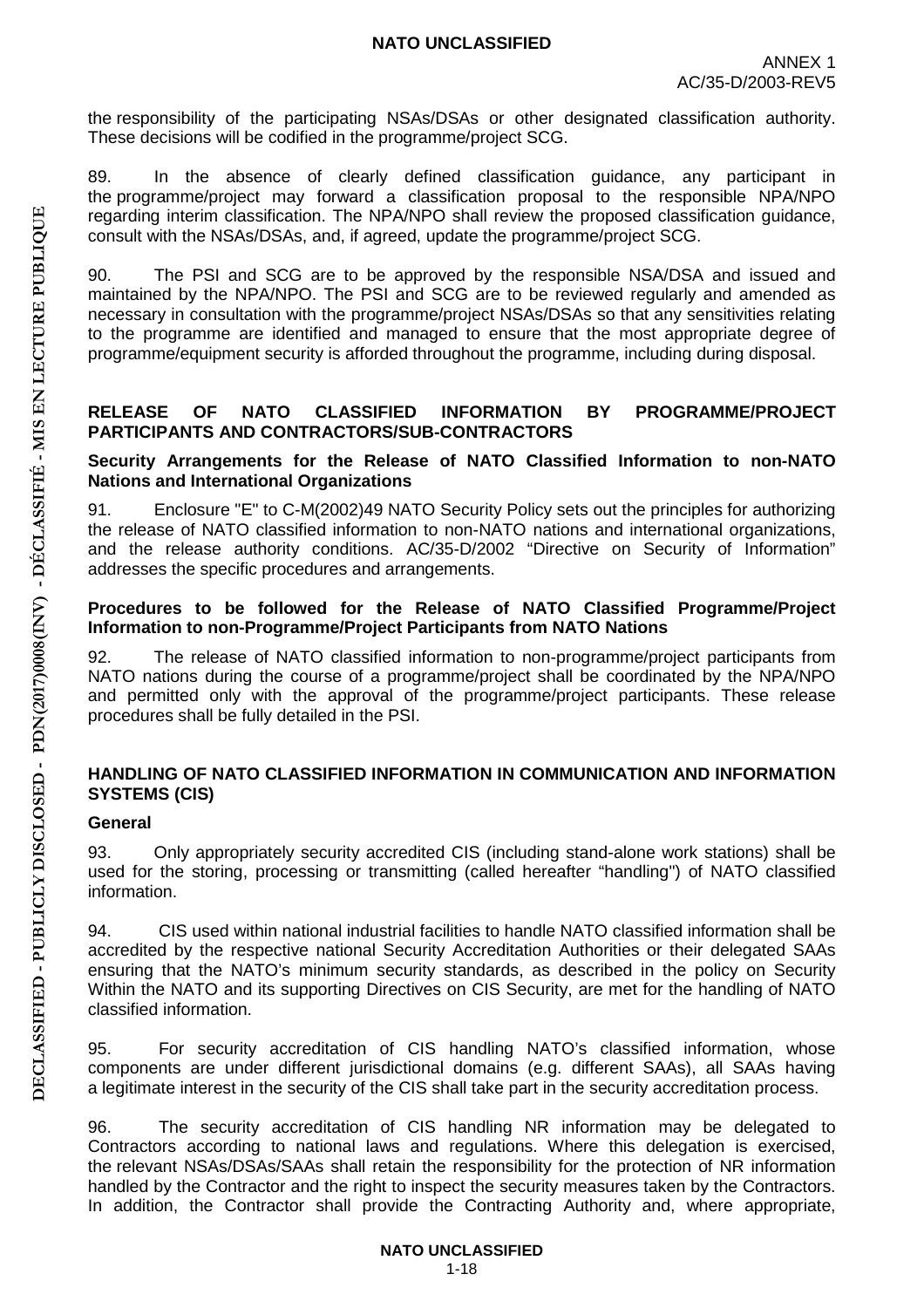the security authority as established in Appendix III of this Directive, with a statement of compliance certifying that the CIS handling NR information has been accredited in compliance with the policy on Security within the NATO and its supporting Directives on CIS Security.

97. Interconnection of industrial facilities' classified CIS to NATO CIS shall be jointly accredited by the respective national and NATO SAAs. The appropriate security arrangements shall be in place to ensure that the SAAs and the different CIS Providers of the interconnected CIS are bound by the requirement to protect NATO information.

98. Where required, the capability for handling NATO classified information in CIS shall be reflected in the Facility Security Clearance Information Sheet (FSCIS – Appendix 2).

99. Enclosure "F" to C-M(2002)49, the "Primary Directive on CIS Security" (AC/35-D/2004), the "INFOSEC Management Directive for CIS" (AC/35-D/2005) and all relevant Technical and Implementation Directives on CIS Security (AC/322 documents) provide further policy and directions for the conformant implementation of CIS handling NATO classified information.

100. For further guidance the national Security Accreditation Authority (SAA) shall be consulted.

### **Security Accreditation Process**

101. The security accreditation process shall determine the extent to which CIS Security measures are to be relied upon for the protection of NATO classified information and system assets, during the process of establishing the security requirements. The security accreditation process, shall determine that an adequate level of protection has been achieved, and is being maintained. The security accreditation process shall be carried out in accordance with the requirements of the INFOSEC Management Directive for CIS.

### **Security-related Documentation**

102. Security-related documentation shall be established in accordance with the requirements of the INFOSEC Management Directive for CIS and the SAA requirements for a specific CIS. Security-related documentation shall be required throughout the system life cycle, from the planning stage until the disposal stage. The security-related documentation (for example, System-specific Security Requirement Statements (SSRS) and Security Operating Procedures (SecOPs)) shall be developed in an iterative process throughout the system life cycle.

### **Interconnection of CIS**

103. The policy on Security within the North Atlantic Treaty Organisation and its supporting directives on CIS Security require security measures to control the interconnection of CIS handling NATO classified information. The supporting INFOSEC Management Directive for CIS sets out the security accreditation requirements and the supporting CIS Security Technical and Implementation Directives (AC/322 documents) set out the measures to be implemented.

## <span id="page-19-0"></span>**INTERNATIONAL VISIT CONTROL PROCEDURES (IVCPs)**

## <span id="page-19-1"></span>**Requirements and Procedures for Visits**

104. Procedures for visit requests are formalised in the standard Request for Visit (RFV) procedure as established at Appendix 8. Lead times for the handling of the requests are laid down in Appendix 9.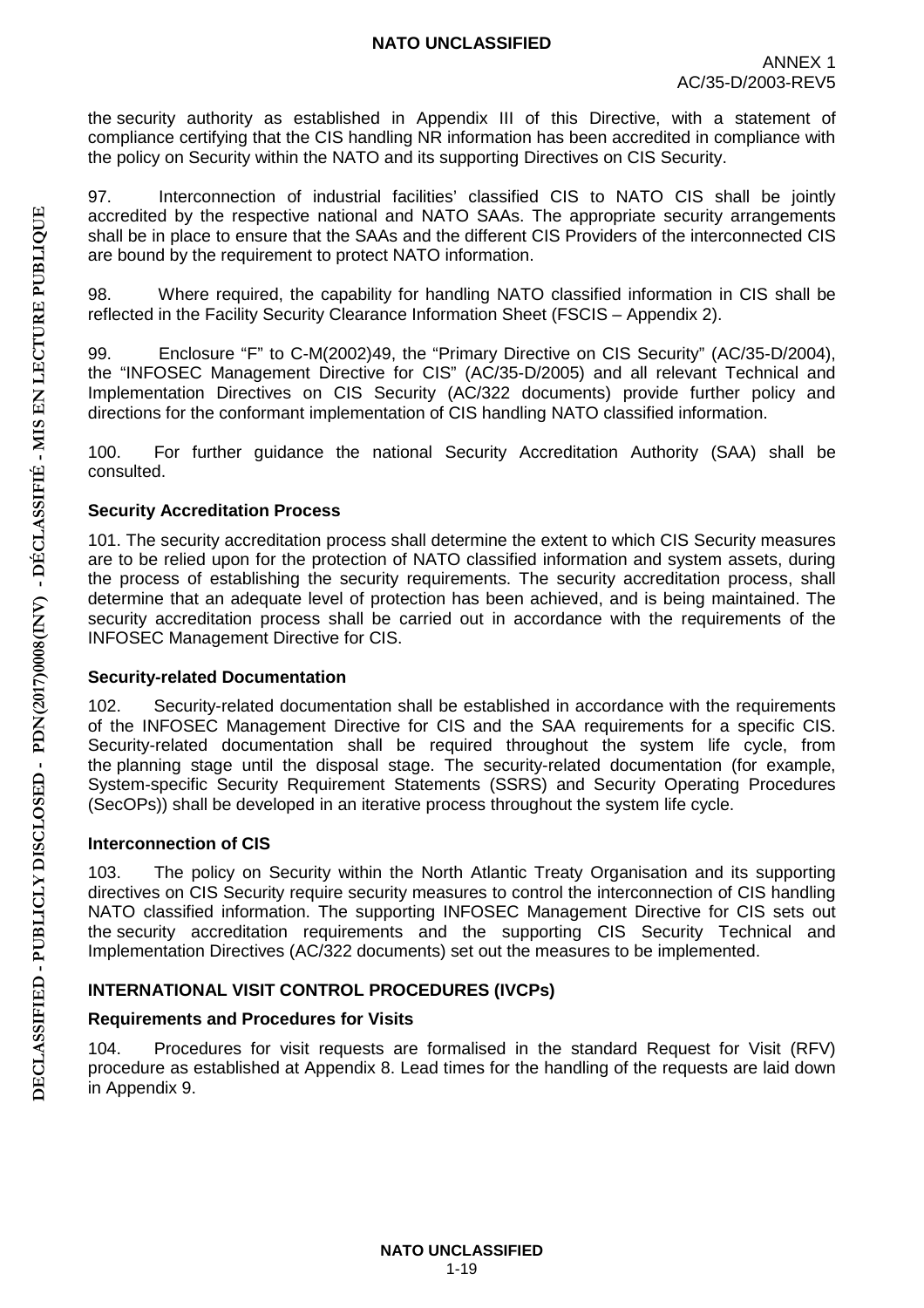### <span id="page-20-0"></span>**INTERNATIONAL TRANSMISSION AND TRANSPORTATION OF NATO CLASSIFIED MATERIAL**

## <span id="page-20-1"></span>**General**

105. The international transmission of NATO classified information up to and including NS shall be as set out in the Directive on Security of Information (AC/35-D/2002). Electronic transmission of NATO classified information shall be in accordance with the requirements of Enclosure "F" of NATO Security Policy and its supporting Directives. Information classified at Policy and its supporting Directives. Information classified at the COSMIC TOP SECRET (CTS) level shall be transmitted by diplomatic pouch or military courier. International hand carriage of CTS is prohibited.

106. Information classified up to and including NS that cannot be transmitted by one of the foregoing methods and relates to contracts, may be transmitted by other means in accordance with the relevant provisions below.

### <span id="page-20-2"></span>**International Hand Carriage of NATO Classified Material at NC or NS level**

#### <span id="page-20-3"></span>**General**

107. When transmission through the channels specified in the Directive on the Security of Information will result in an unacceptable delay that will adversely affect performance of the programme, project, or contract, and when it has been verified that the information is not available at the intended destination, the procedure of personal hand carriage may be permitted, provided the following provisions are complied with:

- (a) the courier shall hold a PSC at appropriate level. Commercial courier companies shall not be used except as permitted at paragraph 115 below;
- (b) in exceptional circumstances, the NSA/DSA of the dispatching facility may, with the previous agreement of the NSA/DSA of the receiving facility, consider issuing a Courier Certificate to an employee with the appropriate PSC who is assigned to the receiving facility, and to whose NATO nation the release of the classified material relating to the programme/contract has been authorised.

### <span id="page-20-4"></span>**Security Arrangements**

108. The hand carriage of NATO classified material will comply with the provisions of Enclosure "E" of NATO Security Policy and the supporting Directive on the Security of Information. In addition, the material must have been authorised by the originating government for release in conjunction with the project, programme or contract.

109. The courier shall be briefed by the FSO before departure on all the security measures to be implemented and shall sign the Security Acknowledgment at Appendix 10.

110. The courier shall be responsible for the safe custody of the NATO classified material until such time that it has been handed over to the consignee's FSO. In the event of a breach of security or loss of classified information, the consignor's NSA/DSA may request the authorities in the country (i.e. a NATO nation or non-NATO nation with a Security Agreement/Arrangement with NATO or a NATO nation) in which the breach or loss occurred to carry out an investigation, report their findings and take legal or other action as appropriate.

## <span id="page-20-5"></span>**Procedure**

111. When hand carriage of NATO classified material is permitted, the following minimum procedure shall apply:

(a) the courier shall carry a Courier Certificate based on Appendix 11, authorising him to carry the package as identified. The Courier Certificate shall be stamped and signed by the consignor's NSA/DSA and by the consignor's FSO;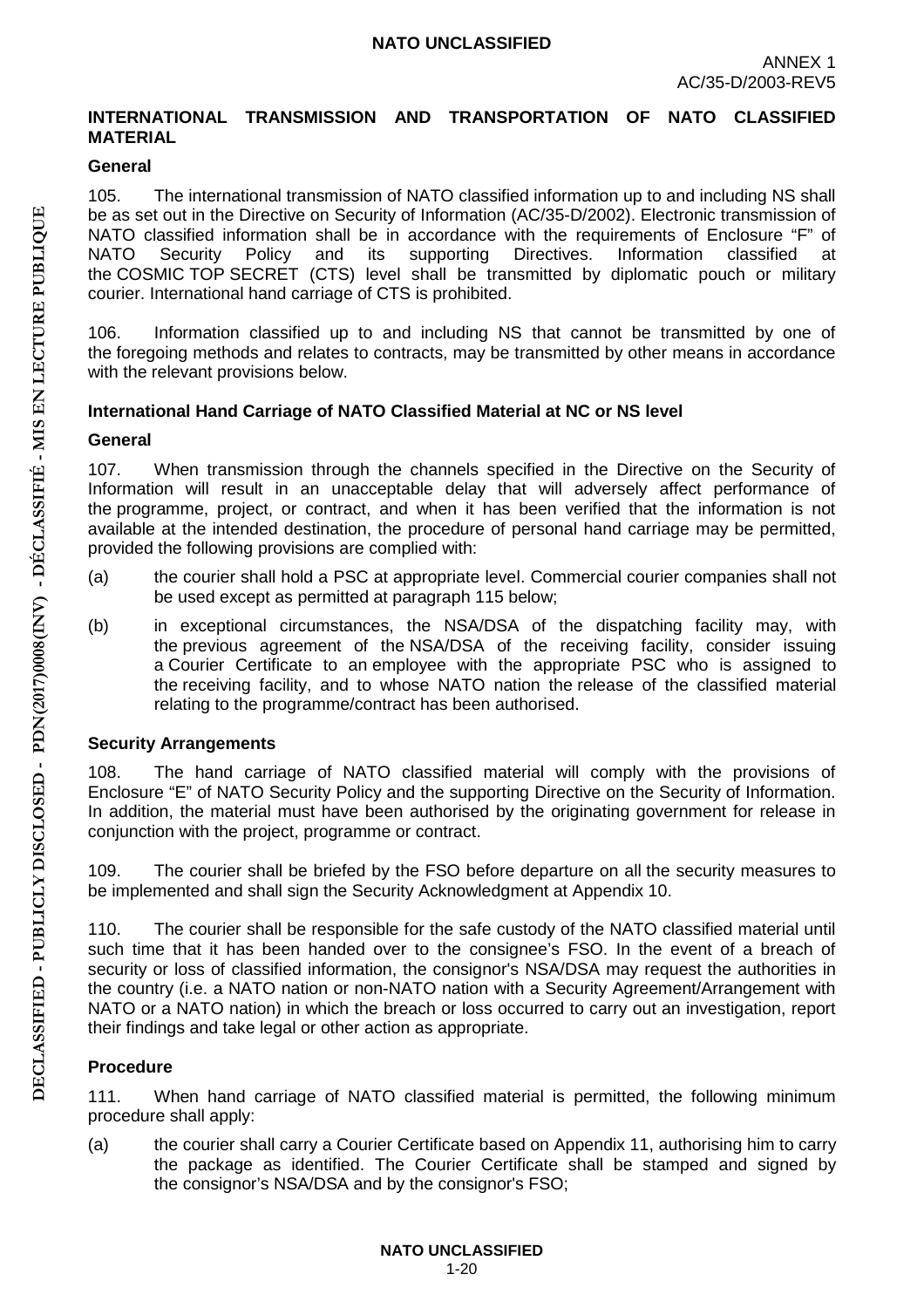- (b) a copy of the "Instructions for the Courier" (Attachment 1 to Appendix 11) shall be attached to the certificate; and
- (c) the Courier Certificate shall be returned to the issuing NSA/DSA through the consignor's FSO immediately after completion of the journey(s) or be kept available at the company for monitoring purposes if permitted by the issuing NSA/DSA national laws and regulations. Any circumstances that occurred during the trip which raise security concerns shall be reported by the courier on the certificate.

112. If the courier is making multiple hand carriages of NATO information classified NC and above, then the "Multi-Travels Courier Certificate" (Attachment 2 to Appendix 11) shall include:

- (a) the courier's name and the destination countries. It will be stamped and signed by the NSA/DSA and the consignor's FSO. The certificate cannot be valid for more than one year;
- (b) for each journey, a "Description of Consignment" must be signed by the consignor's FSO. This description will be returned to the issuing NSA/DSA, through the consignor's FSO in order to assure accountability or be kept available at the company for monitoring purposes if permitted by the issuing NSA/DSA national laws and regulations ; and
- (c) at the end of each journey, the courier will sign the Note at the bottom of the "Multi-Travels Courier Certificate" certifying that no situation occurred that might have compromised the security of the consignment during the journey. The declaration will be witnessed by the consignor's FSO.

113. The consignor's FSO is responsible for instructing the courier in all of his/her duties and of the provisions of the "Instructions for the Courier" (Attachment 1 to Appendix 11) and a Security Acknowledgement (Appendix 10) has to be signed.

114. If customs authorities (of the NATO nation or of a non-NATO nation with a Security Agreement with NATO) request to examine the consignment and inspection is unavoidable, the procedures detailed in the customs section below shall be followed. Customs authorities will be permitted to observe sufficient parts of the consignment to determine that it does not contain material other than that which is declared.

# <span id="page-21-0"></span>**Carriage of Material at the level NC by Commercial Courier Companies**

115. The following criteria shall be applied when consignments of NATO classified material at the level NC is carried by non-security cleared commercial courier companies;

- (a) the use of transmission channels as described above is not feasible due to a case of urgency or cannot meet the needs of industry;
- (b) the commercial courier company provides courier services, and if required by national laws and regulations has concluded a framework arrangement with the NSA/DSA of the consignor which describes the specific obligations of the commercial courier company, include reporting obligations in the case of suspected or actual breaches of security, or losses of NATO classified material;
- (c) the commercial courier company is located and registered in a NATO nation and has established a protective security programme for handling valuable items with a signature service, including a record of continuous accountability on custody through either a signature and tally record, or an electronic tracking/tracing system;
- (d) the commercial courier company must obtain and provide to the consignor proof of delivery on the signature and tally record, or the courier must obtain receipts against package numbers;
- (e) the commercial courier company must guarantee the consignment will be delivered to the consignee prior to a specific time and date within a 48-hour-period;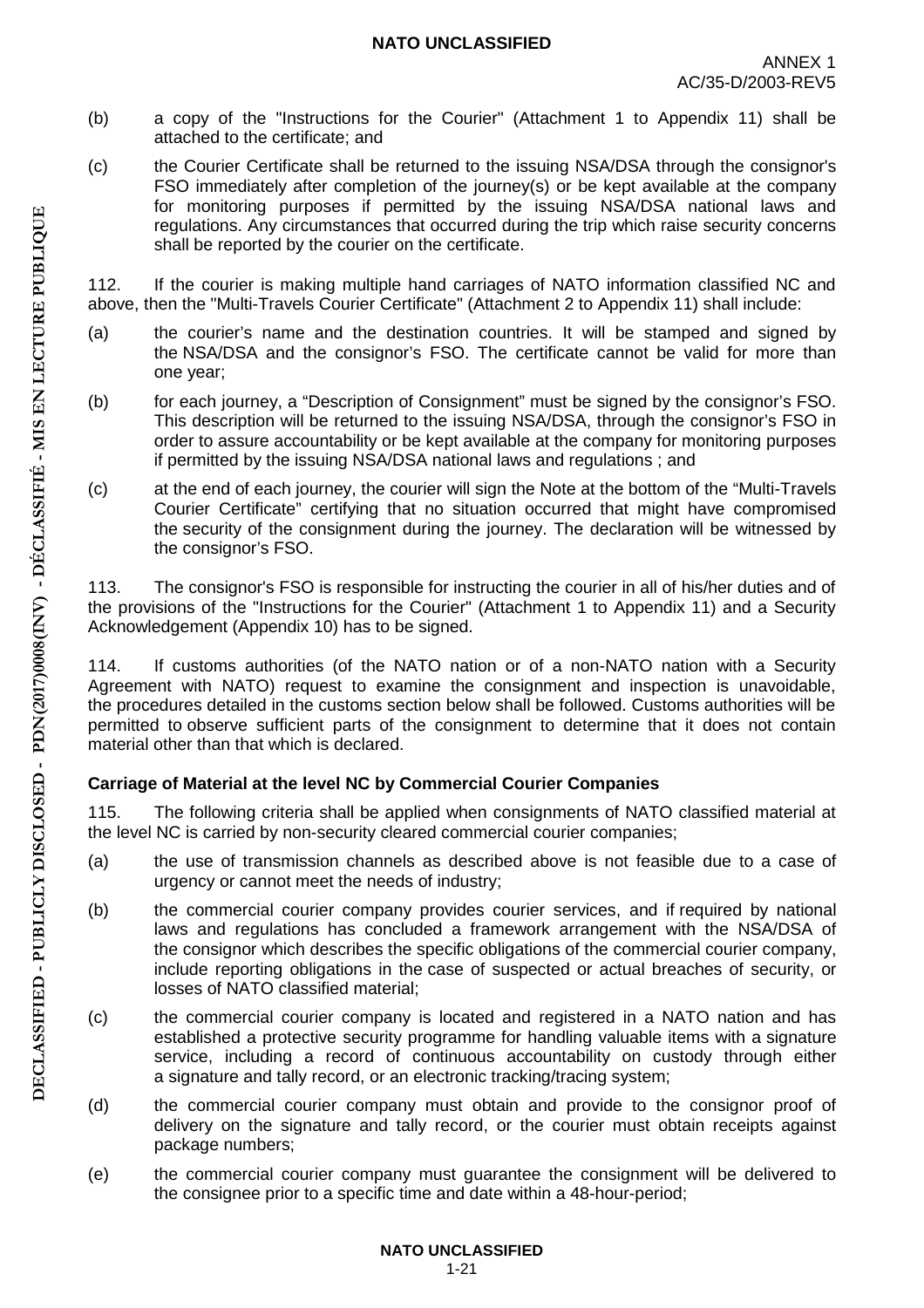(f) the commercial courier company may charge a commissioner or Sub-contractor, which is located and registered in a NATO nation and also meets the above requirements. However, the responsibility for fulfilling the above requirements must remain with the commercial courier company.

## <span id="page-22-0"></span>**Transportation of NATO Classified Material NC or NS as Freight**

116. The consignor and the consignee of a consignment of NATO classified material to be transported as freight internationally shall jointly organise the transport arrangements. The consignor shall submit a written transportation plan to its NSA/DSA who, after consultation with the NSA/DSA of the consignee, will advise the consignor whether the transportation plan is acceptable and/or of any changes that are required.

117. The NSA/DSA of the consignor shall notify, as appropriate, the NSA/DSA of any transited nation of the appropriate details of the transportation, including any cancellation thereof, with sufficient advance notice to enable them to provide the necessary security assistance.

118. When, in the opinion of the NSA/DSA concerned, a consignment at the level NC or NS is of such size and weight, or other circumstances render the standards defined in the Directive of Security of Information or hand carriage impractical or unavailable, commercial carriers may be used. The following procedures shall be applied:

- (a) the commercial carrier shall hold an FSC if required by national laws and regulations or if it is to store NC or above at its premises;
- (b) the commercial carrier shall deploy personnel that have been granted a PSC at a minimum level to the material being transported;
- (c) prior to any international transmission by commercial carrier, the NSAs/DSAs of the consignor and of the consignee must agree on an International Transportation Plan as described in Appendix 12; and
- (d) when a International Transportation Plan is developed that will involve more than one international shipment of classified material, a Notice of Classified Consignment (Attachment 1 to Appendix 12) shall be used to identify each shipment and provide details to the recipient, transportation personnel and any other personnel who will be involved in ensuring the security of the shipment.

### <span id="page-22-1"></span>**Transportation of NATO Classified Material NC or NS as Freight by Road**

119. The following minimum criteria shall be applied when consignments of NATO classified material NC or NS are transported by road:

- (a) when storage of classified consignments is required at the carrier's facility, the carrier shall hold an FSC at the appropriate level issued by the respective NSA/DSA;
- (b) classified material shall be secured in vehicles or containers by a lock or padlock of a type currently approved by the NSA/DSA concerned. Closed vans and cars that may be sealed should be used since they offer maximum security. If this is not physically possible, the consignment should be encased to protect the classified aspects and prevent unauthorised persons from gaining access;
- (c) the transport shall be accompanied by at least two individuals who could be the driver, co-driver or additionally deployed security escorts or guards, and who both shall hold a PSC at the level commensurate with the classification level of the material. At least one individual shall carry a "Courier Certificate" based on Appendix 11 and assume responsibilities of a "Courier" as described above.
- (d) in cases where stops must be made, arrangements shall be made in advance to use storage provided by government establishments or facilities having an appropriate FSC and the necessary cleared personnel and capabilities to ensure security of consignment. In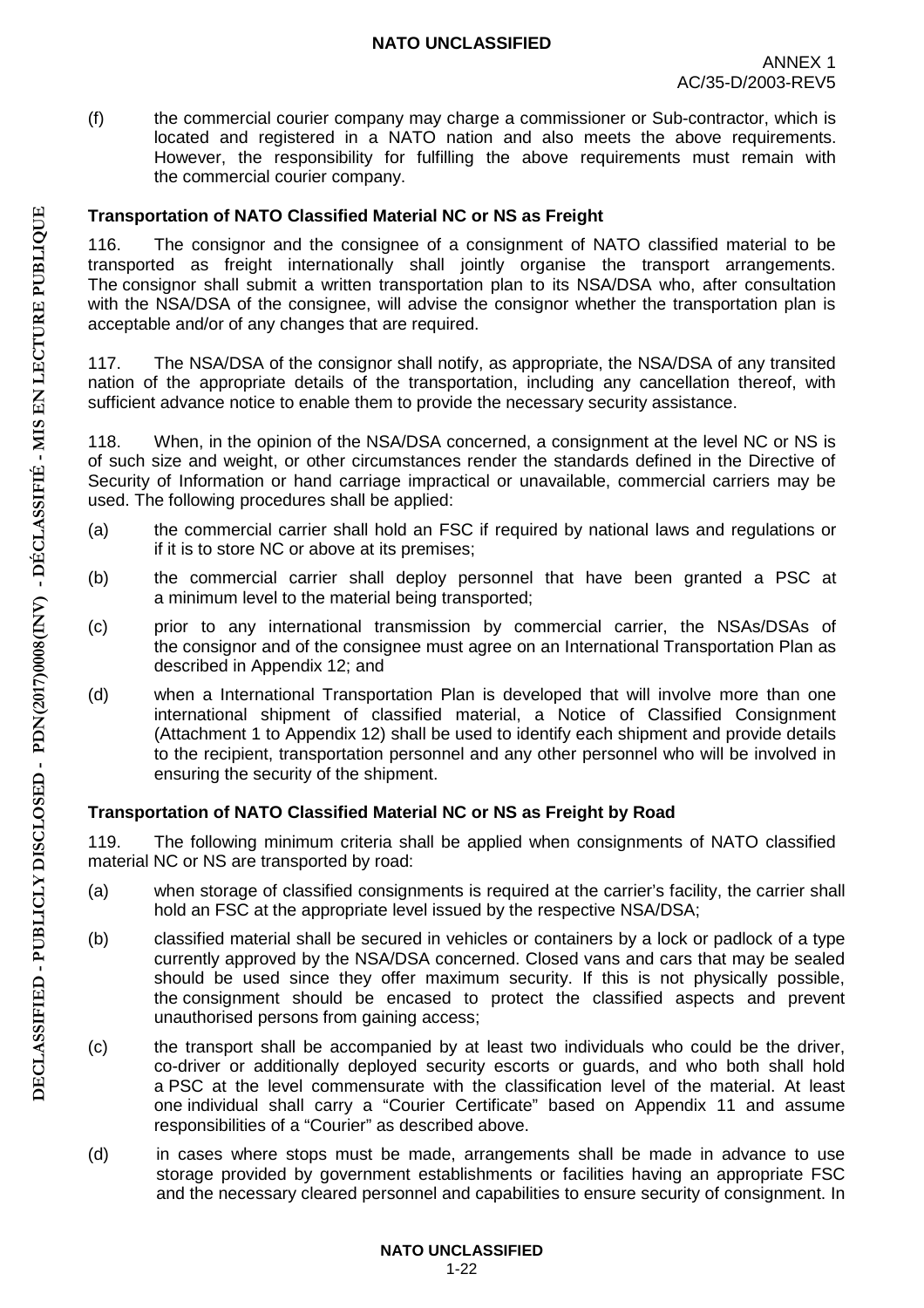the event such arrangements cannot be made or an emergency situation arises due to accident or breakdown of the vehicle, at least one of the security cleared individuals accompanying the material shall be responsible for keeping the consignment under constant control, and

(e) communication checks along the road shall be pre-arranged to ensure security of the consignment.

## <span id="page-23-0"></span>**Transportation of NATO Classified Material NC or NS as Freight by Rail**

120. The following minimum criteria shall apply when consignments of NC and NS material are transported by rail :

- (a) passenger accommodation shall be made available for appropriately cleared security guards or escorts who shall carry a Courier Certificate based on Appendix 11 and assume responsibilities of a "Courier" as described above.; and
- (b) during stops, the security guards/escorts shall remain with the consignment.

121. Depending on the volume of the consignment, priority shall be given to rail cars or containers that can be closed and sealed, giving maximum security.

## <span id="page-23-1"></span>**Transportation of NATO Classified Material NC or NS as Freight by Sea**

122. The following minimum standards shall be applied when consignments of NATO material classified NC or NS are sent by sea:

- (a) where possible consignments should be carried in ships sailing under the flag of a NATO nation. Ships sailing under the flag of a non-NATO nation, which represents a special security risk (as defined in the Directive on the Security of Information, "International Transmission") shall not be used. Where practicable, a guard or escort holding an appropriate PSC shall accompany the consignment;
- (b) material shall be secured in locked containers approved by the NSA/DSA of the consignor. However, when this is not possible, blocked-off stowage may be approved by the NSA/DSA of the consignor. Use of security tapes or seals on the openings shall be considered. Blocked-off stowage is stowage in the hold of a ship where the material is covered and surrounded by other cargo consigned to the same destination in such a way that access to the material is physically impracticable. Where it is not possible or impracticable to carry a consignment in the hold, it may be carried as deck cargo, provided it is secured in a locked container and packaged so it is not evident that it contains classified material;
- (c) stops at or entering the territorial waters of countries presenting special security risks shall normally be avoided but if unavoidable the security risk shall be assessed by the NSAs/DSAs concerned in the light of the political environment, when they receive the transportation plan drawn up by the consignor and the consignee. Unless the ship is in an emergency situation, it shall not enter the territorial waters of any of these countries;
- (d) stops at any other country shall not be permitted unless the prior approval of the consignor's NSA/DSA has been obtained;
- (e) in all cases, loading and unloading shall be under security control; and
- (f) deliveries to the port of embarkation and collection from the port of disembarkation must be so timed to prevent, as far as possible, a consignment being held in port warehouses unless the warehouse has been granted an FSC by the *consignor's* or consignees NSA/DSA, *as applicable*. Where this is not possible, sufficient security guards must be provided to keep the consignment under adequate and permanent supervision until collection is achieved.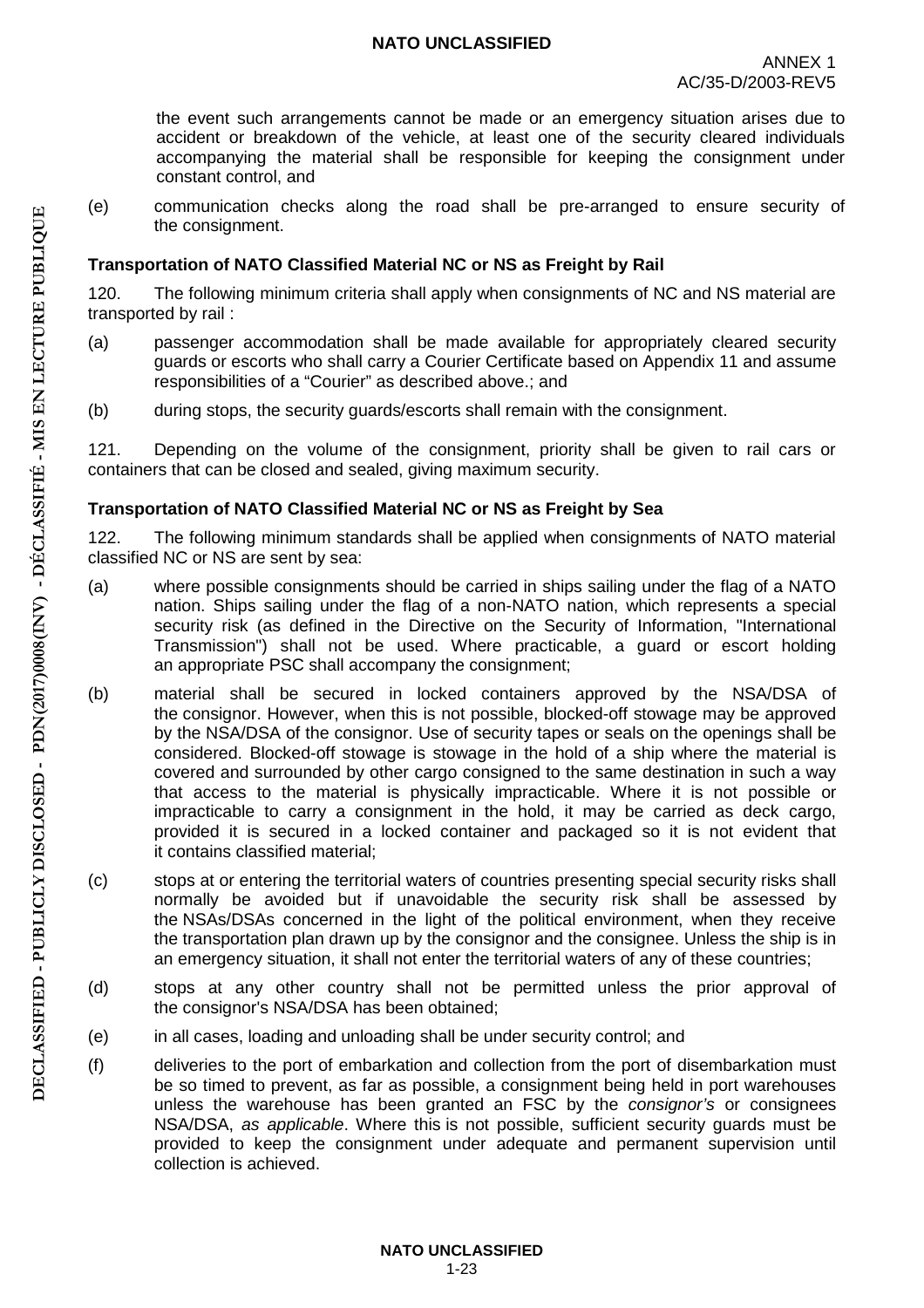## <span id="page-24-0"></span>**Transportation of NATO Classified Material NC or NS as Freight by Aircraft**

123. Preference shall be given to the use of military aircraft of a NATO nation to transport NC or NS material. If utilisation of a military aircraft of a NATO nation is not feasible, an NSA/DSA approved commercial air carrier may be used, provided it is registered in or chartered by a NATO nation. Exceptionally, airlines from non-NATO nations may also be used provided the security of the consignment can be assured by the appropriate measures taken by NSA/DSA. Scandinavian Airlines System aircraft also may be used.

- 124. The following minimum standards shall be observed:
- (a) every effort shall be made to deliver the consignment straight to the aircraft rather than permitting it to be stored in warehouses, etc., at airports and airfields. When a consignment cannot be loaded straight away, it shall either be stored in a NSA/DSA cleared storage facility, or kept under guard. A sufficient number of security guards must be provided to keep the consignment under adequate and continuous supervision;
- (b) every effort shall be made for the aircraft to be met on landing and the consignment to be removed at its final destination. When this is not feasible, the consignment shall be kept at the airport and a sufficient number of security guards must be provided to keep the consignment under adequate and continuous supervision;
- (c) direct flights shall be used wherever possible;
- (d) intermediate routine stops of short duration may be permitted, provided the consignment shall remain in the aircraft. However, if the cargo compartment is to be opened, every effort shall be made to ensure that the courier or other personnel holding an appropriate PSC are available to ensure the protection of the classified material;
- (e) in the event the aircraft is delayed at an intermediate stop or has to make an emergency landing, the security guard, or the person fulfilling the duties of the security guard, shall take all measures considered necessary for the protection of the consignment and if necessary seeking the assistance of his Diplomatic mission in the country concerned;
- (f) transportation over countries presenting special security risks, as defined in the "Directive on the Security of Information, International Transmission" should be avoided; and
- (g) stops in a non-NATO nation having a valid security agreement with NATO, may be allowed by the NSA/DSA of the consignor. Stops at airfields in non-NATO nations not having a Security Agreement with NATO, except in an emergency, shall not be permitted;

125. When the conditions outlined below are met and if permitted by national laws and regulations, the requirements for a commercial air carrier to hold an FSC do not apply:

- (a) the commercial air carrier agrees to be responsible for the consignment while it is in the hold of the air plane, and will be cognisant of, and agrees to comply with the security requirements, particularly the emergency procedures specified by the NSA/DSA;
- (b) consignments shall be transmitted point-to-point, the service provided by the commercial air carrier cannot be sub-contracted, and the intermediate stops are not permitted;
- (c) a written transportation plan approved by the participating NSA/DSA shall be in place before the consignment is released to the cargo handling service or to the commercial air carrier;
- (d) sufficient physical protection shall be provided to the consignment as agreed by the NSA/DSA.

126. Companies that provide cargo handling services (such as freight forwarders) for NC and NS consignments shall have an FSC and approved protection capability if the consignment is to be stored at the facility.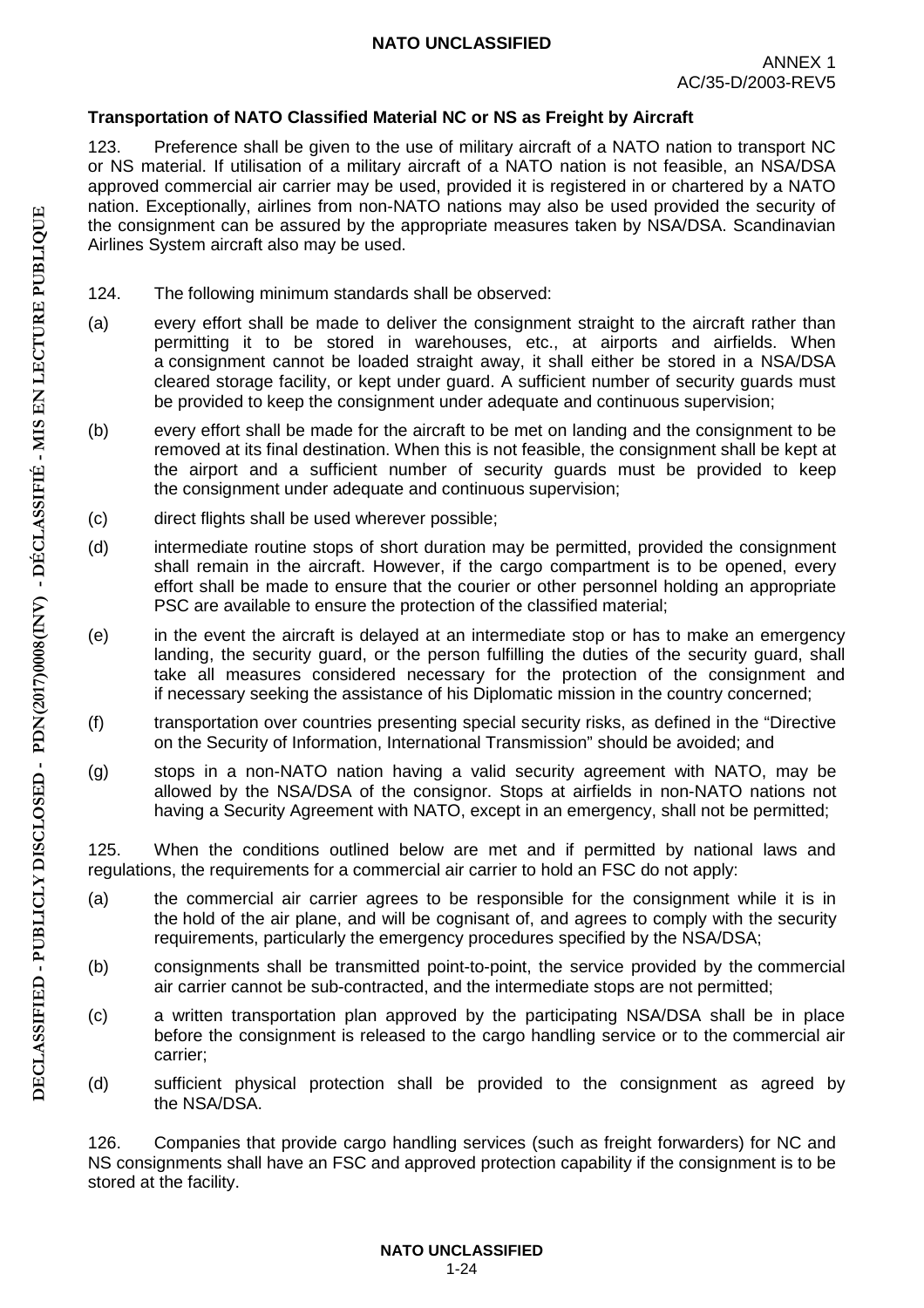## <span id="page-25-0"></span>**Security Principles applicable to all Forms of Transportation**

## <span id="page-25-1"></span>**Countries presenting special Security Risks**

127. Countries presenting special security risks shall be assessed by the NSAs/DSAs concerned in the light of the political environment, when they receive the transportation arrangements. Arrangements for consignments of classified material shall be stipulated for each programme/project. However, such arrangements shall ensure that there is no likelihood of unauthorised access to classified material.

## <span id="page-25-2"></span>**Customs**

128. As a general rule, customs authorities shall be advised by the appropriate national authorities of impending consignments and should be urged to honour the official authority of the shipping documents and of the authorisation documents carried by the security guard or courier. Consignments should not be opened unless there is a pertinent reason for so doing. If a consignment is opened, this should be done out of sight of persons who do not have a need-to-know and in the presence of the courier. When access is no longer necessary it shall be repacked securely, and the customs authorities shall be requested to reseal it and endorse the shipping documents, confirming that it was opened by such authorities. To facilitate customs clearance, advantage should be taken of the Transport International Routier (TIR) for road shipments, Transport International Ferroviaire (TIF) for rail shipments, or other similar shipping arrangements.

129. Nothing in the previous paragraph or elsewhere in this section should be construed to abrogate any nation's rights of examination of any consignment.

### <span id="page-25-3"></span>**Acknowledgement**

130. The consignee shall acknowledge receipt of the consignment to the sender.

## <span id="page-25-4"></span>**Packaging**

131. Packaging of consignments shall be in compliance with the Directive on the Security of Information. The FSO of the consigning facility is responsible for appropriate packaging. In no circumstances shall the packaging reveal the fact that the material is classified.

### <span id="page-25-5"></span>**Security Guards and Escorts**

132. Individuals fulfilling the duties of security guards may be civilian or military personnel and may be armed or unarmed depending on national practices and arrangements made between the NSAs/DSAs of the nations affected by the transportation. Similarly, the nationality of such guards in any particular nation shall be subject to mutual agreement of the NSAs/DSAs and in accordance with NATO security policy addressed further at Enclosure "C" to the NATO Security Policy (C-M(2002)49) and in the supporting Directive on Personnel Security (AC/35-D/2000).

133. In addition to the security guards, security escorts may be provided if the NSAs/DSAs concerned consider this desirable or as required under their national laws and regulations. These escorts need not be security cleared unless otherwise required by national laws and regulations.

134. The security guard/escort shall be composed of an adequate number of personnel as to ensure regular tours of duty and rest. The number of guards/escorts on a consignment shall depend on the classification level of the material, the method of transportation to be used, the estimated time in transit, and the quantity of material will also be considered. A reserve of personnel shall be provided to cater for emergencies.

135. It is the responsibility of the consignor (and, where applicable, the consignee) to instruct security guards in their duties. In particular, the route and the security plan must be explained, and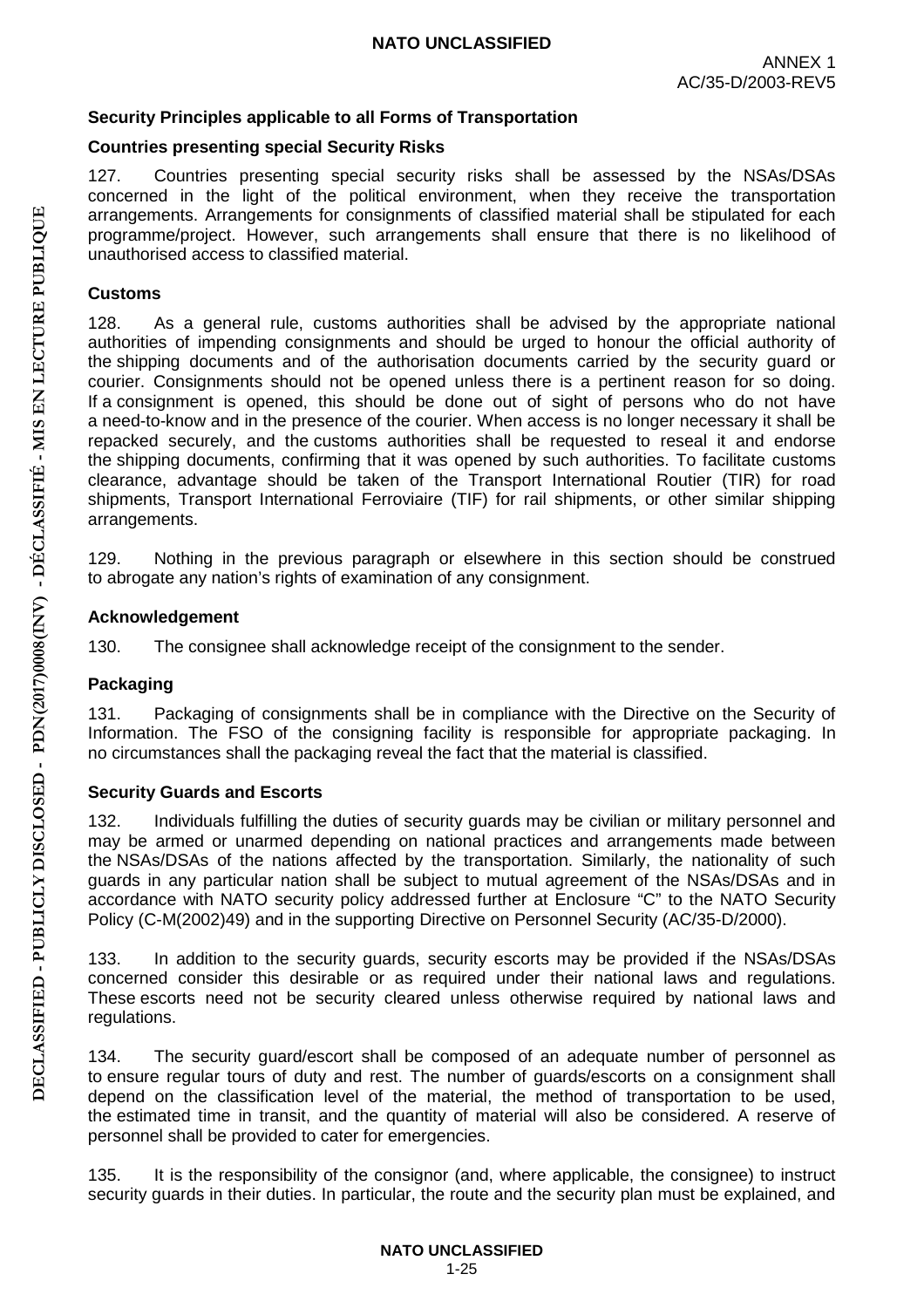details given, where appropriate, of the authorities that security guards shall contact and other measures to be taken in the event of an emergency. Security guards shall also be given a copy of "Notes for the Courier", and be required to sign the Security Acknowledgement.

136. The consignor's NSA/DSA may issue to the consignor sufficient authorisation documents so that they may be completed and issued to the security guards (Appendix 13).

137. Both the authorisation documents and "Instructions for the Courier" (Attachment 1 to Appendix 11) shall be written in English and French; a copy in other languages may, in addition, be issued if this is deemed necessary or recommended by the NSA/DSA concerned.

### <span id="page-26-0"></span>**Transportation of Explosives, Propellants or Other Dangerous Substances**

138. If the classified material contains explosives, propellants or other dangerous substances, the transmission across international borders is subject not only to the security and customs requirements, but also to mandatory international and national safety regulations. The consignor is responsible for compliance with these regulations.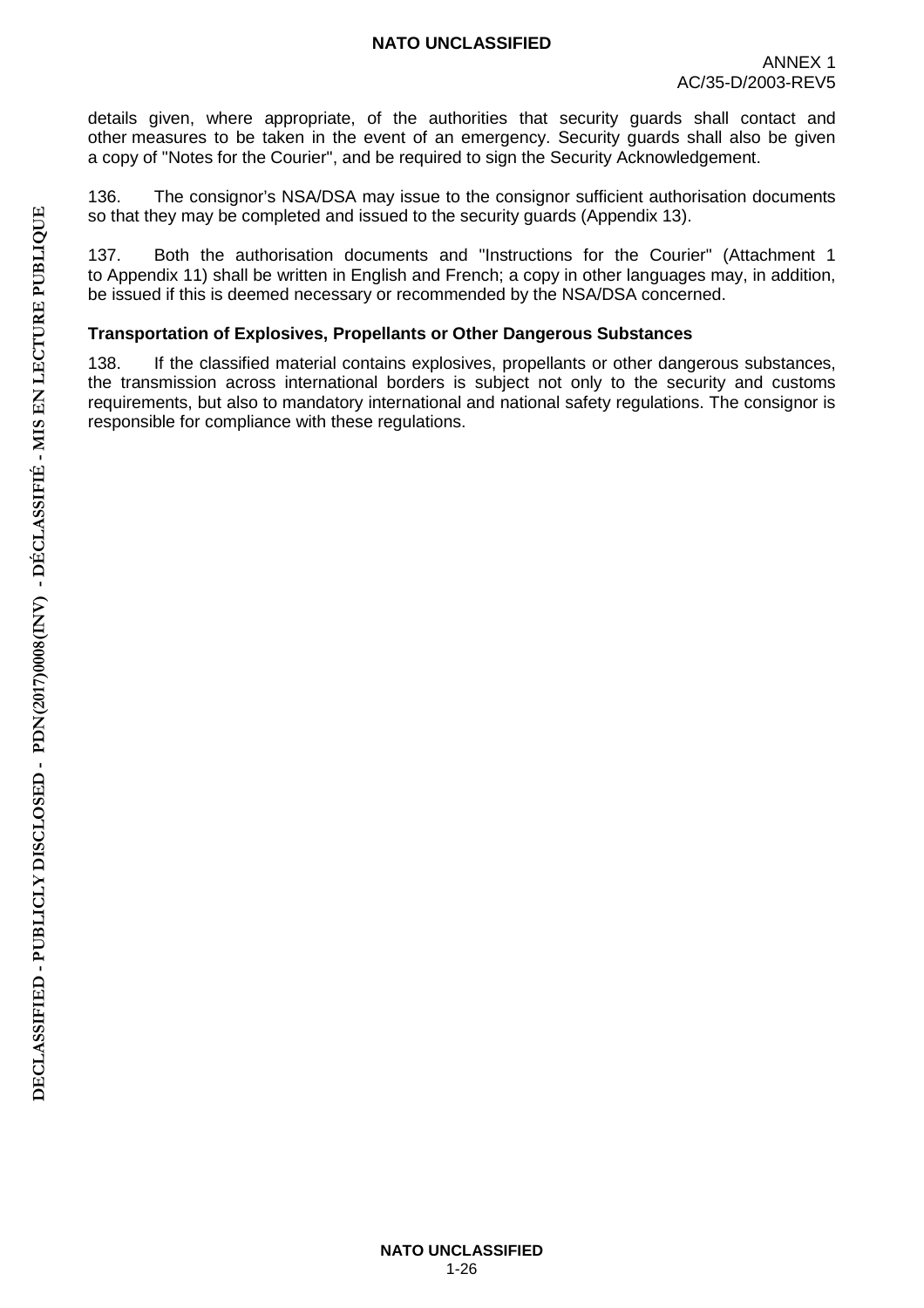## **GLOSSARY AND ACRONYMS**

#### **GLOSSARY**

<span id="page-27-0"></span>

| <b>Attestation of Personnel</b><br><b>Security Clearance</b><br>(APSC) | An approved format to confirm the security clearance level of<br>an individual in the context of a contract involving NATO classified<br>information.                                                                                                                                                                                                                                                                                                                                                                                                                                                                                                                                    |
|------------------------------------------------------------------------|------------------------------------------------------------------------------------------------------------------------------------------------------------------------------------------------------------------------------------------------------------------------------------------------------------------------------------------------------------------------------------------------------------------------------------------------------------------------------------------------------------------------------------------------------------------------------------------------------------------------------------------------------------------------------------------|
| Background Information                                                 | Knowledge that has been generated by one of the participants<br>outside of the collaborative programme but which has been provided<br>to the programme. Only the originating participant needs to be<br>consulted for authorising the release of that information to parties<br>outside the programme.                                                                                                                                                                                                                                                                                                                                                                                   |
| <b>Breach of Security</b>                                              | An act or omission, deliberate or accidental, contrary to NATO<br>Security Policy and supporting directives, that results in the actual or<br>possible compromise of NATO classified information or supporting<br>services and resources (including, for example, classified information<br>transported; classified<br>while<br>being<br>information<br>lost<br>left<br><i>in</i><br>an unsecured area, where persons without an appropriate PSC have<br>unescorted access; an accountable document cannot be found;<br>classified information has been<br>subjected to unauthorised<br>modification; destroyed in an unauthorised manner or, for CIS,<br>there is a denial of service). |
| <b>Classified Information</b>                                          | Any information (namely, knowledge that can be communicated in<br>any form) or material determined to require protection against<br>unauthorised disclosure and which has been so designated by<br>a security classification.                                                                                                                                                                                                                                                                                                                                                                                                                                                            |
| <b>Commercial Courier</b><br>Company                                   | Commercial company that offers a service where a consignment is<br>moved under a trace and tracking scheme.                                                                                                                                                                                                                                                                                                                                                                                                                                                                                                                                                                              |
| Compromise                                                             | Compromise denotes a situation when - due to a breach of security<br>or adverse activity (such as espionage, acts of terrorism, sabotage or<br>theft) - NATO classified information has lost its confidentiality,<br>integrity or availability, or supporting services and resources have<br>lost their integrity or availability. This includes loss, disclosure to<br>unauthorised individuals (e.g. through espionage or to the media)<br>unauthorised modification, destruction in an unauthorised manner, or<br>denial of service.                                                                                                                                                  |
| Confidentiality                                                        | The property that information is not made available or disclosed to<br>unauthorised individuals or entities.                                                                                                                                                                                                                                                                                                                                                                                                                                                                                                                                                                             |
| Consignee                                                              | The Contractor, facility or other organisation receiving material from<br>the consignor.                                                                                                                                                                                                                                                                                                                                                                                                                                                                                                                                                                                                 |
| Consignor                                                              | The Contractor, facility or other organisation responsible for<br>organising and dispatching material.                                                                                                                                                                                                                                                                                                                                                                                                                                                                                                                                                                                   |
| Contract                                                               | A legally enforceable agreement to provide goods or services.                                                                                                                                                                                                                                                                                                                                                                                                                                                                                                                                                                                                                            |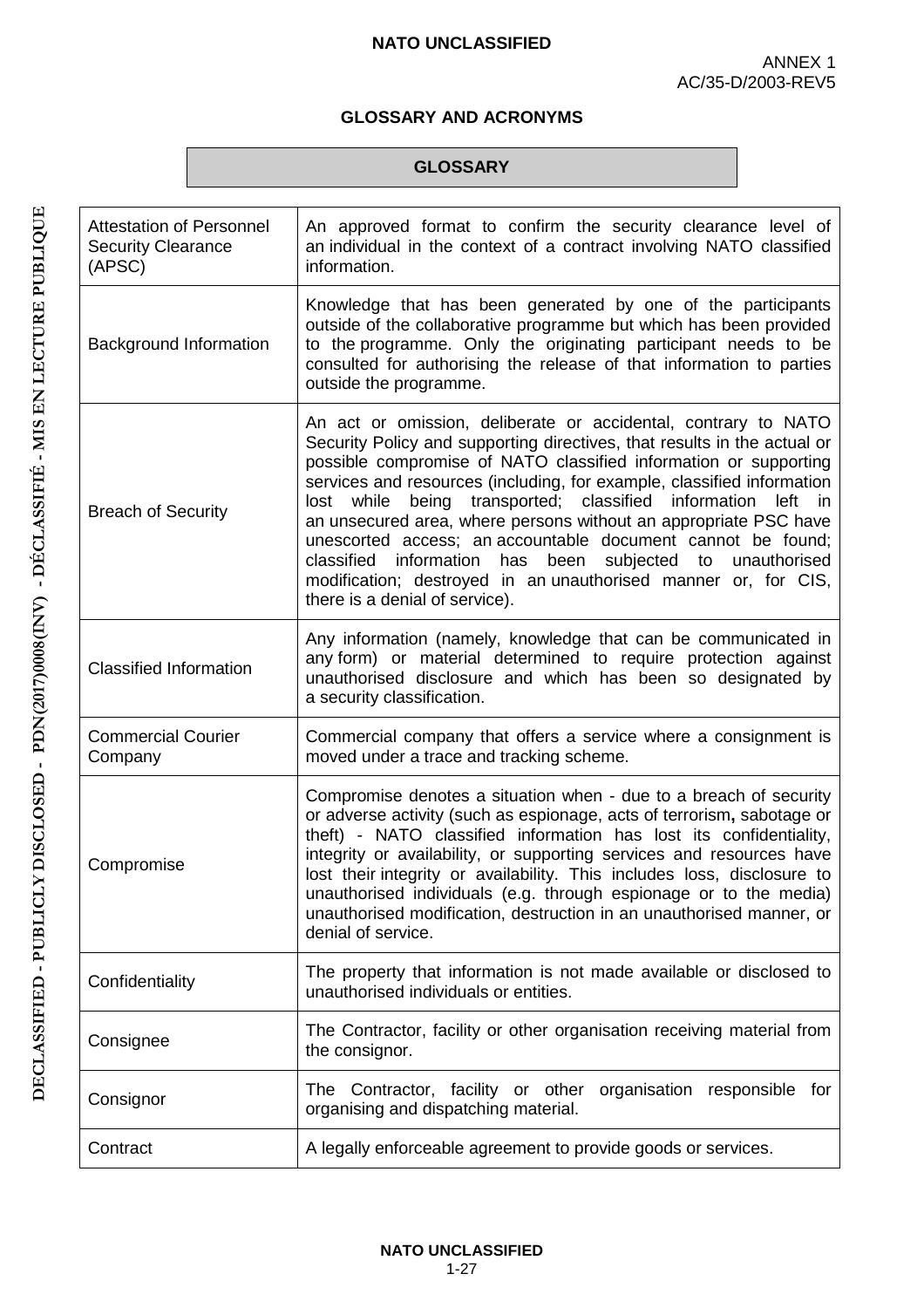| <b>Contract involving NATO</b><br><b>Classified Information</b> | Any contract issued by a NATO civil or military body or a NATO<br><b>NATO</b><br>funded<br>nation<br>support<br>of<br>or<br>administered<br>in<br>$\mathsf{a}$<br>programme/project that will require access to or generation of NATO<br>classified information.                                                                                                                                                                                                                                                                                                |
|-----------------------------------------------------------------|-----------------------------------------------------------------------------------------------------------------------------------------------------------------------------------------------------------------------------------------------------------------------------------------------------------------------------------------------------------------------------------------------------------------------------------------------------------------------------------------------------------------------------------------------------------------|
| Contractor                                                      | An industrial, commercial or other entity that seeks or agrees to<br>provide goods or services.                                                                                                                                                                                                                                                                                                                                                                                                                                                                 |
| Courier                                                         | A person officially assigned to hand-carry material.                                                                                                                                                                                                                                                                                                                                                                                                                                                                                                            |
| <b>Designated Security</b><br><b>Authority (DSA)</b>            | An authority responsible to the National Security Authority (NSA) of<br>a NATO nation which is responsible for communicating to industry<br>the national policy in all matters of NATO industrial security policy<br>and for providing direction and assistance in its implementation.<br>In some NATO nations, the function of a DSA may be carried out by<br>the NSA or a DSA may delegate functions to other competent<br>security authorities.                                                                                                              |
| Document                                                        | Any recorded information regardless of its physical form or<br>characteristics, including, without limitation, written or printed matter,<br>data processing cards and tapes, maps, charts, photographs,<br>paintings, drawings, engravings, sketches, working notes and<br>papers, carbon copies or ink ribbons, or reproductions by any means<br>or process, and sound, voice, magnetic or electronic or optical or<br>video recordings in any form, and portable IT equipment with resident<br>computer storage media, and removable computer storage media. |
| <b>Escorts</b>                                                  | Armed or unarmed national police, military personnel, government<br>personnel or other government designated personnel that facilitate<br>the secure movement of information and materiel.                                                                                                                                                                                                                                                                                                                                                                      |
| Facility                                                        | An installation, plant, factory, laboratory, office, university or<br>other educational Institution, or commercial undertaking, including<br>any associated warehouses, storage areas, utilities and components<br>which, when related by function and location, form an operating<br>entity.                                                                                                                                                                                                                                                                   |
| <b>Facility Security</b><br>Clearance (FSC)                     | An FSC is an administrative determination by which an NSA/DSA<br>formally recognizes the capacity and reliability of Contractor's<br>facilities to manage generate and have access to NATO classified<br>information up to a certain level.                                                                                                                                                                                                                                                                                                                     |
| Foreground Information                                          | Foreground information is knowledge that has been generated in<br>pursuance of a collaborative/cooperative programme. It is owned by<br>all participants. To determine the releasability of foreground<br>information approval of all owners is required.                                                                                                                                                                                                                                                                                                       |
| Freight                                                         | Material carried by a vessel or vehicle, especially by a commercial<br>carrier; cargo. Also - the commercial transportation of material.                                                                                                                                                                                                                                                                                                                                                                                                                        |
| Guards                                                          | Civilian (Government or participating Contractor employees) or<br>military personnel who may be armed or unarmed. They may be<br>assigned for security guard duties only or may combine security<br>guard duties with other duties.                                                                                                                                                                                                                                                                                                                             |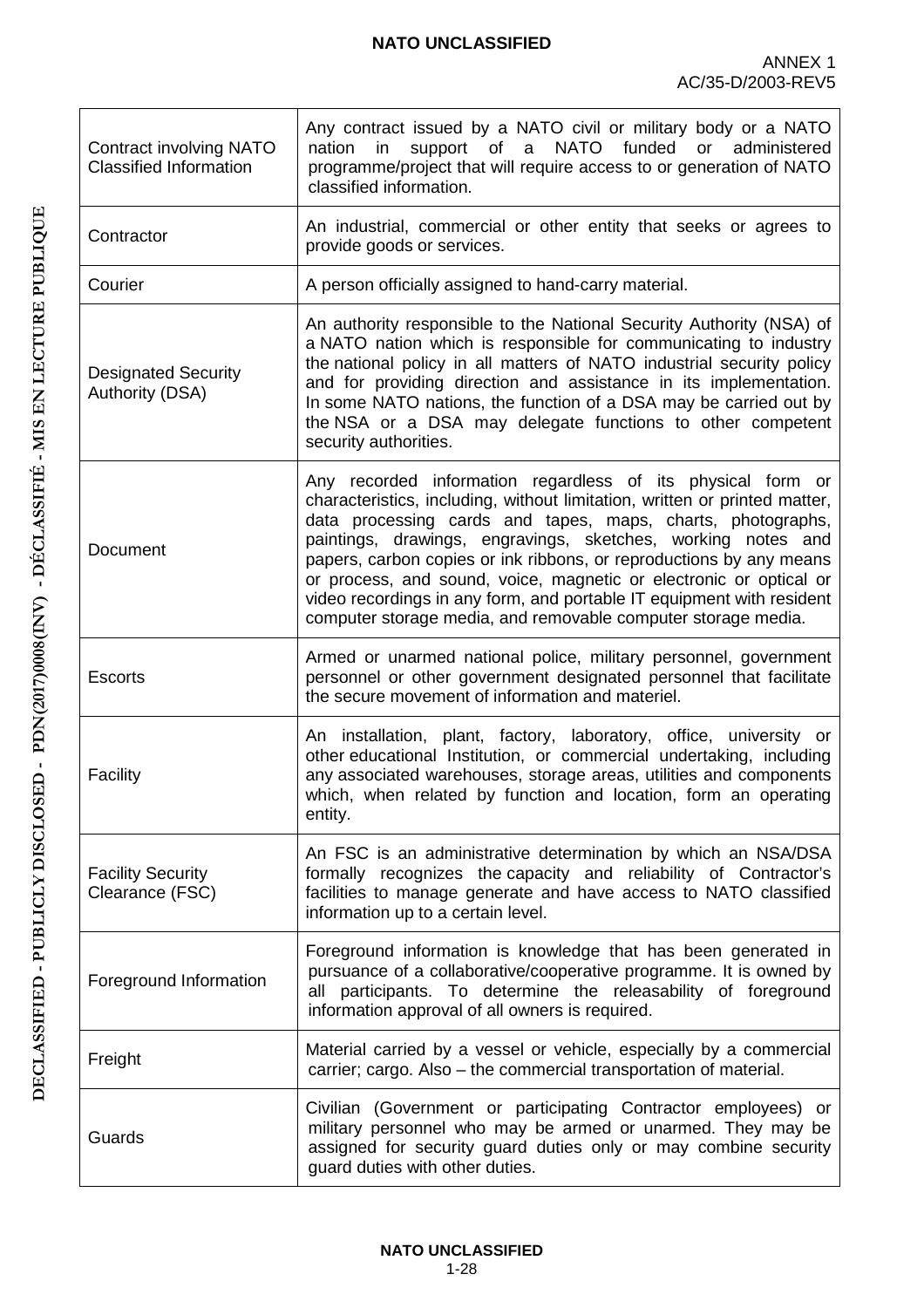| Industry                                           | Organized economic activity concerned with manufacture, extraction<br>and processing of raw materials, construction or output of a specific<br>service.                                                                                                                                                                                                                                                                                                                                                                                                                                                    |
|----------------------------------------------------|------------------------------------------------------------------------------------------------------------------------------------------------------------------------------------------------------------------------------------------------------------------------------------------------------------------------------------------------------------------------------------------------------------------------------------------------------------------------------------------------------------------------------------------------------------------------------------------------------------|
| <b>CIS Security</b>                                | The application of security measures for the protection of<br>communication, information and other electronic systems, and<br>the information that is stored, processed or transmitted in<br>these systems with respect to confidentiality, integrity, availability,<br>authentication and non-repudiation.                                                                                                                                                                                                                                                                                                |
| Infraction                                         | A security infraction is an act or omission, deliberate or accidental;<br>contrary to NATO Security Policy and supporting directives that does<br>not result in the actual or possible compromise of NATO classified<br>information. (E.g. classified information left unsecured inside<br>a secure facility where all persons are appropriately cleared, failure<br>to double wrap classified information, etc.).                                                                                                                                                                                         |
| Integrity                                          | The property that information (including data, such as cipher text) has<br>not been altered or destroyed in an unauthorised manner.                                                                                                                                                                                                                                                                                                                                                                                                                                                                        |
| <b>International Visits</b>                        | Visits made by individuals subject to one NSA/DSA or belonging to<br>a NATO body, to facilities or bodies subject to another NSA/DSA or<br>to NATO, which will require, or may give rise to access to NATO<br>classified information or where, regardless of the level of<br>national<br>classification<br>involved,<br>legislation<br>governing<br>the establishment or body to be visited in support of NATO approved<br>related activities requires that such visits shall be approved by<br>the relevant NSA/DSA. All NATO civil and military bodies fall within<br>the security jurisdiction of NATO. |
| Major Programme/Project                            | A programme or project of major significance, normally involving<br>more than two nations and security measures that extend beyond<br>the normal basic requirements described in NATO Security Policy.                                                                                                                                                                                                                                                                                                                                                                                                     |
| Material                                           | Material includes documents and also any items of machinery,<br>equipment/components, weapons or tools, either manufactured or in<br>the process of manufacture.                                                                                                                                                                                                                                                                                                                                                                                                                                           |
| <b>Nationals</b>                                   | Nationals includes "nationals of a Kingdom", "citizens of a State", and<br>"Permanent Residents in Canada". "Permanent Residents in<br>Canada" are individuals who have gone through a national screening<br>process including residency checks, criminal records and security<br>checks, and who are going to obtain lawful permission to establish<br>permanent residence in the nation.                                                                                                                                                                                                                 |
| <b>National Security</b><br><b>Authority (NSA)</b> | authority of a NATO nation which is responsible<br>An<br>for<br>the maintenance of security of NATO classified information in<br>national agencies and elements, military or civil, at home or abroad.                                                                                                                                                                                                                                                                                                                                                                                                     |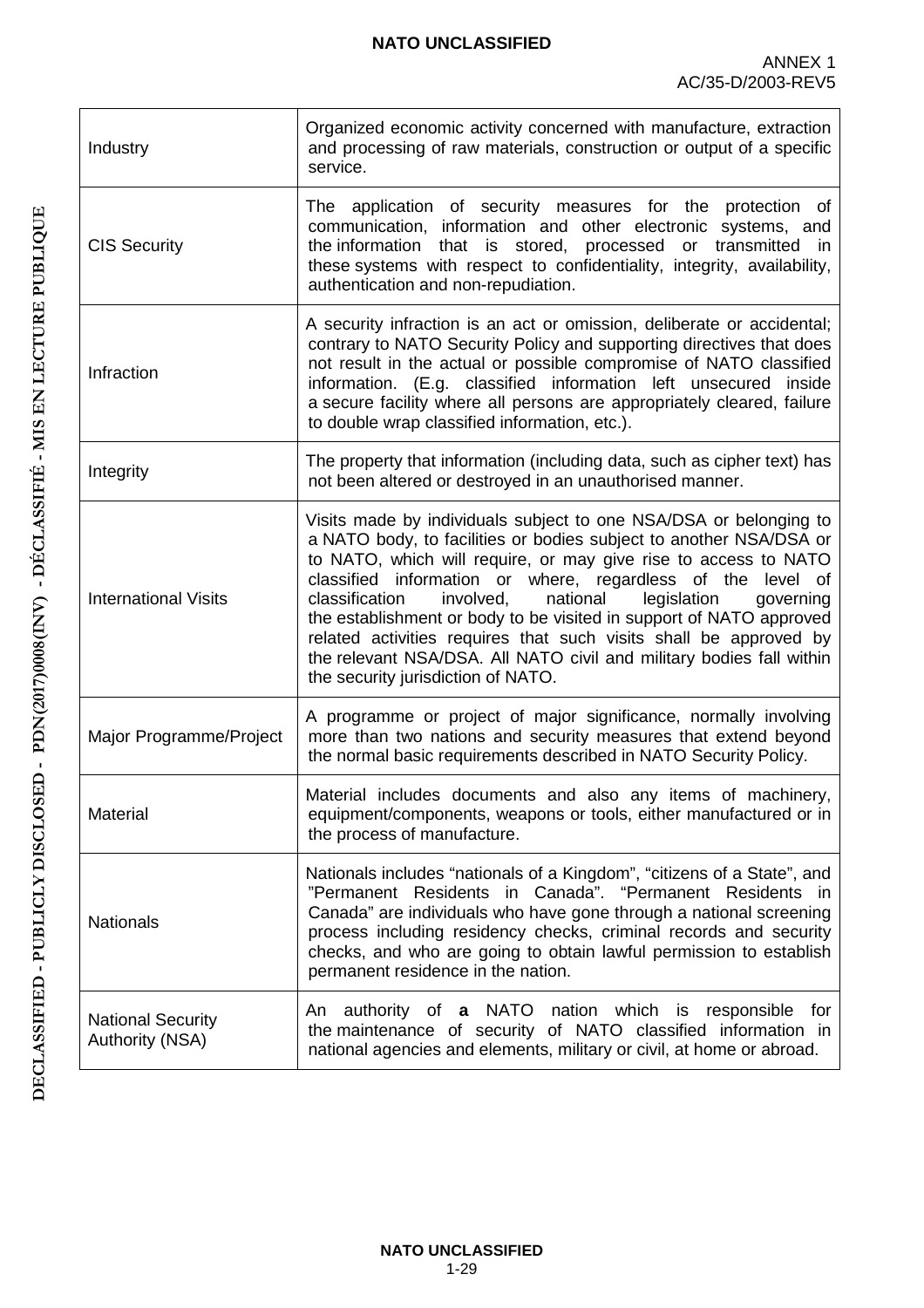| <b>NATO</b>                                                         | "NATO" denotes the North Atlantic Treaty Organisation and<br>the bodies governed either by the Agreement on the status of<br>the North Atlantic Treaty Organisation, National Representatives and<br>International Staff, signed in Ottawa on 20th September, 1951 or by<br>the Protocol on the status of International Military Headquarters set<br>up pursuant to the North Atlantic Treaty, signed in Paris on<br>28th August, 1952. |
|---------------------------------------------------------------------|-----------------------------------------------------------------------------------------------------------------------------------------------------------------------------------------------------------------------------------------------------------------------------------------------------------------------------------------------------------------------------------------------------------------------------------------|
| <b>NATO Classified</b><br>Information                               | Means information or material determined by or on behalf of NATO to<br>require protection against unauthorised disclosure which has been so<br>designated by a security classification NR or above.                                                                                                                                                                                                                                     |
| NATO Programme/Project                                              | A Council approved programme/project that is administered by<br>a NATO agency/office under NATO regulations.                                                                                                                                                                                                                                                                                                                            |
| NATO Programme/Project<br>Agency/Office (NPA/NPO)                   | <b>NATO</b><br>The<br>executive<br>body for the administration of<br>a<br>programme/project.                                                                                                                                                                                                                                                                                                                                            |
| Need-to-Know                                                        | The principle according to which a positive determination is made<br>that a prospective recipient has a requirement for access to,<br>knowledge of, or possession of information in order to perform official<br>tasks or services.                                                                                                                                                                                                     |
| Negotiations                                                        | The term encompasses all aspects of awarding a contract or<br>sub-contract from the initial "notification of intention to call for bids" to<br>the final decision to let a contract or sub-contract.                                                                                                                                                                                                                                    |
| Originator                                                          | The nation or international organisation under whose authority<br>information has been produced or introduced into NATO.                                                                                                                                                                                                                                                                                                                |
| <b>Personnel Security</b><br>Clearance (PSC)                        | A determination that an individual is eligible to have access to<br>classified information.                                                                                                                                                                                                                                                                                                                                             |
| <b>Personnel Security</b><br><b>Clearance Certificate</b><br>(PSCC) | An approved format used by NSAs/DSAs to confirm the level and<br>validity of a PSC.                                                                                                                                                                                                                                                                                                                                                     |
| <b>Prime Contract</b>                                               | The initial contract led by a NATO Project Management/Agency/<br>Office for a Programme/project.                                                                                                                                                                                                                                                                                                                                        |
| <b>Prime Contractor</b>                                             | An industrial, commercial or other entity of a NATO nation which has<br>contracted with a NATO Project Management Agency/Office<br>to perform a service, or manufacture a product, in the framework of<br>a NATO project, and which, in turn, may subcontract with potential<br>Sub-contractors as approved.                                                                                                                            |
| Programme/Project<br><b>Security Classification</b><br>Guide        | Part of the program (project) security instructions (PSI) which<br>identifies the elements of the program that are classified, specifying<br>the security classification levels. The security classification guide may<br>be expanded throughout the program life cycle, and the elements of<br>information may be re-classified or downgraded.                                                                                         |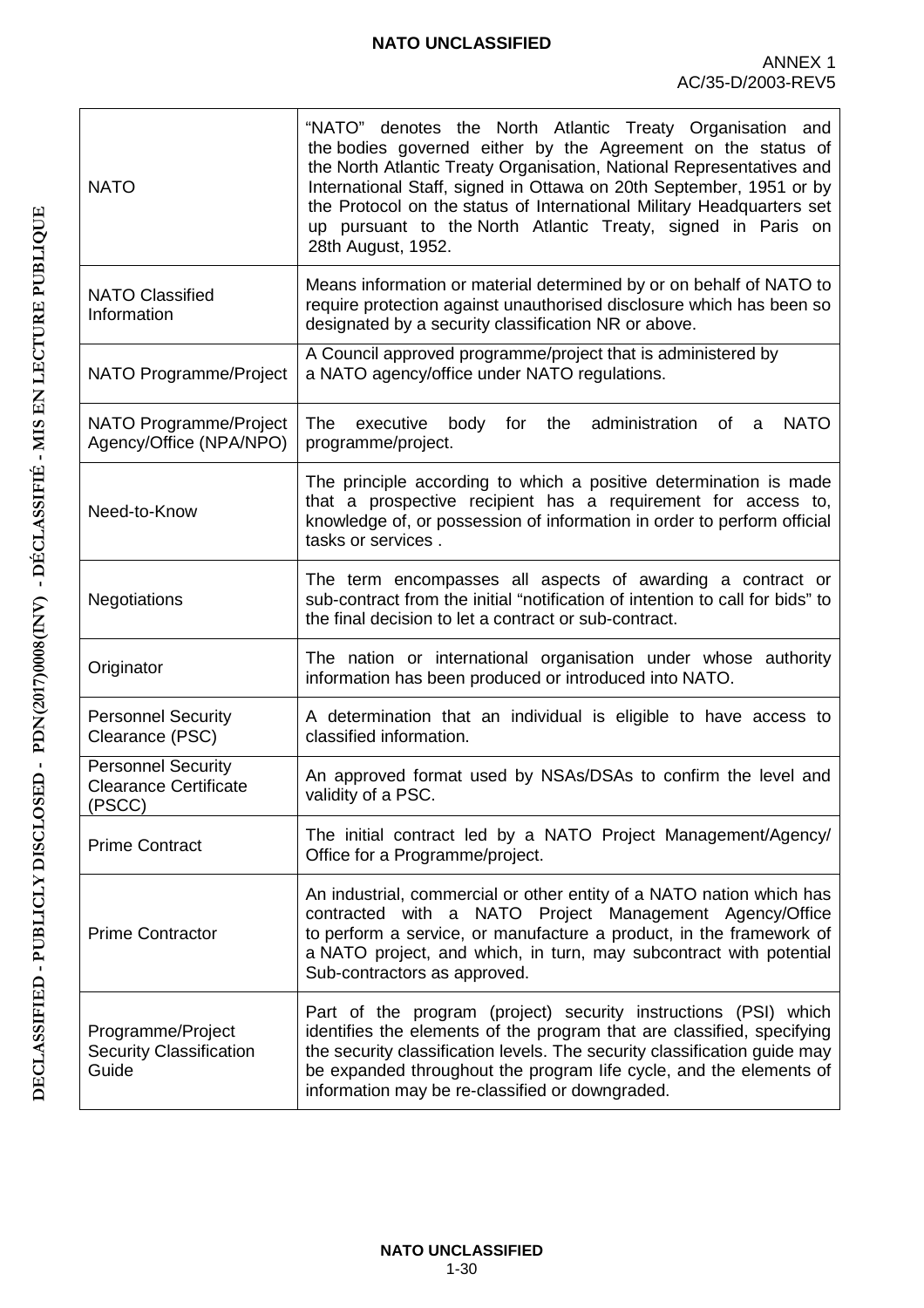| Programme/Project<br><b>Security Instruction (PSI)</b> | A compilation of security regulations/procedures, based upon NATO<br>Security Policy and supporting directives, which are applied to<br>a specific project/programme in order to standardise security<br>procedures. The PSI may constitute an Annex to the prime contract,<br>and may be revised throughout the programme lifecycle. For<br>sub-contracts let within the programme, the PSI constitutes the basis<br>for the SAL. |
|--------------------------------------------------------|------------------------------------------------------------------------------------------------------------------------------------------------------------------------------------------------------------------------------------------------------------------------------------------------------------------------------------------------------------------------------------------------------------------------------------|
| <b>Risk</b>                                            | The likelihood of a vulnerability being successfully exploited by<br>a threat, leading to a compromise of confidentiality, integrity and/or<br>availability and damage being sustained.                                                                                                                                                                                                                                            |
| Risk management                                        | A systematic approach to determining which security counter-<br>measures are required to protect information and supporting services<br>and resources, based upon an assessment of the threats and<br>vulnerabilities. Risk management involves planning, organising,<br>directing and controlling resources to ensure that the risk remains<br>within acceptable bounds.                                                          |
| <b>Security Aspects Letter</b><br>(SAL)                | A document, issued by the appropriate authority, as part of<br>any NATO classified contract or sub-contract, other than Major<br>Programmes/Projects, identifying the security requirements or<br>those elements thereof requiring security protection.                                                                                                                                                                            |
| <b>Security Classification</b><br>Check List (SCCL)    | Part of a security aspect letter (SAL) which describes the elements of<br>a contract that are classified specifying the security classification<br>levels. In case of contracts let within a programme/project, such<br>elements of information derive from the programme (project) security<br>instructions issued for that programme.                                                                                            |
| Sub-contract                                           | A contract entered into by a prime Contractor with another Contractor<br>(i.e., the Sub-contractor) for a provision of goods or services.                                                                                                                                                                                                                                                                                          |
| Sub-contractor                                         | A Contractor to whom a prime Contractor lets a sub-contract.                                                                                                                                                                                                                                                                                                                                                                       |
| Threat                                                 | The potential for compromise, loss or theft of NATO classified<br>information or supporting services and resources. A threat may be<br>defined by its source, motivation or result, it may be deliberate or<br>accidental, violent or surreptitious, external or internal.                                                                                                                                                         |
| Transportation by freight                              | Transportation of a consignment of such size and weight which<br>makes the application of the respective standards defined in<br>the Directive of Security of Information or hand carriage impractical.                                                                                                                                                                                                                            |
| Vulnerability                                          | A weakness, an attribute, or lack of control that would allow or<br>facilitate a threat actuation against NATO classified information or<br>supporting services and resources.                                                                                                                                                                                                                                                     |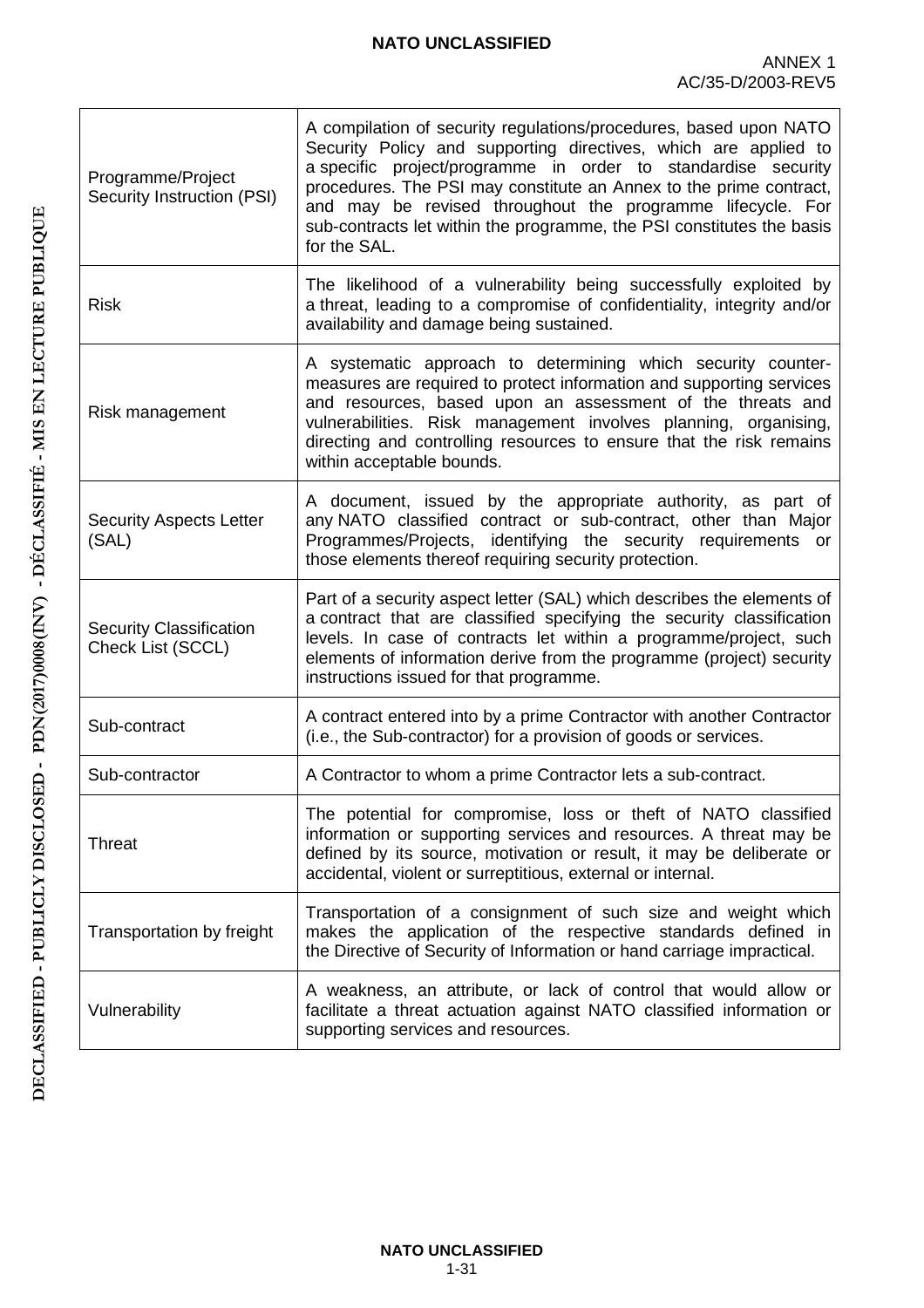#### **NATO UNCLASSIFIED RELEASABLE TO FINLAND**

#### **GENERAL RESPONSIBILITIES**

### **NATO NATIONS**

- **1.** Each NATO nation shall:
- (a) designate one or more authorities (DSA) responsible to the NSA, where applicable. The DSA is responsible for communicating national and NATO security policy to industry and for providing direction and assistance in its implementation; in some countries there may be more than one authority designated as a DSA or the function of a DSA may be carried out by the NSA;
- (b) certain functions of the NSA/DSA may be carried out by other competent security authorities in accordance with national laws and regulations;
- (c) ensure that it has the means to make its industrial security requirements binding upon industry and that it has the right to inspect and approve the measures taken in industry for the protection of NATO classified information;
- (d) determine, as appropriate, the aspects of a NATO contract or sub-contract requiring security protection and the security classification to be accorded to each aspect. Prior to the release of NATO classified information to a Contractor, prospective Contractor, or Sub-contractor, the NATO nation shall :
	- (i) ensure that the Contractor(s), prospective Contractor(s), or Sub-contractor(s) and their facility(ies) have the capability to protect NATO classified information adequately, in accordance with national laws and regulations;
	- (ii) grant a Facility Security Clearance (FSC) to the facility(ies), if appropriate;
	- (iii) grant a NATO Personnel Security Clearance (PSC) to all personnel whose duties require access to information classified NC or above; and
	- (iv) ensure that access to the NATO classified information is limited to those persons who have a need-to-know for purposes of performance on the NATO project/programme;
- (e) make arrangements whereby persons considered by the NSA/DSA to be a security risk can be excluded or removed from positions in which they might endanger the security of NATO classified information;
- (f) implement, as and when necessary, the NATO procedures for the mutual safeguarding of the secrecy of inventions;
- (g) provide, upon request to an NSA/DSA of a NATO nation, or to a NATO civil or military body, an FSCC to enable a facility falling within its security cognisance to negotiate or fulfil a contract/sub-contract involving information classified NC or above;
- (h) provide, upon request, to a NSA/DSA of another NATO nation, or a NATO civil or military body, a PSC for the persons for whom it has security responsibilities to enable them to fulfil on a NATO classified contract;
- (i) take action with regard to the specific arrangements to be carried out in matters of transportation and international visits in accordance with the requirements of NATO security policy and this directive:
	- (i) investigate all cases in which it is known, or where there are grounds for suspecting, that NATO classified information has been lost or compromised. Each member nation shall comply with the investigative requirements set out in NATO security policy and its supporting directives and promptly inform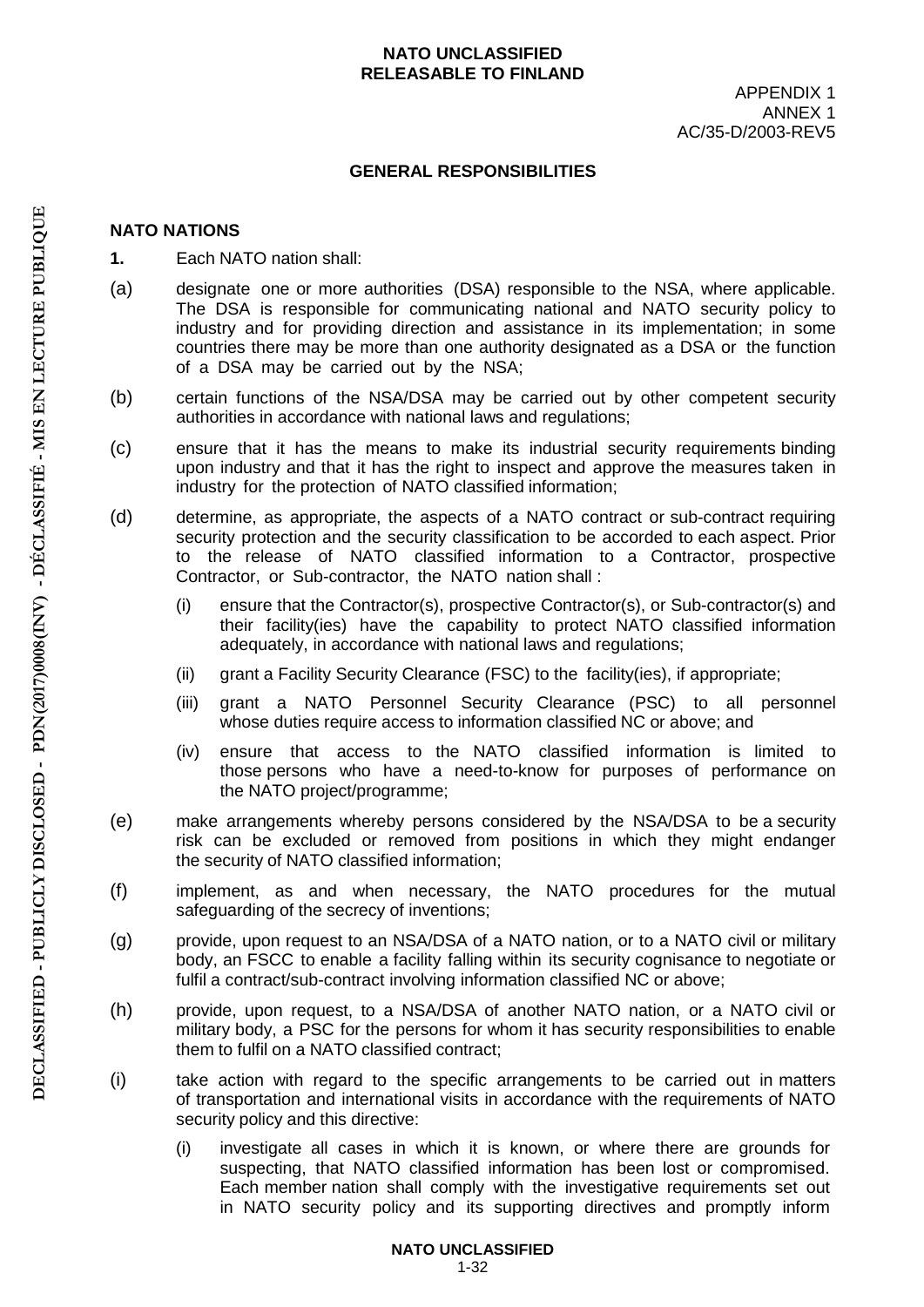#### **NATO UNCLASSIFIED RELEASABLE TO FINLAND**

the NPA/NPO and the other member nations concerned and if applicable the NOS of the details of any such occurrences; and

(ii) ensure that for any facility in which NATO classified information is to be used, a person or persons shall be appointed, where appropriate, in accordance with national laws and regulations, to effectively exercise the responsibilities for safeguarding the NATO classified information. These officials shall be responsible for limiting access to the NATO classified information involved in a contract to those persons who have been cleared and authorised for access and have a need-to-know.

## **SECURITY COMMITTEE (SC)**

- **2.** The SC shall:
- (a) formulate NATO industrial security policy and supporting directive(s) and make appropriate recommendations to the North Atlantic Council (c) for the security protection of NATO classified information entrusted to industry; and
- (b) consider matters of industrial security referred to it by the NAC, a member nation, the Secretary General, the NATO Military Committee (NAMILCOM), Strategic Commands and heads of NATO civil and military bodies.

## **NATO OFFICE of SECURITY (NOS)**

- **3.** The NOS shall:
- (a) assist and give guidance in industrial security matters to NPA/NPOs and such other NATO industrial projects as may be designated by the NAC and supervise the implementation of NATO security policies and directives in those organisations and projects;
- (b) in agreement with the NSAs/DSAs of member nations concerned, assist and give guidance to other NSAs/DSAs in the implementation of NATO security policies and directives in connection with the activities of NPA/NPOs;
- (c) in agreement with the NSAs/DSAs of member nations concerned, assist and give guidance on NATO security policies and directives to facilities participating in the activities of NPA/NPOs;
- (d) make periodic inspections of the security arrangements for the protection of NATO classified information in NPA/NPOs;
- (e) with the agreement of the appropriate NSA/DSA, make periodic examinations of the security arrangements for the protection of NATO classified information in the member nations; and
- (f) give guidance and advice, when requested by NSAs/DSAs, on matters of industrial security arising in all NATO-related projects.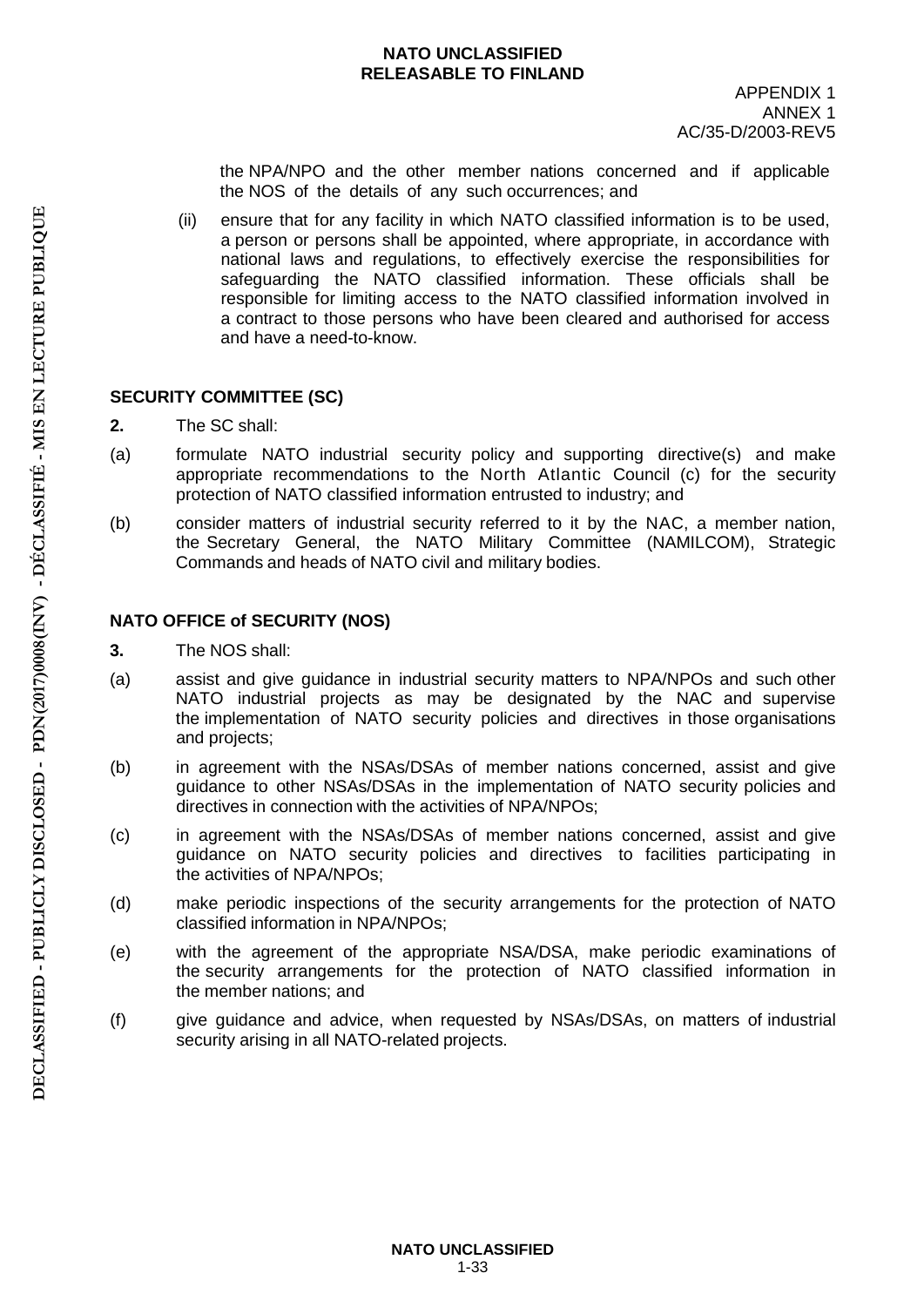### **NATO UNCLASSIFIED RELEASABLE TO FINLAND**

#### **NATO PROGRAMME/PROJECT AGENCIES / OFFICES**

**4.** Each of the NPA/NPOs and other NATO agencies with project management responsibilities as may be designated by the NAC will be bound by the general security regulations laid down in NATO security policy and supporting directives, and any other security regulations approved by the NAC as may apply. Each of the NATO Management Agencies/ Offices shall:

- (a) draw up the implementing security regulations for the agency/office in compliance with the provisions of NATO security policy and supporting directives and supervise their enforcement;
- (b) in conjunction with the NSAs/DSAs concerned and the NOS, co-ordinate the implementation of NATO security policies and directives, both by potential Contractors and by Contractors, and deal with any security problems arising in any NATO project in which the agency/office is engaged;
- (c) obtain the appropriate Facility Security Clearance(s) as required in conjunction with contracts involving classified NATO information;
- (d) take action as required, and in accordance with the provisions of NATO security policy and this directive, in respect of the special arrangements for International Visits;
- (e) be responsible for preparing Project Security Instructions (PSI) for the programmes they manage for approval by participating NSAs/DSAs; and
- (f) may be responsible for raising a Transportation Plan as identified in the PSI.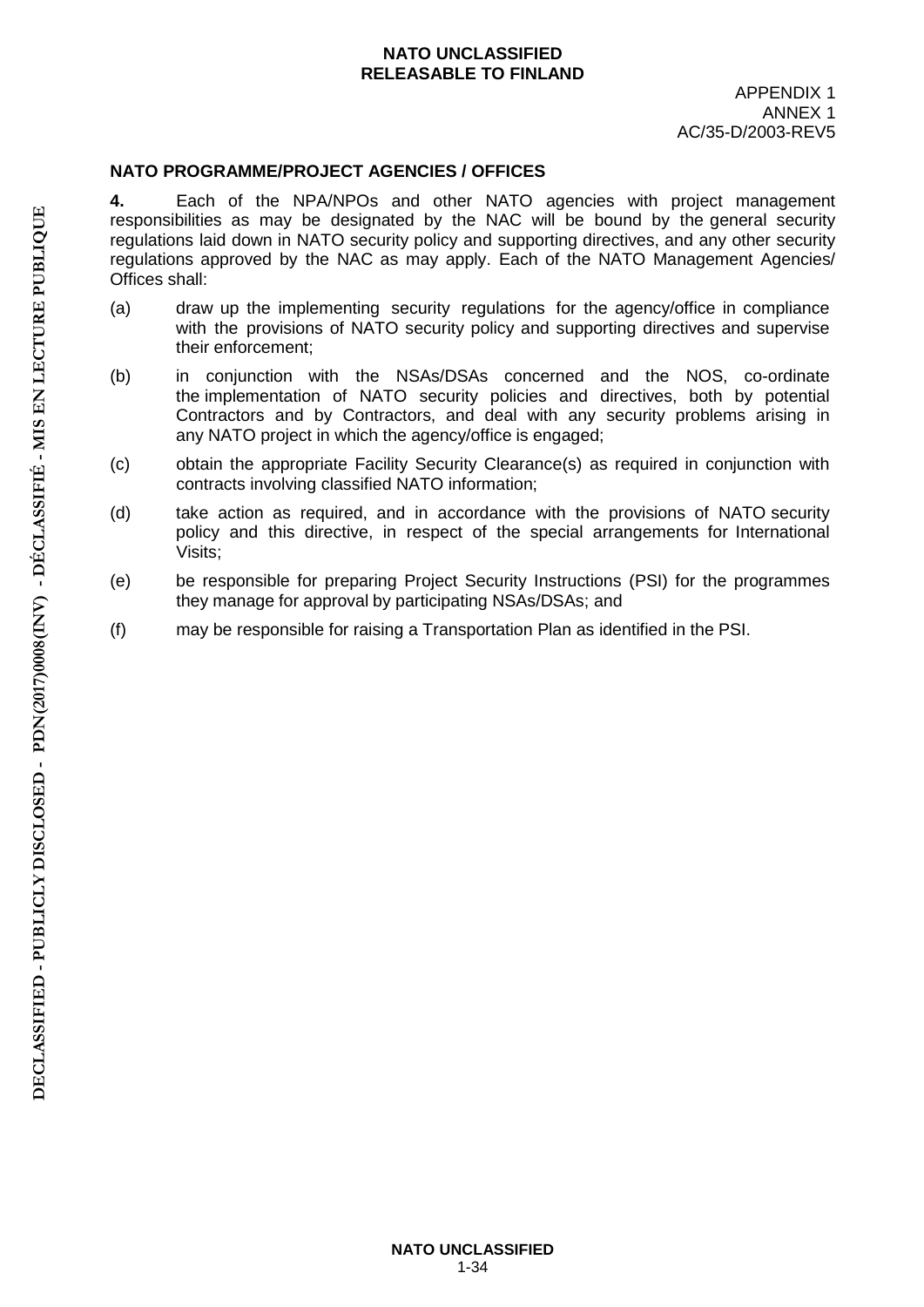### **FACILITY SECURITY CLEARANCE INFORMATION SHEET (FSCIS)**

### **1. INTRODUCTION**

1.1 Attached is a sample format of a Facility Security Clearance Information Sheet (FSCIS) for the quick exchange of information between National Security Authority or Designated Security Authority or other competent national security authorities (hereinafter referred to as "NSA/DSA") and NATO contracting authorities (NATO Programme/Project Offices/NATO Programme/Project Agencies) with regards to the Facility Security Clearance (FSC) of a facility involved in classified tenders, contracts or sub-contracts.

1.2 The FSCIS is not for use by Contractors.

1.3 The FSCIS is divided into a request and reply section and can be used for the purposes identified above or for any other purposes for which the FSC status of a particular facility is required. The reason for the enquiry must be identified by the requesting NSA/DSA/NPO/NPA in form field 7 of the request section.

1.4 The details contained in the FSCIS shall normally not be classified and therefore the preferable way for the exchange of the FSCIS will be electronically between the respective NSAs/DSAs/NPOs/NPAs.

1.5 NSAs/DSAs should make every effort to respond to a FSCIS request within 5 working days. In urgent cases, NSA/DSA will send the response within 3 working days.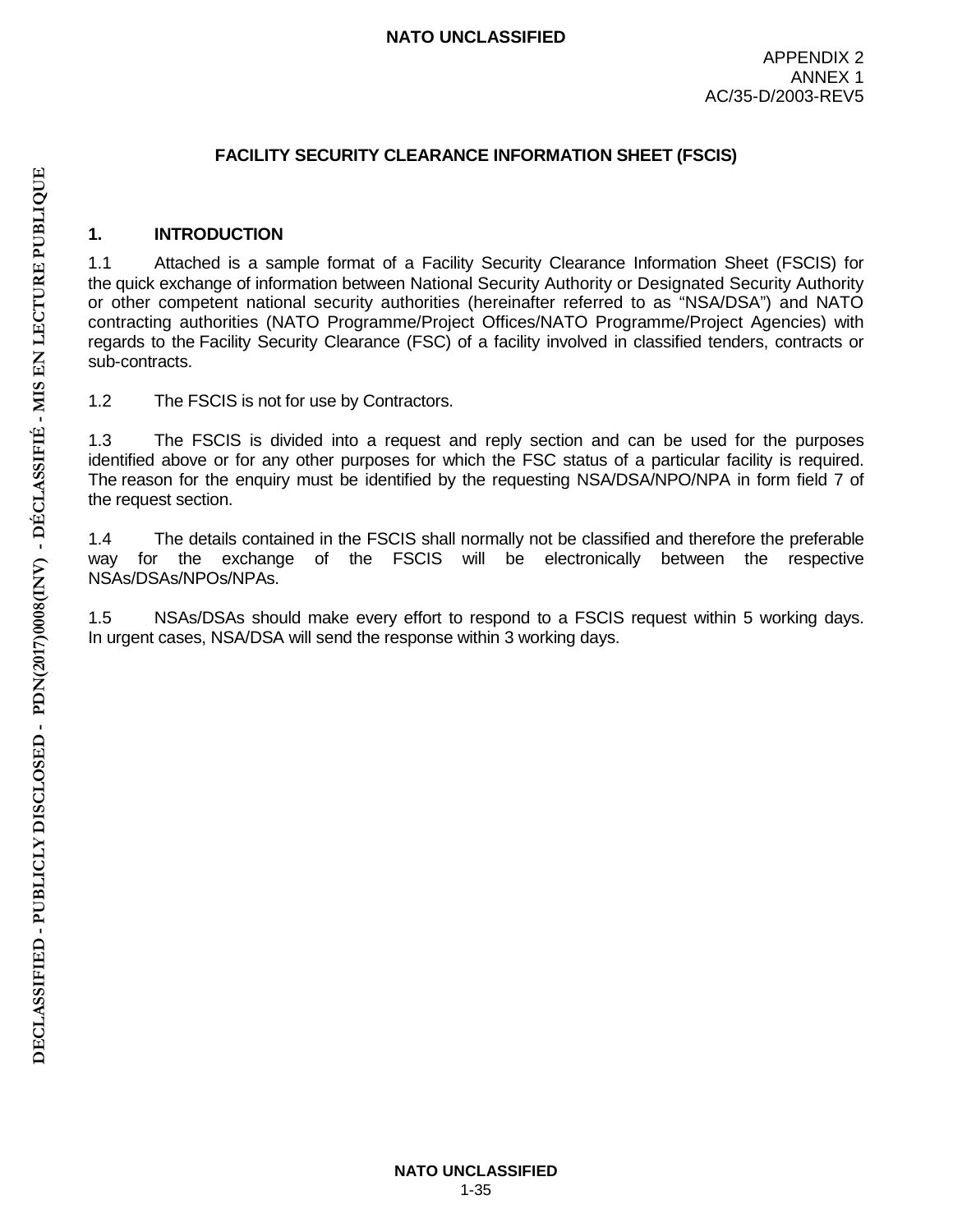#### **Procedures and Instructions for the Use of the Facility Security Clearance Information Sheet (FSCIS).**

These detailed instructions are for the NSA/DSA that completes the FSCIS.

The request should preferably be typed in capital letters

| <b>HEADER</b>             | The requesting NSA/DSA/NPA/NPO inserts full country<br>or international organization name.                                                                                                                                                                                                                                                                                                                            |  |  |
|---------------------------|-----------------------------------------------------------------------------------------------------------------------------------------------------------------------------------------------------------------------------------------------------------------------------------------------------------------------------------------------------------------------------------------------------------------------|--|--|
| <b>REQUEST TYPE</b><br>1. | <b>The</b><br>NSA/DSA/NPA/NPO<br>requesting<br>selects<br>the appropriate checkbox for the type of FSCIS request.<br>Include the level of security clearance requested.                                                                                                                                                                                                                                               |  |  |
|                           | The following abbreviations should be used:                                                                                                                                                                                                                                                                                                                                                                           |  |  |
|                           | $TS =$<br><b>National TOP SECRET</b><br>$CTS =$<br><b>COSMIC TOP SECRET</b><br>$S =$<br><b>National SECRET</b><br>$NS =$<br>NATO SECRET<br>$C =$<br><b>National CONFIDENTIAL</b><br>$NC =$<br>NATO CONFIDENTIAL<br>$CIS =$<br>Communication and information systems for<br>processing classified information                                                                                                          |  |  |
|                           | A FSC is not required by Enclosure G to C-M(2002)49<br>for access to, or generation of classified information at<br>level of NATO RESTRICTED (NR). However some<br>NATO Nations, as identified in Appendix 3, and as<br>mandated by their national laws and regulations, do<br>require a FSC for Contractors/Sub-contractors under<br>their jurisdiction, for access to classified information at<br>the level of NR. |  |  |
| 2. SUBJECT DETAILS        | The Form Fields 1 through 6 are self-evident.<br>Form Field number 5 is optional.                                                                                                                                                                                                                                                                                                                                     |  |  |
| 3. REASON FOR REQUEST     | Give the specific reason for the request, provide project<br>indicators, number of contract, letter of intent or invitation.<br>Please specify the need for storage capability, CIS<br>classification level, etc.                                                                                                                                                                                                     |  |  |
|                           | Any deadline/expiry/award dates, which may have<br>a bearing on the completion of a FSC, should be<br>included.                                                                                                                                                                                                                                                                                                       |  |  |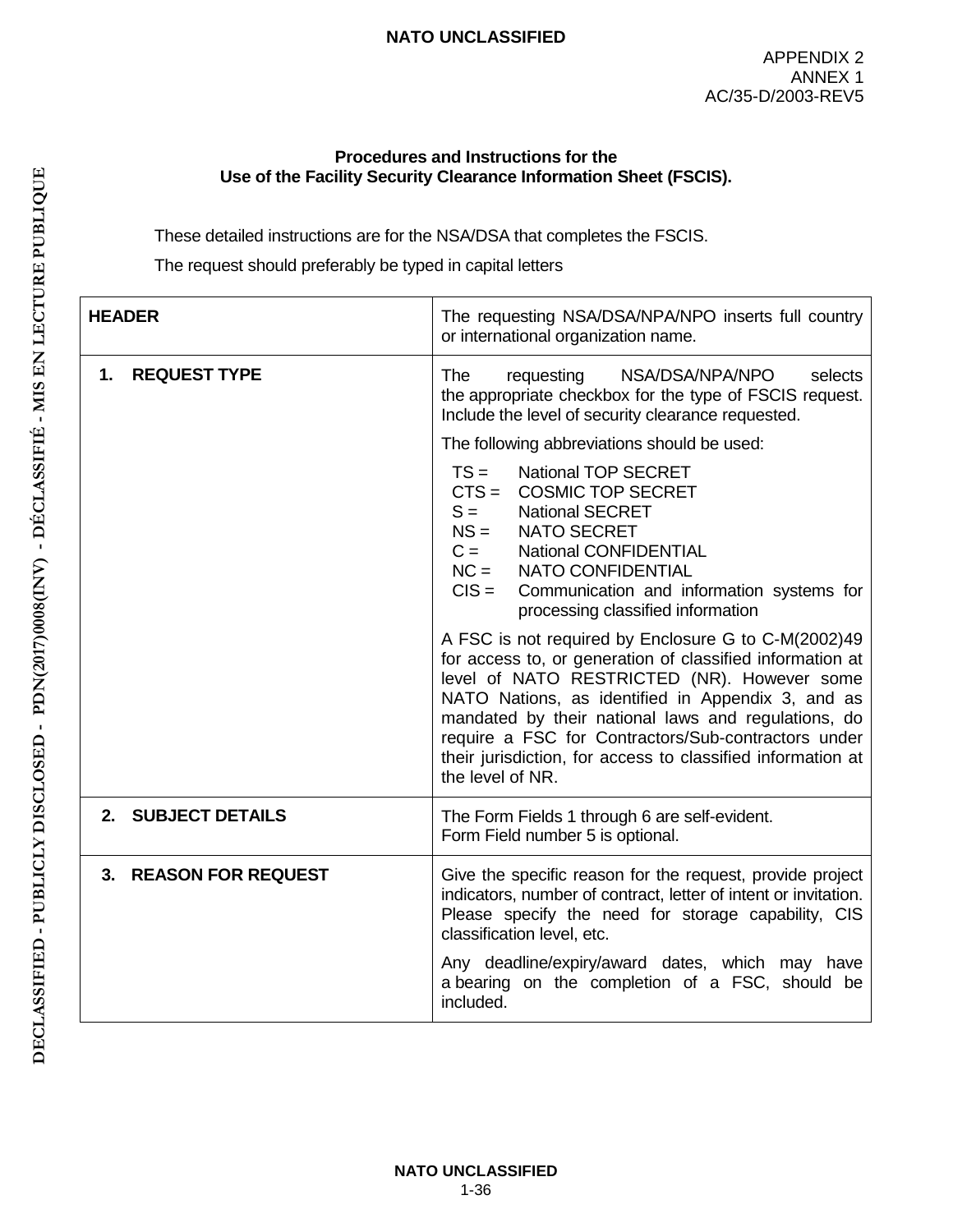| 4. | <b>REQUESTING NSA/DSA/NPA/NPO</b> | State the name of the actual requestor (on behalf of<br>the NSA/DSA) and the date of the request by using<br>the "day/month/year" (dd/mm/yyyy) format.                                                                                                                                                                                                               |
|----|-----------------------------------|----------------------------------------------------------------------------------------------------------------------------------------------------------------------------------------------------------------------------------------------------------------------------------------------------------------------------------------------------------------------|
| 5. | <b>REPLY SECTION</b>              | Form Field 1-6: Select appropriate fields.                                                                                                                                                                                                                                                                                                                           |
|    |                                   | Form Field 2:<br>In case an FSC is in progress it is essential to give the<br>requestor an indication of the required processing-time (if<br>known).                                                                                                                                                                                                                 |
|    |                                   | Form Field 6:<br>(a) The validation date inputted will be either when<br>the FSC for the Contractor's facility expires, and/or<br>when this FSCIS expires (if different). Any date<br>inputted must be in the "day/month/year" format.<br>It should be noted that some NATO Nations do not<br>have an expiry date for FSCs or the FSCIS, so will<br>be marked "n/a". |
|    |                                   | (b) Should an FSC and/or FSCIS expire prior to<br>Classified<br>the award of a<br><b>NATO</b><br>Contract<br>the requesting NSA/DSA/NPA/NPO is responsible<br>for submitting a new FSCIS request to the NSA/DSA<br>of the Contractor to re-validate the FSC of<br>the facility.                                                                                      |
| 6. | <b>REMARKS</b>                    | May be used for additional information with regard to<br>the FSC, the facility or the foregoing Items.                                                                                                                                                                                                                                                               |
| 7. | <b>ISSUING NSA/DSA</b>            | State the name of the providing authority (on behalf of<br>the NSA/DSA) and the date of the reply by using<br>the "day/month/year" (dd/mm/yyyy) format.                                                                                                                                                                                                              |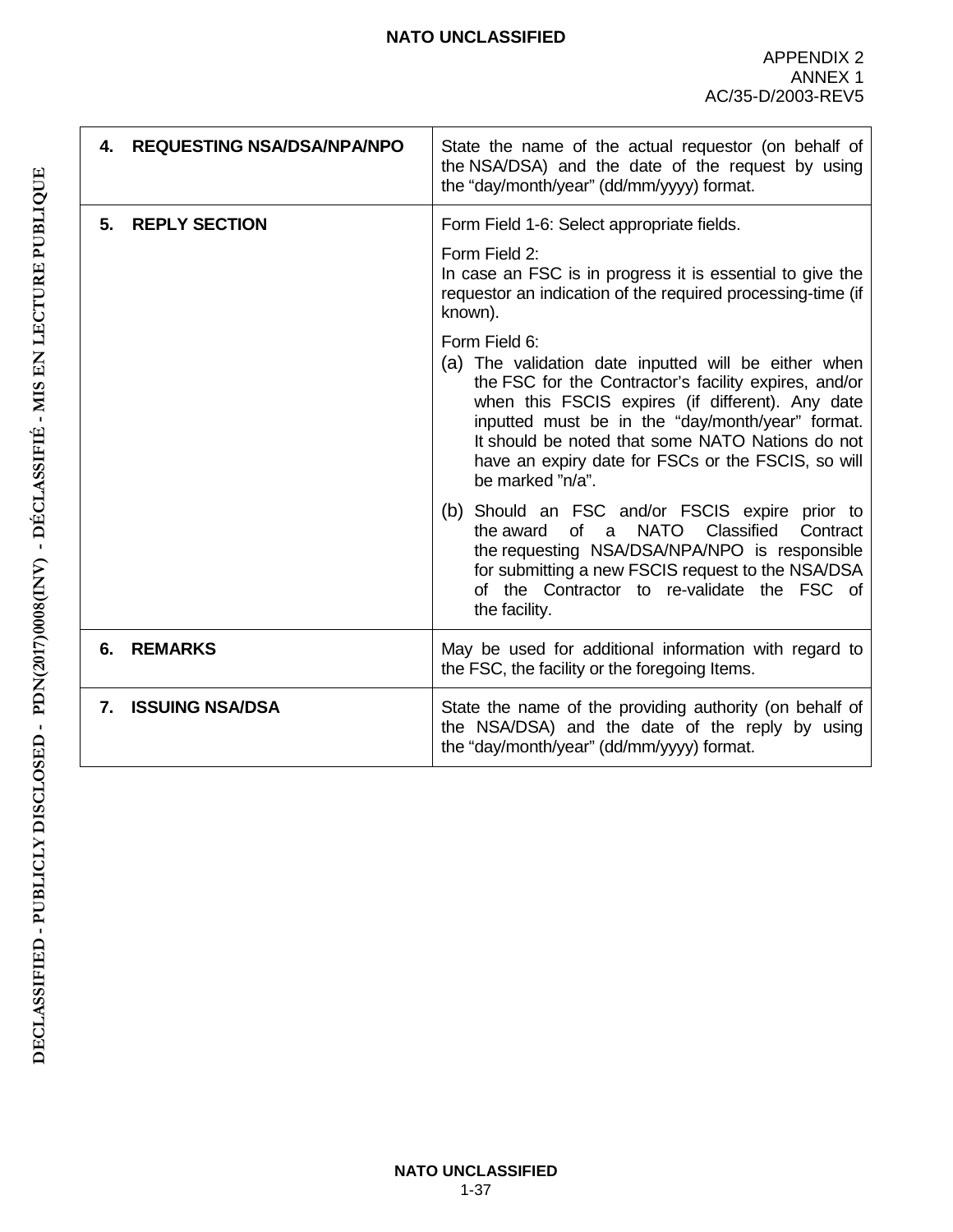#### **FACILITY SECURITY CLEARANCE INFORMATION SHEET (FSCIS)**

All fields must be completed and the form communicated via Government-to-Government or Government to International Organization channels

|                                        | REQUEST FOR A FACILITY SECURITY CLEARANCE ASSURANCE                                                                                                                              |                                                                                                                 |
|----------------------------------------|----------------------------------------------------------------------------------------------------------------------------------------------------------------------------------|-----------------------------------------------------------------------------------------------------------------|
|                                        | TO : ____<br>(NSA/DSA Country name)                                                                                                                                              |                                                                                                                 |
|                                        | Please complete the reply boxes, where applicable:                                                                                                                               |                                                                                                                 |
| $\Box$                                 | Provide an FSC assurance at the level of: [] TS                                                                                                                                  | $\left[\right]$ CTS<br>$[$ $]$ S<br>$[$ $]$ NS<br>$[$ $]$ C<br>$[$ $]$ NC                                       |
|                                        | for the facility listed below                                                                                                                                                    |                                                                                                                 |
|                                        | Including protecting of classified material/information<br>$\mathsf{L}$                                                                                                          |                                                                                                                 |
| $\begin{array}{c} \square \end{array}$ | Including Communication and Information Systems (CIS) for processing classified information<br>$\Box$                                                                            |                                                                                                                 |
|                                        | level of CIS, if the facility does not currently hold these levels of capabilities.                                                                                              |                                                                                                                 |
|                                        | Confirm accuracy of the details of the facility listed below and provide corrections/additions as required.                                                                      |                                                                                                                 |
| 1.                                     | Full facility name:                                                                                                                                                              | Corrections / additions:                                                                                        |
| 2.                                     | Full facility address:                                                                                                                                                           |                                                                                                                 |
| 3.                                     | Mailing address (if different from 2.)                                                                                                                                           |                                                                                                                 |
|                                        |                                                                                                                                                                                  |                                                                                                                 |
| 4.                                     | Zip/postal code / city / country                                                                                                                                                 |                                                                                                                 |
| 5.                                     | Name of the Security Officer                                                                                                                                                     |                                                                                                                 |
| 6.                                     | Telephone/Fax/E-mail of the Security Officer                                                                                                                                     |                                                                                                                 |
| 7.                                     |                                                                                                                                                                                  | This request is made for the following reason(s): (indicate particulars of the pre-contractual stage, contract, |
|                                        | sub-contract, programme/project):                                                                                                                                                |                                                                                                                 |
|                                        |                                                                                                                                                                                  |                                                                                                                 |
|                                        |                                                                                                                                                                                  | Date: (dd/mm/yyyy)                                                                                              |
|                                        | <b>REPLY</b> (within 5 working days)                                                                                                                                             |                                                                                                                 |
|                                        | This is to certify that the above mentioned facility:                                                                                                                            |                                                                                                                 |
| 1.                                     | [] holds an FSC up to and including the level of:<br>$\begin{bmatrix} 1 \end{bmatrix}$ CTS<br>$\begin{bmatrix} 1 & S \end{bmatrix}$<br><b>NS</b><br>TS<br>$\Box$<br>$\mathsf{L}$ | <b>NC</b><br>$\begin{bmatrix} 1 & C \end{bmatrix}$<br>$\Box$                                                    |
|                                        | the FSC has been granted or refused.                                                                                                                                             | [] on the above mentioned request, the FSC process has been initiated. You will be informed when                |
| 3.                                     | does not hold an FSC.<br>$\Box$                                                                                                                                                  |                                                                                                                 |
| 4.                                     | has the capability to protect classified information/material:<br>$\Box$<br>H                                                                                                    | no                                                                                                              |
| 5.                                     | has Accredited CIS:<br>$\begin{array}{c} \square \end{array}$<br>no                                                                                                              |                                                                                                                 |
| 6.                                     | This FSC assurance expires on  (dd/mm/yyyy), or as advised otherwise by the NSA/DSA.<br>informed.                                                                                | In case of an earlier invalidation or in case of any changes of the information listed above you will be        |
| 7.                                     | Remarks:                                                                                                                                                                         |                                                                                                                 |
|                                        |                                                                                                                                                                                  |                                                                                                                 |
|                                        | Issuing NSA/DSA:                                                                                                                                                                 |                                                                                                                 |
|                                        |                                                                                                                                                                                  |                                                                                                                 |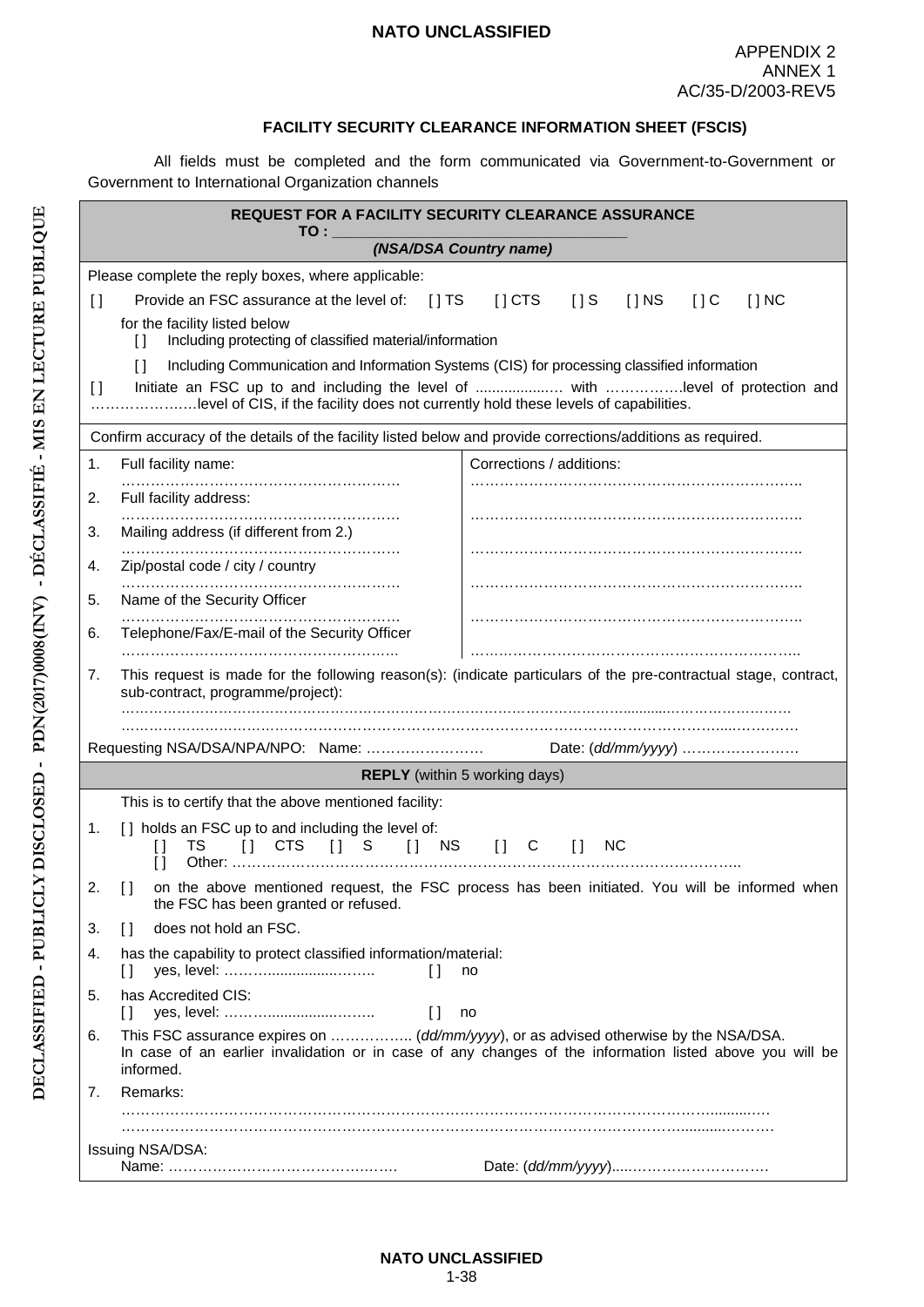#### **FACILITY AND PERSONNEL SECURITY CLEARANCE FOR CONTRACTS INVOLVING NATO RESTRICTED INFORMATION - NATIONAL REQUIREMENTS -**

#### **"These national requirements for FSC/PSC and notifications for contract involving NR shall not put additional obligations on other NATO nations or Contractors under their jurisdiction".**

| <b>MEMBER NATION</b>  | <b>FSC</b>                        |                                     | Notification of<br>contract/subcontract<br>involving NR<br>information to<br><b>NSA/DSA</b> |                                  | <b>PSC</b>              |                                     |
|-----------------------|-----------------------------------|-------------------------------------|---------------------------------------------------------------------------------------------|----------------------------------|-------------------------|-------------------------------------|
|                       | <b>YES</b>                        | <b>NO</b>                           | <b>YES</b>                                                                                  | <b>NO</b>                        | <b>YES</b>              | <b>NO</b>                           |
| Albania               |                                   | X                                   | $\overline{\mathsf{x}}$                                                                     |                                  |                         | X                                   |
| Belgium               |                                   | $\overline{\mathsf{X}}$             |                                                                                             | $\overline{X}$                   |                         | $\overline{\mathsf{X}}$             |
| <b>Bulgaria</b>       |                                   | $\overline{\mathsf{x}}$             |                                                                                             | $\overline{\mathsf{x}}$          |                         | $\overline{\mathsf{x}}$             |
| Canada                | $\mathsf{X}$                      |                                     | Χ                                                                                           |                                  | X                       |                                     |
| Croatia               |                                   | $\frac{X}{X}$                       | $\overline{\mathsf{x}}$                                                                     |                                  |                         | $\frac{x}{x}$                       |
| Czech Republic        |                                   |                                     |                                                                                             | X                                |                         |                                     |
| Denmark               | $\frac{X}{X}$                     |                                     | $\frac{\overline{X}}{\overline{X}}$                                                         |                                  | $\overline{\mathsf{x}}$ |                                     |
| Estonia               |                                   |                                     |                                                                                             |                                  |                         | $\overline{X}$                      |
| France                |                                   | X                                   |                                                                                             | X                                |                         | $\overline{\mathsf{x}}$             |
| Germany               |                                   | $\overline{\mathsf{x}}$             |                                                                                             | $\overline{\mathsf{X}}$          |                         | $\overline{\mathsf{X}}$             |
| Greece                |                                   | $\overline{\mathsf{X}}$             |                                                                                             | $\overline{\mathsf{x}}$          |                         | $\overline{\mathsf{x}}$             |
| Hungary               |                                   | $\overline{\mathsf{X}}$             |                                                                                             | $\frac{X}{X}$<br>$\frac{X}{X^2}$ |                         | $\frac{\overline{X}}{\overline{X}}$ |
| Iceland               |                                   | $\overline{\mathsf{x}}$             |                                                                                             |                                  |                         |                                     |
| Italy                 |                                   | $\overline{\mathsf{x}}$             |                                                                                             |                                  |                         |                                     |
| Latvia                |                                   | $\frac{\overline{X}}{\overline{X}}$ |                                                                                             |                                  |                         | $\frac{\overline{X}}{\overline{X}}$ |
| Lithuania             |                                   |                                     |                                                                                             |                                  |                         |                                     |
| Luxembourg            | $\frac{\mathsf{X}}{\mathsf{X}^3}$ |                                     |                                                                                             | $\overline{\mathsf{x}}$          | $\overline{X}$          |                                     |
| Netherlands           |                                   |                                     | $\frac{X^2}{X}$                                                                             |                                  |                         | X                                   |
| Norway                |                                   | X                                   |                                                                                             |                                  |                         |                                     |
| Poland                |                                   | $\frac{\overline{X}}{\overline{X}}$ |                                                                                             | $\frac{X}{X}$                    |                         |                                     |
| Portugal              |                                   |                                     |                                                                                             |                                  |                         |                                     |
| Romania               |                                   | $\overline{\mathsf{x}}$             |                                                                                             |                                  |                         |                                     |
| Slovakia              | $\frac{x}{x}$                     |                                     | $\frac{X}{X}$                                                                               |                                  |                         | $\frac{X}{X} \times \frac{X}{X}$    |
| Slovenia              |                                   |                                     |                                                                                             |                                  |                         |                                     |
| Spain                 |                                   | $\mathsf{X}$                        | $\overline{\mathsf{x}}$                                                                     |                                  |                         | $\overline{\mathsf{X}}$             |
| Turkey                | $\overline{X}$                    |                                     |                                                                                             |                                  | X                       |                                     |
| <b>United Kingdom</b> |                                   | X                                   |                                                                                             | Χ                                |                         | Χ                                   |
| <b>United States</b>  | $\overline{\mathsf{X}}$           |                                     |                                                                                             | $\overline{\mathsf{x}}$          |                         | $\overline{\mathsf{X}}$             |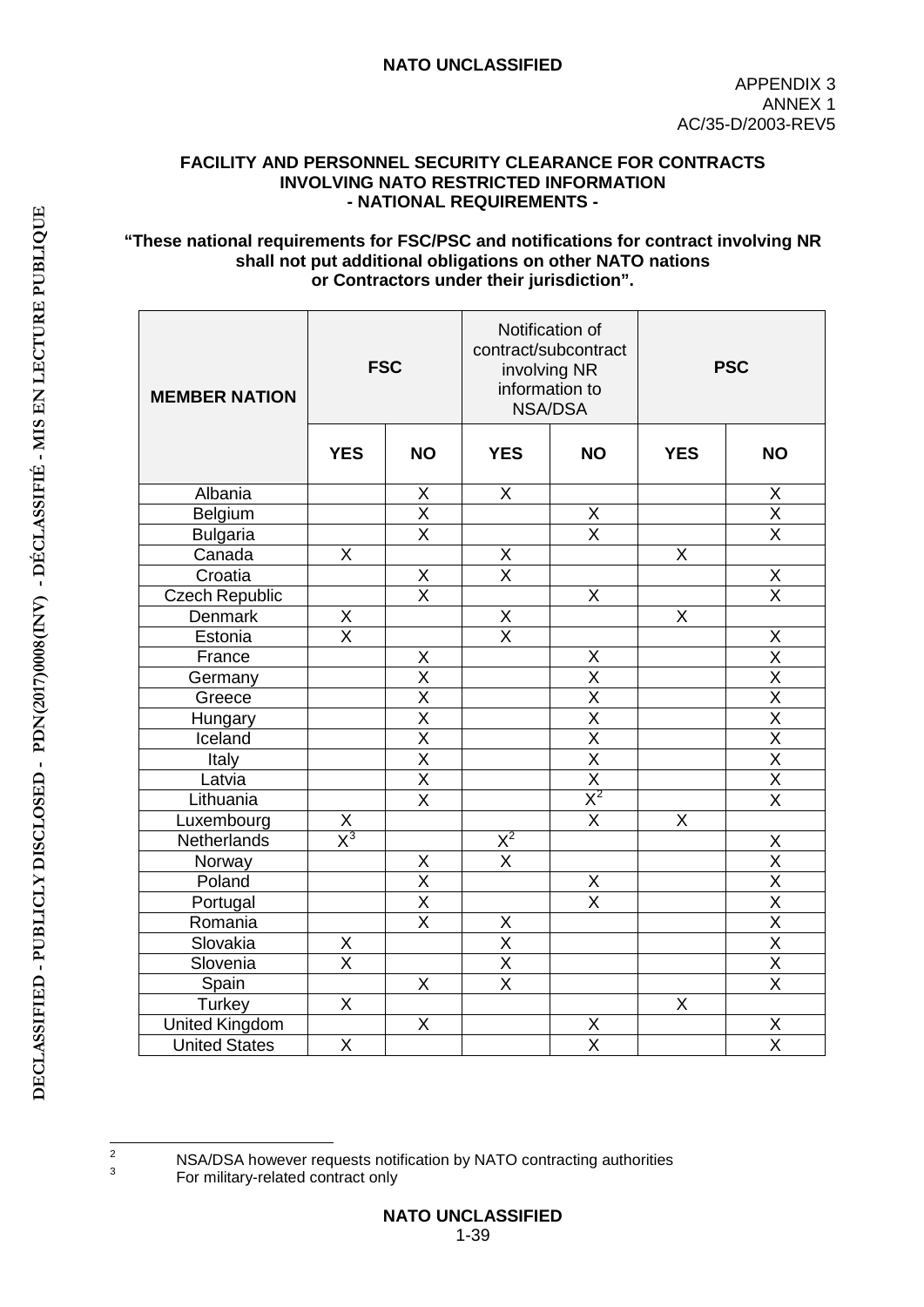# **CONTRACT SECURITY CLAUSE FOR INCLUSION IN TENDERS AND CONTRACTS INVOLVING**

# **NATO RESTRICTED INFORMATION**

**NATO UNCLASSIFIED** 1-40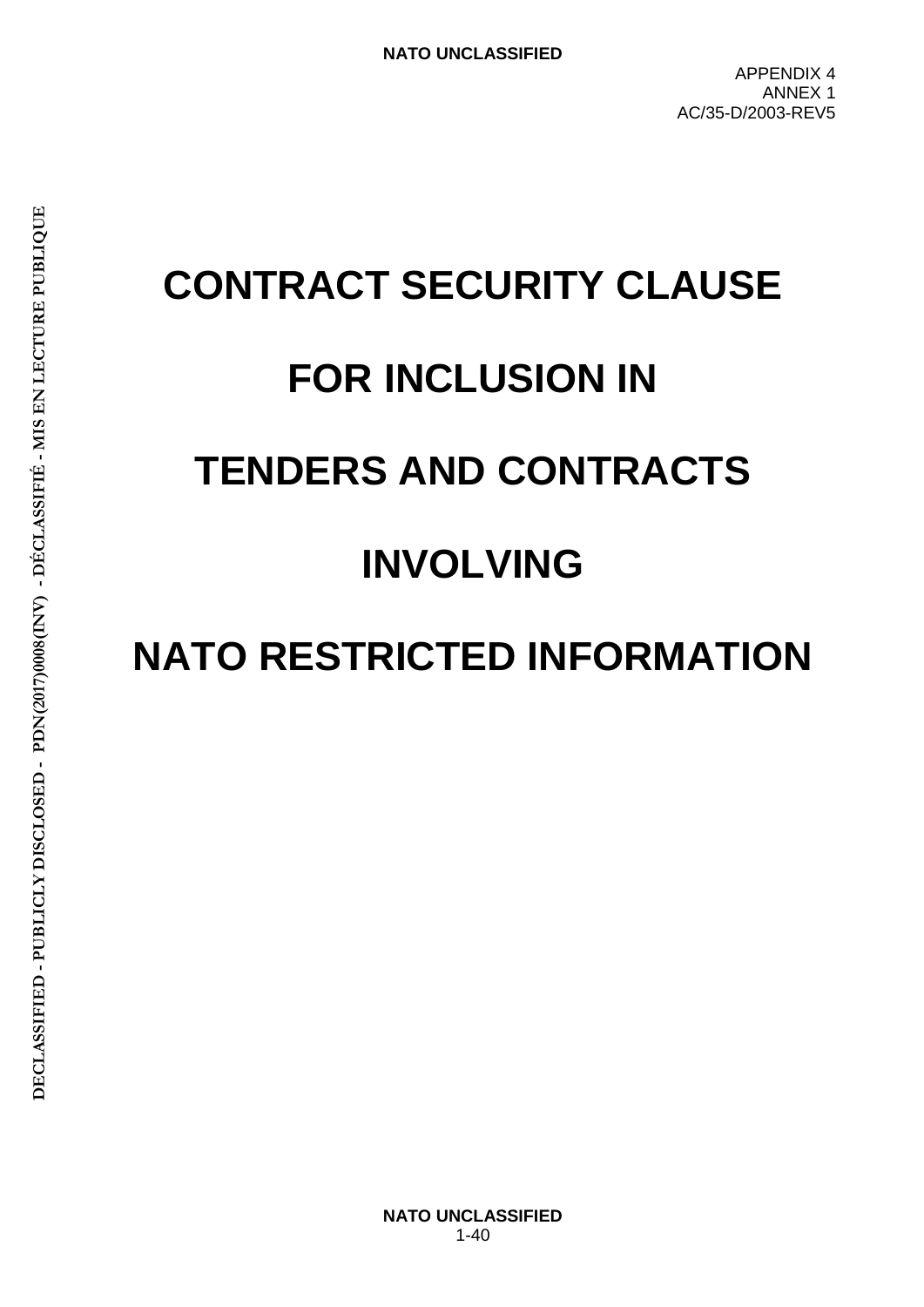# **INTRODUCTION**

1. This contract security clause is published by the Security Committee (AC/35) in support of NATO Security Policy, C-M (2002)49, and its supporting directives.

# **BACKGROUND**

2. This contract security clause contains rules and regulations that shall be applied by the Contractor addressing the minimum security requirements for the protection of NATO RESTRICTED (NR) information received or produced by it as a result of the contract. This security clause addresses all aspects of security (personnel security, physical security, security of information, Communication and Information System (CIS) Security, and industrial security) that the Contractor is required to implement.

3. This contract security clause forms part of the contract and shall provide direction to ensure compliance by Contractors on the protection of NR information.

# **SECTION I - RESPONSIBILITY**

4. Contractors handling and/or storing NR information shall appoint an individual of suitable seniority who shall act as the Security Officer (SO) of the facility with responsibility for ensuring the protection of NR information in compliance with the provision of this security clause and any other additional requirements advised by the Contracting Authority. The SO shall also act as the point of contact with the Contracting Authority or if applicable with the National Security Authority (NSA) or Designated Security Authority (DSA).

# **SECTION II - PERSONNEL SECURITY**

5. A Personnel Security Clearance (PSC) is not required for access to information classified NR. Individuals who require access to NR information shall be briefed on security procedures and their responsibilities by the nominated SO, have a need-to-know and acknowledge in writing that they fully understand their security responsibilities and the consequences if information passes into unauthorised hands either by intent or through negligence. A record of the acknowledgement of responsibilities by Contractor's employees shall be retained by the facility security officer.

# **SECTION III - PHYSICAL SECURITY**

6. NR information shall be stored in a locked container that deters unauthorised access; such as a locked desk or cabinet*,* or in a room or area to which access is controlled (hereinafter referred to as Administrative Zone $4$ ).

7. NR information shall be handled in Administrative Zones or held under personal custody.

<sup>&</sup>lt;sup>4</sup> An Administrative Zone may be established around or leading up to NATO Class I or Class II security areas. Such a zone requires a visibly defined perimeter within which the possibility exists for the control of individuals and vehicles. Only information classified up to and including NR shall be handled and stored in Administrative Zones.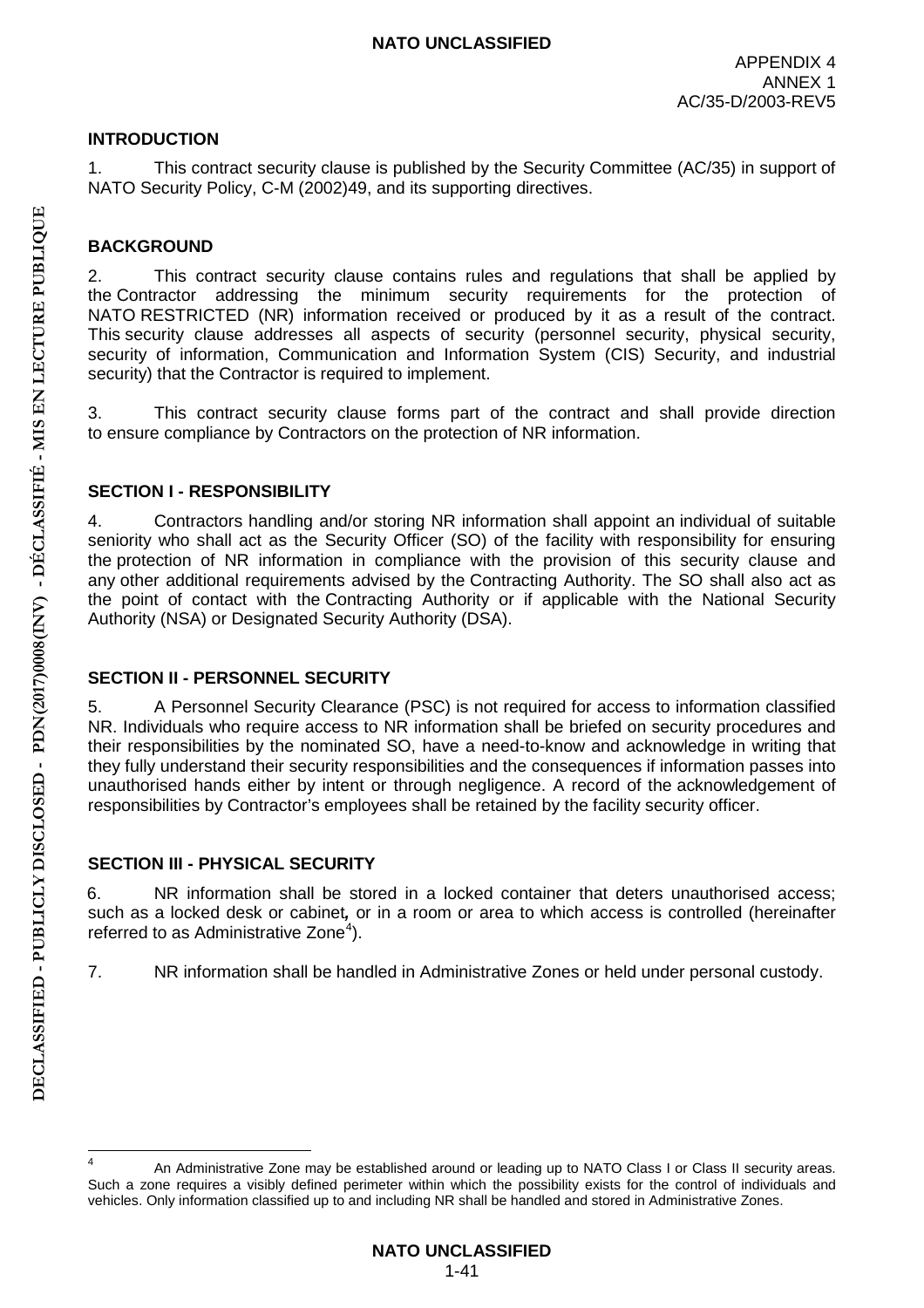# **SECTION IV - SECURITY of INFORMATION**

# **Control and Handling**

8. Unless a NATO Nation has specifically mandated contractors under their jurisdiction to do so, NR information is not required to be individually recorded or processed through a Registry System.

# **Access**

9. Access to NR information shall be granted only to personnel involved in the contract who fulfil the conditions according to Paragraph 5, second sentence.

#### **Reproduction**

10. Documents, extracts, and translations of information classified NR may be reproduced by individuals authorised for access to the information and on equipment with controlled access.

#### **Destruction Requirements**

11. NR information shall be physically destroyed in such a manner that ensures it cannot be reconstructed in full or in part.

12. Destruction of reproduction equipment utilising electronic storage media shall be in accordance with the applicable requirements in section VI.

# **Packaging**

13. Information classified NR shall, as a minimum, be transmitted in a single opaque envelope or wrapping. The markings on the package shall not reveal that it contains information classified NR.

# **Carriage/ Movement within a Contractor's Facility**

14. NR information carried within the perimeter of the site or establishment shall be covered in order to prevent observation of its contents.

# **National/International Transmission**

15. The carriage of NR material shall as a minimum be in a single opaque envelope or packing (no marking shall be visible on the outer envelope) and may be:

- (a) moved by postal or commercial services;
- (b) carried by Contractor's personnel; or
- (c) transported as freight by commercial services.

#### **Release**

16. NR shall not be released to entities not involved in the contract without the prior approval of the contracting authority.

# **Security Incidents**

17. Any Incident, which has or may lead to NR information being lost or compromised shall immediately be reported by the SO to the Contracting Authority.

# **SECTION V - SUB-CONTRACTING**

18. Sub-contracts shall not be let without the prior approval of the Contracting Authority.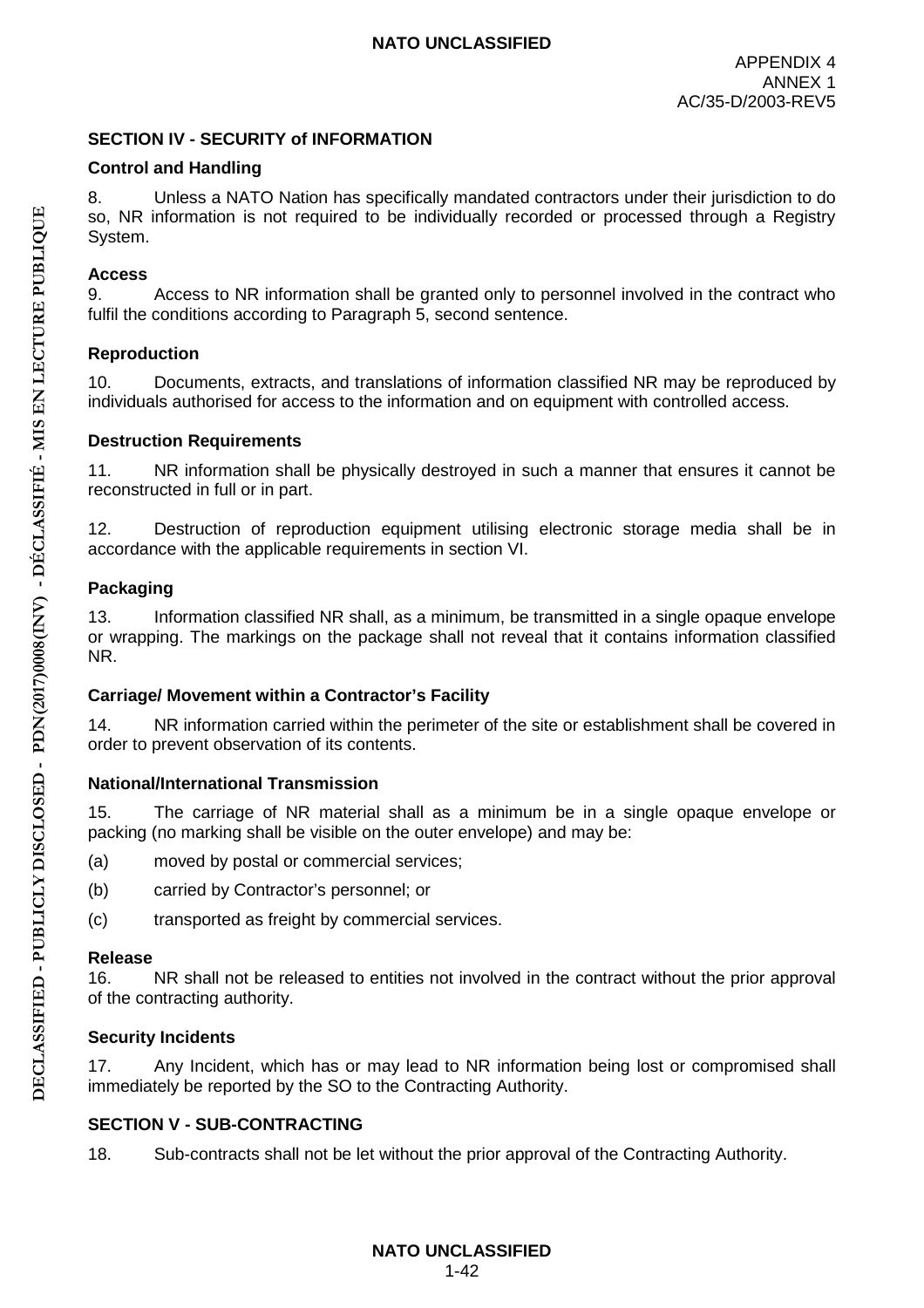19. Sub-contractors shall be contractually obliged to comply with the provisions of this document and any other additional security requirements issued by the Contracting Authority.

# **Notification of Contracts**

20. Contractors/Sub-contractors under the jurisdiction of a NATO Nation requiring by their national laws and regulations notification of contracts involving NR shall notify their NSA/DSA about any such contracts they have been awarded.

# **International Visits**

21. Visits involving NR information will be arranged directly between the SO responsible for the visitor and the SO of the facility to be visited without formal requirements. The SO of the facility to be visited should be asked if a request for visit is required to be provided to its NSA/DSA and if so, the SO of the facility to be visited should submit a visit request to its NSA/DSA on behalf of the visitor. However, visitors are not required to hold a PSC.

#### **SECTION VI - HANDLING OF NATO RESTRICTED INFORMATION ON INFORMATION AND COMMUNICATION SYSTEMS (CIS)**

# **Security Accreditation of Communication and Information Systems (CIS)**

22. Security accreditation shall be performed for all contractors' CIS that are used to handle (store, process or transmit) NATO RESTRICTED (NR) information.

23. This contract security clause contains the rules and regulations that shall be applied by the contractor's SO or other appropriate officer to address and satisfy the minimum security requirements for the protection of NR information received or produced by the contractor as a result of the contract. This clause includes specific provisions to be satisfied by the contractor under delegation from the Contracting Authority for the accreditation of the contractor's CIS handling NR information. Under this delegated authority the contractor shall provide the Contracting Authority with a written statement of compliance confirming that its CIS has been accredited in compliance with the minimum requirements specified below. This written statement may be included in the contractor's response in acknowledgement of the receipt and requirements of the Security Aspects Letter associated with the contract.

24. It is the responsibility of the contractor to implement these minimum security requirements when handling NR on its CIS.

25. The SO shall assess and verify the compliance of the CIS over its entire life-cycle, in order to ensure that it continues to be consistent with the requirements of this document.

26. The following describes the minimum security requirements for handling NR information on contractors' CIS that shall be met:

# **26.1 Identification and Authentication**

26.1.1. An up-to-date list of authorised users shall be maintained by security management staff.

26.1.2. Credentials shall be established and maintained to identify authorised users.

26.1.3. Users shall themselves authenticate to, and be authenticated by, the system before any access to the CIS will be granted.

26.1.4. Passwords shall be a minimum of 9 characters long and shall include numeric and "special" characters (if permitted by the system) as well as alphabetic characters;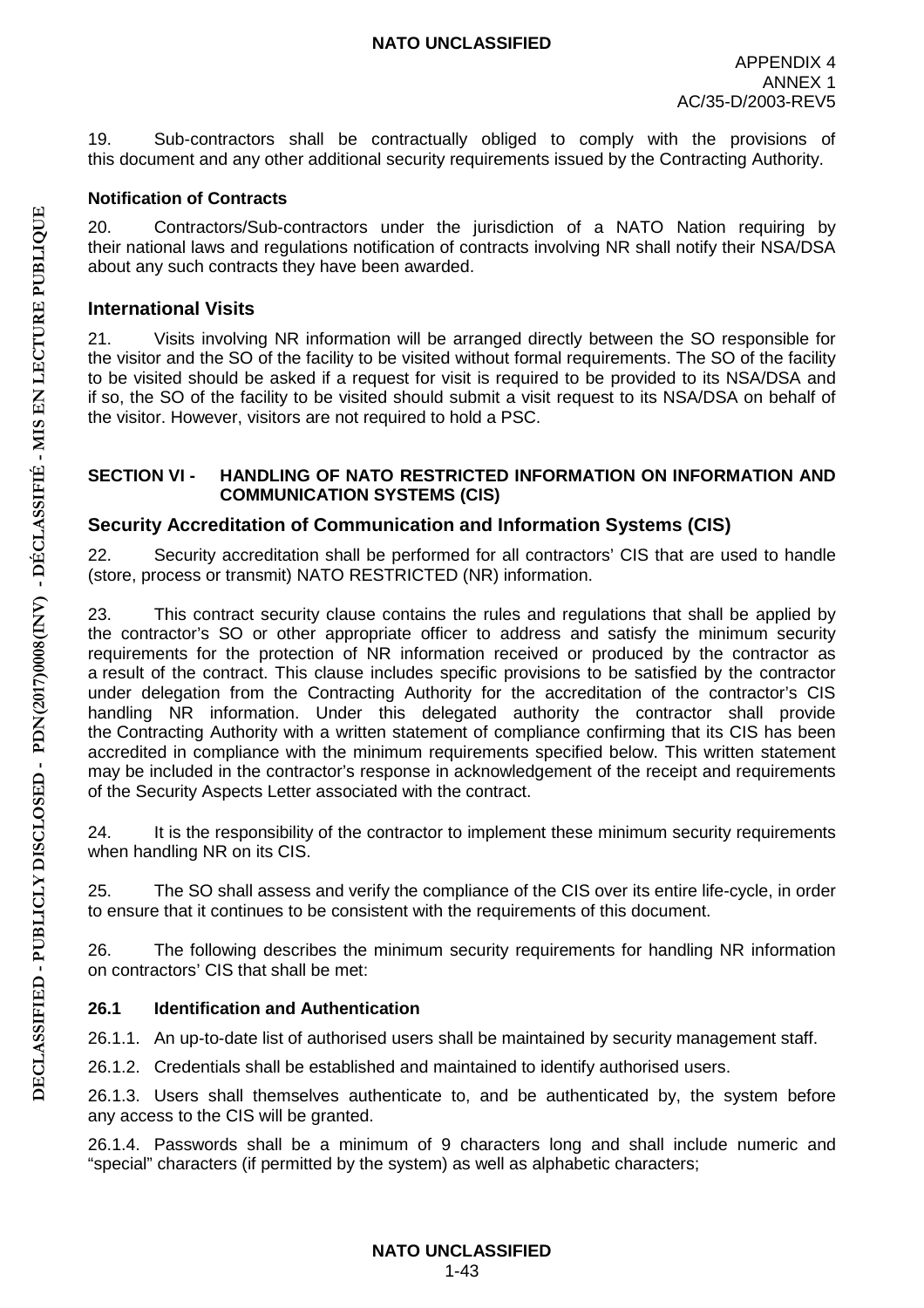26.1.5. Passwords shall be changed at least every 180 days. Passwords shall be changed as soon as possible if they have, or are suspected to have been compromised or disclosed to an unauthorised person.

26.1.6. The re-use of a number of previous passwords shall be denied.

26.1.7. The system shall provide only limited feedback information to the user during the authentication process.

26.1.8. Accounts that are no longer required shall be locked or deleted.

26.1.9. When the authentication of the person is not enforced by physical security measures surrounding the location where the system is installed (e.g. perimeter/building security) or by non-technical security measures surrounding the office areas where components of system are located (e.g. server rooms, user workstation areas), two-factor authentication shall be used.

# **26.2 Access Control**

26.2.1. The identification and authentication data shall be used by the system to determine user privileges, in accordance with the access control requirements set out in the security-related documentation.

26.2.2. From the user account only, it shall be possible for the security management staff to identify the specific user and/or roles.

26.2.3. Mechanisms shall be implemented to restrict access to only that information to support a given project or contract, taking into account the need-to-know principle.

26.2.4. Access to security and system information shall be restricted to only authorised security and system administrators.

26.2.5. Access privileges shall be implemented to restrict the type of access that a user may be permitted (e.g., read, write, modify, and delete).

26.2.6. The system (e.g. Operating System) shall lock an interactive session after a specified period of user inactivity by clearing or overwriting display devices, making the current contents unreadable and by disabling any user's data access/display devices other than unlocking the activity of the session.

26.2.7. The system shall allow user-initiated locking of the user's own interactive session by clearing or overwriting display devices, making the current contents unreadable and by disabling any user's data access/display devices other than unlocking the activity of the session.

26.2.8. Security mechanisms and/or procedures to regulate the introduction or connection of removable computer storage media (for example USB, mass storage devices, CD-RWs) to user workstations/portable computing devices shall be implemented.

# **26.3 Security Audit**

26.3.1. An audit log shall be generated and maintained. System Level, Application Level and User Level events shall be included in the log, as required by the relevant Security Authority as a result of a Risk Assessment. For each of the auditable events, it shall associate individual user identities to those events, and shall include date and time of the event, type of event, user identity, and the outcome (success or failure) of the event. The following events shall always be recorded:

- all log on attempts whether successful or failed;
- log off (including time out where applicable);
- the creation, deletion or alteration of access rights and privileges;
- the creation, deletion or alteration of passwords.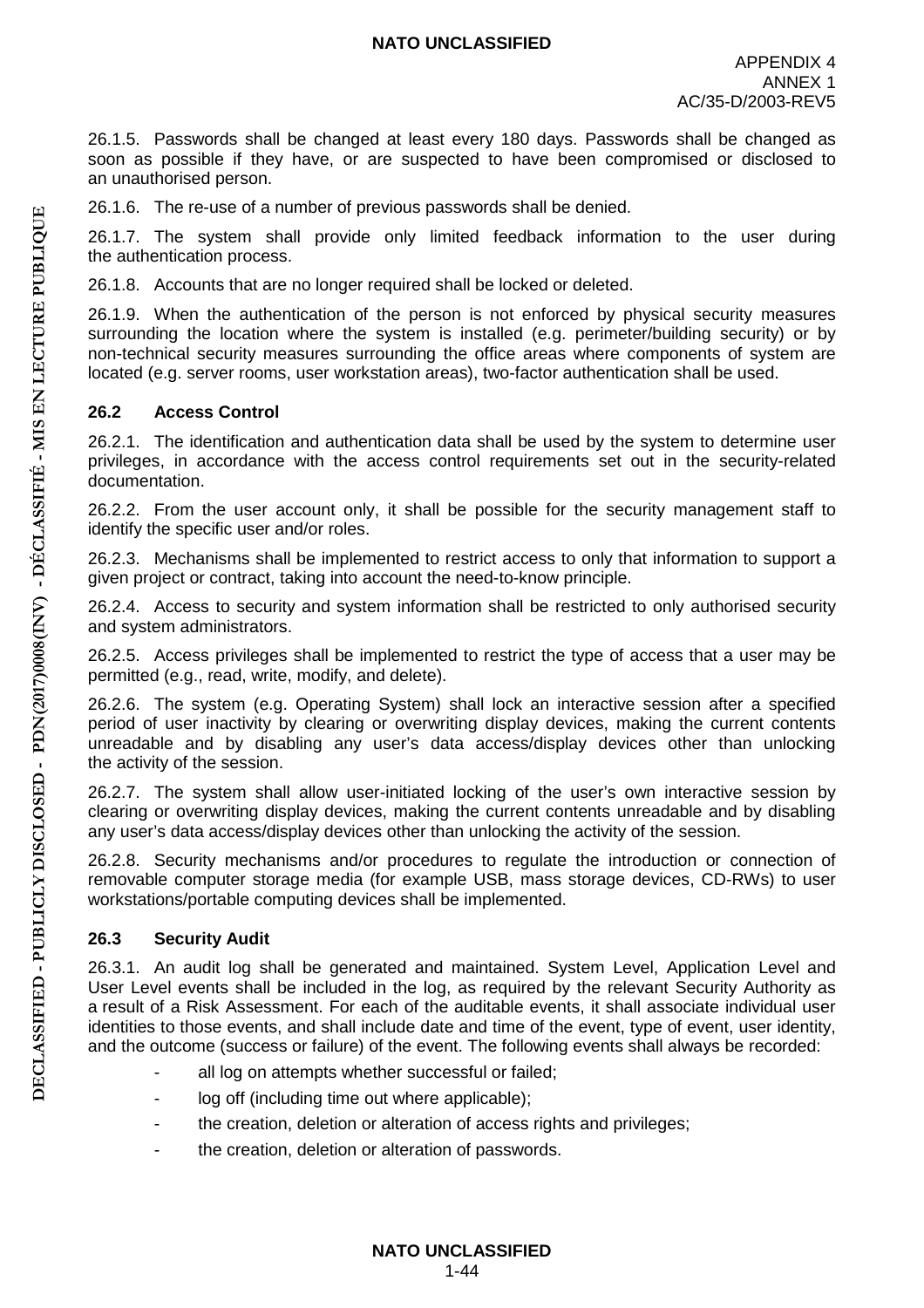26.3.2. The audit trail and associated archive shall be protected from unauthorised deletion and/or modification; it shall be presented in humanreadable format either directly (e.g., storing the audit trail in human-readable format) or indirectly (e.g., using audit reduction tools) or both.

26.3.3. Access to audit information shall be controlled; access permissions shall be established to permit access only by the appropriate security management staffs.

26.3.4. The audit data shall be retained for a period agreed by the Contracting Authority, based, where appropriate, on the requirements established by the NSA or DSA.

26.3.5. A means shall be available to analyse and review system activity and audit data, looking for possible or real security violations (analysis may work in support of intrusion detection/ automatic response to an imminent security violation).

#### **26.4 Protection against Malicious Software**

26.4.1. Virus/malicious code detection software shall be installed on all servers, portable computing devices and workstations dependant upon the vulnerability of the underlying operating system environment. It shall be configured to automatically check on the introduction of removable media (e.g., CDs, USB mass storage devices, flash memory).

26.4.2. The virus/malicious code detection software shall be regularly updated.

#### **26.5 Mobile Code**

26.5.1. The source of the mobile code shall be appropriately verified.

26.5.2. The integrity of the mobile code shall be appropriately verified.

26.5.3. All mobile code shall be verified as being free from malicious software.

26.5.4. Available technical measures shall be enabled to ensure the use of mobile code is appropriately managed. For example, Microsoft Office applications and Internet Browser applications shall be configured to control import/acceptance of mobile code as well as use and creation of mobile code.

# **26.6 Availability**

26.6.1. Security measures ensuring availability of NR information shall be implemented when required by the Contracting Authority.

# **26.7 Import/Export of Data**

26.7.1. Data transfers between machines, virtual or physical, in different security domains shall be controlled and managed to prevent the introduction of NR data to a system not accredited to handle NR data.

26.7.2. All data imported to or exported from the CIS shall be checked for malware.

# **26.8 Configuration Management**

26.8.1. A detailed hardware and software configuration control system shall be available and regularly maintained.

26.8.2. Configuration baselines shall be established for servers, LAN Components, Portable Computing Devices and workstations.

26.8.3. Configuration checks shall be made by appropriate Security Management staff on hardware and software to ensure that unauthorised hardware and software has not been introduced.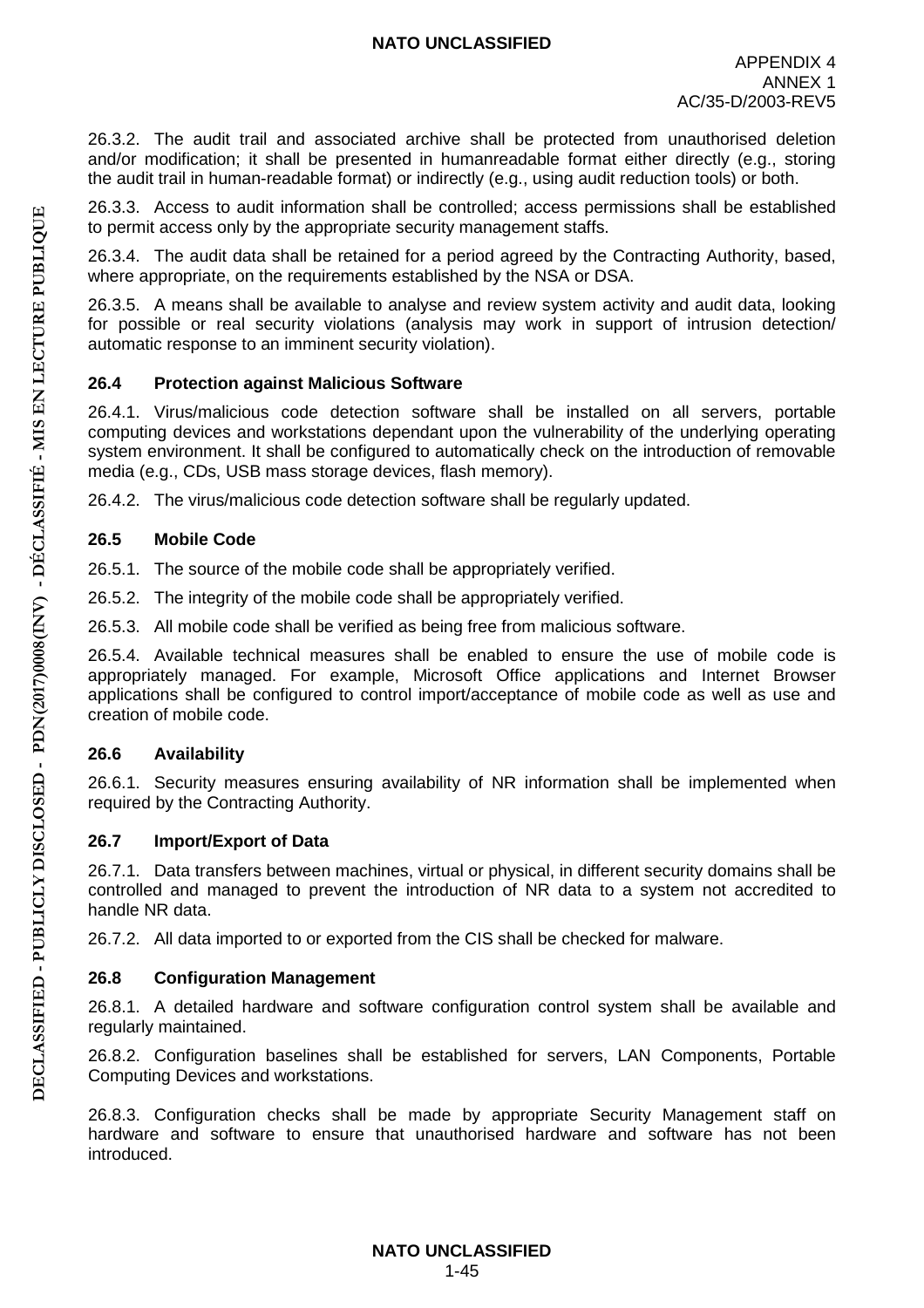26.8.4. An inventory of hardware and software should be maintained, with equipment and cabling labelled as part of the inventory.

26.8.5. The configuration of the security enforcing and security relevant functions of the operating system shall only be subject to change by a limited number of authorised system and security administrators.

26.8.6. The security configuration of the operating system shall be maintained with the implementation of the appropriate security patches and updates. Regression Aspects i.e. any potential adverse affects of the modification on existing security measures, shall be considered and appropriate action taken.

26.8.7. The installation and configuration of application software with security relevant or security-enforcing functions shall be subject to a limited number of authorised system and security administrators.

26.8.8. The configuration of the operating system shall be subject to periodic checks to ensure its security compliance.

26.8.9. Changes to the system or network configuration shall be assessed for their security implications/impacts.

26.8.10. The Basic Input/Output System (BIOS) or similar firmware shall be password protected in order to protect access to the system's password data.

#### **26.9 Security Management**

26.9.1. Mechanisms shall be implemented which manage security data and functions; only defined authorised users (or roles) may perform security functions and access security relevant data.

26.9.2. The compromise or suspected compromise of NR information shall be immediately reported for inspection and investigation purposes, through the SO, to the Contracting Authority and, if required by national laws and regulations, to the relevant NSA or DSA.

#### **26.10 Approved products**

26.10.1. An approved product is one that has been approved for the protection of NR information either by NATO or by the National CIS Security Authority (NCSA) of a NATO Nation or in accordance with national laws and regulations.

26.10.2. The relevant NSA, NCSA or DSA shall be consulted, through the Contracting Authority, to determine, whether approved products shall be used, unless already defined by the NATO policies or equivalent national laws and regulations.

# **26.11 Security Testing**

26.11.1. The system shall be subject to initial and periodic security testing to verify that security measures work as expected.

#### **26.12 Transmission Security**

26.12.1. NR information transmitted over a CIS not accredited to handle NR information (e.g. Internet) shall be encrypted using approved cryptographic products.

# **26.13 Wireless LAN**

26.13.1. The range of Access Points shall be set to minimise exposure to external attacks, special attention shall be given to the selection of antennae, their location, power and signal propagation.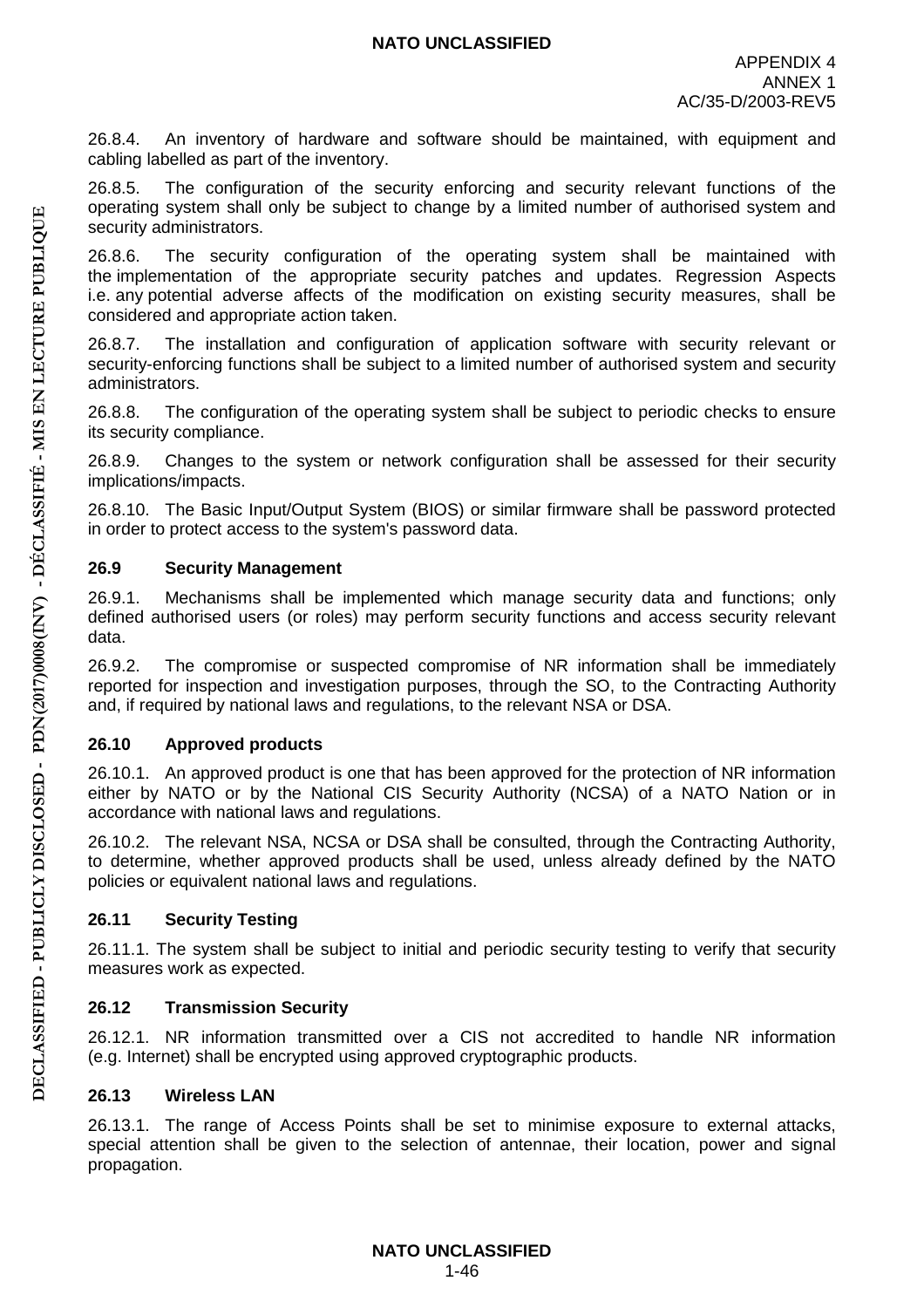26.13.2. NR information transmitted over a wireless connection shall be encrypted using an approved cryptographic product.

#### **26.14 Virtualisation**

26.14.1. When existing systems are combined using a virtualisation product, the accreditation of each of the systems shall be reviewed to ensure that any mitigations and assumptions previously made are still appropriate.

26.14.2. A deployed virtualisation product itself shall be treated as at least the highest Protective Marking of any of its virtual machines (i.e. NR).

26.14.3. Virtual Machines shall be appropriately configured and managed. System patching, administration of accounts, and maintenance of anti-virus software, shall all be performed as if the machine were a physical machine. The host-operating machine shall also be correctly configured and maintained.

26.14.4. Network routing provided internally by the virtualisation product to connect virtual machines shall not be considered as a security measure. For example, a firewall shall not be virtualised.

26.14.5. The administrative interface for the hypervisor, shall only be used for administration of the hypervisor, and shall not be used for the normal administration of services provided by the virtual machines.

26.14.6. Access to the hypervisor functions shall be appropriately controlled.

26.14.7. The ability to "cut-and-paste" between virtual machines shall be appropriately configured and controlled.

26.14.8. The ability to create virtual machines shall be appropriately configured and controlled.

26.14.9. Virtual Machines shall be suitably de-commissioned after use.

26.14.10. Software based virtual networks created between virtual machines shall be appropriately configured, controlled and monitored.

26.14.11. Virtual Servers and Virtual Workstations shall not be located on the same physical host.

26.14.12. Virtual machines operating in different areas of the system architecture shall not be located on the same physical host, for example, virtual machines operating in a De-Militarised Zone (DMZ) shall not be located on the same physical host as those operating in the LAN.

26.14.13. The management of the Virtualisation infrastructure shall be appropriately controlled. Only Virtual Management, patch management, anti malware and Active Directory communication mode shall be allowed.

26.14.14. Management of the Virtualisation infrastructure shall be performed via a dedicated Administrative account.

26.14.15. The Storage Area Network (SAN) used for Virtualisation shall be isolated and only accessible by the physical host.

26.14.16. The SAN used to host Virtualisation operating at different security classifications shall be isolated onto separate Logical Unit Numbers.

26.14.17. Modifications to the 'Master Copy/Version' of a Virtual Machine shall be appropriately controlled.

26.14.18. Network cards shall not be shared across Virtual Machines that are operating in different Security Domains.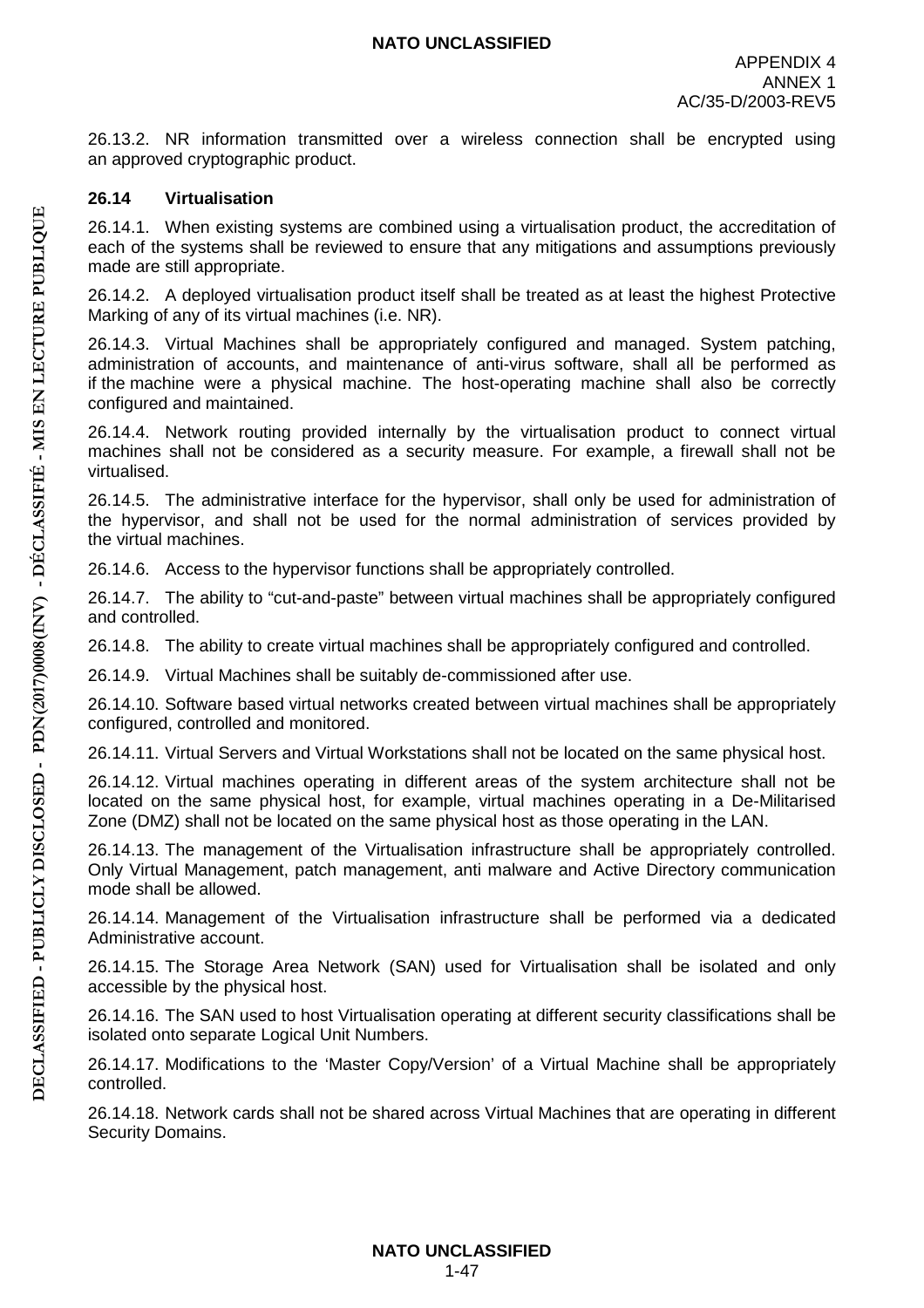# **26.15 Interconnections to a CIS not accredited to handle NR information**

26.15.1. Security requirements, specific to interconnection scenarios, are listed in the latest versions of the NATO documents entitled "INFOSEC Technical and Implementation Directive for the Interconnection of Communications and Information Systems (CIS)" (current reference AC/322-D/0030-REV5) and "Supporting Document on the Interconnection of NR Communications and Information Systems (CIS) to the Internet" (current reference AC/322-D(2010)0058). These Directives may be obtained from the Contracting Authority.

26.15.2. Interconnection to another CIS, especially the internet, will significantly increase the threat to a contractor's CIS and therefore the risk to the security of the NR information handled by the contractor's CIS. A security risk assessment shall be performed to identify the additional security requirements that need to be implemented as part of the security accreditation process. Security requirements can also be found in the latest version of the NATO document entitled "INFOSEC Technical & Implementation Directive for Computer and Local Area Network (LAN) Security" (current reference AC/322-D/0048-REV2). This Directive may be obtained from the Contracting Authority.

26.15.3. When performed, the security risk assessment shall be included with the statement of compliance to the Contracting Authority.

# **26.16 Disposal of IT Storage Media**

26.16.1. For IT storage media that has at any time held NR information the following sanitisation shall be performed to the entire storage media prior to disposal:

- EEPROM and Flash Memory (e.g. USB sticks, SD cards, solid state drives, hybrid hard drives): overwrite with random data at least three times, then verify storage content matches the random data;
- Magnetic Media (e.g. hard disks): overwrite or degauss;
- Optical Media (e.g., CDs and DVDs): shred or disintegrate into pieces of 10mm2 or less;
- Other storage media: seek security requirements from the Security Accreditation Authority.

# **26.17 Portable Computing Devices (laptops, tablets, etc)**

26.17.1. Portable computing devices not using approved encryption shall only be used or stored in an appropriately secure location. Portable computing devices and drives containing NR information that do not use approved encryption shall not be taken outside the contractor's premises unless held under personal custody. The term "drives" includes all removable media. Any authentication token and/or password(s) associated with the encryption product shall be kept separate from portable computing devices whenever it is not in use, left unattended or in transit.

# **Physical Security of CIS Handling NR information**

27. Areas in which CIS are installed to display, store, process, or transmit NR information shall be established, as a minimum, as Administrative Zones. For mobile solutions (e.g. laptop) used outside of Administrative Zones, the user shall ensure that the displayed content is protected in a way that NR information is not exposed to unauthorised individuals.

28. CIS areas housing servers, network management system, network controllers and communications controllers should be established as separate and controlled areas with an appropriate access control system. Access to these CIS areas should be limited to only specifically authorised persons.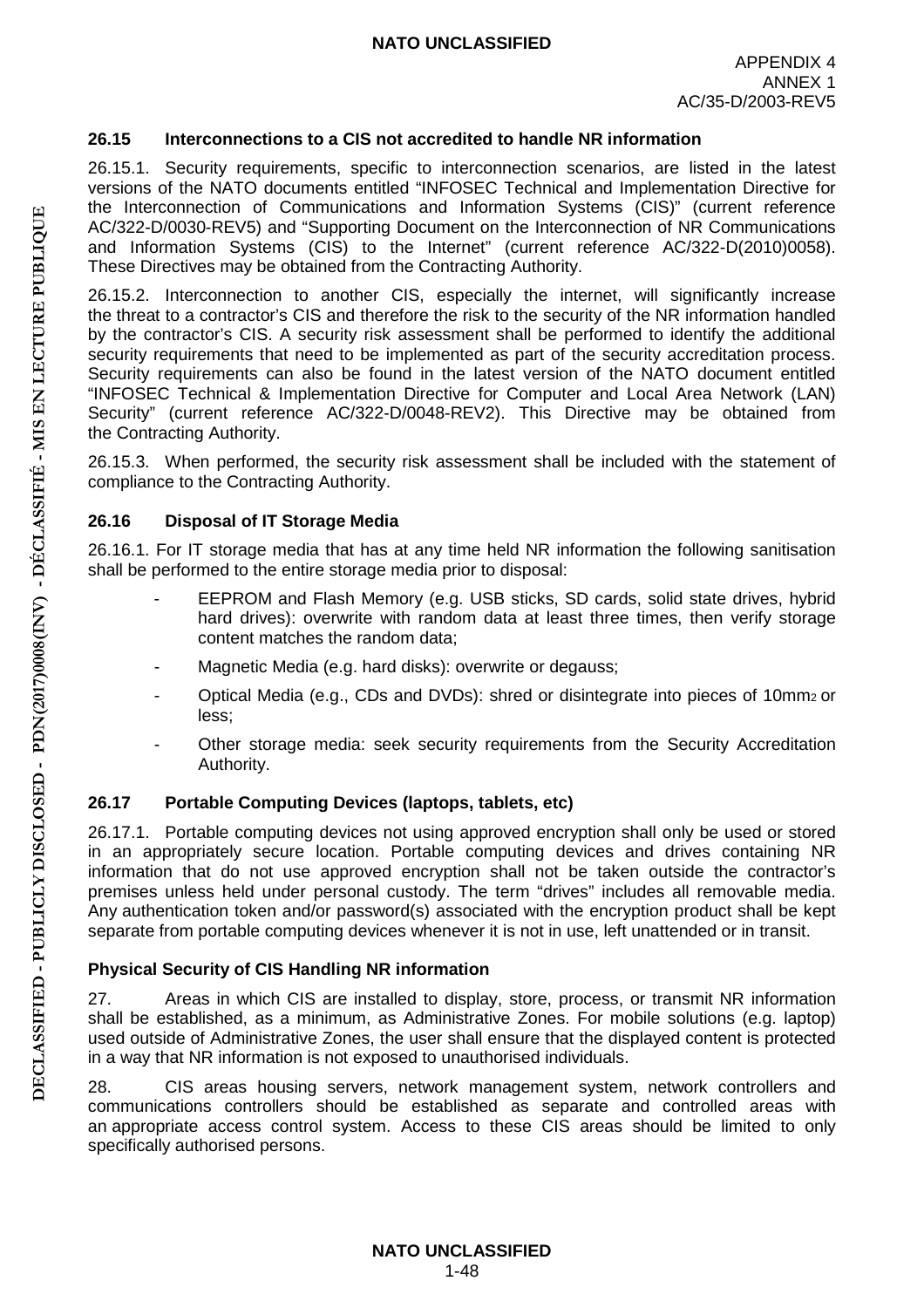# **Security of NR Removable Computer Storage Media**

29. Removable computer storage media containing NR information are required to be labelled with that classification marking. Measures shall be in place to prevent unauthorised access to NR removable computer storage media in order to maintain the need-to-know principle.

#### **Use of CIS Equipment Privately Owned by Contractor's Personnel**

30. The use of privately-owned equipment of contractor's personnel (hardware and software) for processing NR information shall not be permitted.

#### **CIS Users' responsibilities**

31. CIS users (e.g. end users, administrators) involved in the handling of NR information within the CIS shall be made aware of their responsibilities and the procedures to be followed. The responsibilities and the procedures to be followed shall be documented and acknowledged by CIS users in writing.

#### **Advice**

32. Advice or clarification of the provisions of this contract security clause shall be obtained from the Contracting Authority.

#### **Audit/inspection**

33. At the request of the contracting authority or relevant NSA/DSA/SAA, the contractor shall provide evidence of compliance with this Contract Security Clause and permit an audit of inspection of the Contractors processes and facilities by representatives of the contracting authority or the contractors NSA/DSA or relevant NATO security authorities to ensure compliance with these requirements.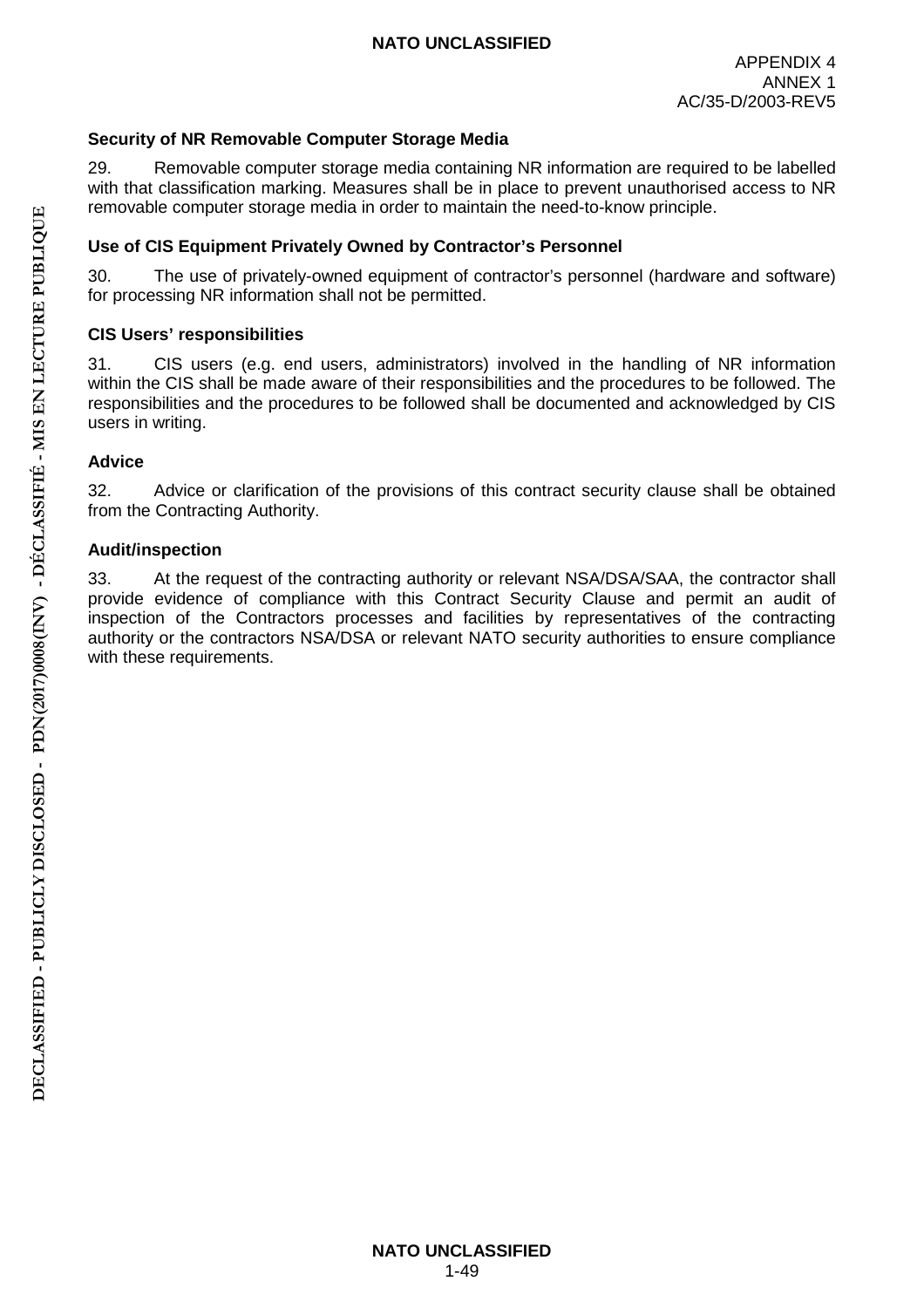#### **SECURITY ASPECTS LETTER (SAL)**

1. In the performance of this contract, the prime Contractor and any Sub-contractor(s) are required to comply with NATO security regulations as implemented by the NSA/DSA of the nation in which the work is performed or in the contracts involving NR information only as established in the Contract Security Clause.

2. All classified information and material shall be protected in accordance with the requirements established by the NSA/DSA of the nation in which the work is performed or in the case of NR information as may also be established in the Contract Security Clause.

- 3. In particular, the Contractor shall:
- (a) appoint an officer to be responsible for supervising and directing security measures in relation to the Request for Proposals (RFP), contract or sub- contract;
- (b) submit in due time to the NSA/DSA the personal particulars of the person the contractor wishes to employ on the project with a view to obtaining PSCs at the required level where NC and above is involved;
- (c) maintain, preferably through this officer responsible for security measures, a continuing relationship with the NSA/DSA and /or the Contracting Authority in order to ensure that all NATO classified information involved in the bid, contract or sub-contract is properly safeguarded;
- (d) limit the copying of any classified materiel (including documents) to the absolute minimum to perform the contract;
- (e) supply the NSA/DSA, when so requested by the latter, with any information on the persons who will be required to have access to NATO classified information;
- (f) maintain a record of his employees taking part in the project and who have been cleared for access to NATO classified information. This record must show the period of validity and the level of the clearances;
- (g) deny access to NATO classified information to any persons other than those authorised to have access by the NSA/DSA or in the case of NR information as determined by the need-to-know;
- (h) limit the dissemination of NATO classified information to the smallest number of persons as is consistent with the proper execution of the contract or sub- contract;
- (i) comply with any request that persons to be entrusted with NATO classified information sign a statement undertaking to safeguard that information and signifying their understanding of their obligations under national legislation on the safeguarding of classified information, and that they recognise that they may have comparable obligations under the laws of the other NATO nations in which they may have access to classified information;
- (j) report to the Security Officer and to his NSA/DSA any breaches or suspected breaches of security, suspected sabotage or subversive activity, any breach giving rise to doubts as to the trustworthiness of an employee, any changes in the ownership, supervisory or managerial staff of the facility or any changes that affect the security arrangements and security status of the facility, and any other information which may be required by the NSA/DSA, such as reports on holdings of NATO classified information or materiel;
- (k) obtain the approval of (programme/project office and NSA/DSA) before beginning negotiations with a view to sub-contracting any part of the work which would involve the Sub-contractor having possible access to NATO classified information, and to place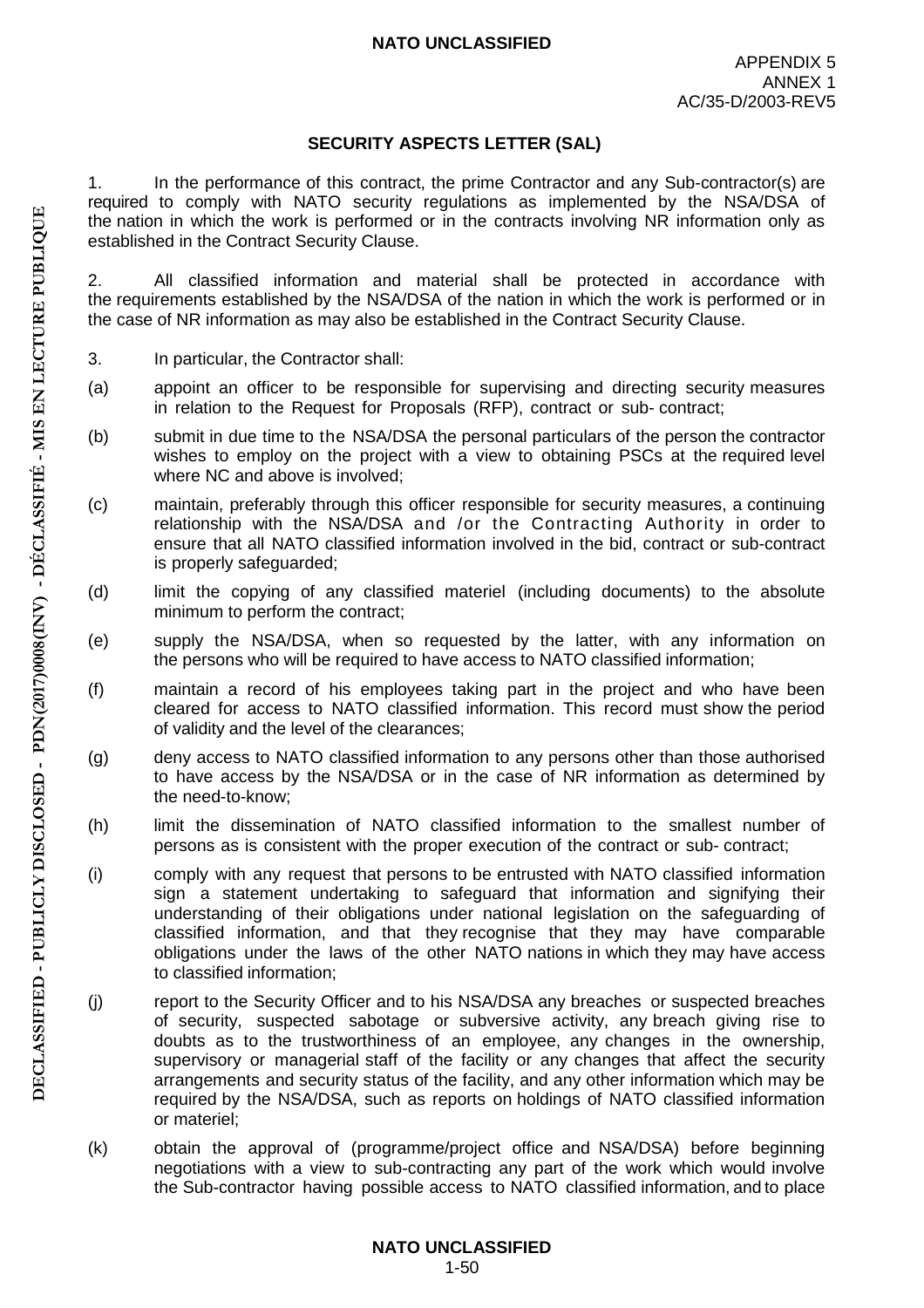the Sub-contractor under appropriate security obligations which in no case may be less stringent than those provided for his own contract;

- (l) undertake not to utilise, other than for the specific purpose of the bid, contract or sub-contract, without the written permission of (programme/project office) or the prime Contractor, any NATO classified information supplied to him, and return to (programme/project office) all classified information referred to above, as well as that developed in connection with the contract or sub-contract unless such information has been destroyed, or its retention has been duly authorised by the contracting office or the sub-contracting officer. Such NATO classified information shall be returned at such time a s the contracting office may direct; and
- (m) comply with any procedure established with respect to the dissemination of NATO classified information in connection with the contract or sub-contract.

4. Any person taking part in the performance of work the classified parts of which are to be safeguarded, must possess the appropriate NATO security clearance issued by his NSA/DSA. The level of this clearance must be at least equal to the security category of the materiel, the related information or specifications where NC or above is involved.

5. Unless specifically authorised to do so by (programme/project office), the Contractor may not pass on any NATO classified information to any third party to whom a request to supply goods or services has been submitted.

6. No change in level of classification or de-classification of documentation or materiel may be carried out unless written authority in this respect is obtained from (programme/project office).

7. No CIS may be used for processing classified information without prior accreditation by the responsible authorities. At the level of NR, such accreditation can be under delegated authority of the responsible accreditation authority or the contracting authority in accordance with Appendix 4.

8. Failure to implement these provisions and the security regulations established by the NSA of the nation where the contractual work is being performed may result in termination of this contract without reimbursement to the Contractor or claim against NATO, (programme/project office) or the national government of the said nation.

9. The (programme/project office) security classification check list indicates the degree of classification of the data and materiel (equipment, information, technical manuals, specifications) which may be handled in the performance of work under this contract and which must be safeguarded in accordance with the provisions of this letter.

10. The contractor shall destroy or return any classified information provided or generated under the contract unless the contracting authority has given written approval to retain such classified information, e.g. for warranty purposes.

11. The Contractor shall be required to acknowledge receipt of an accompanying SAL or Program Security Instruction (PSI) that is made part of the applicable contract and confirm that it understands the security aspects defined. With respect to contracts involving only NR information the Contractor shall also be required to confirm that it will comply with the provisions of the Contract Security Clause and specifically that any company CIS used to handle or process NR classified information has been appropriately security accredited.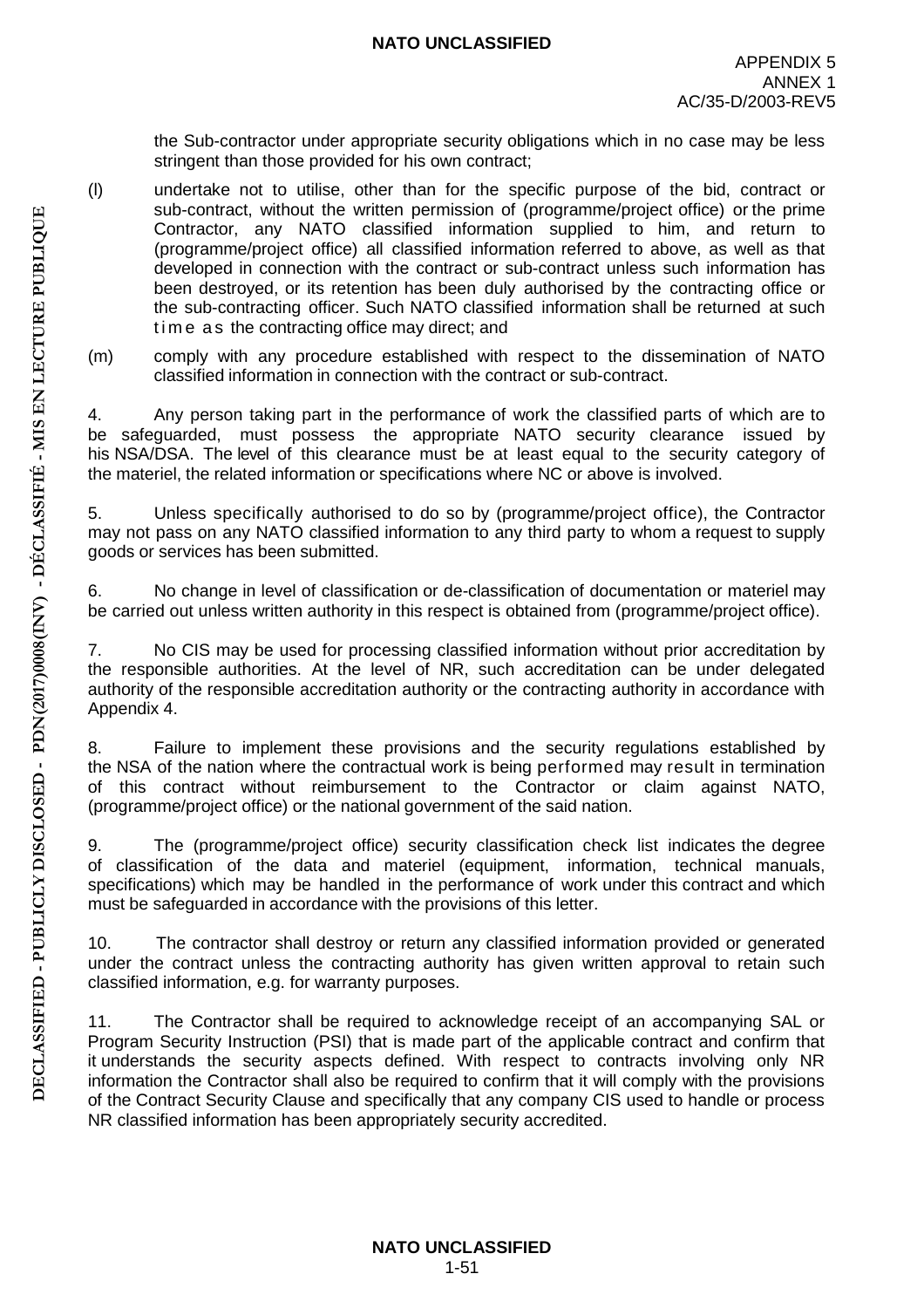# **Project Security Instructions (PSIs) - Structure and Content**

The following is provided as guidance for the structure and content of Project Security Instructions (PSIs).

| <b>Section</b>                                      | <b>Content</b>                                                                                                                                                                                                                                                                                                                                                                                                                                                                                                                                                                                                                                            |
|-----------------------------------------------------|-----------------------------------------------------------------------------------------------------------------------------------------------------------------------------------------------------------------------------------------------------------------------------------------------------------------------------------------------------------------------------------------------------------------------------------------------------------------------------------------------------------------------------------------------------------------------------------------------------------------------------------------------------------|
| 1<br>Document<br>Control                            | The issue number;<br>٠<br>the date of issue;<br>the reference and details of the latest Change Proposal;<br>any related Contract Amendment;<br>index of amendments;<br>PSIs index of contents.                                                                                                                                                                                                                                                                                                                                                                                                                                                            |
| $\overline{2}$<br>Introduction<br>Definitions       | The purpose of the PSIs;<br>the authority of the PSIs (for example, Project Security Group);<br>definitions of frequently used terms in NATO contracts involving<br>classified information.                                                                                                                                                                                                                                                                                                                                                                                                                                                               |
| 3<br>National/NATO/<br>Industry<br><b>Officials</b> | The contact details (name, address, telephone / fax number,<br>e-mail address) for the national / NATO officials involved in<br>the project/programme, who are responsible for the following:<br>administration and policy;<br>technical security;<br>CIS Security.<br>Note:<br>This may be included as an Annex to the PSIs.                                                                                                                                                                                                                                                                                                                             |
| 4<br>Security<br>Instructions                       | General aspects relating to the exchange of NATO classified<br>$\bullet$<br>information and the responsibilities of the NSAs/DSAs;<br>definition of the security classifications and markings<br>appropriate to the project/programme;<br>explanation of terms - classified information, material and<br>documents<br>storage and transmission of NATO classified information;<br>disposal / destruction of NATO classified information;<br>breaches of security; instructions relating to the loss,<br>compromise or possible compromise of NATO classified<br>information;<br>instructions relating to the unauthorised release of NATO<br>information. |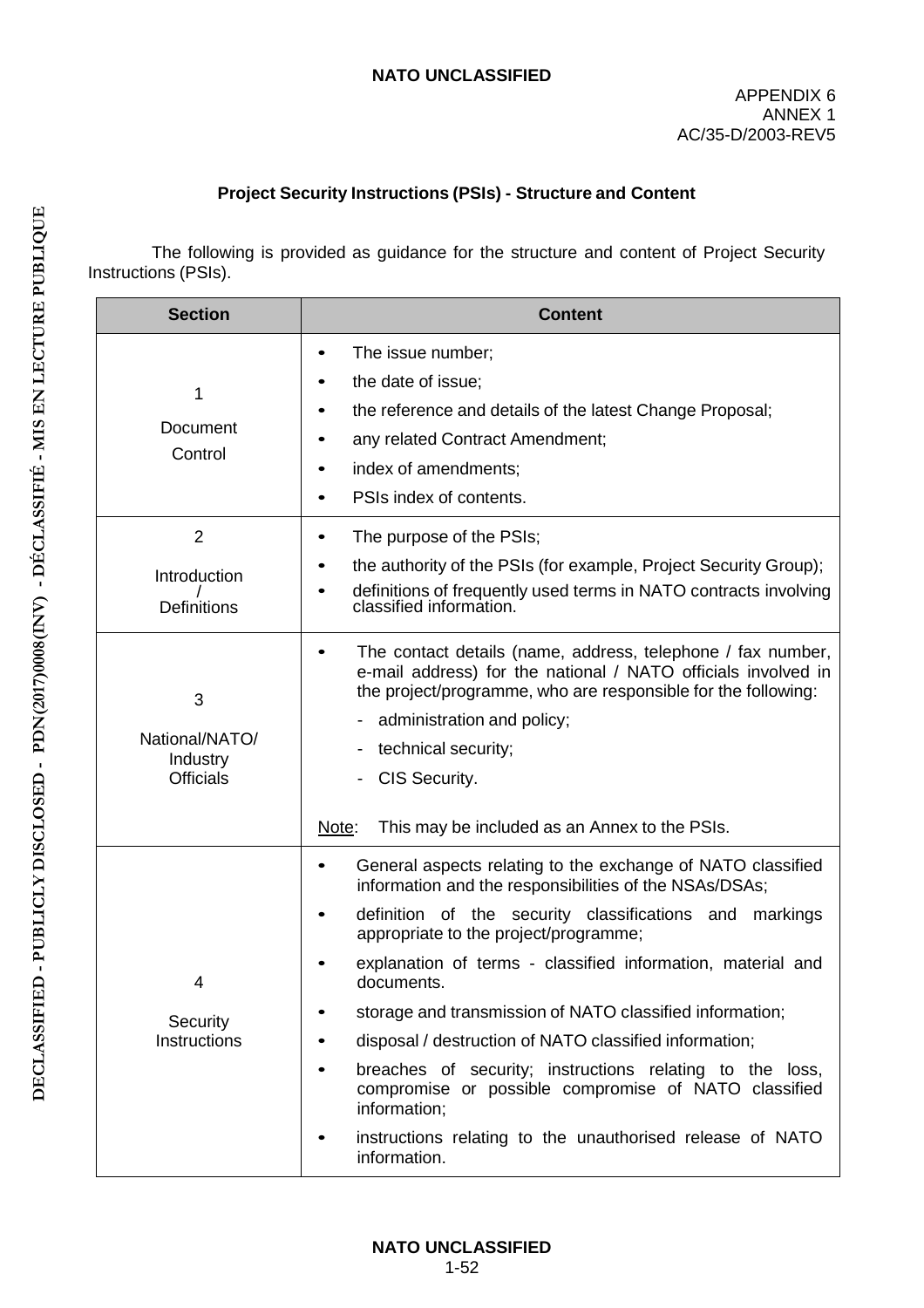| <b>Section</b>                                  | <b>Content</b>                                                                                                                                                                                                                    |  |  |
|-------------------------------------------------|-----------------------------------------------------------------------------------------------------------------------------------------------------------------------------------------------------------------------------------|--|--|
|                                                 | Definitions of terms, for example, public release, marketing<br>release, sales release, project information, participants, authorities,<br>and approval;                                                                          |  |  |
|                                                 | a release statement, for example, "the release of project<br>information (classified or non-classified) to authorities or<br>persons outside of the project (non-participants) without prior<br>approval is strictly prohibited". |  |  |
| 5                                               | release of project information:<br>٠<br>general information - NATO/National policies, required<br>Facility Security Clearances, contractual requirements,<br>security agreements for marketing activities;                        |  |  |
| Release of Information                          | release of project information to non-participating bodies;<br>٠                                                                                                                                                                  |  |  |
|                                                 | release in connection with sub-contracting;                                                                                                                                                                                       |  |  |
|                                                 | public release - general instructions, management of<br>public releases;                                                                                                                                                          |  |  |
|                                                 | sales releases - general instructions, management of<br>sales releases;                                                                                                                                                           |  |  |
|                                                 | marketing releases - general instructions, management of<br>marketing releases;                                                                                                                                                   |  |  |
|                                                 | formats for request for release of project information to non-<br>participants, for use at symposia, seminars, etc., and for<br>public release.                                                                                   |  |  |
| 6                                               | Procedures for changes to security instructions, including<br>the PSIs;                                                                                                                                                           |  |  |
| Change                                          | procedures for changes to the Security Classification Guide;                                                                                                                                                                      |  |  |
| Procedures                                      | the use of interim procedures.<br>$\bullet$                                                                                                                                                                                       |  |  |
|                                                 | Classification of documents for hand carriage;                                                                                                                                                                                    |  |  |
|                                                 | conditions when hand carriage of documents is permitted;                                                                                                                                                                          |  |  |
|                                                 | courier certificate;                                                                                                                                                                                                              |  |  |
| 7                                               | responsibilities of Security Offices in the<br>NPA/NPO,<br>Government bodies and industry - administrative procedures,<br>packaging;                                                                                              |  |  |
| <b>International Hand</b>                       | responsibilities of the courier;                                                                                                                                                                                                  |  |  |
| Carriage of NATO<br><b>Classified Documents</b> | instructions in the event of loss of documents;                                                                                                                                                                                   |  |  |
|                                                 | format for "document transmission notification";<br>$\bullet$                                                                                                                                                                     |  |  |
|                                                 | format for "instructions to persons who are authorised to<br>$\bullet$<br>hand-carry NATO classified documents";                                                                                                                  |  |  |
|                                                 | format for "instructions to prevent customs examination".                                                                                                                                                                         |  |  |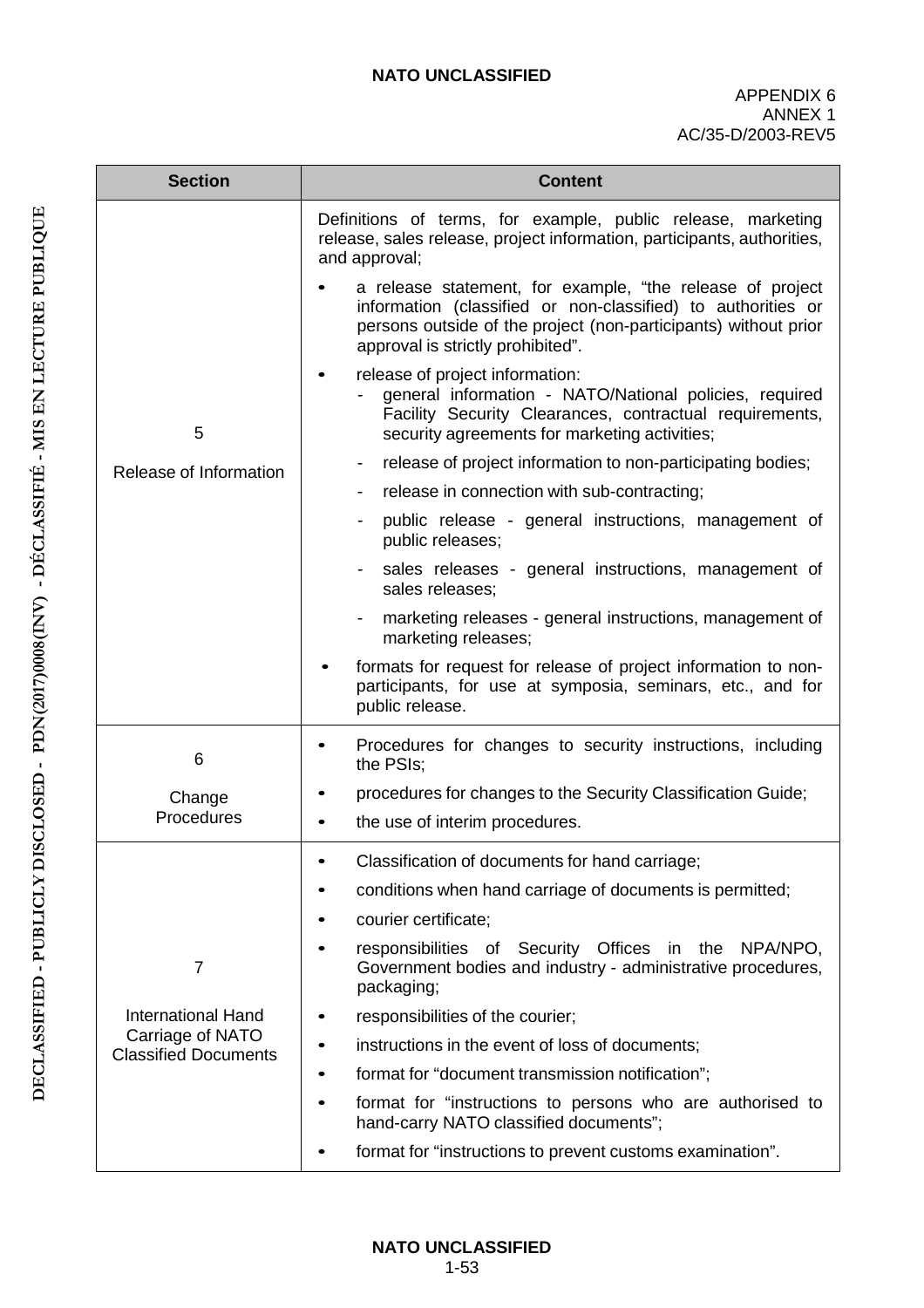| <b>Section</b>                                          | <b>Content</b>                                                                                                                                        |  |
|---------------------------------------------------------|-------------------------------------------------------------------------------------------------------------------------------------------------------|--|
|                                                         | General instructions for international visits;<br>$\bullet$                                                                                           |  |
|                                                         | procedures for one-time and recurring visits, including use of<br>the standard "Request for Visit" format, and lead times;                            |  |
| 8                                                       | procedures for emergency visits;                                                                                                                      |  |
| <b>International Visit</b><br><b>Control Procedures</b> | instructions for the use and completion of the standard<br>"Request for Visit" format;                                                                |  |
|                                                         | list of authorities concerned with International Visit Control<br>Procedures                                                                          |  |
|                                                         | (Note: This may be included as an Annex to the PSIs).                                                                                                 |  |
| 9                                                       | Definitions of terms, for example, negotiations, Contractor,<br>$\bullet$<br>Sub-contractor, classified contract, and facility security<br>clearance; |  |
|                                                         | security instructions relating to the negotiation of a NATO<br>$\bullet$<br>classified contract;                                                      |  |
| Sub-Contracting                                         | permission to negotiate contracts;<br>$\bullet$                                                                                                       |  |
|                                                         | security classification of contracts.<br>$\bullet$                                                                                                    |  |
| 10<br>International                                     | Security procedures relating to the international transportation<br>$\bullet$<br>of NATO classified material.                                         |  |
| Transportation                                          | Transportation Plan to be established if required.<br>$\bullet$                                                                                       |  |
| 11                                                      | Security procedures for the accreditation and use of CIS<br>$\bullet$<br>(or reference to a specific document dealing with project-                   |  |
| Communication and<br>Information                        | related CIS).                                                                                                                                         |  |
| Systems (CIS)                                           |                                                                                                                                                       |  |
| 12                                                      | A document which outlines classifications applicable to<br>the programme/project as allocated<br>and<br>approved<br>by                                |  |
| <b>Security Classification</b><br>Guide                 | the participants (background and/or foreground information,<br>procedures for downgrading and declassification, caveats).                             |  |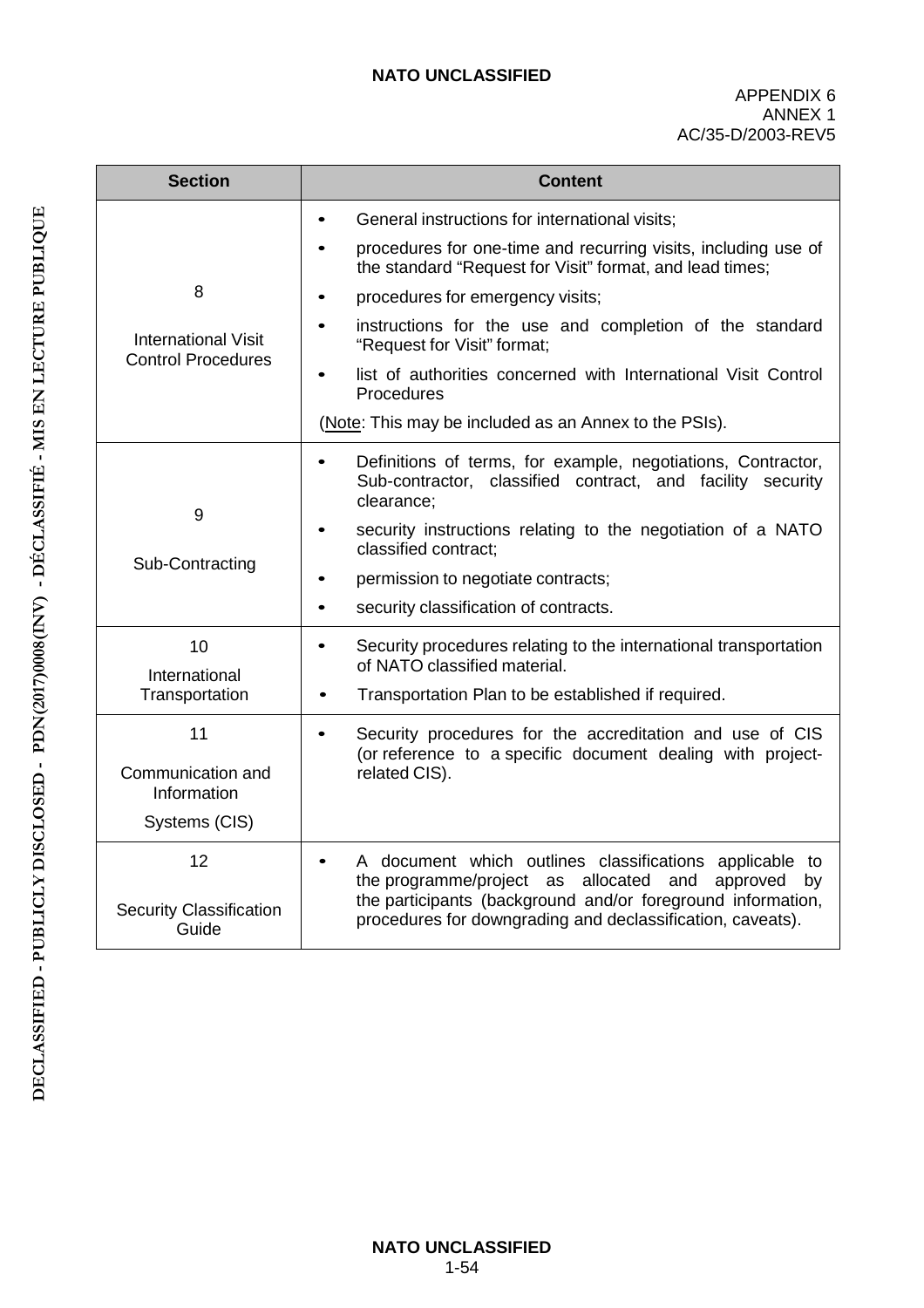APPENDIX 7 ANNEX 1 AC/35-D/2003-REV5

#### **FACILITIES/ORGANISATIONS LIST**

From: (Letterhead of Management Office/Agency)

To: (Relevant NSA/DSA or NATO Civil or Military Body)

List of government departments, establishments, Contractors and Sub-contractors in (insert country) employed on NATO programme/project (insert name) classified NATO……………………...

| <b>Serial</b><br><b>Number</b> | <b>Facilities/</b><br><b>Organisations</b>                                       | <b>Address</b><br><b>Telephone/Fax/Email of</b><br><b>Security Officer</b>                              | <b>Security facilities for</b><br>holding NATO classified<br>information<br>YES (+ level)/NO |
|--------------------------------|----------------------------------------------------------------------------------|---------------------------------------------------------------------------------------------------------|----------------------------------------------------------------------------------------------|
| 1                              | Example<br><b>British Aerospace Aircraft</b><br>Group,<br><b>Warton Division</b> | Warton Aerodrome,<br>Preston, Lancs. UK<br>Tel.: (+44) XXX XXX XXX<br>FAX: (+44) XXX XXX XXX<br>E-mail: | <b>YES</b><br>(NATO SECRET)                                                                  |
| 2                              | .                                                                                | .                                                                                                       | .                                                                                            |
| 3                              | .                                                                                | .                                                                                                       | .                                                                                            |

**The Security Officer:**

------------------------------ -----------------------------------

(Name) (Signature)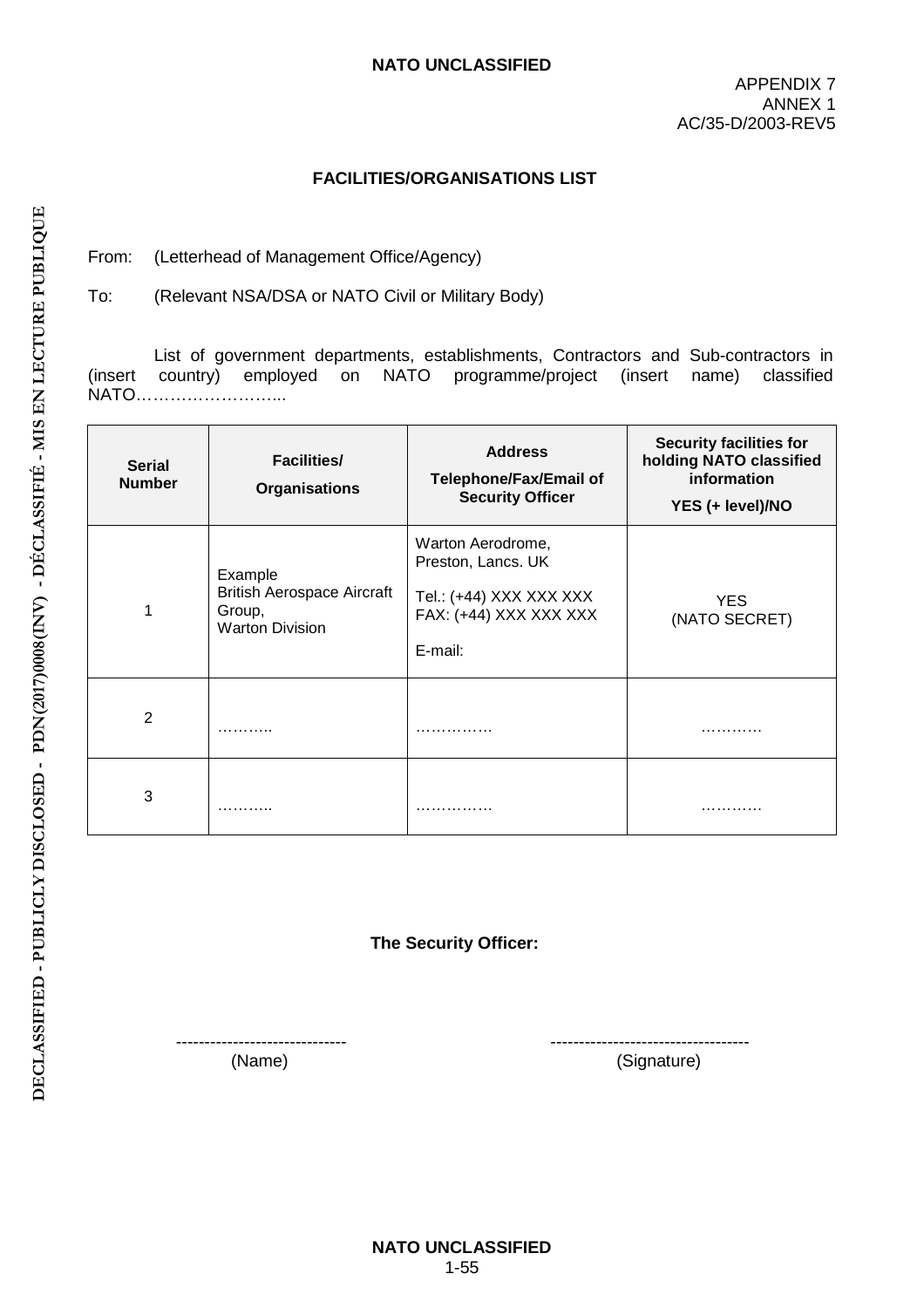# **NATO INTERNATIONAL VISIT CONTROL PROCEDURES (IVCPs)**

#### 1. **INTRODUCTION**

1.1 When NATO international visits involve access to information subject to government approval or when or unescorted access to security areas (e.g. Class I/II Security Areas) is necessary, a visit request will be submitted by the visitor through his/her Security Officer, certifying/requesting NSA/DSA and receiving NSA/DSA to the agency, organisation, or facility to be visited. These visit requests are formalized in the standard Request for Visit (RFV) procedure. However specific rules apply for NU or NR visits.

1.2 While in principle the requirement for applying the RFV procedure starts with the classification level NC for information as well as unescorted access to security areas, Appendix 9 identifies nations that require by their laws and regulations a RFV submission for NU or NR visits to their country.

1.3 Visits involving NU or NR information will be arranged directly between the SO responsible for the visitor and the SO of the facility to be visited without formal requirements The SO of the facility to be visited shall submit a visit request to its NSA/DSA as identified in Appendix 9 on behalf of the visitor. However, visitors are not required to hold a PSC.

1.4 Where international visits involve access by the visitor to NATO classified information at the level NC or above or unescorted access to security areas, such visits shall be subject to a formal request for visit and approval by the NSA/DSA of the facility to be visited following procedures as defined in this Appendix.

#### 2. **SCOPE**

#### **General**

2.1 The attached standard procedures have been approved for visits by personnel to facilities of another country. They may also be applied to visits within a country. Member nations also have agreed to include the procedures in their national regulations that govern international visits. Notwithstanding the procedures agreed in this document NSAs/DSAs may for national security reasons refuse a RFV for a visit to one of its facilities.

# **Special Arrangements for specific programmes/Projects**

2.2. While the NATO IVCPs will normally be those defined in this Appendix, in the case of a specific programme/project, when all NSAs/DSAs involved, in co-ordination with the responsible NPA/NPO, determine that these general procedures would not be the best suitable for their specific requirements, they are authorized to establish other procedures, which will be set out in the PSI, that provide a level of protection no less stringent than the principles set out in this Appendix.

2.2.1 Accordingly, where permitted by national rules and regulations, visits involving access to information classified up to and including NATO SECRET may be arranged by exception, directly between the FSOs of the sending and receiving facility, acting on behalf of the NSAs/DSAs involved, provided that such an arrangement is approved by the relevant national authorities.

2.2.2 International Visits to Non-NATO Nations and International Organisations concerning contracts/sub-contracts involving classified NATO information have to adhere to the respective provisions of the relevant Security Agreement or Arrangement in place.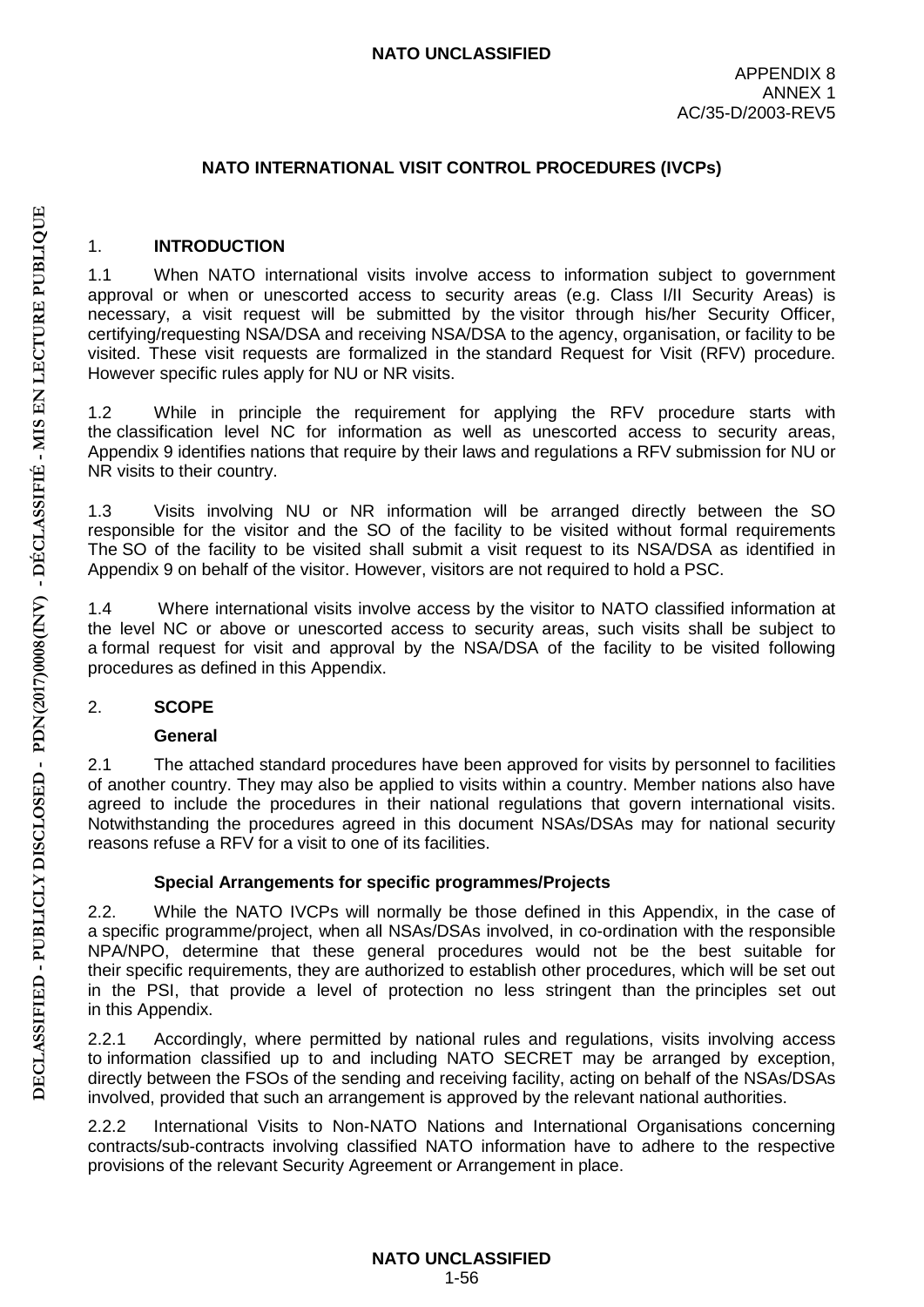# **Personnel on Loan within a NATO programme/Project**

2.3 When an individual (not Contractors) who has been cleared for access to NATO classified information is to be loaned within a NATO programme/project or other classified contract from one Contractor's facility to another one located in another NATO country, or to a NATO body, the individual may be assigned, or have access to NATO classified information at the facility the individual is to be loaned on the basis of a RFV, PSCC or an Attestation of Security Clearance, as appropriate. The RFV, PSCC or Attestation of Security Clearance shall be provided by the parent facility to the facility the individual is to be loaned via its respective NSA/DSA.

# 3. **TYPES OF VISITS AND PROCEDURES**

- 3.1 There are four types of international visit requests. They are as follows:
- (a) one-time;
- (b) recurring;
- (c) emergency; and
- (d) amendment.

# 4. **ONE-TIME VISIT**

4.1 A one-time visit is a single visit for a specific purpose and to a specific site or sites, which is not anticipated to be repeated within the same calendar year. The duration of the visit will never be longer than the validity of the personnel security clearance of the visitor(s).

4.2 Depending on the laws/regulations of the countries involved, a one-time visit request which is issued for the posting of personnel may require additional information/documents to be included with the RFV Form.

# 5. **RECURRING VISIT**

5.1 A recurring visit is for intermittent visits over a specified period of time to a specific site or sites and for a specific purpose. A recurring visit covers normally the duration of a government approved programme, project or contract that requires participating personnel to make intermittent (recurring) visits to military, government, *NATO* or industrial facilities of another country participating in the programme. Visits covering a period of more than one year may be subject to annual review, as agreed by the participating countries NSA/DSA. The duration of the visit will never be longer than the validity of the personnel security clearance of the visitor(s).

# 6. **LEAD TIMES FOR ONE-TIME AND RECURRING VISITS**

6.1 The lead time to process one-time and recurring visits is depicted in Appendix 9 which identifies the number of working days to the starting date of the one-time or the starting date of the first of the recurring visit that the request should be in the possession of the receiving NSA/DSA.

# 7. **EMERGENCY VISIT**

7.1 An emergency visit is for a one-time visit that must take place as a matter of urgency and importance and as such that the normally required lead time identified in Appendix 9 cannot be met.

7.2 Such unplanned or emergency visits should be arranged only in exceptional circumstances. To qualify as an emergency visit at least one of the following conditions must be met: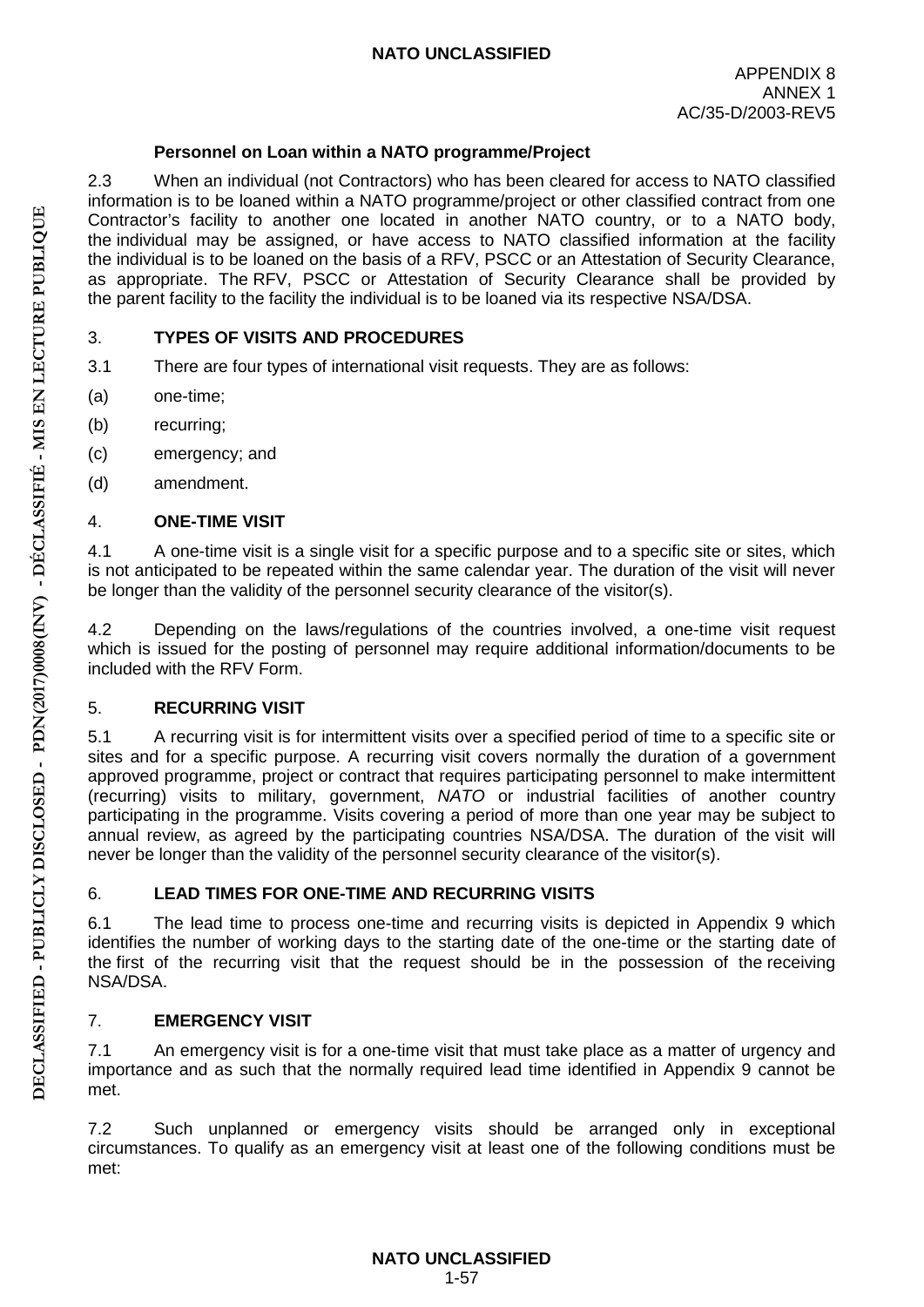- (a) the proposed visit is related to an official military, government, *NATO* request for proposal/request for tender offer (e.g. submission of, or amendment to, a bid or proposal; attendance at pre-contract negotiations or bidder's conference);
- (b) the visit is to be made in response to the invitation of a host government, military, *NATO* official or host contract official and is in connection with an official military, government, international organisations project, programme or contract;
- (c) a programme, project, contract opportunity or otherwise significant financial interest will be placed in jeopardy if the visit request is not approved; or
- (d) operations and/or personnel are placed in direct jeopardy if the visit is not approved.

7.3 Emergency visit requests shall be critically reviewed, fully justified and documented by the Security Officer of the requesting military, government agency*,* NATO or industrial facility. Therefore, the requestor must complete the remarks portion in item 15 of the RFV Form to fully explain the reasons behind the emergency RFV.

7.4 When the Security Officer is satisfied that the conditions cited in paragraph 7.2 of this document have been met, the Security Officer will contact a knowledgeable person at the government agency, organisation, or industrial facility to be visited (host facility), directly by telephone, facsimile or email, to obtain tentative agreement for the proposed visit. If tentative agreement is provided to proceed with the visit request, the Security Officer of the military, government agency, international organisations or industrial facility to be visited (host facility) shall then immediately notify its NSA/DSA that an emergency visit request will be submitted by the government agency, organisation, or industrial facility requiring to make the visit (requesting facility) and explain the reason for the emergency. Furthermore, the Security Officer will then follow regular RFV procedures and send the emergency RFV to his/her NSA/DSA.

7.5 As there are no lead times for emergency RFV procedures, it is assumed that mutual understanding between the involved countries about the importance of the emergency RFV will result in adequate processing terms.

# 8. **AMENDMENT**

8.1 When an already approved or pending RFV needs to be changed regarding dates, visitors and/or locations, an amendment referring to the original RFV must be submitted.

8.2 Amendments to approved or pending one-time and recurring visits are authorized, provided that the amendments are limited to:

- (a) change of dates of visit;
- (b) addition and/or deletion of visitors; and
- (c) change of location.

8.3 For amendments, the standard RFV Form should be used. The type of visit cannot be changed via the amendment procedure. Amendments should refer to the original request that is still pending or already approved by the receiving NSA/DSA.

8.4 Changes to the dates of a visit, the addition or deletion of visitors or a change of location to be visited should be reported immediately to the receiving NSA/DSA via the standard procedure. Amendments will be accepted by the receiving NSA/DSA up to the number of working days (assuming that there are 5 working days in one calendar week) prior to the approved or pending visit. The lead time to process amendments is depicted in Appendix 9.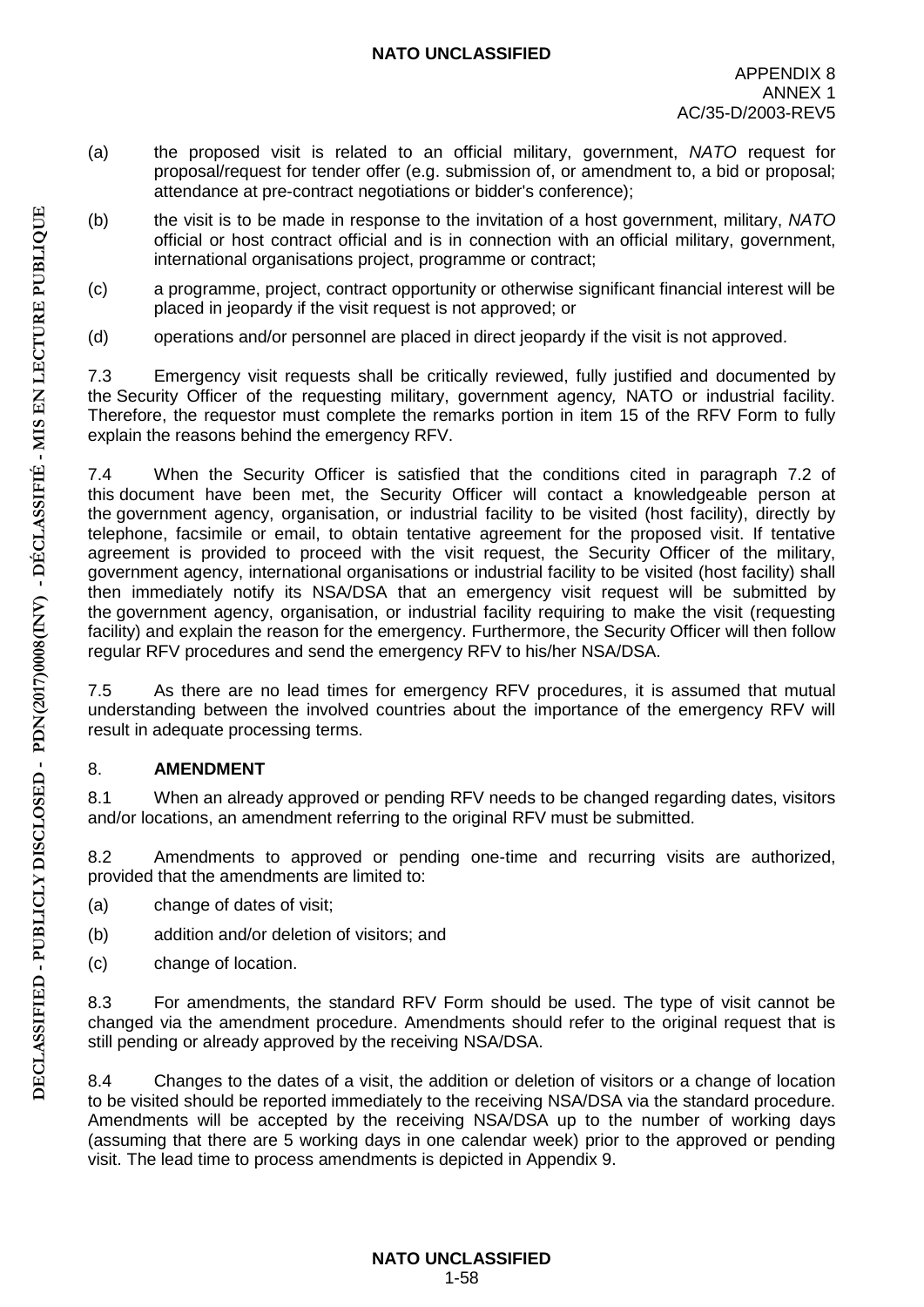# 9. **USE OF THE STANDARD REQUEST FOR VISIT FORM**

9.1 For all types of visit, the standard RFV Form (Attachment 1 to this document) should be used.

9.2 This RFV Form has been designed for automated as well as manual use; however, the use of an electronic form and the transmission via e-mail are strongly encouraged. It is therefore essential that the detailed instructions for completion of a RFV Form described at Appendix A to Attachment 1 of this document be used to fill in each data element. To fulfil this requirement it is advised that Attachment 1 with its two Appendices be used as a hand-out to the visitor through the Security Officer of the agency, organisation or facility. Furthermore, it is advisable to translate those instructions for the use and completion of the RFV Form in the language of the user.

- 9.3 The completed RFV is normally an unclassified document.
- 9.4 Completion of the RFV Form should be in one of the official NATO languages.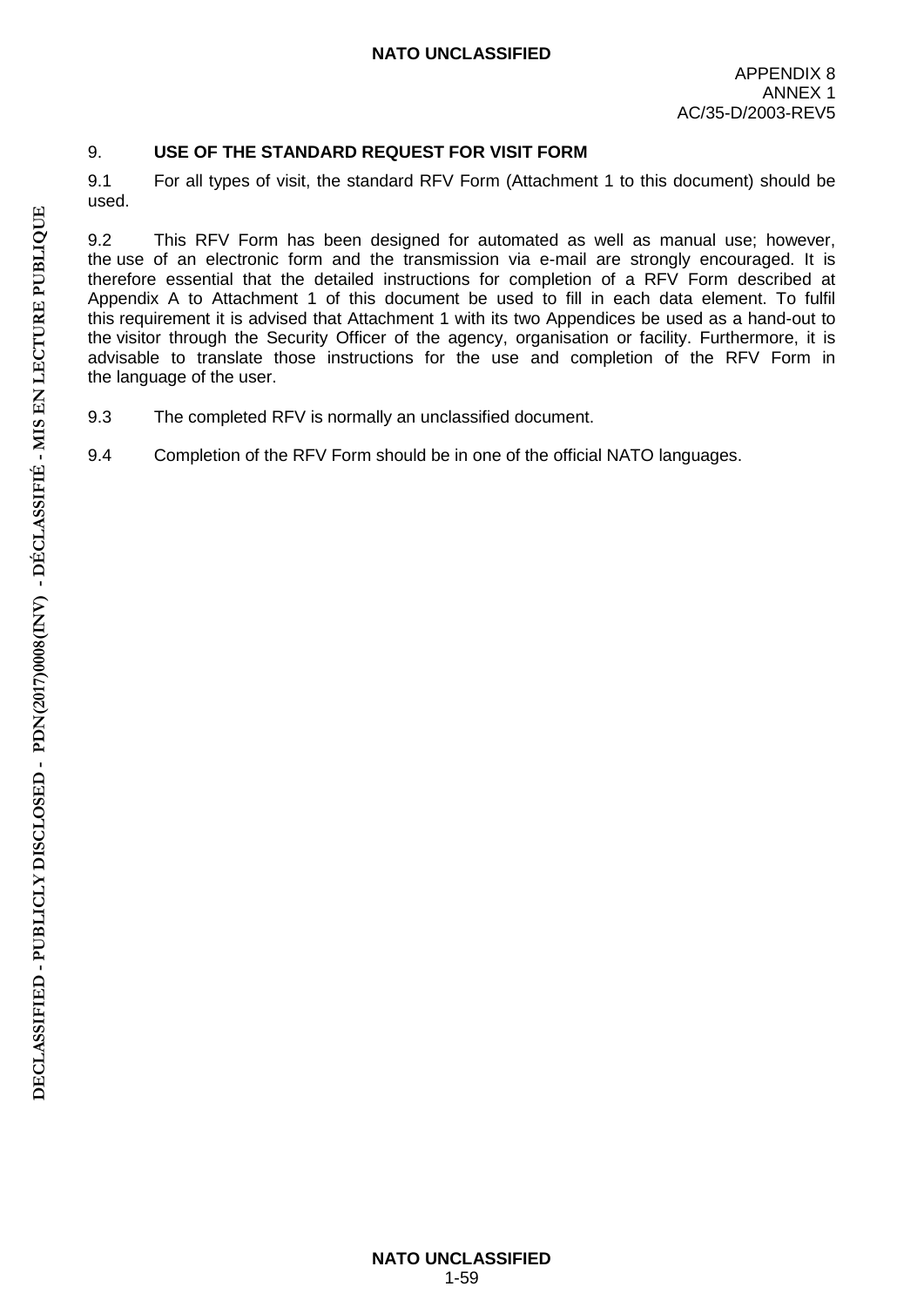# **ATTACHMENT 1**

# **STANDARD FORM FOR REQUEST FOR VISIT**

1. The attached guidance contains the instructions for the use and completion of a Request for Visit (RFV) Form when a visit authorization is required by the receiving organisations or governments. This form standardizes the elements required for a RFV and places them in a logical order. The RFV Form can be used for manual as well as automated processing; however, the use of an electronic form and the transmission via e-mail are strongly encouraged.

2. It is advisable to use this Attachment and its two Appendices as a hand-out to the visitor. The general principle of this RFV is that only one format will be used when a visit request is necessary.

- 3. The following Appendices are contained in this Attachment:
- (a) Appendix A: Instructions for the use and completion of a Request for Visit; and
- (b) Appendix B: Request for Visit Form (and Annexes thereto).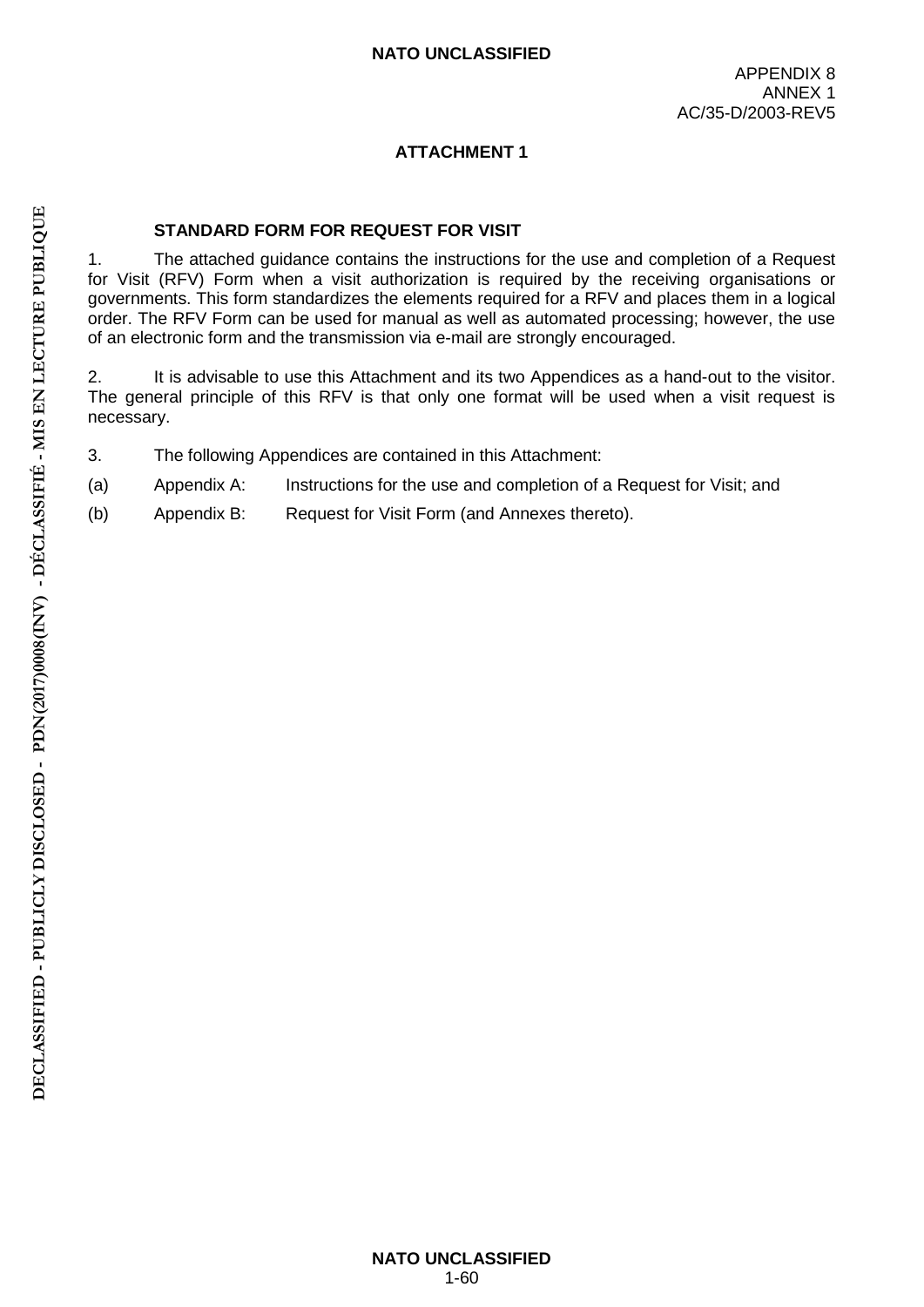# **APPENDIX A to ATTACHMENT 1**

#### **INSTRUCTIONS FOR USE AND COMPLETION OF A REQUEST FOR VISIT**

#### 1. GENERAL INSTRUCTION

1.1 The Request for Visit (RFV) must be completed without misstatement or omission. Failure to provide all requested information will delay the processing and possibly lead to the denial of the request.

1.2 This RFV should be typed. Electronic processing and transmitting of the RFV is encouraged. The completed RFV is normally an unclassified document. The completion of the RFV Form should be in either one of the official NATO languages.

1.3 The RFV must be in the possession of the receiving host NSA/DSA in accordance with the RFV lead times detailed in Appendix 9.

1.4 The completed RFV has to be submitted to the Security Officer of the requesting agency, organisation or facility. After completion by the Security Officer of the requesting agency, organisation or facility, the RFV should be sent to the following national agency's address that will process the request (to be inserted by issuing NSA/DSA):

| Name of Agency  |  |
|-----------------|--|
| Address:        |  |
| Fax no:         |  |
| E-mail address: |  |

# **2. DETAILED INSTRUCTIONS FOR COMPLETION OF REQUEST FOR VISIT**

2.1 These detailed instructions are guidance for the visitors and the Security Officers who complete the RFV.

| <b>HEADER</b>                      | Insert full country or international organisation<br>name<br>(e.g. NATO CI Agency, NATO International Military<br>Staff,<br>SHAPE, etc) of the host.                                                                       |  |
|------------------------------------|----------------------------------------------------------------------------------------------------------------------------------------------------------------------------------------------------------------------------|--|
|                                    | Select the appropriate checkbox for the type of visit request.                                                                                                                                                             |  |
| 1.<br><b>TYPE OF VISIT REQUEST</b> | If the Emergency checkbox is selected, complete the remarks<br>portion in item 15 of the RFV Form to explain the reasons<br>behind the emergency RFV.                                                                      |  |
|                                    | If the Amendment checkbox is selected, mark the appropriate<br>checkbox for the type of amendments and insert the reference<br>number provided by the NSA/DSA of the original RFV that<br>the amendment is made to.        |  |
|                                    | Depending on the laws/regulations of the countries involved,<br>a one-time visit request which is issued for the posting of<br>personnel may require additional information/documents to be<br>included with the RFV Form. |  |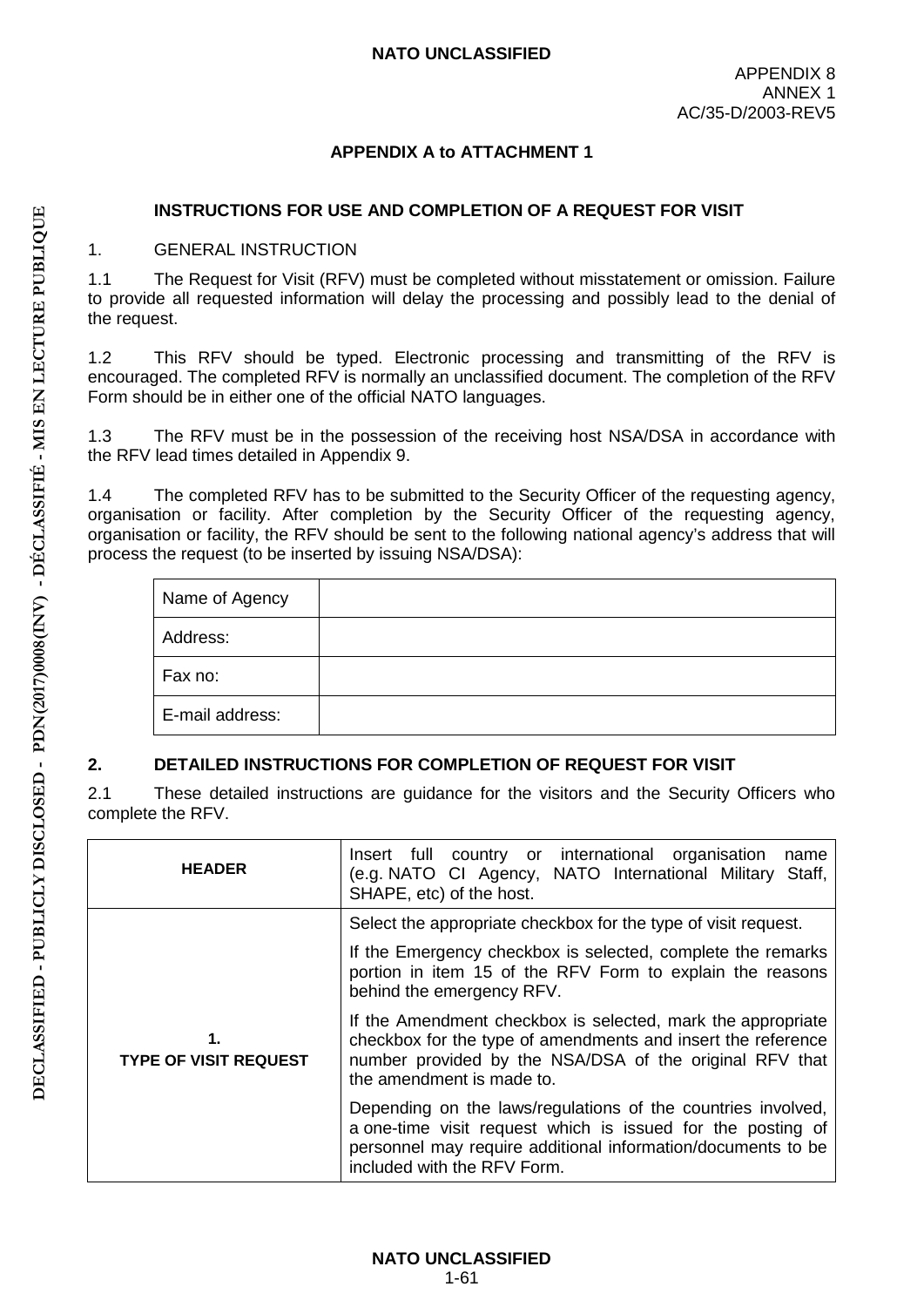| appropriate<br>checkbox<br>Select<br>the<br>for<br>the<br>type<br>οf<br>information/material or site access. The first box covers direct<br>information/material classified<br>NC or above.<br>access<br>to<br>The second box shall be checked when unescorted access to<br>Security Areas (e.g. Class I/II) is required but no direct access<br>to information/material classified NC or above is anticipated.                                                                                                                                                                                                                                                                                                                                                                                                               |  |  |
|-------------------------------------------------------------------------------------------------------------------------------------------------------------------------------------------------------------------------------------------------------------------------------------------------------------------------------------------------------------------------------------------------------------------------------------------------------------------------------------------------------------------------------------------------------------------------------------------------------------------------------------------------------------------------------------------------------------------------------------------------------------------------------------------------------------------------------|--|--|
| Insert the number of sites to be visited and the number of<br>visitors.                                                                                                                                                                                                                                                                                                                                                                                                                                                                                                                                                                                                                                                                                                                                                       |  |  |
| DO NOT FILL IN - LEAVE BLANK                                                                                                                                                                                                                                                                                                                                                                                                                                                                                                                                                                                                                                                                                                                                                                                                  |  |  |
| To be completed by requesting NSA/DSA if required.                                                                                                                                                                                                                                                                                                                                                                                                                                                                                                                                                                                                                                                                                                                                                                            |  |  |
| Select the appropriate checkbox (only one box) for the entity of<br>the requesting government agency, organisation or industrial<br>facility.<br>Insert the full name, full postal address (include city,<br>province/state, and postal zone), e-mail address, facsimile                                                                                                                                                                                                                                                                                                                                                                                                                                                                                                                                                      |  |  |
| number and telephone number.                                                                                                                                                                                                                                                                                                                                                                                                                                                                                                                                                                                                                                                                                                                                                                                                  |  |  |
| Complete Annex 1 to the RFV Form to include information on<br>all of the sites to be visited.                                                                                                                                                                                                                                                                                                                                                                                                                                                                                                                                                                                                                                                                                                                                 |  |  |
| Insert the period of the visit by using numeral "day/month/year"<br>(dd/mm/yyyy).                                                                                                                                                                                                                                                                                                                                                                                                                                                                                                                                                                                                                                                                                                                                             |  |  |
| Select one item from each column as indicated.                                                                                                                                                                                                                                                                                                                                                                                                                                                                                                                                                                                                                                                                                                                                                                                |  |  |
| Select the appropriate checkbox and specify the full name of<br>the government project/programme. Foreign Military Sales-<br>case, etc., or request for proposal or tender<br>offer.<br>Abbreviations should be avoided.                                                                                                                                                                                                                                                                                                                                                                                                                                                                                                                                                                                                      |  |  |
| Give a brief description of the subject(s) motivating the visit.<br>If known, include the details of the host Government/Project<br>Authority and solicitation/ contract number. Abbreviations<br>should be avoided.<br>Remarks:<br>(1) In case of a recurring visit, this item of the RFV Form<br>should state "Recurring Visits" as the first words in<br>the data element (e.g. Recurring Visits to discuss).<br><b>SUBJECT TO BE DISCUSSED/</b><br>It is strongly advised to repeat the subject to be discussed<br>(2)<br>and/or the justification of the visit in the language of<br>the receiving country.<br>Make sure to describe the subject to be discussed in<br>(3)<br>a way that it does not reveal any classified information<br>since the completed RFV is considered<br>to<br>be<br>an Unclassified document. |  |  |
|                                                                                                                                                                                                                                                                                                                                                                                                                                                                                                                                                                                                                                                                                                                                                                                                                               |  |  |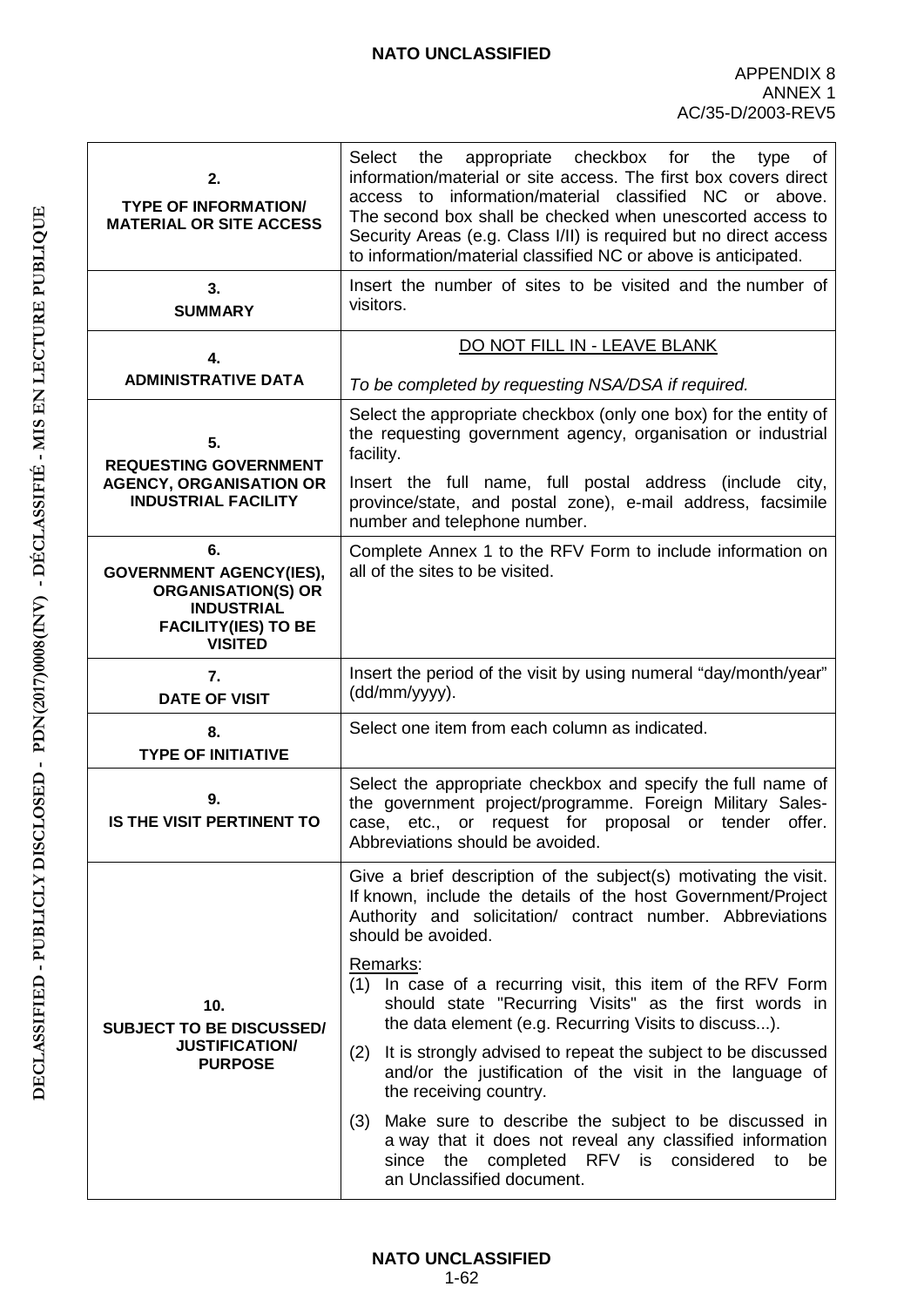| 11.<br><b>ANTICIPATED HIGHEST LEVEL</b><br>OF INFORMATION/ MATERIAL                                                 | Select the appropriate checkbox for the anticipated highest<br>level of information/material or unescorted access to security<br>areas.                                                                                 |  |  |
|---------------------------------------------------------------------------------------------------------------------|-------------------------------------------------------------------------------------------------------------------------------------------------------------------------------------------------------------------------|--|--|
| OR UNESCORTED ACCESS TO<br><b>SECURITY AREAS</b>                                                                    | If the box "Other" is checked, it shall be specified.                                                                                                                                                                   |  |  |
| 12.<br><b>PARTICULARS OF VISITOR(S)</b>                                                                             | Complete Annex 2 to the RFV Form to include information on<br>all of the visitors. When there is more than one visitor, enter<br>the visitors' surnames in alphabetic order if possible.                                |  |  |
| 13.<br>THE SECURITY OFFICER OF<br>THE REQUESTING<br>AGENCY,<br><b>ORGANISATION OR</b><br><b>INDUSTRIAL FACILITY</b> | This item requires the name, telephone number, e-mail<br>address, and signature of the requesting Security Officer.                                                                                                     |  |  |
|                                                                                                                     | DO NOT FILL IN - LEAVE BLANK                                                                                                                                                                                            |  |  |
|                                                                                                                     | To be completed by government/NATO certifying authority<br>only. In accordance with the laws/regulations of the countries<br>involved, government certifying authority must also complete<br>this item for RESTRICTED.  |  |  |
| 14.<br><b>CERTIFICATION OF</b>                                                                                      | Note for the certifying authority:<br>Insert name, address, telephone number, and e-mail<br>(1)<br>address.                                                                                                             |  |  |
| <b>SECURITY</b><br><b>CLEARANCE LEVEL</b>                                                                           | (2)<br>Date and signature.                                                                                                                                                                                              |  |  |
|                                                                                                                     | If the certifying authority corresponds with the requesting<br>(3)<br>National Security Authority, insert in this item: "See item<br>14 of the RFV Form".                                                               |  |  |
|                                                                                                                     | Remark:<br>Items 13 and 14 of the RFV Form may be completed by<br>the appropriate official of the Embassy of the requesting<br>country as per national legislations, policies or directives.                            |  |  |
|                                                                                                                     | DO NOT FILL IN - LEAVE BLANK                                                                                                                                                                                            |  |  |
| 15.<br><b>REQUESTING SECURITY</b><br><b>AUTHORITY</b>                                                               | To be completed by the requesting NSA/DSA or responsible<br>NATO security office only as per below instructions.<br>(1)<br>Insert name, address, telephone number, and e-mail<br>address.<br>Date and signature.<br>(2) |  |  |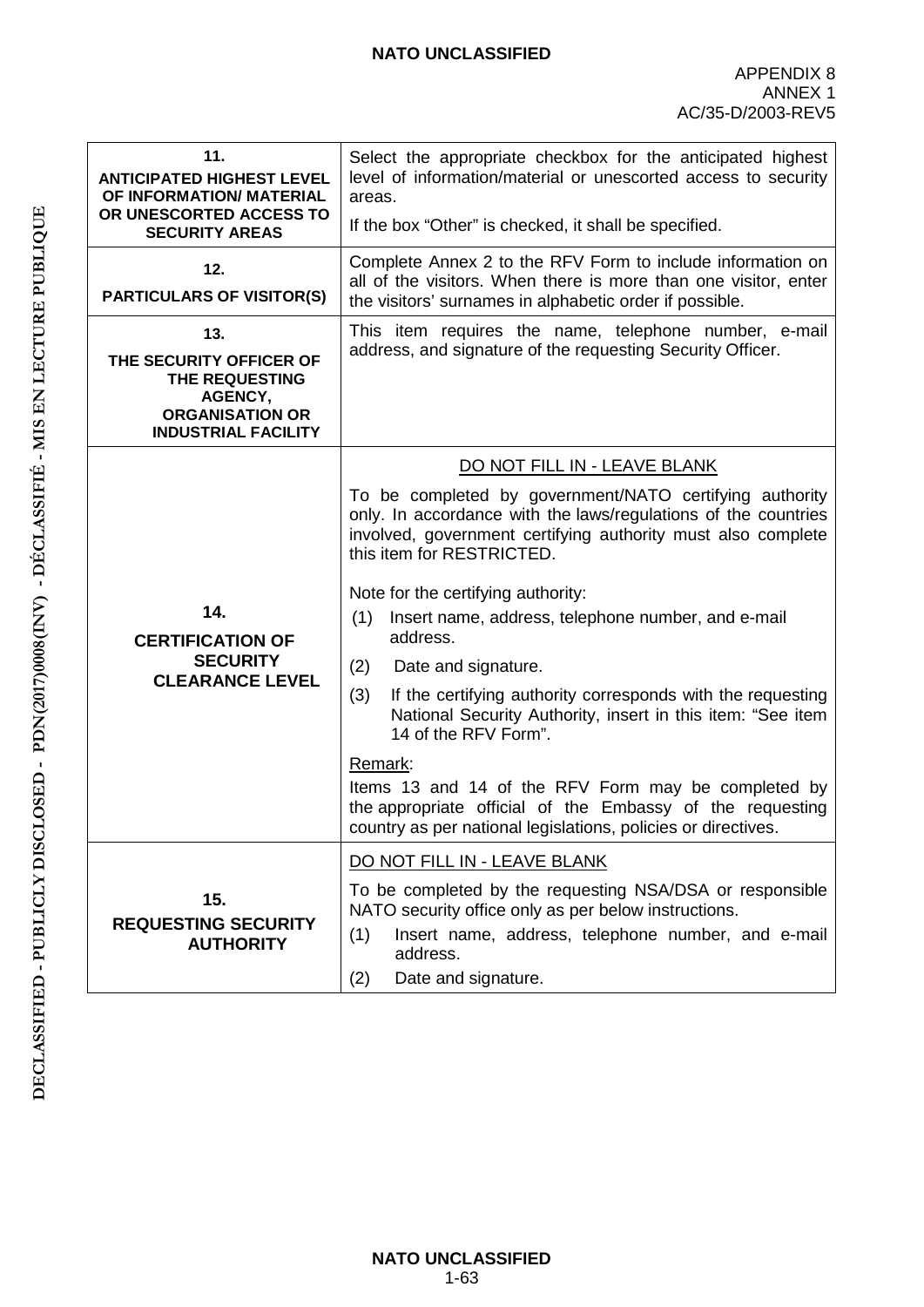|                       | (1) | In case of an emergency visit, it is mandatory to give the<br>reasons for the emergency visit in this field of the RFV<br>Form. The particulars of the knowledgeable person, see<br>paragraph 7.4, should also be identified in this field of the<br>RFV Form. |
|-----------------------|-----|----------------------------------------------------------------------------------------------------------------------------------------------------------------------------------------------------------------------------------------------------------------|
| 16.<br><b>REMARKS</b> | (2) | This item can be used for certain administrative<br>requirements (e.g. proposed itinerary, request for hotel,<br>and/or transportation, etc.).                                                                                                                 |
|                       | (3) | This space is also available for the receiving NSA/DSA<br>for processing (e.g., "no security objections", etc.).                                                                                                                                               |
|                       | (4) | In case a special briefing is required, the type of briefing<br>and the date that the briefing was given should be stated.                                                                                                                                     |

| <b>ANNEX 1 TO RFV FORM</b>                                            |                                                                                                                                                                                                                                                                                                                                                                                                         |  |
|-----------------------------------------------------------------------|---------------------------------------------------------------------------------------------------------------------------------------------------------------------------------------------------------------------------------------------------------------------------------------------------------------------------------------------------------------------------------------------------------|--|
| <b>GOVERNMENT</b><br><b>AGENCY(IES),</b><br><b>ORGANISATION(S) OR</b> | Select the appropriate checkbox (only one box) for<br>the government agency, organisation or industrial facility to be<br>visited. Repeat for every site to be visited.                                                                                                                                                                                                                                 |  |
| <b>INDUSTRIAL FACILITY(IES)</b><br><b>TO BE VISITED</b>               | Insert the full name, full physical address (include city,<br>province/state, and postal zone), telephone number and<br>facsimile number. Insert the name, e-mail and telephone<br>number of the main point of contact or the person with whom<br>the appointment for the visit was made. Insert the name, e-mail<br>and telephone number of the Security Officer or the secondary<br>point of contact. |  |
|                                                                       | Remarks:                                                                                                                                                                                                                                                                                                                                                                                                |  |
|                                                                       | (1)<br>For visits to the United States, one RFV Form with<br>Annexes for each agency/organisation/facility to be<br>visited should be filled in.                                                                                                                                                                                                                                                        |  |
|                                                                       | For visits to military sites in the United States, it is<br>(2)<br>mandatory to specify which military unit will be visited<br>(e.g. Army, Air Force, Navy, Marine Corps or Defence<br>Intelligence Agency).                                                                                                                                                                                            |  |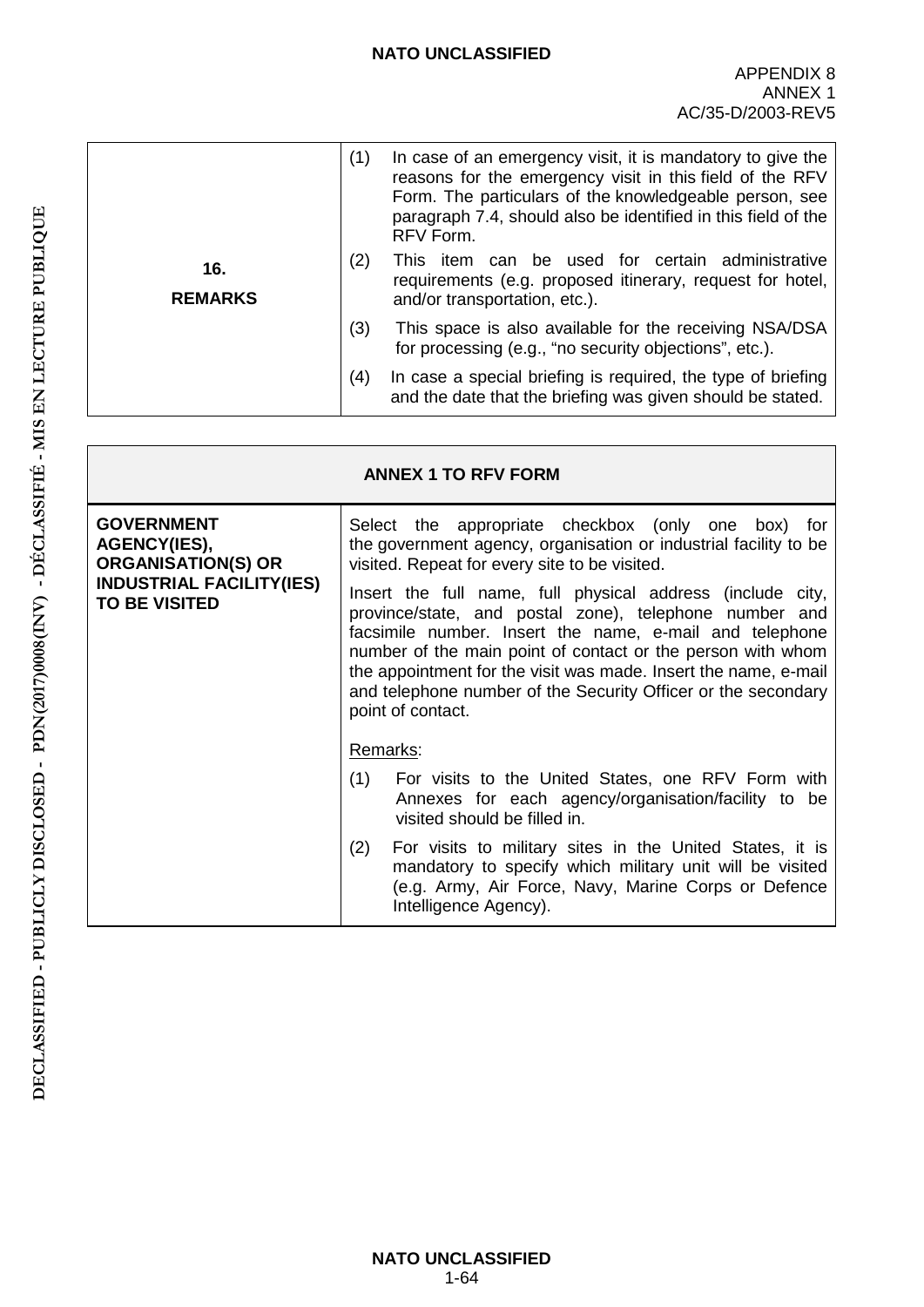| <b>ANNEX 2 TO RFV FORM</b>                 |                                                                                                                                                                                                                                                                              |                                                                                                                                         |  |  |
|--------------------------------------------|------------------------------------------------------------------------------------------------------------------------------------------------------------------------------------------------------------------------------------------------------------------------------|-----------------------------------------------------------------------------------------------------------------------------------------|--|--|
| <b>PARTICULARS OF</b><br><b>VISITOR(S)</b> | Select the appropriate checkbox (only one box) for the type of<br>employment of the visitor (e.g. military, defence public servant,<br>government, industry/embedded Contractor, international<br>organisation employee (e.g. NATO, EU, etc.). Repeat for every<br>visitors. |                                                                                                                                         |  |  |
|                                            | Surname:                                                                                                                                                                                                                                                                     | Family name.                                                                                                                            |  |  |
|                                            |                                                                                                                                                                                                                                                                              | Forenames: As per passport.                                                                                                             |  |  |
|                                            | Rank:                                                                                                                                                                                                                                                                        | Insert the rank of the visitor if applicable.                                                                                           |  |  |
|                                            | <u>DOB:</u>                                                                                                                                                                                                                                                                  | Insert<br>date of birth by using<br>numeral<br>"day/month/year" (dd/mm/yyyy).                                                           |  |  |
|                                            | POB:                                                                                                                                                                                                                                                                         | Place of birth (city-province/state-country).                                                                                           |  |  |
|                                            |                                                                                                                                                                                                                                                                              | Nationality: Insert nationality as per passport.                                                                                        |  |  |
|                                            | Security clearance level:                                                                                                                                                                                                                                                    | Actual security clearance status (e.g. TS, S, C). Indicate<br>NATO clearance (CTS, NS, NC) if the visit is related to<br>NATO business. |  |  |
|                                            | PP/ID Number:<br>Enter the passport number or identification card number,<br>as required by host government.                                                                                                                                                                 |                                                                                                                                         |  |  |
|                                            | Position:                                                                                                                                                                                                                                                                    | Insert the position the visitor holds in the organisation<br>(e.g., director, product manager, etc.)                                    |  |  |
|                                            | Company/Agency:                                                                                                                                                                                                                                                              | Insert the name of the government agency, organisation,<br>or industrial facility that the visitor represents.                          |  |  |

**NATO UNCLASSIFIED** 1-65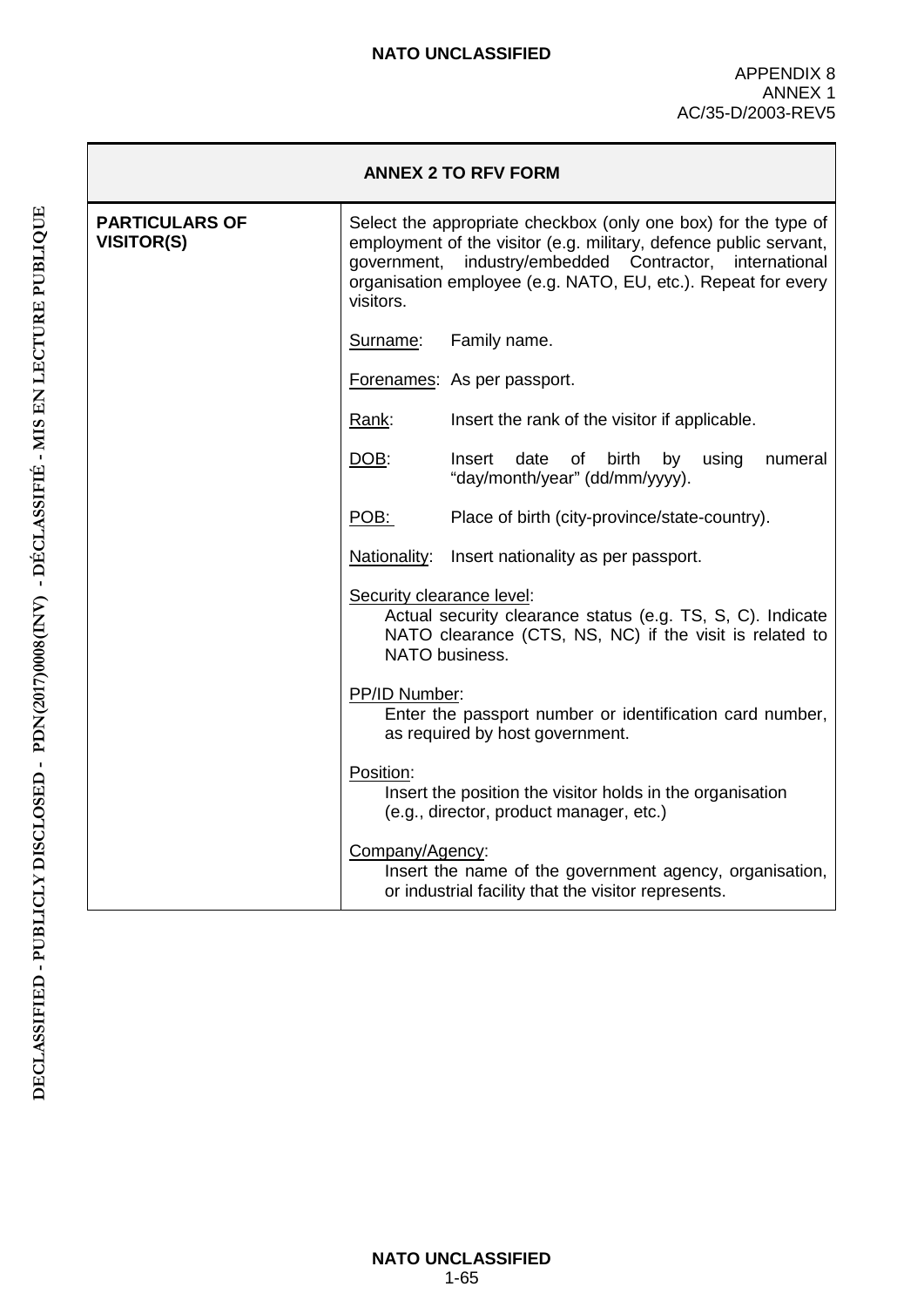# **APPENDIX B to ATTACHMENT 1**

#### **All fields must be completed**

| <b>REQUEST FOR VISIT</b>                                                                                                   |                                                           |                                                                 |                                                  |  |
|----------------------------------------------------------------------------------------------------------------------------|-----------------------------------------------------------|-----------------------------------------------------------------|--------------------------------------------------|--|
|                                                                                                                            |                                                           |                                                                 |                                                  |  |
|                                                                                                                            | (Country/NATO body)                                       |                                                                 |                                                  |  |
| 1. TYPE OF VISIT REQUEST                                                                                                   | 2. TYPE OF INFORMATION/<br><b>MATERIAL OR SITE ACCESS</b> |                                                                 | 3. SUMMARY                                       |  |
| One-time<br>Recurring<br>Emergency<br>Amendment<br><b>Dates</b><br><b>Visitors</b>                                         | above, or                                                 | $\Box$ NATO CONFIDENTIAL or<br>$\Box$ access to security areas. | No. of sites: ________<br>No. of visitors: _____ |  |
| Agency/Facility<br>For an amendment, insert<br>the NSA/DSA original RFV<br>Reference No.                                   |                                                           |                                                                 |                                                  |  |
| <b>4. ADMINISTRATIVE DATA:</b>                                                                                             |                                                           |                                                                 |                                                  |  |
| Requestor:                                                                                                                 |                                                           | NSA/DSA RFV Reference No.                                       |                                                  |  |
| To:                                                                                                                        |                                                           | Date (dd/mm/yyyy): $\frac{1}{\sqrt{2\pi}}$                      |                                                  |  |
| 5. REQUESTING GOVERNMENT AGENCY, ORGANISATION OR INDUSTRIAL FACILITY:                                                      |                                                           |                                                                 |                                                  |  |
| ■ Military ■ Government ■ Industry ■ NATO ■ Other:                                                                         |                                                           |                                                                 |                                                  |  |
| NAME:                                                                                                                      |                                                           |                                                                 |                                                  |  |
| <b>POSTAL ADDRESS:</b><br><b>E-MAIL ADDRESS:</b>                                                                           |                                                           |                                                                 |                                                  |  |
| FAX NO:<br><b>TELEPHONE NO:</b>                                                                                            |                                                           |                                                                 |                                                  |  |
| 6. GOVERNMENT AGENCY(IES), ORGANISATION(S) OR INDUSTRIAL FACILITY(IES) TO BE<br><b>VISITED - (Annex 1 to be completed)</b> |                                                           |                                                                 |                                                  |  |
| 7. DATE OF VISIT (dd/mm/yyyy): FROM _____/_____/_______ TO _____/______/________                                           |                                                           |                                                                 |                                                  |  |
| 8. TYPE OF INITIATIVE (Select one from each column):                                                                       |                                                           |                                                                 |                                                  |  |
| Government initiative                                                                                                      |                                                           |                                                                 | Initiated by requesting agency or facility       |  |
| Commercial initiative                                                                                                      |                                                           | By invitation of the facility to be visited                     |                                                  |  |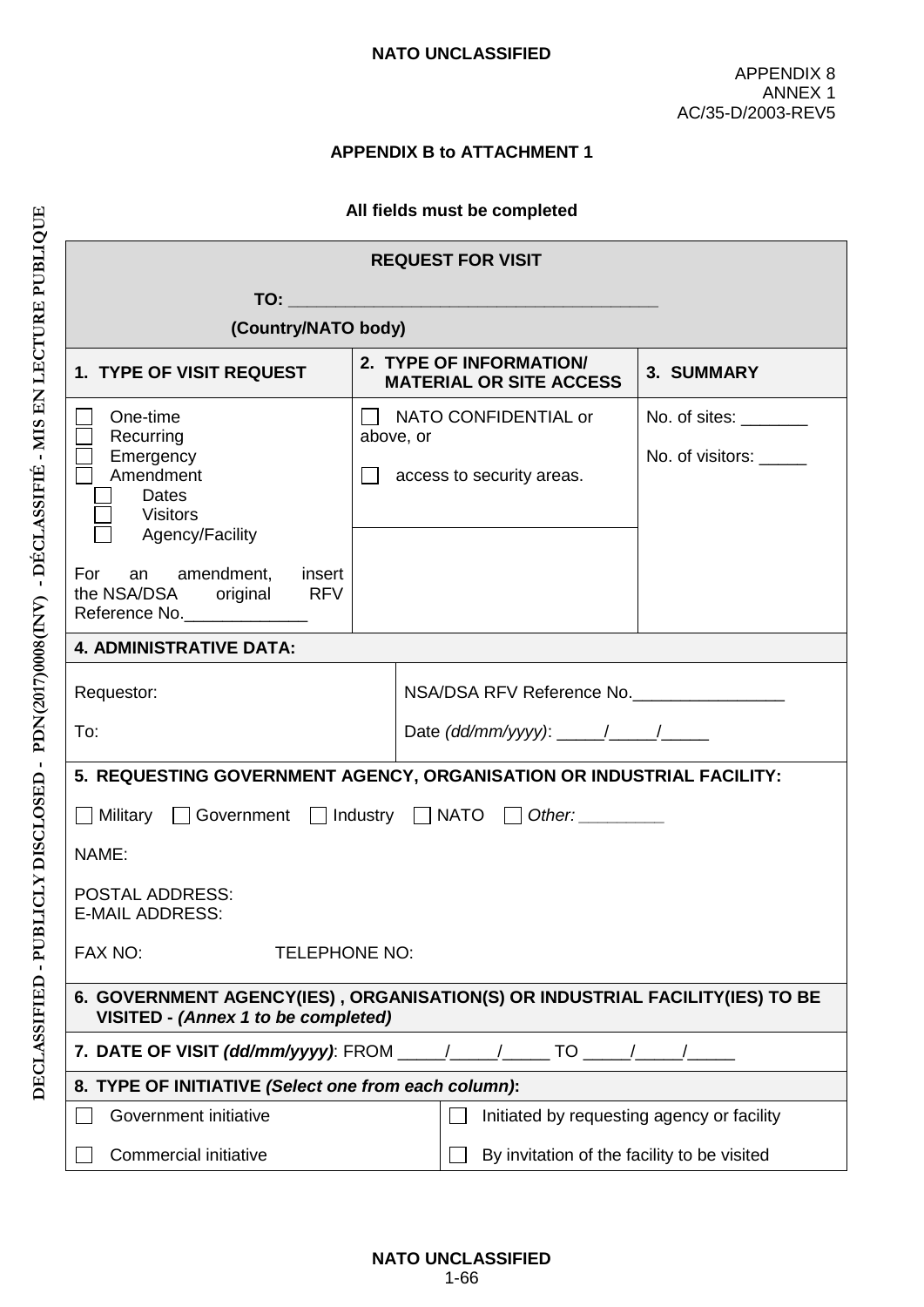| 9. IS THE VISIT PERTINENT TO:                                                                                                                           |                                                                                                                                                                                                                                  |  |  |  |
|---------------------------------------------------------------------------------------------------------------------------------------------------------|----------------------------------------------------------------------------------------------------------------------------------------------------------------------------------------------------------------------------------|--|--|--|
| A programme or agreement<br>A defence acquisition process<br>Other                                                                                      | Specific equipment or weapon system<br>Foreign military sales or export licence                                                                                                                                                  |  |  |  |
| Specification of the selected subject:                                                                                                                  |                                                                                                                                                                                                                                  |  |  |  |
|                                                                                                                                                         |                                                                                                                                                                                                                                  |  |  |  |
|                                                                                                                                                         | 10. SUBJECT TO BE DISCUSSED/JUSTIFICATION/PURPOSE (To include details of host<br>Government/Project Authority and solicitation/contract number if known and any other<br>relevant information. Abbreviations should be avoided): |  |  |  |
|                                                                                                                                                         |                                                                                                                                                                                                                                  |  |  |  |
| <b>ACCESS TO SECURITY AREAS</b>                                                                                                                         | 11. ANTICIPATED HIGHEST LEVEL OF INFORMATION/ MATERIAL OR UNESCORTED                                                                                                                                                             |  |  |  |
|                                                                                                                                                         | NATO CONFIDENTIAL NATO SECRET                                                                                                                                                                                                    |  |  |  |
|                                                                                                                                                         | COSMIC TOP SECRET $\Box$ Other                                                                                                                                                                                                   |  |  |  |
|                                                                                                                                                         | If other, specify: The analysis of the state of the state of the state of the state of the state of the state of the state of the state of the state of the state of the state of the state of the state of the state of the s   |  |  |  |
| 12. PARTICULARS OF VISITOR(S) - (Annex 2 to be completed)                                                                                               |                                                                                                                                                                                                                                  |  |  |  |
| <b>13. THE</b><br><b>SECURITY</b><br>OFFICER OF THE<br><b>REQUESTING</b><br><b>GOVERNMENT</b><br>AGENCY,<br><b>ORGANISATION OR INDUSTRIAL FACILITY:</b> |                                                                                                                                                                                                                                  |  |  |  |
| NAME:                                                                                                                                                   |                                                                                                                                                                                                                                  |  |  |  |
| <b>TELEPHONE NO:</b>                                                                                                                                    |                                                                                                                                                                                                                                  |  |  |  |
| <b>E-MAIL ADDRESS:</b>                                                                                                                                  |                                                                                                                                                                                                                                  |  |  |  |
| SIGNATURE:                                                                                                                                              |                                                                                                                                                                                                                                  |  |  |  |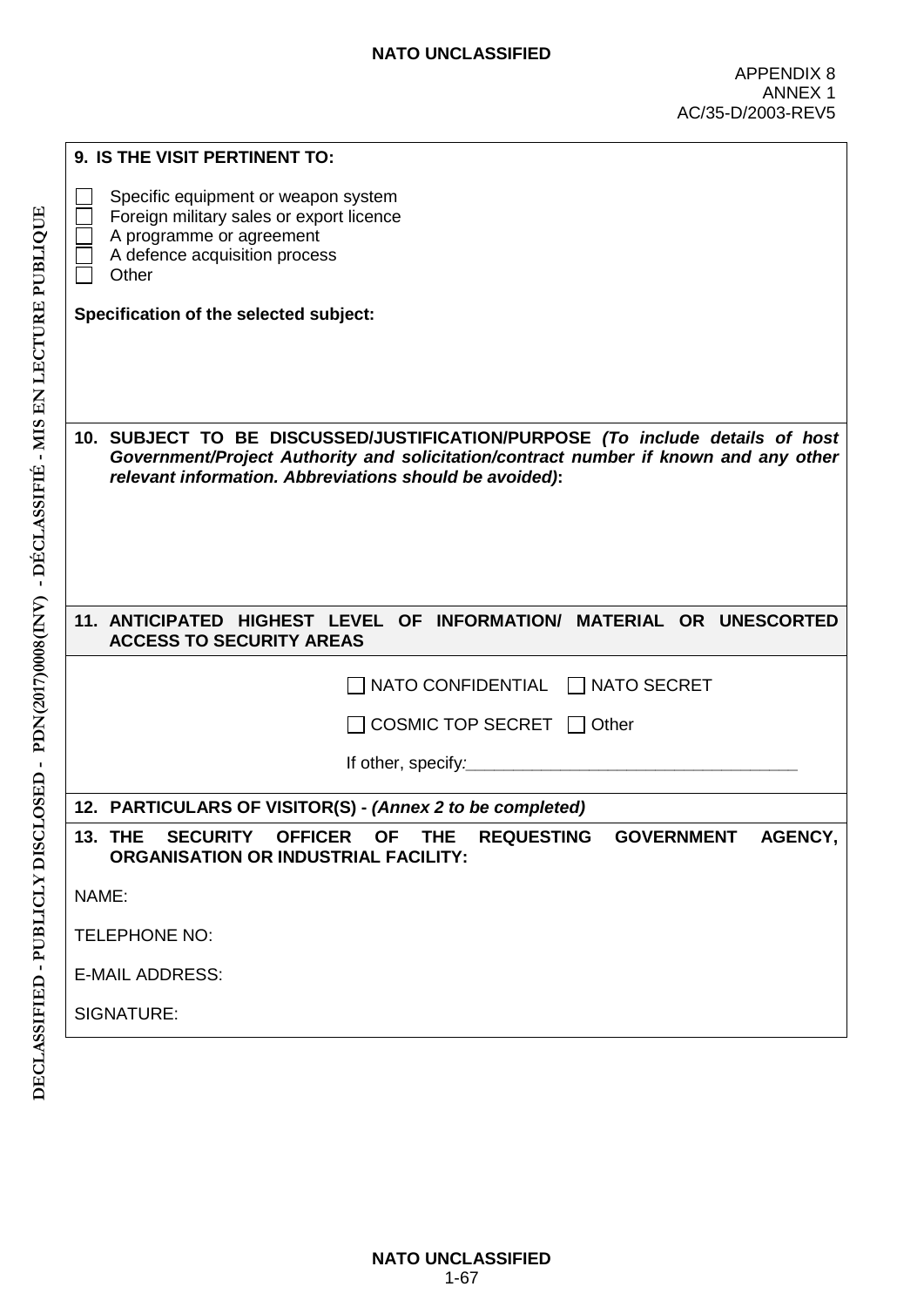|                                                                 | 14. CERTIFICATION OF SECURITY CLEARANCE LEVEL: |                                                                               |                 |  |  |  |
|-----------------------------------------------------------------|------------------------------------------------|-------------------------------------------------------------------------------|-----------------|--|--|--|
| NAME:                                                           |                                                |                                                                               |                 |  |  |  |
| <b>ADDRESS:</b>                                                 |                                                |                                                                               |                 |  |  |  |
| <b>TELEPHONE NO:</b>                                            |                                                |                                                                               |                 |  |  |  |
| <b>E-MAIL ADDRESS:</b>                                          |                                                |                                                                               |                 |  |  |  |
| SIGNATURE:                                                      |                                                |                                                                               |                 |  |  |  |
| <b>15. REQUESTING</b><br><b>AUTHORITY/NATO security office:</b> | <b>NATIONAL</b>                                | SECURITY AUTHORITY/DESIGNATED                                                 | <b>SECURITY</b> |  |  |  |
| NAME:                                                           |                                                |                                                                               |                 |  |  |  |
| <b>ADDRESS:</b>                                                 |                                                |                                                                               |                 |  |  |  |
| <b>TELEPHONE NO:</b>                                            |                                                |                                                                               |                 |  |  |  |
| <b>E-MAIL ADDRESS:</b>                                          |                                                |                                                                               |                 |  |  |  |
| SIGNATURE:                                                      |                                                |                                                                               |                 |  |  |  |
|                                                                 |                                                |                                                                               |                 |  |  |  |
|                                                                 |                                                | 16. REMARKS (Mandatory justification required in case of an emergency visit): |                 |  |  |  |
|                                                                 |                                                |                                                                               |                 |  |  |  |
|                                                                 |                                                |                                                                               |                 |  |  |  |
|                                                                 |                                                |                                                                               |                 |  |  |  |
|                                                                 |                                                |                                                                               |                 |  |  |  |
|                                                                 |                                                |                                                                               |                 |  |  |  |
|                                                                 |                                                |                                                                               |                 |  |  |  |
|                                                                 |                                                |                                                                               |                 |  |  |  |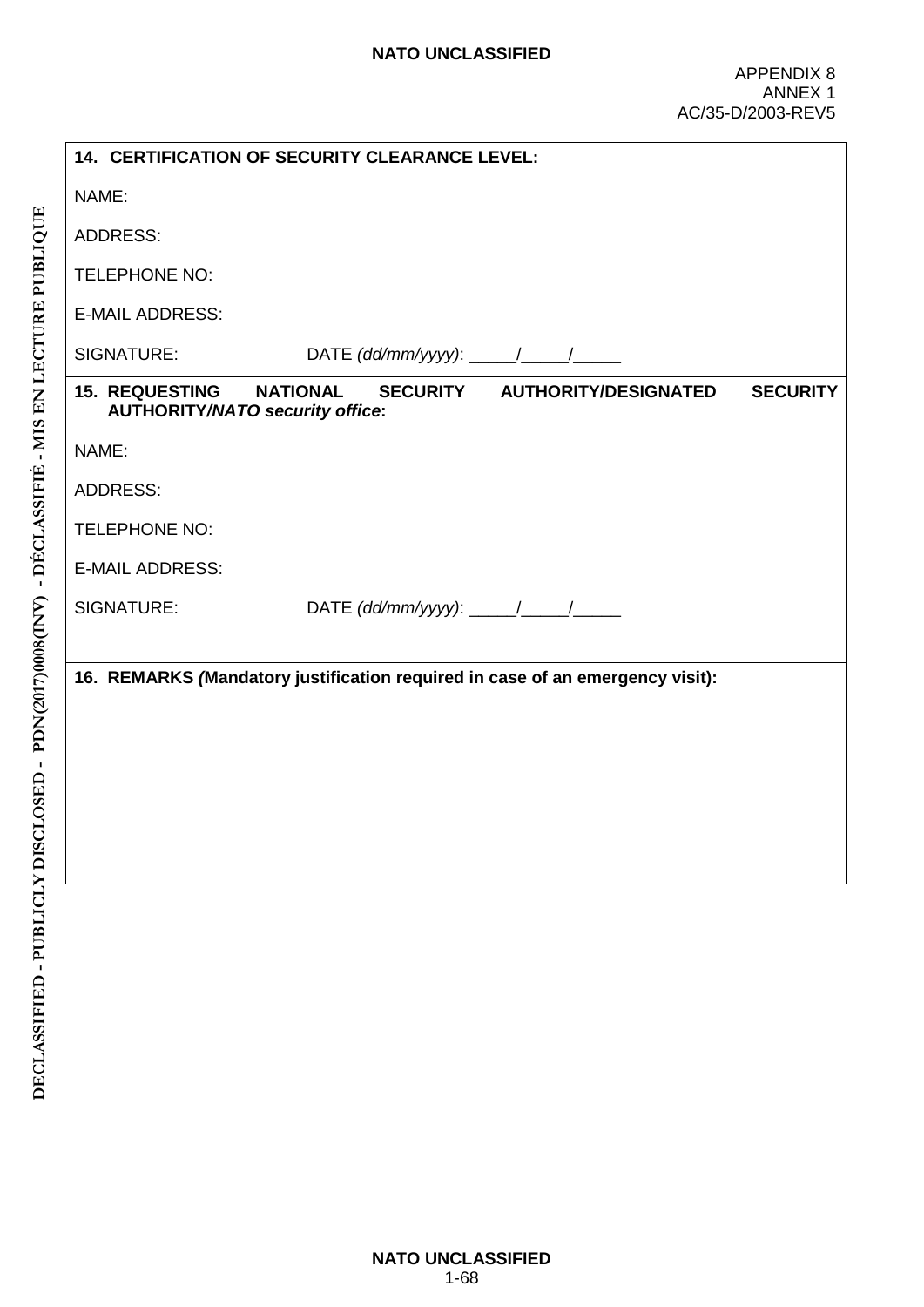#### **ANNEX 1 to RFV FORM**

| <b>GOVERNMENT AGENCY(IES), ORGANISATION(S) OR INDUSTRIAL FACILITY(IES)</b><br><b>TO BE VISITED</b> |  |  |  |
|----------------------------------------------------------------------------------------------------|--|--|--|
| 1. Military Government Industry NATO Other:                                                        |  |  |  |
| NAME:<br><b>ADDRESS:</b><br><b>TELEPHONE NO:</b><br>FAX NO:                                        |  |  |  |
| NAME OF POINT OF CONTACT:<br>E-MAIL:<br><b>TELEPHONE NO:</b>                                       |  |  |  |
| NAME OF SECURITY OFFICER OR<br>SECONDARY POINT OF CONTACT:<br>E-MAIL:<br>TELEPHONE NO:             |  |  |  |
| 2. Military Government $\Box$ Industry $\Box$ NATO $\Box$ Other:                                   |  |  |  |
| NAME:<br><b>ADDRESS:</b><br><b>TELEPHONE NO:</b><br>FAX NO:                                        |  |  |  |
| NAME OF POINT OF CONTACT:<br>E-MAIL:<br><b>TELEPHONE NO:</b>                                       |  |  |  |
| NAME OF SECURITY OFFICER OR<br>SECONDARY POINT OF CONTACT:<br>E-MAIL:<br><b>TELEPHONE NO:</b>      |  |  |  |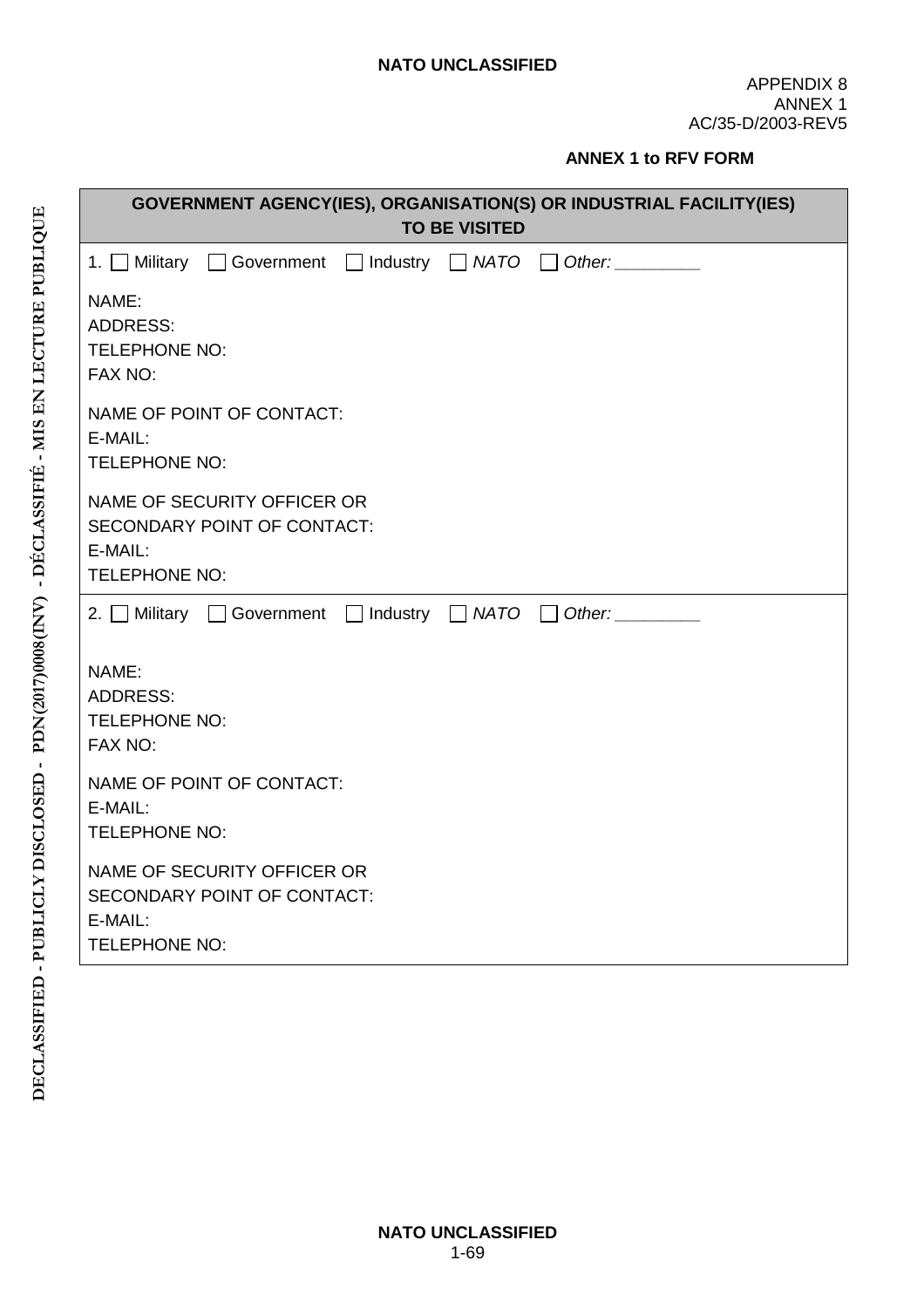| GOVERNMENT AGENCY(IES), ORGANISATION(S) OR INDUSTRIAL FACILITY(IES)<br><b>TO BE VISITED</b>   |  |  |  |  |
|-----------------------------------------------------------------------------------------------|--|--|--|--|
| 3. Military Government   Industry   NATO   Other:                                             |  |  |  |  |
| NAME:<br><b>ADDRESS:</b><br><b>TELEPHONE NO:</b><br>FAX NO:                                   |  |  |  |  |
| NAME OF POINT OF CONTACT:<br>E-MAIL:<br>TELEPHONE NO:                                         |  |  |  |  |
| NAME OF SECURITY OFFICER OR<br>SECONDARY POINT OF CONTACT:<br>E-MAIL:<br>TELEPHONE NO:        |  |  |  |  |
| 4. Military Government Industry NATO Other:                                                   |  |  |  |  |
| NAME:<br><b>ADDRESS:</b><br>TELEPHONE NO:<br>FAX NO:                                          |  |  |  |  |
| NAME OF POINT OF CONTACT:<br>E-MAIL:<br><b>TELEPHONE NO:</b>                                  |  |  |  |  |
| NAME OF SECURITY OFFICER OR<br>SECONDARY POINT OF CONTACT:<br>E-MAIL:<br><b>TELEPHONE NO:</b> |  |  |  |  |
| (Continue as required)                                                                        |  |  |  |  |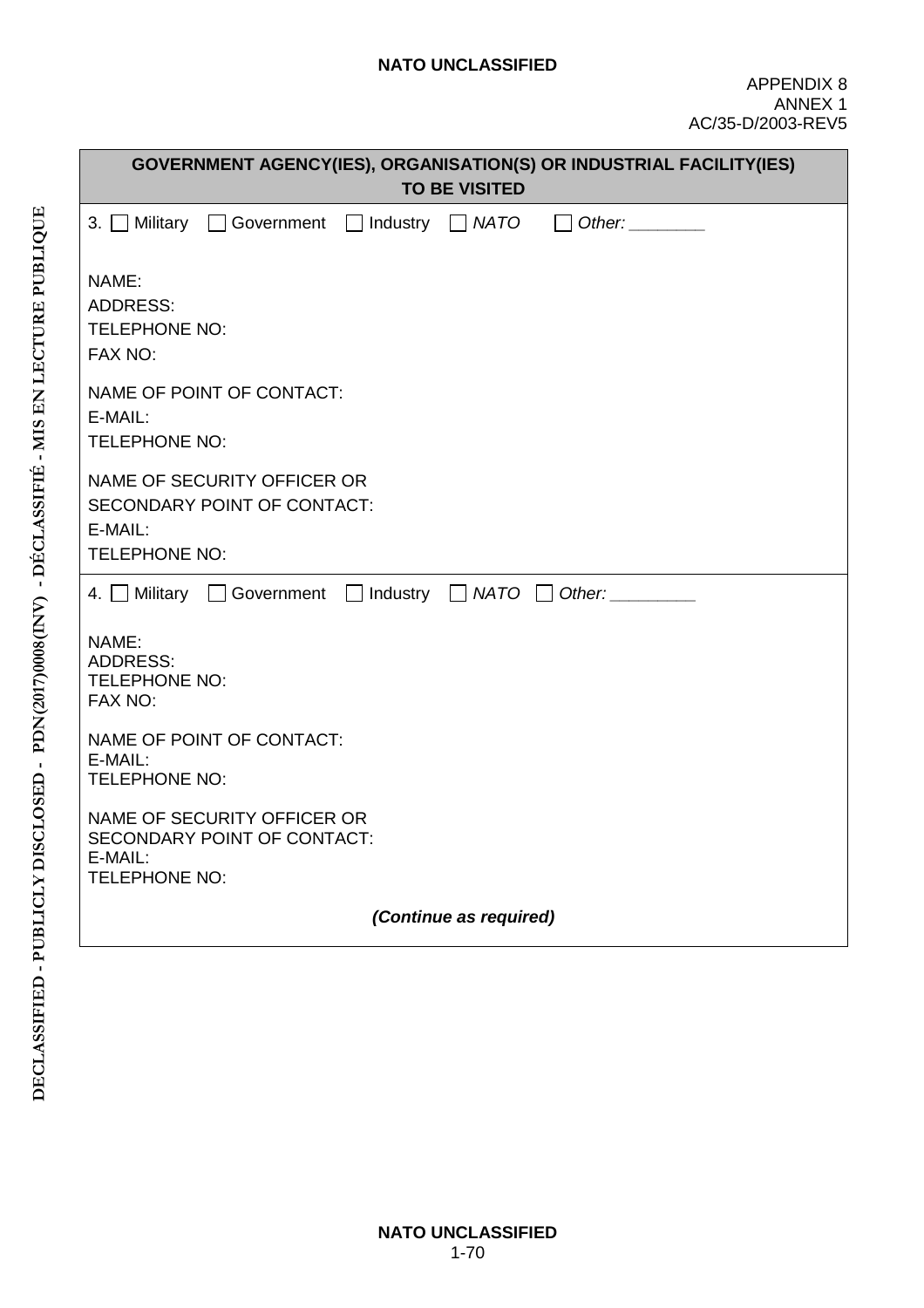#### **ANNEX 2 to RFV FORM**

| <b>PARTICULARS OF VISITOR(S)</b>                                                                                                                                                                                                                                                      |            |
|---------------------------------------------------------------------------------------------------------------------------------------------------------------------------------------------------------------------------------------------------------------------------------------|------------|
| $\Box$ Military<br>1.<br>Contractor's Personnel<br>NATO                                                                                                                                                                                                                               | Government |
| <b>SURNAME:</b><br>FORENAMES (as per passport):<br>RANK (if applicable):<br>DATE OF BIRTH $(dd/mm/yyy)$ : $\_\_\_\_\_\_\_\_\_\_\_\_\_\_\_\_\_\_\_\_\_$<br><b>PLACE OF BIRTH:</b><br>NATIONALITY:<br><b>SECURITY CLEARANCE LEVEL:</b><br>PP/ID NUMBER:<br>POSITION:<br>COMPANY/AGENCY: |            |
| 2.<br>$\Box$ Military<br><b>Contractor's Personnel</b><br>$\sqcap$ NATO<br>] Other IO (Specify: ________________________                                                                                                                                                              | Government |
| <b>SURNAME:</b><br>FORENAMES (as per passport):<br>RANK (if applicable):<br>PLACE OF BIRTH:<br>NATIONALITY:<br><b>SECURITY CLEARANCE LEVEL:</b><br>PP/ID NUMBER:<br>POSITION:<br>COMPANY/AGENCY:                                                                                      |            |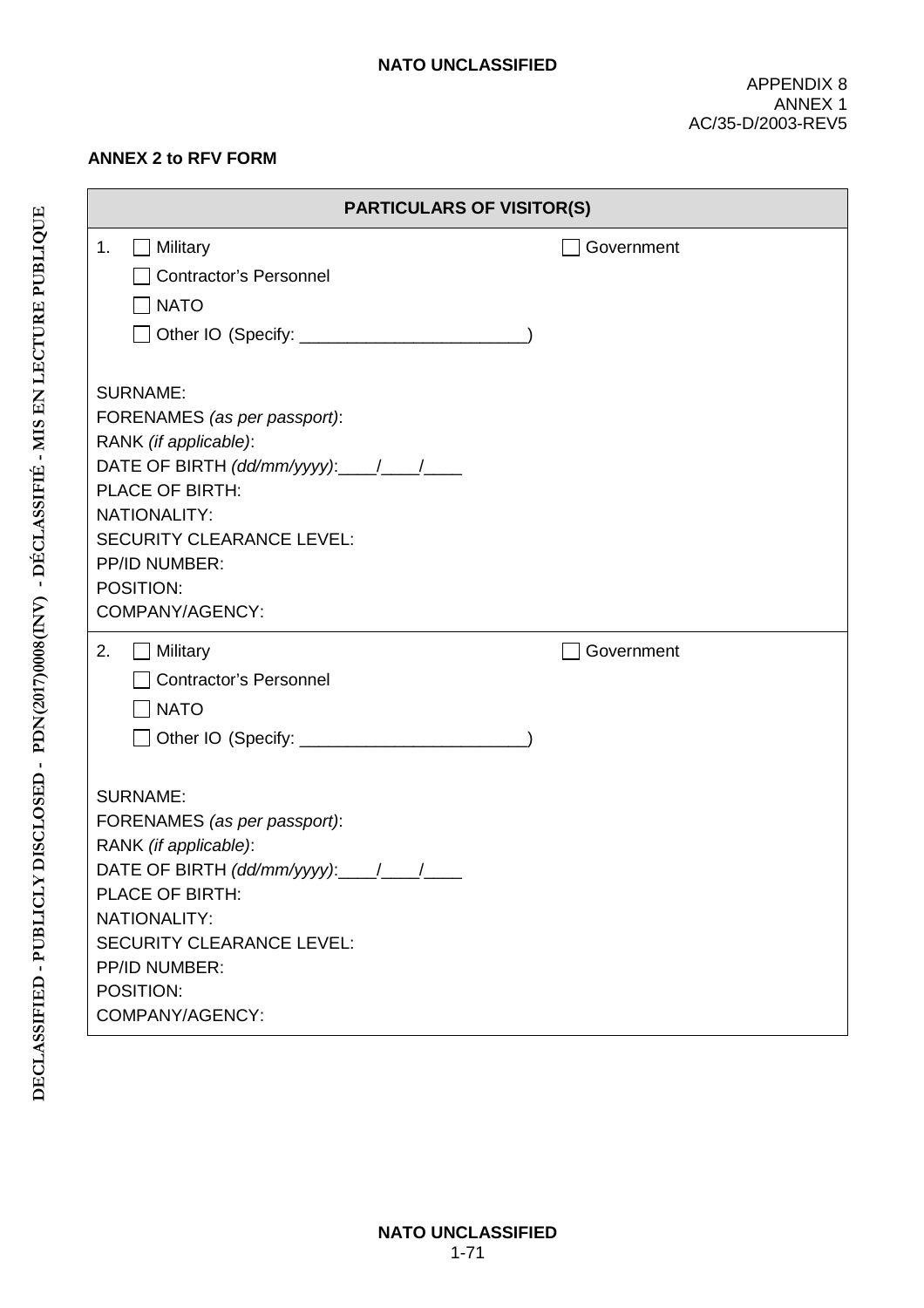|                                                                                                                                                                                                                                                      | <b>PARTICULARS OF VISITOR(S)</b> |
|------------------------------------------------------------------------------------------------------------------------------------------------------------------------------------------------------------------------------------------------------|----------------------------------|
| 3.<br>$\Box$ Military<br>Contractor's Personnel<br>$\Box$ NATO                                                                                                                                                                                       | Government                       |
| <b>SURNAME:</b><br>FORENAMES (as per passport):<br>RANK (if applicable):<br>PLACE OF BIRTH:<br>NATIONALITY:<br><b>SECURITY CLEARANCE LEVEL:</b><br>PP/ID NUMBER:<br>POSITION:<br>COMPANY/AGENCY:                                                     |                                  |
| $\Box$ Military<br>4.<br><b>Contractor's Personnel</b><br>$\Box$ NATO                                                                                                                                                                                | Government                       |
| <b>SURNAME:</b><br>FORENAMES (as per passport):<br>RANK (if applicable):<br>DATE OF BIRTH $(dd/mm/yyyy$ : $\_$ / $\_$<br>PLACE OF BIRTH:<br>NATIONALITY:<br><b>SECURITY CLEARANCE LEVEL:</b><br><b>PP/ID NUMBER:</b><br>POSITION:<br>COMPANY/AGENCY: |                                  |
|                                                                                                                                                                                                                                                      | (Continue as required)           |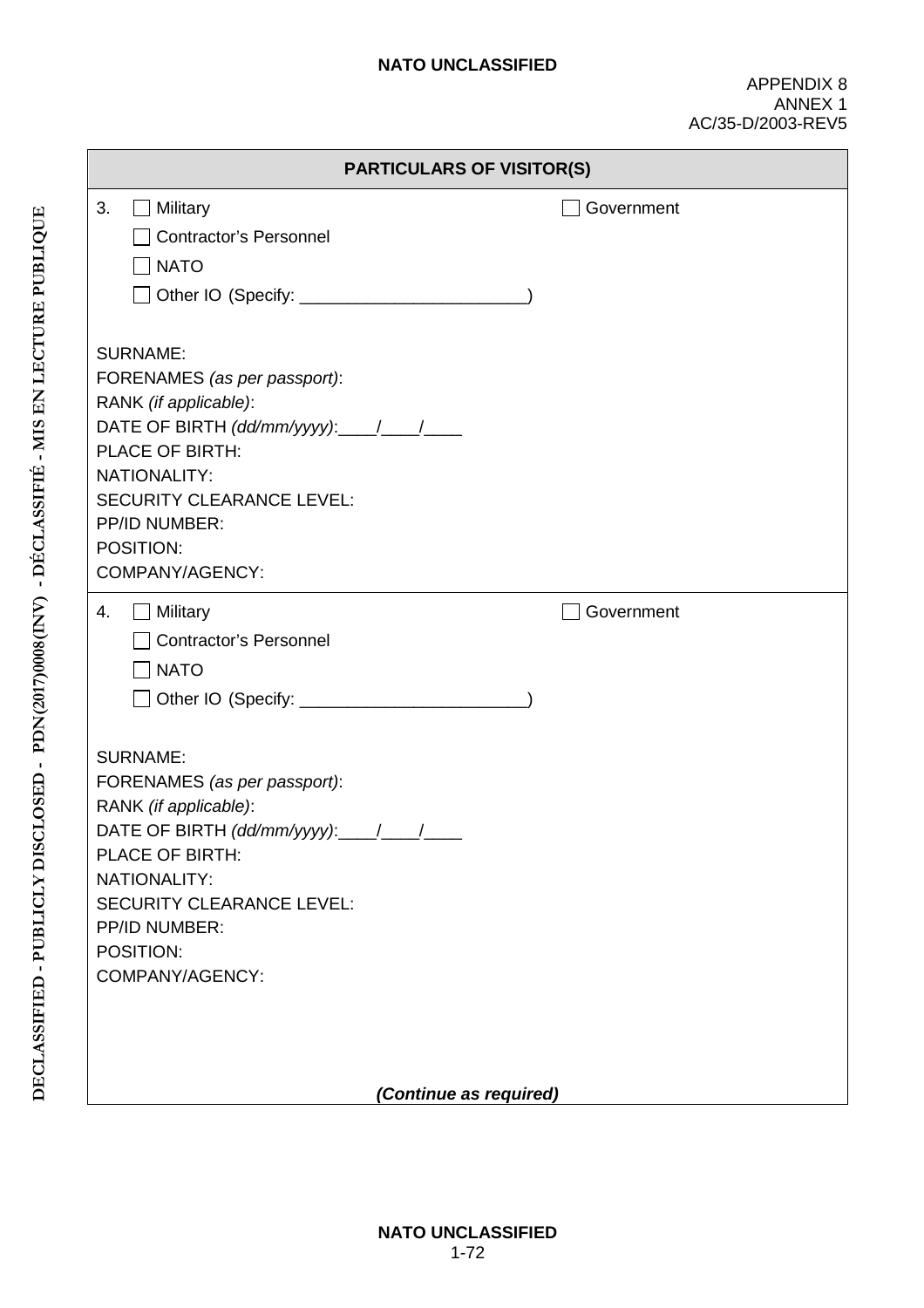### **Annex 3 to Appendix 8**

## **LIST of Authorities concerned with IVCPs**

| <b>COUNTRY</b>        | <b>OFFICE</b>                                                                                                                 | E-mail                                                                                                         |
|-----------------------|-------------------------------------------------------------------------------------------------------------------------------|----------------------------------------------------------------------------------------------------------------|
| Albania               | <b>NSA</b>                                                                                                                    | E-mail:<br>Sektretaria.nsa@mod.gov.al<br>Tel: +335 4 224 5995                                                  |
| <b>Belgium</b>        |                                                                                                                               |                                                                                                                |
| <b>Bulgaria</b>       | State Commission on<br>Information Security (NSA)                                                                             | E-mail: dksi@government.bg                                                                                     |
| Canada                | Industrial Security Sector,<br><b>Public Works and Government</b><br>Services Canada, Designated<br>Security Authority (DSA). | E-mail:<br>ssivisites.issvisits@pwgsc.gc.ca                                                                    |
| Croatia               | NSA/DSA, Office of the<br><b>National Security Council</b>                                                                    | E-mail: ivcp@uvns.hr                                                                                           |
| <b>Czech Republic</b> | <b>NSA</b>                                                                                                                    | E-mail: posta@nbu.cz                                                                                           |
| Denmark               | Danish Defence Intelligence<br>Service                                                                                        | E-mail: fe4222@fe-ddis.dk                                                                                      |
|                       | (NSA for the Military Sphere)                                                                                                 |                                                                                                                |
| Estonia               | <b>NSA</b>                                                                                                                    | E-mail: nsa@mod.gov.ee                                                                                         |
| France                | MOD acting as DSA                                                                                                             | E-mail:<br>Bagneux.sdi-<br>In:<br>sii@dga.defense.gouv.fr<br>bagneux.sdi-<br>Out:<br>visit@dga.defense.gouv.fr |
| Germany               | RFV's relating to military<br>projects:                                                                                       | E-mail: baainbwZ1.3-<br>bkv@bundeswehr.org                                                                     |
|                       | <b>Federal Office of Bundeswehr</b><br>Equipment, Information<br>Technology and In-Service<br>Support Division Z1.3           | Tel.: +49.261.400.13190/13192<br>Fax: +49.261.400.13189                                                        |
|                       | RFV's relating to civil projects:                                                                                             | E-mail:<br>$zb2-$                                                                                              |
|                       | <b>Federal Ministry for Economic</b>                                                                                          | international@bmwi.bund.de                                                                                     |
|                       | Affairs and Energy (DSA)<br>Division - ZB2                                                                                    | Tel.: +49 228 99615 3621/3605<br>Fax: +49 228 99615 2603                                                       |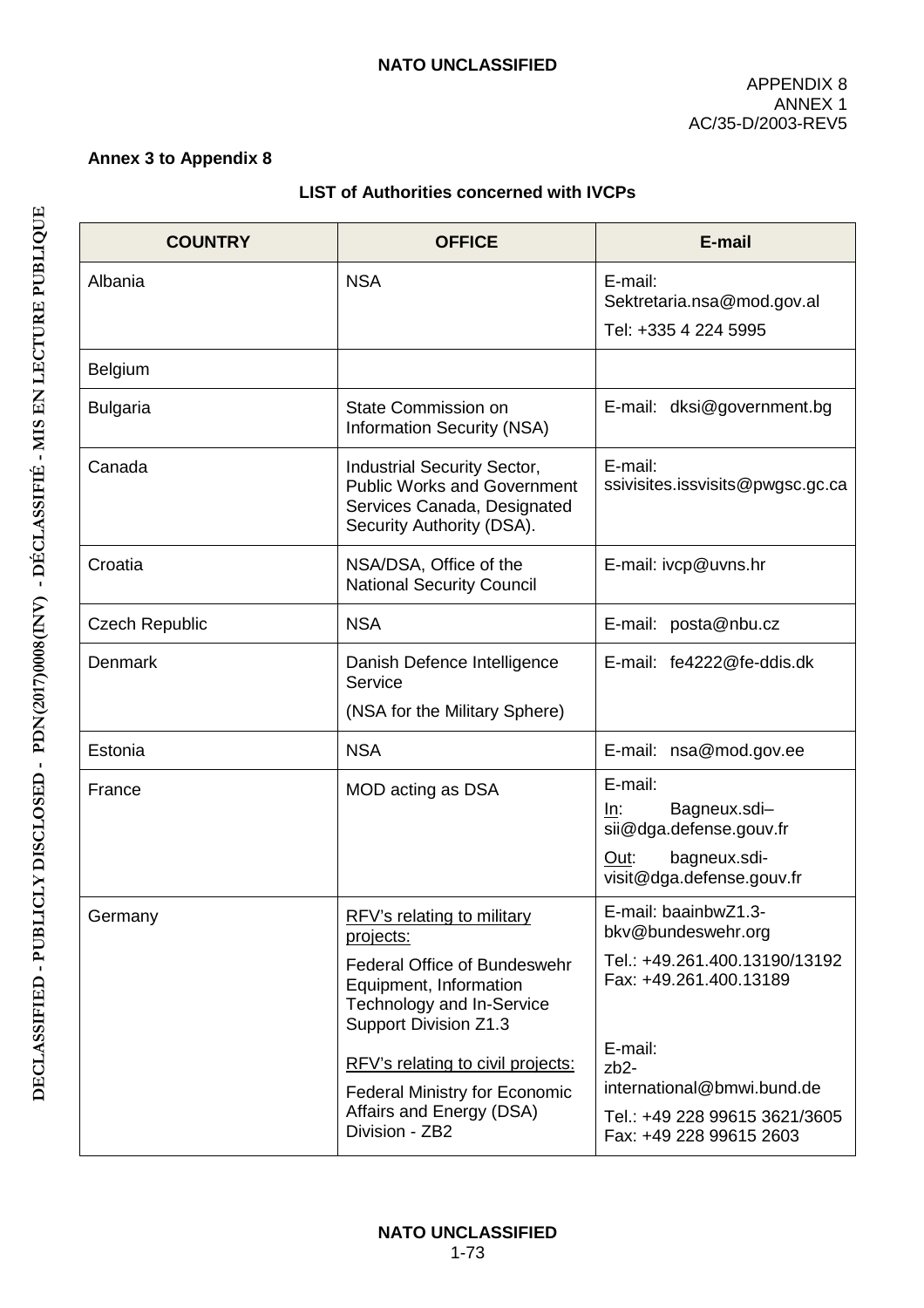| <b>COUNTRY</b> | <b>OFFICE</b>                                                                                                                       | E-mail                                                                                    |
|----------------|-------------------------------------------------------------------------------------------------------------------------------------|-------------------------------------------------------------------------------------------|
| Greece         | <b>Hellenic National Defence</b><br><b>General Staff F' Division</b><br>Security Directorate - Industrial<br><b>Security Office</b> | E-mail:<br>daa.industrial@hndgs.mil.gr<br>Tel: 00 30 210 6572022<br>Fax: 0030 210 6527612 |
| Hungary        | <b>NSA</b>                                                                                                                          | E-mail: nbf@nbf.hu<br>Tel.:<br>+36.17.95.23.03<br>+36.17.95.03.44<br>Fax:                 |
| Iceland        |                                                                                                                                     |                                                                                           |
| Italy          | Dipartimento delle Informazioni<br>per la Sicurezza - Ufficio<br>Centrale per la Segretezza                                         | E-mail:<br>mg3437.a03@alfa.gov.it                                                         |
| Latvia         | <b>The Constitution Protection</b><br>Bureau (SAB)                                                                                  | E-mail: ndi@sab.gov.lv                                                                    |
| Lithuania      | <b>Commission for Secrets</b><br><b>Protection Co-ordination</b>                                                                    | E-mail: nsa@vsd.lt<br>Tel.: +370 706 66701(03)<br>+370 706 66708<br>Fax: +370 706 66700   |
| Luxembourg     | Autorité nationale de Sécurité<br>207, route d'Esch<br>L-1471 Luxembourg                                                            | E-mail: ans@me.etat.lu<br>Tel:<br>+352.24.78.2210<br>+352.24.78.2243<br>Fax.:             |
| Netherlands    | <b>NSA/DSA</b>                                                                                                                      | E-mail:<br>NIVCO@minbzk.nl<br>NSA:<br>DSA:<br>indussec@mindef.nl                          |
| Norway         | The Norwegian Defence<br><b>Security Agency</b>                                                                                     | E-mail: fsa.kontakt@mil.no                                                                |
| Poland         | <b>NSA</b>                                                                                                                          | E-mail: nsa@abw.gov.pl                                                                    |
| Portugal       | NSA/GNS-Rua da Junqueira,<br>69, 1300-342 Lisboa                                                                                    | E-mail: geral@gns.gov.pt                                                                  |
| Romania        | National Registry Office for<br><b>Classified Information</b><br>(ORNISS)                                                           | E-mail:<br>relatii.publice@orniss.ro                                                      |
| Slovakia       | <b>NSA</b>                                                                                                                          | podatelna@nbusr.sk<br>E-mail:                                                             |

For visits of military and civilian personnel of NLD MoD and for visits to NLD military premises'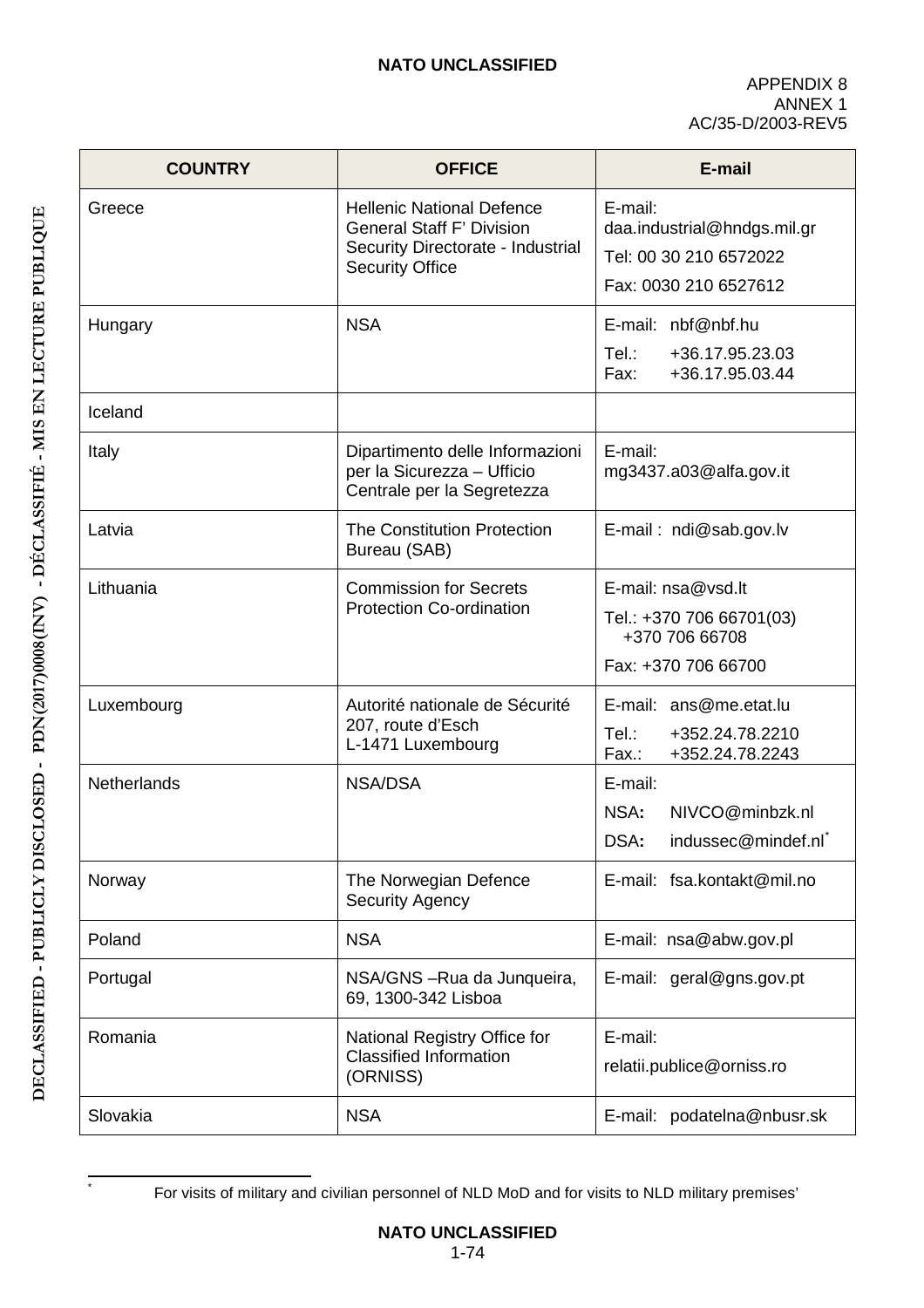| <b>COUNTRY</b>       | <b>OFFICE</b>                                                                                                                                                                                                                                                                  | E-mail                                                                                       |
|----------------------|--------------------------------------------------------------------------------------------------------------------------------------------------------------------------------------------------------------------------------------------------------------------------------|----------------------------------------------------------------------------------------------|
| Slovenia             | <b>NSA</b>                                                                                                                                                                                                                                                                     | E-mail: gp.uvtp@gov.si                                                                       |
| Spain                | <b>NSA</b>                                                                                                                                                                                                                                                                     | E-mail: sp-ivtco@areatec.com                                                                 |
| Turkey               |                                                                                                                                                                                                                                                                                |                                                                                              |
| United Kingdom       | Defence Equipment and<br>Support PSyA, Ministry of<br>Defence, International Visits<br>Control Office, Poplar-1 # 2004,<br>Abbey Wood, Bristol, England,<br><b>BS34 8JH, UK</b>                                                                                                | Email: Desinfra-ivco@mod.uk<br>Tel.:<br>+44 117 91 33840<br>Fax.: +44 117 91 34924           |
| <b>United States</b> | For Department of Defense:<br>Mr. Mario Rubio<br><b>International Security</b><br>Directorate<br>Office of the Under Secretary of<br>Defense (Policy)<br><b>Defense Technology Security</b><br>Administration<br>4800 Mark Center Drive Suite<br>07E12<br>Alexandria, VA 22350 | $E$ -mail:<br>Mario.rubio@dtsa.mil<br>Tel.: T<br>+1.571.372.2561<br>Fax.:<br>+1 571.372.2559 |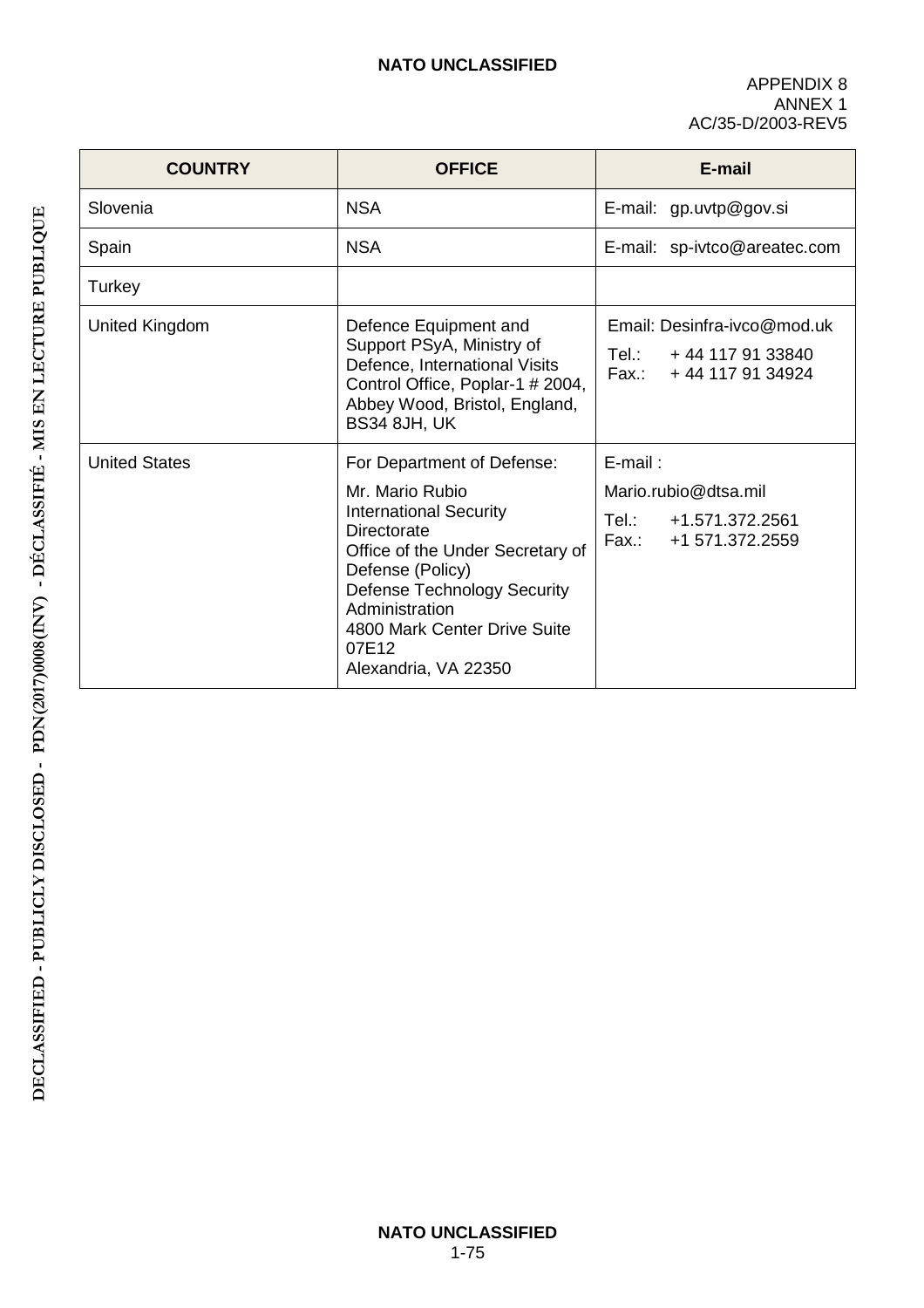### **INTERNATIONAL VISITS PROCESSING TIMES/LEAD TIMES And NU OR NR NOTIFICATION REQUIREMENTS**

#### **The national requirements for RFV for NU or NR notification shall not put additional obligations on other NATO nations or Contractors under their jurisdiction.**

1. The following table depicts the number of working days prior to the date of the one-time visit or the date of the first recurring visit that the request should be in the possession of the receiving host NSA/DSA.

2. Visits involving NR information will be arranged directly between the SO responsible for the visitor and the SO of the facility to be visited without formal requirements. The SO of the facility to be visited should be asked if a request for visit is required to be provided to its NSA/DSA and if so, the SO of the facility to be visited should submit a visit request to its NSA/DSA on behalf of the visitor. However, visitors are not required to hold a PSC.

| <b>COUNTRY</b>        | <b>RFV REQUIRED</b>                                                                                |                                                                                                    |                | <b>NUMBER OF</b><br><b>WORKING DAYS</b> |
|-----------------------|----------------------------------------------------------------------------------------------------|----------------------------------------------------------------------------------------------------|----------------|-----------------------------------------|
|                       | Unclassified<br><b>Visits</b>                                                                      | <b>Restricted</b><br><b>Visits</b>                                                                 | <b>Request</b> | Amendment/<br>Change                    |
| Albania               | <b>No</b>                                                                                          | Yes                                                                                                | 20             | 10                                      |
| Belgium               | <b>No</b>                                                                                          | <b>No</b>                                                                                          | 20             | 09                                      |
| <b>Bulgaria</b>       | <b>No</b>                                                                                          | Yes                                                                                                | 20             | No deadline                             |
| Canada                | Yes<br>1. May be required for<br>governmental facilities<br>2. Required for military<br>facilities | Yes<br>1. May be required for<br>governmental facilities<br>2. Required for military<br>facilities | 20             | 10                                      |
| Croatia               | <b>No</b>                                                                                          | <b>No</b>                                                                                          | 20             | $\overline{7}$                          |
| <b>Czech Republic</b> | <b>No</b>                                                                                          | Yes                                                                                                | 20             | 10                                      |
| <b>Denmark</b>        | <b>No</b>                                                                                          | <b>No</b>                                                                                          | 07             | 05                                      |
| Estonia               | <b>No</b>                                                                                          | Yes                                                                                                | 20             | 05                                      |
| France                | <b>No</b>                                                                                          | <b>No</b>                                                                                          | 15             | 05                                      |
| Germany               | <b>No</b>                                                                                          | <b>No</b>                                                                                          | 20             | 10                                      |
| Greece                | Yes<br>1. May be required for<br>governmental facilities<br>2. Required for military<br>facilities | Yes<br>1. May be required for<br>governmental facilities<br>2. Required for military<br>facilities | 20             | 10                                      |
| Hungary               | No                                                                                                 | No                                                                                                 | 20             | 10                                      |
| Iceland               |                                                                                                    |                                                                                                    |                |                                         |
| Italy                 | <b>No</b>                                                                                          | Yes                                                                                                | 20             | 07                                      |
| Latvia                | <b>No</b>                                                                                          | <b>No</b>                                                                                          | 20             | 05                                      |
| Lithuania             | <b>No</b>                                                                                          | Yes                                                                                                | 20             | 10                                      |
| Luxembourg            | <b>No</b>                                                                                          | Yes                                                                                                | 20             | 09                                      |
| Netherlands           | No                                                                                                 | Yes<br>required for military<br>facilities only                                                    | 10             | 05                                      |
| Norway                | <b>No</b>                                                                                          | Yes                                                                                                | 10             | 05                                      |
| Poland                | <b>No</b>                                                                                          | <b>No</b>                                                                                          | 25             | 10                                      |
| Portugal              | <b>No</b>                                                                                          | <b>No</b>                                                                                          | 21             | 07                                      |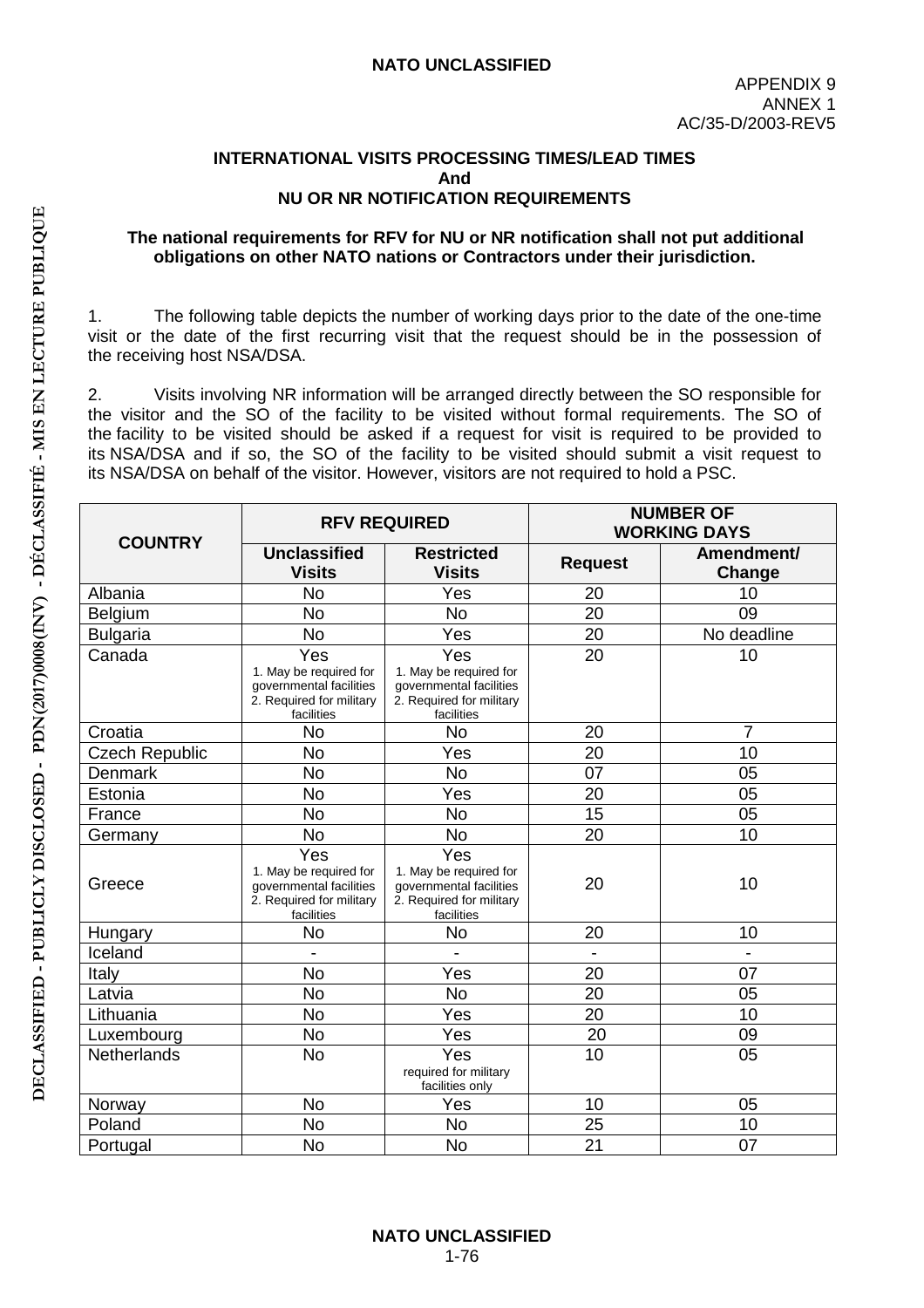| <b>COUNTRY</b>       |                                        | <b>RFV REQUIRED</b>                    |                | <b>NUMBER OF</b><br><b>WORKING DAYS</b> |
|----------------------|----------------------------------------|----------------------------------------|----------------|-----------------------------------------|
|                      | <b>Unclassified</b><br><b>Visits</b>   | <b>Restricted</b><br><b>Visits</b>     | <b>Request</b> | Amendment/<br>Change                    |
| Romania              | <b>No</b>                              | No                                     | 25             | 10                                      |
| Slovakia             | <b>No</b>                              | No                                     | 20             | 10                                      |
| Slovenia             | <b>No</b>                              | Yes                                    | 21             | 07                                      |
| Spain                | No                                     | No                                     | 20             | 08                                      |
| Turkey               | Yes<br>For military facilities<br>only | Yes<br>For military facilities<br>only | 21             | 10                                      |
| United Kingdom       | <b>No</b>                              | No                                     | 20             | 05                                      |
| <b>United States</b> | No                                     | Yes                                    | 21             | 05                                      |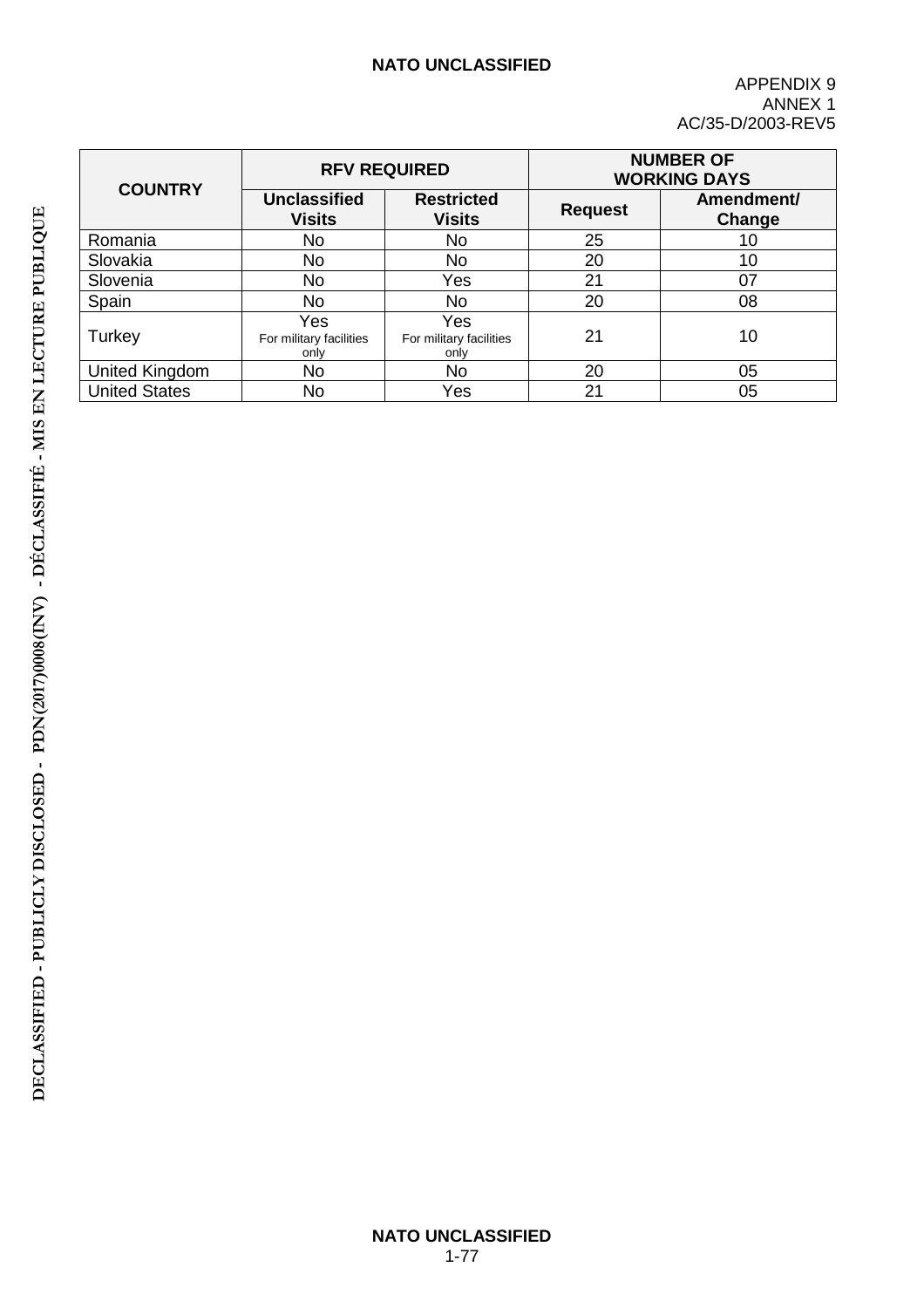|                                                                                                                          |         | <b>NUMBER OF</b><br><b>WORKING DAYS</b> |
|--------------------------------------------------------------------------------------------------------------------------|---------|-----------------------------------------|
| <b>NATO Agency</b>                                                                                                       | Request | Amendment/<br>Change                    |
| NATO<br>Allied<br>Ground Surveillance<br>Management<br>Agency<br>(NAGSMA)                                                | 3       | $\overline{2}$                          |
| NATO Helicopter Design & Development Production & Logistics<br>management (NAHEMA)                                       | 3       |                                         |
| NATO Medium Extended Air Defence System Design &<br>Development, Production & Logistics Management Agency<br>(NAMEADSMA) | 3       |                                         |
| NATO AEW&C Programme Management Agency (NAPMA)                                                                           | 3       |                                         |
| NATO Communications and Information Agency (NCIA)                                                                        | 3       |                                         |
| & TORNADO Development, Production &<br>NATO EF2000<br>Logistics Management Agency (NETMA)                                | 3       | 1                                       |
| NATO Support Agency (NSPA)                                                                                               | 3       |                                         |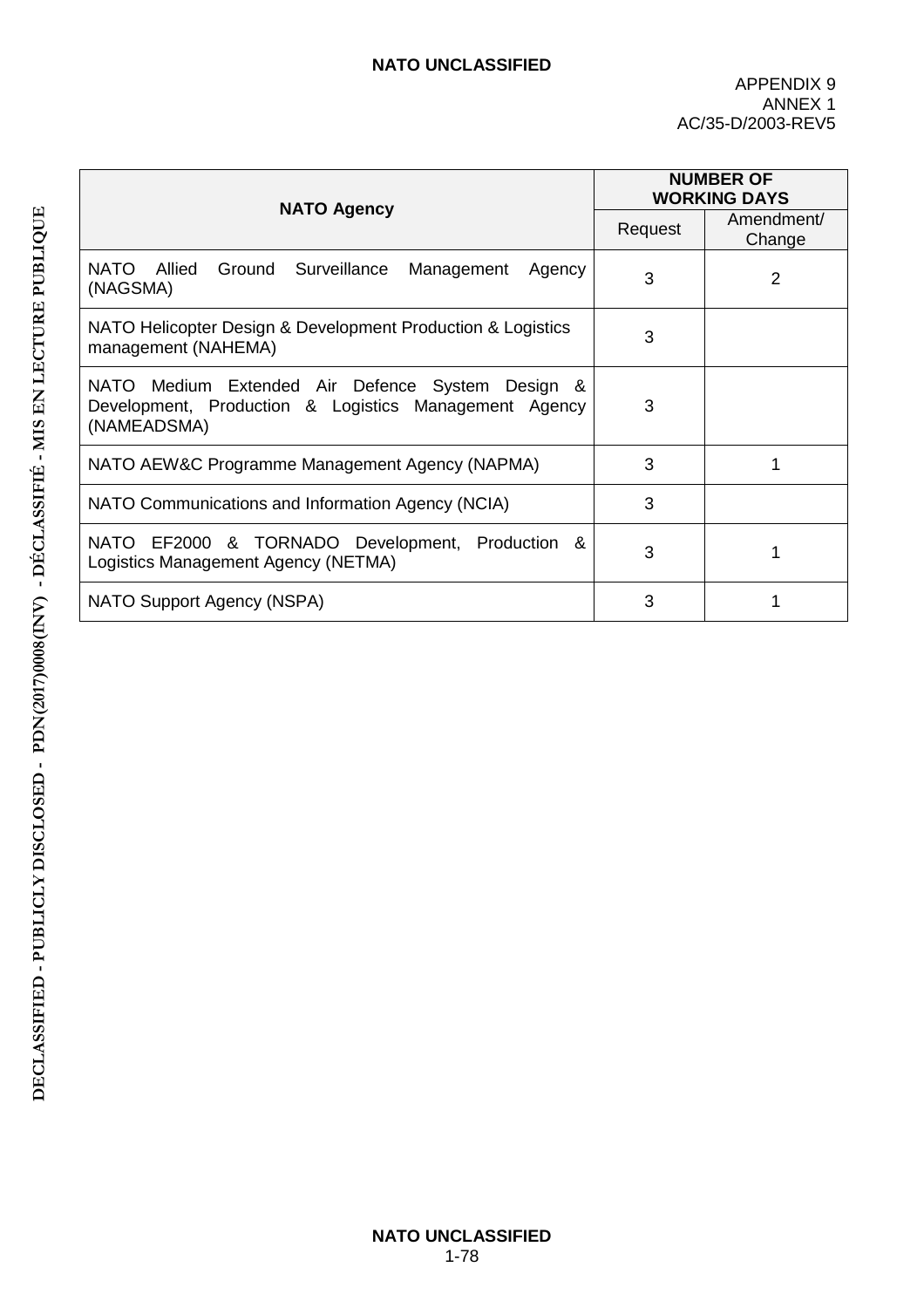APPENDIX 10 ANNEX 1 AC/35-D/2003-REV5

## **SECURITY ACKNOWLEDGEMENT (in case of Hand Carriage)**

## [LETTERHEAD]

#### SECURITY ACKNOWLEDGEMENT

#### **DECLARATION**

**(name, forename)**

**(name of company)** 

**(position in company)**

I have been briefed on and provided with instructions concerning the handling and custody of classified documents/equipment to be carried by me. I have read and understood their contents.

I shall always retain en route the classified documents/equipment and shall not open the package unless required by the Customs Authorities.

Upon arrival, I shall hand over the classified documents/equipment intended for the receiving company/organisation, against receipt, to the designated consignee.

(**Place and date**) (**Signature of courier**)

Witnessed by:

(**Security Officer's signature**)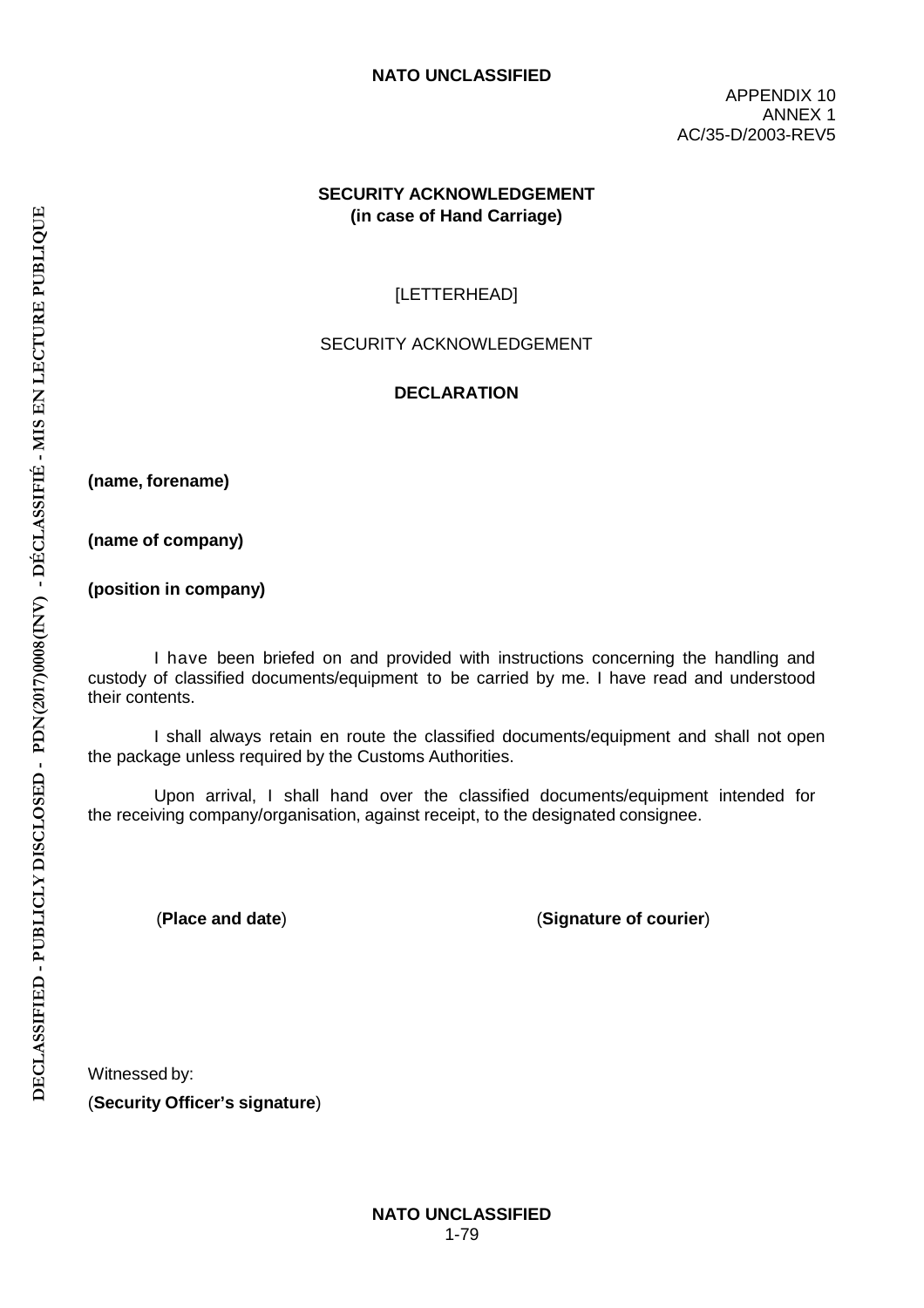APPENDIX 11 ANNEX 1 AC/35-D/2003-REV5

## **COURIER CERTIFICATE**

## [LETTERHEAD] COURIER

#### CERTIFICATE **PROGRAMME**

**TITLE (optional)**

#### **COURIER CERTIFICATE NO. …………………….. (\*)**

#### **FOR THE INTERNATIONAL HAND CARRIAGE OF CLASSIFIED DOCUMENTS, EQUIPMENT AND/OR COMPONENTS**

This is to certify that the bearer:

Mr./Ms. (**name/title**):

born on: (**day/month/ year**), in (**country**):

a national of (**country**):

holder of passport/identity card no.: (**number**)

issued by: (**issuing authority**)

on: (**day/month/year**)

employed with: (**company or organisation**)

is authorised to carry on the journey detailed below the following consignment:

(**Number and particulars of the consignment in detail, i.e., No. of packages, weight and dimensions of each package and other identification data as in shipping documents**)

…………………………………………………………. ………………………………………………………….

May also be used by security guards.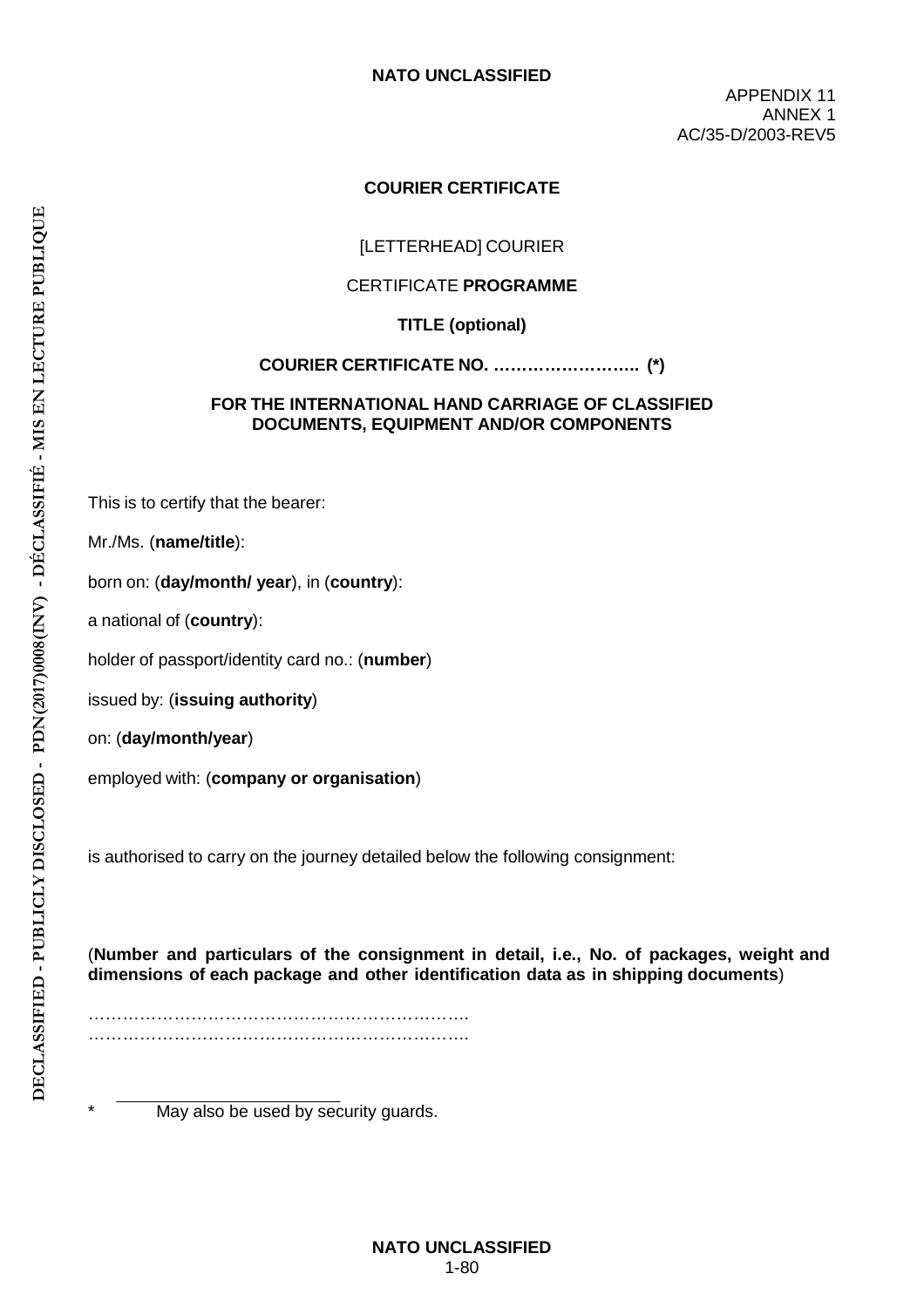The attention of Customs, Police, and/or Immigration Officials is drawn to the following:

The material comprising this assignment is classified in the interests of the security of:

**(NATO, the country of origin of the shipment and that of the destination shall be indicated. The country(ies) to be transited also may be indicated).**

- It is requested that the consignment will not be inspected by other than properly- authorised persons or those having special permission.
- If an inspection is deemed necessary, it is requested that it be carried out in an area out of sight of persons who do not belong to the service and, in the presence of the courier.
- It is requested that the package, if opened for inspection, be marked after re-closing, to show evidence of the opening by sealing and signing it and by annotating the shipping documents (if any) that the consignment has been opened.
- Customs, Police, and/or Immigration Officials of countries to be transited, entered or exited are requested to give assistance, if necessary, to ensure successful and secure delivery of the consignment.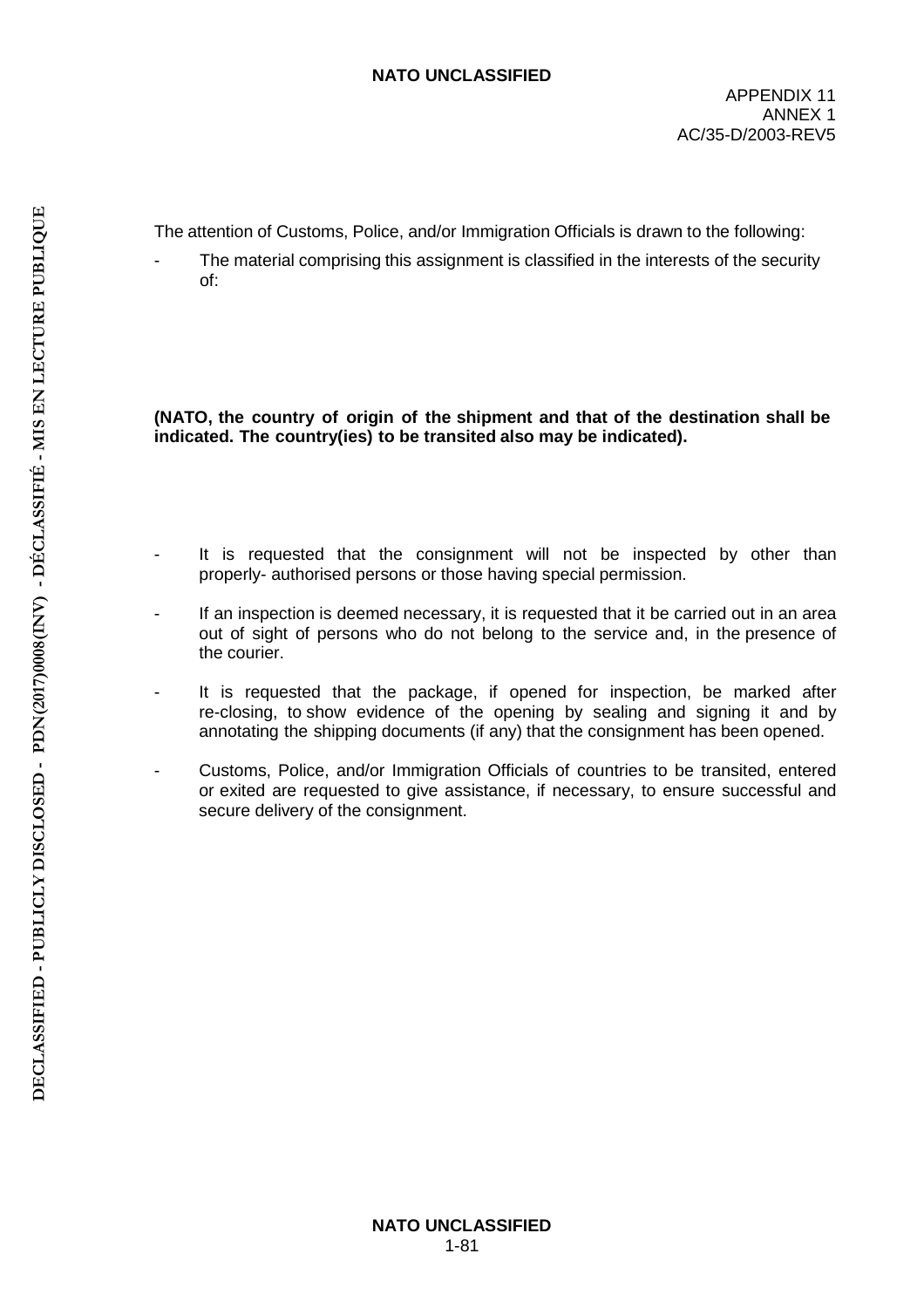## **ITINERARY**

| From: |                                                         |                                                          |
|-------|---------------------------------------------------------|----------------------------------------------------------|
| To:   |                                                         |                                                          |
|       |                                                         | (list intervening countries)                             |
|       |                                                         | (list locations)                                         |
|       |                                                         | (day/month/year)                                         |
|       | <b>Signature of Security Officer</b><br>of the facility | Signature of the Designated<br><b>Security Authority</b> |
|       | (name)                                                  | (name)                                                   |
|       | Facility's stamp                                        | Official stamp or NSA/DSA's seal                         |
|       |                                                         |                                                          |
| NOTE. | To be signed on completion of journals                  |                                                          |

**NOTE:** To be signed on completion of journey:

I declare in good faith that, during the journey covered by this ″Courier Certificate″, I am not aware of any occurrence or action, by myself or by others, that could have resulted in the compromise of the consignment.

Courier's signature: ……………………….……………

Witnessed by: ……………………………….…………. (signature of Security Officer of the facility)

Date of return of the "Courier Certificate": ...................................

(day/month/year)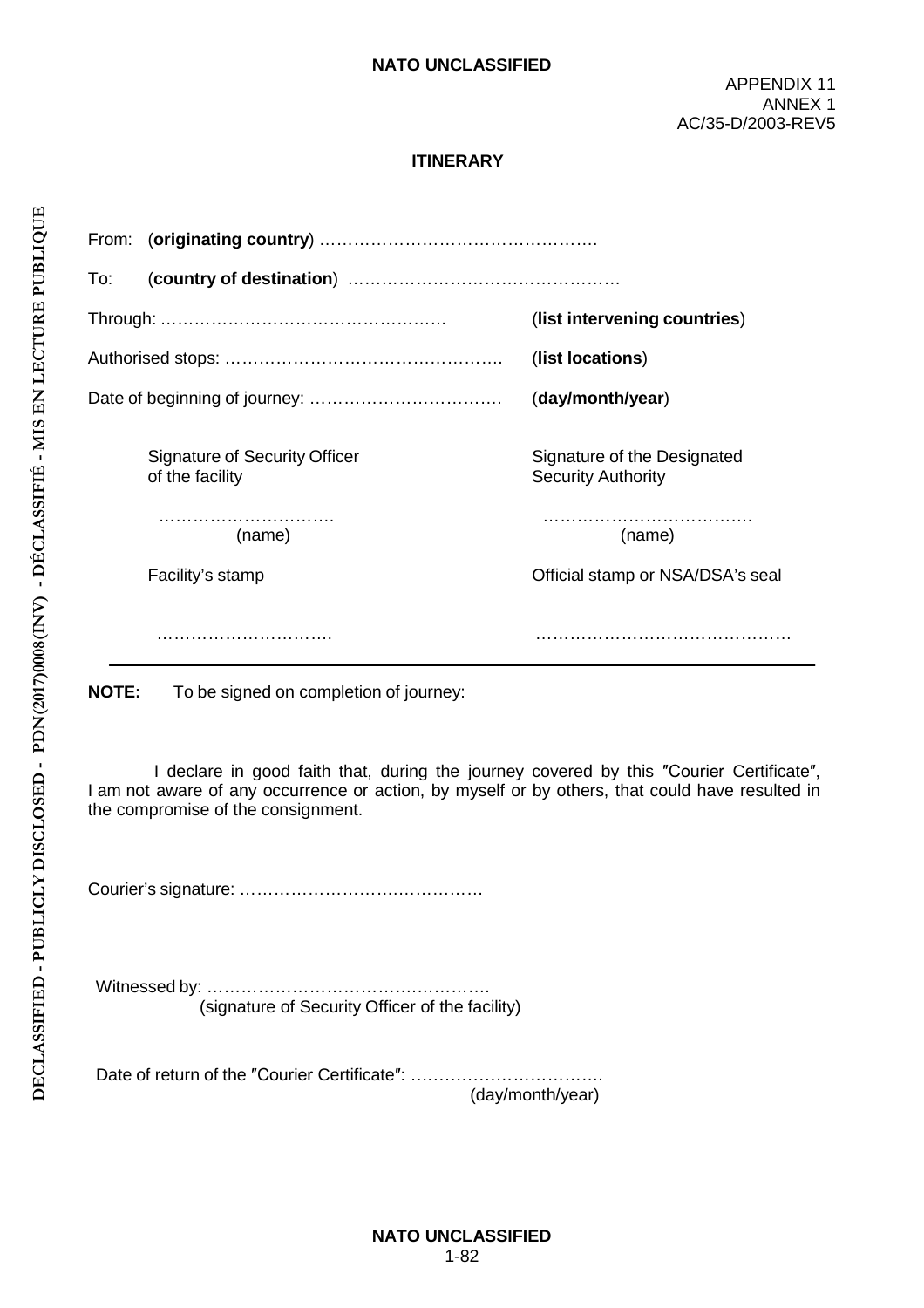## [LETTERHEAD]

#### **Annex to the ″Courier Certificate″, No. ……. for the International Hand Carriage of Classified Material**

# INSTRUCTIONS FOR THE COURIER  $(^6)$

1. You have been appointed to carry/escort a classified consignment. Your ″COURIER CERTIFICATE″/"MULTI-TRAVEL COURIER CERTIFICATE" has been provided. Before starting the journey, you will be briefed on the security regulations governing the hand carriage of the classified consignments and on your security obligations during the specific journey (behaviour, itinerary, schedule, etc.). You will also be requested to sign a declaration that you have read and understood and will comply with prescribed security regulations.

- 2. The following general points are brought to your attention:
- (a) you will be held liable and responsible for the consignment described in the Certificate;
- (b) throughout the journey, the classified consignment must stay under your personal control;
- (c) the consignment will not be opened en route except in the circumstances described in sub-paragraph (j) below;
- (d) the classified consignment is not to be discussed or disclosed in any public place;
- (e) the classified consignment is not, under any circumstances, to be left unattended. During overnight stops, military facilities or industrial companies having appropriate security clearance may be utilised. You are to be instructed on this matter by your facility Security Officer;
- (f) while hand carrying a classified consignment, you are forbidden to deviate from the travel schedule provided;
- (g) in cases of emergency, you must take such measures as you consider necessary to protect the consignment, but on no account will you allow the consignment out of your direct personal control; to this end, your instructions include details on how to contact the security authorities of the countries you will transit as listed in sub-paragraph (l) below. If you have not received these details, ask for them from your facility Security Officer;
- (h) you and the facility Security Officer are responsible for ensuring that your personal expatriation and travel documentation (passport, currency and medical documents, etc.) are complete, valid and current;
- (i) if unforeseen circumstances make it necessary to transfer the consignment to other than the designated representatives of the company or government you are to visit, you will give it only to authorised employees of one of the points of contact listed in sub-paragraph (l);

<sup>&</sup>lt;sup>6</sup> May also be used by security quards.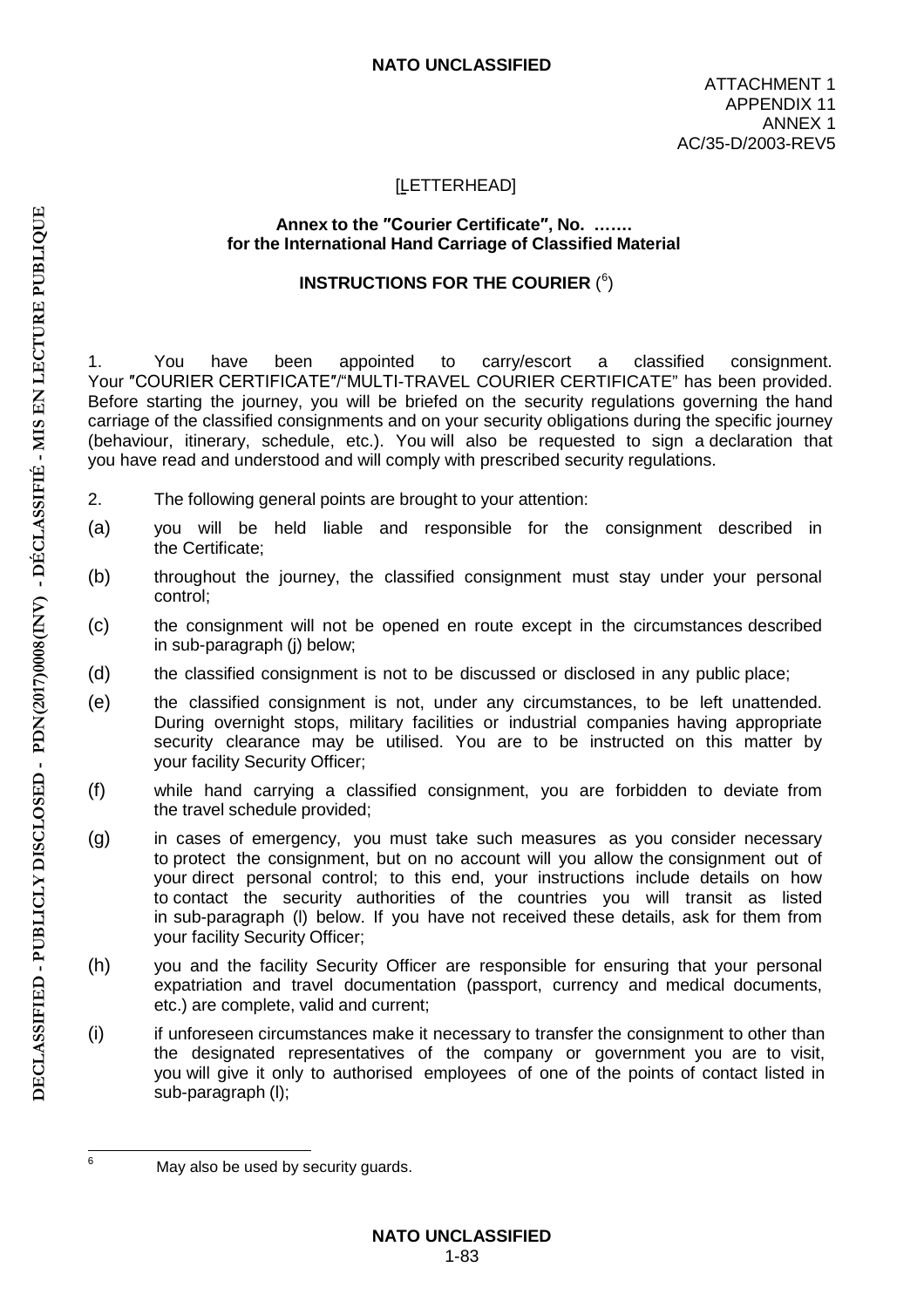(j) there is no assurance of immunity from search by the Customs, Police, and/or Immigration Officials of the various countries whose borders you will be crossing; therefore, should such officials enquire into the contents of the consignment, show them your Certificate and this note and insist on showing them to the actual senior Customs, Police, and/or Immigration Official; this action should normally suffice to pass the consignment through unopened. However, if the senior Customs, Police, and/or Immigration Official demands to see the actual contents of the consignments you may open it in his presence, but this should be done in an area out of sight of the general public;

You should take precautions to show officials only as much of the contents as will satisfy them that the consignment does not contain any other item and ask the official to repack or assist in repacking it immediately upon completion of the examination.

You should request the senior Customs, Police, and/or Immigration Official to provide evidence of the opening and inspection of the packages by signing and sealing them when closed and confirming in the shipping documents (if any) that the consignment has been opened.

If you have been required to open the consignment under such circumstances as the foregoing, you must notify the receiving facility Security Officer and the dispatching facility Security Officer, who should be requested to inform the NSA/DSA of their respective government.

- (k) upon your return, you must produce a bona fide receipt for the consignment signed by the Security Officer of the facility or agency receiving the consignment or by an NSA/DSA of the receiving government;
- (l) along the route you may contact the following officials to request assistance :

……………………………………………………………………………………... ……………………………………………………………………………………... …………………………………………………………………………………….. ……………………………………………………………………………………..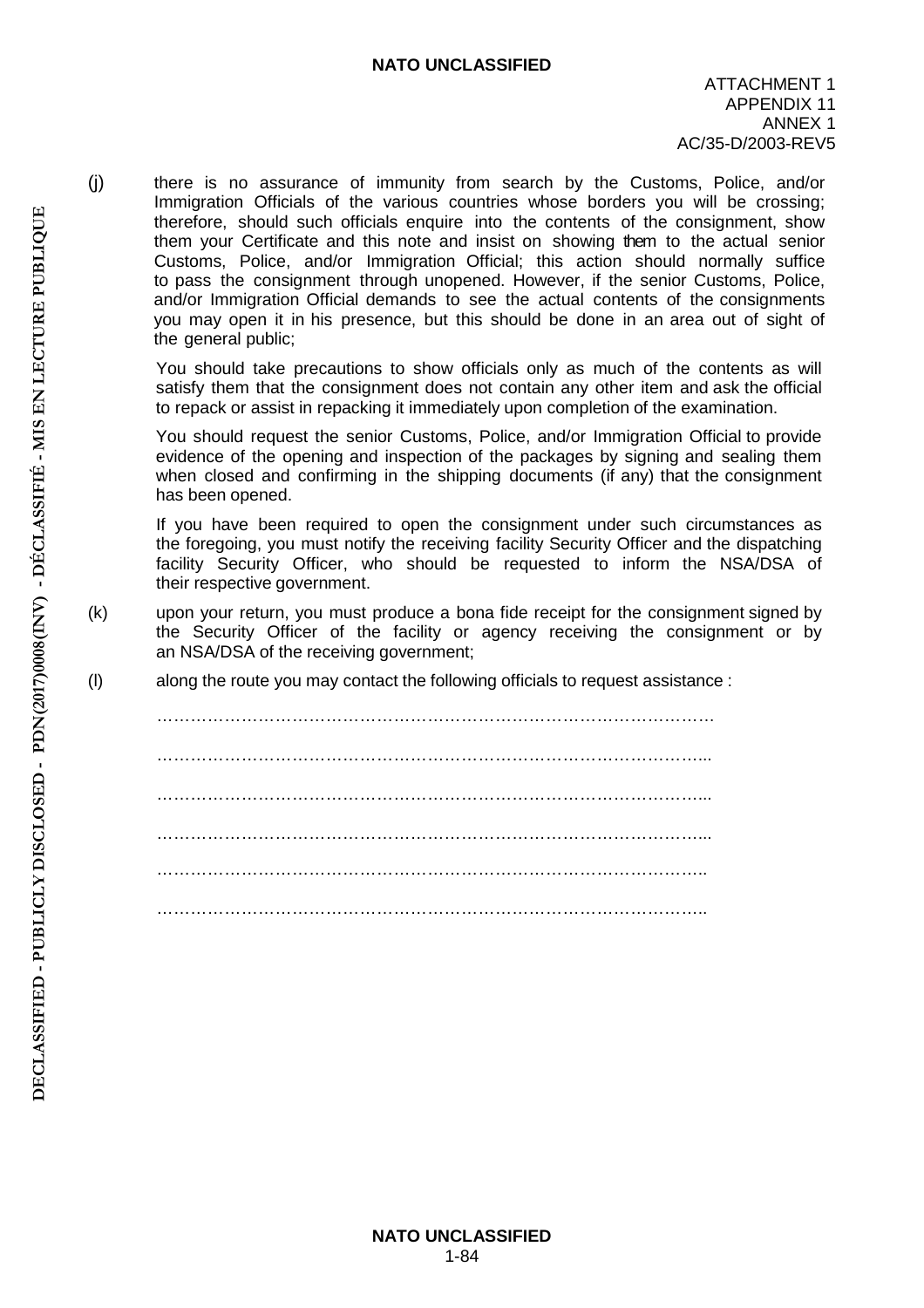ATTACHMENT 2 APPENDIX 11 ANNEX 1 AC/35-D/2003-REV5

## **Multi-Travels Courier Certificate**

[LETTERHEAD]

#### PROGRAMME TITLE (optional)

#### MULTI-TRAVELS COURIER CERTIFICATE N° ……….

#### FOR INTERNATIONAL HAND CARRIAGE OF CLASSIFIED DOCUMENTS, EQUIPMENTS AND/OR COMPONENTS

**This is to certify that the bearer** 

**Mr/Ms (name/title)** 

**born on (day/month/year) ………… in (country) ………..……,**

**a national of (country) ……………..** 

**holder of passport or identity card n° ……………** 

**issued by (issuing authority): …………** 

**on (day/month/year):…………** 

**employed with (facility): ……..……………...** 

**is authorized to carry the classified documents, equipments and/or components between the following countries:**

**………………………………………………………….……………….………………………………...** 

The bearer above is authorized to use the present certificate as many times as necessary, for classified shipments between the countries here above until (day / month / year): …………

Each sending is attached with the shipment description.

**The attention of Customs, Police and/or Immigration Officials is drawn to the following:** 

The material comprising each consignment is classified in the interest of the security of:

(**NATO, the country of origin of the shipment and that of the destination shall be indicated. The country(ies) to be transited also may be indicated).**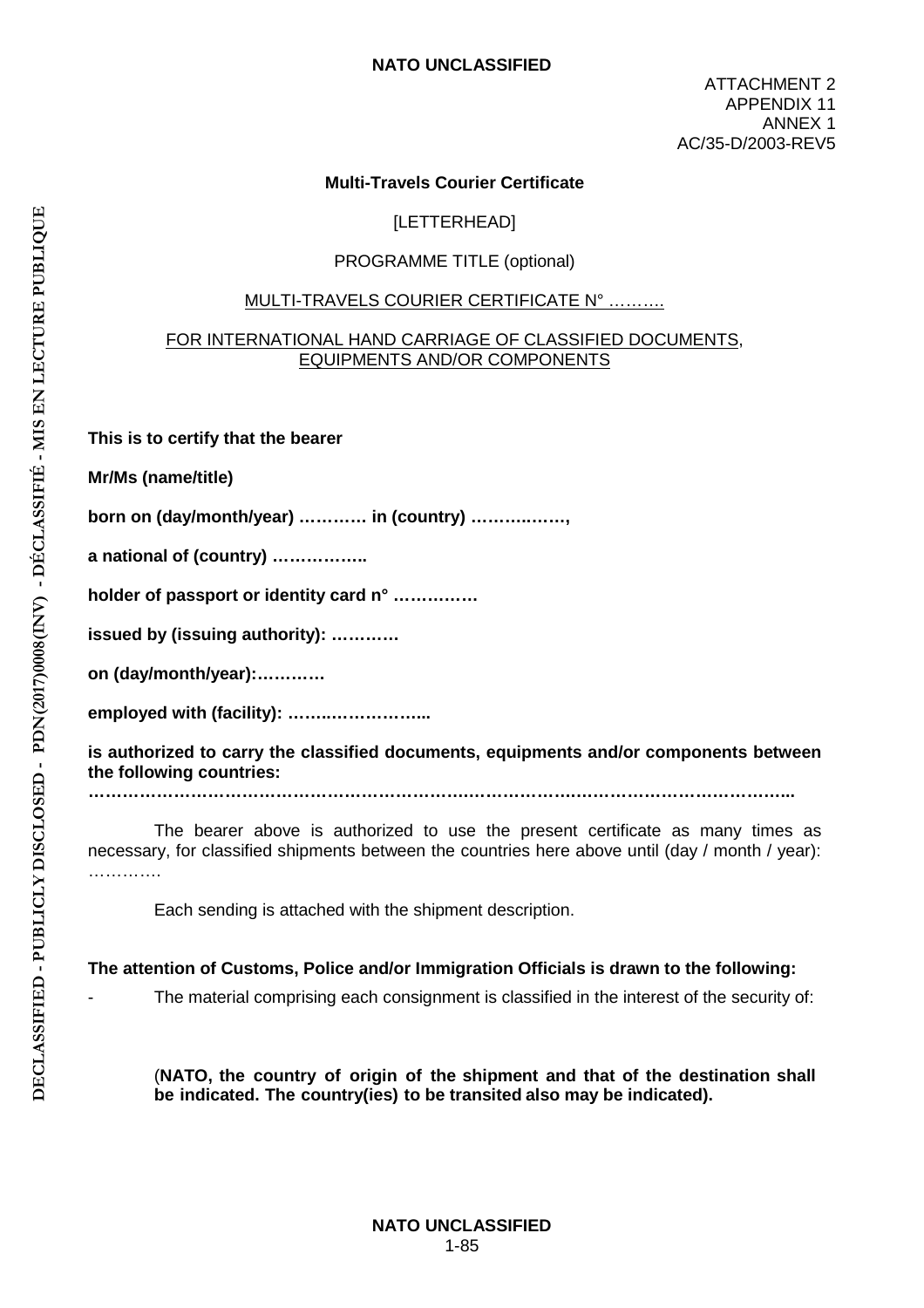- It is requested that the consignment will not be inspected by other than properly authorized persons or those having special permission.
- If an inspection is deemed necessary, it is requested that it be carried out in an area out of sight of persons who do not belong to the service and, in the presence of the courier.

It is requested that the package, if opened for inspection, be marked after re-closing, to show evidence of the opening by sealing and signing it and by annotating the shipping documents (if any) that the consignment has been opened.

Customs, Police and/or Immigration Officials of countries to be transited, entered or exited are requested to give assistance, if necessary, to ensure successful and secure delivery of the consignment.

Instructions for the Courier (Attachment 1 of this Appendix) are also applicable.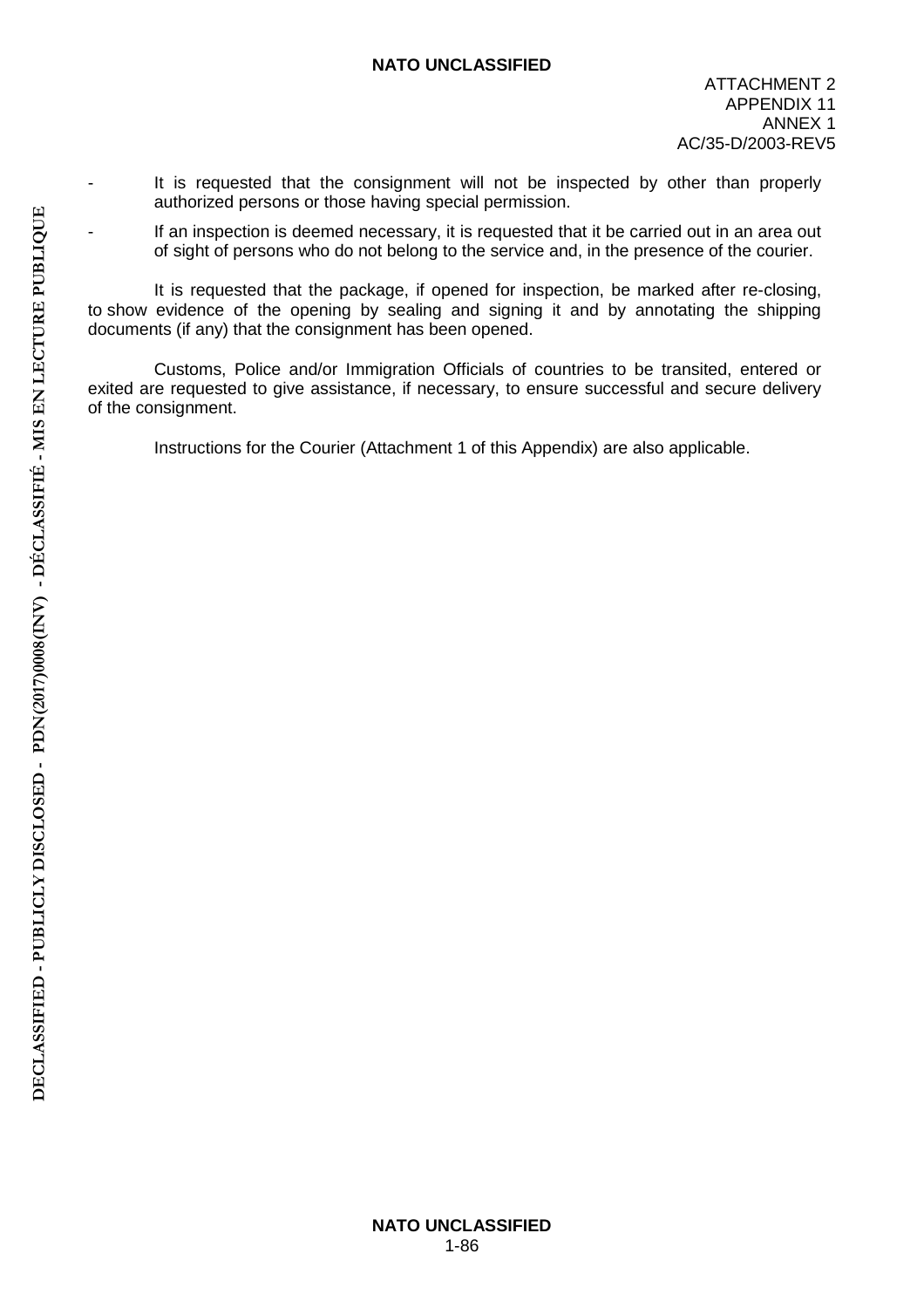#### Attachment to multi-travels courier certificate No:........................

## **Description of consignment nr: ……..**

Transport from (**day/month/year**): …………… to (**day/month/year**): ……………

Bearer (name): ……………………………………………

| Itinerary: from (originating country)  to (destination country) |  |
|-----------------------------------------------------------------|--|
|                                                                 |  |
|                                                                 |  |

References of receipt or inventory list:

Description of the consignment (number of package, dimensions and, if needed, weight of each package):

Officials you may contact to request assistance

| Signature of the consignor's security officer | Signature of the NSA/DSA         |
|-----------------------------------------------|----------------------------------|
|                                               |                                  |
| <b>Facility stamp</b>                         | Official stamp or NSA/DSA's seal |
|                                               |                                  |

### **Note to be signed on completion of each journey:**

I declare in good faith that, during the journey covered by this "shipment consignment", I am not aware of any occurrence or action, by myself or by others, that could have resulted in the compromise of the consignment.

Courier's signature: …………………………..

Witnessed by (name and signature of consignor's security officer): .................................

Date of return of the "shipment consignment" (day/month/year): ...............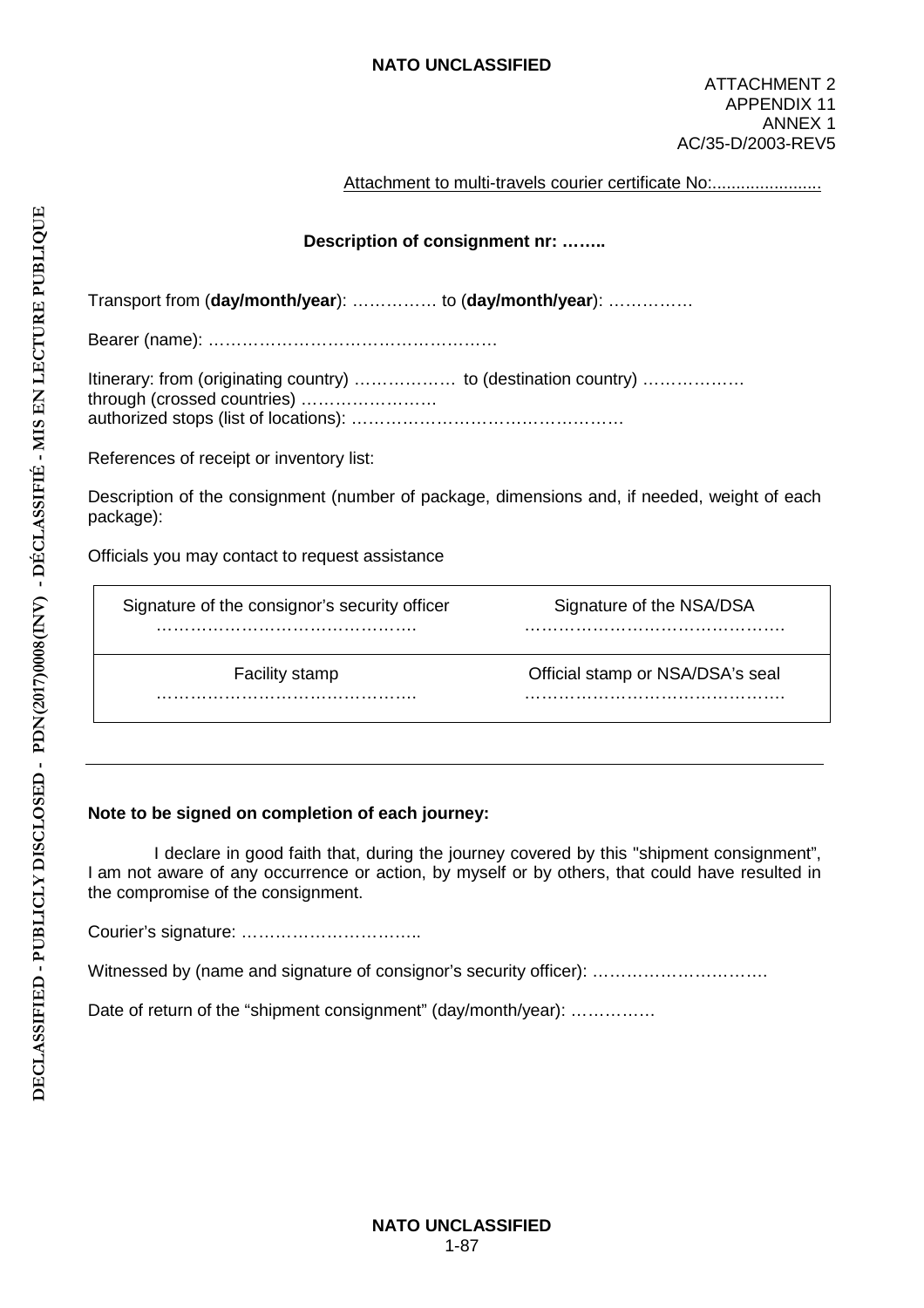### **INTERNATIONAL TRANSPORTATION PLAN**

[LETTERHEAD]

#### **TRANSPORTATION PLAN FOR THE MOVEMENT OF CLASSIFIED CONSIGNMENTS (INSERT NAME OF PROGRAMME OR PROJECT)**

#### 1. **INTRODUCTION**

This transportation plan lists the procedures for the movement of classified (**insert Programme/Project/Contract name**) consignments between (**insert Programme Participants**).

#### 2. **DESCRIPTION OF CLASSIFIED CONSIGNMENT**

Provide a general description of the consignment to be moved. If necessary, a detailed, descriptive listing of items to be moved under this plan, including military nomenclature, may be appended to this plan as an annex. Include in this section a brief description as to where and under what circumstances transfer of custody will occur.

#### 3. **IDENTIFICATION OF AUTHORISED PARTICIPATING GOVERNMENT REPRESENTATIVES**

This Section should identify by name, title and organisation, the authorised representatives of each Programme/Project participant who will receipt for and assume security responsibility for the classified consignment. Mailing addresses, telephone numbers, fax numbers and network addresses should be listed for each country's representatives.

### 4. **DELIVERY POINTS**

- (a) Identify the delivery points for each participant (e.g., ports, railheads, airports, etc.) and how transfer is to be effected;
- (b) describe the security arrangements that are required while the consignment is located at the delivery points; and
- (c) specify any additional security arrangements, which may be required due to the unique nature of the movement or of a delivery point (e.g., an airport freight terminal or port receiving station).

### **5. IDENTIFICATION OF CARRIERS**

Identify the commercial carriers, freight forwarders and transportation agents, where appropriate, that might be involved to include the level of security clearance and storage capability.

### **6. STORAGE/PROCESSING FACILITIES AND TRANSFER POINTS**

- (a) List, by participants, the storage or processing facilities and transfer points that will be used; and
- (b) describe specific security arrangements necessary to ensure the protection of the classified consignment while it is located at the storage / processing facility or transfer point.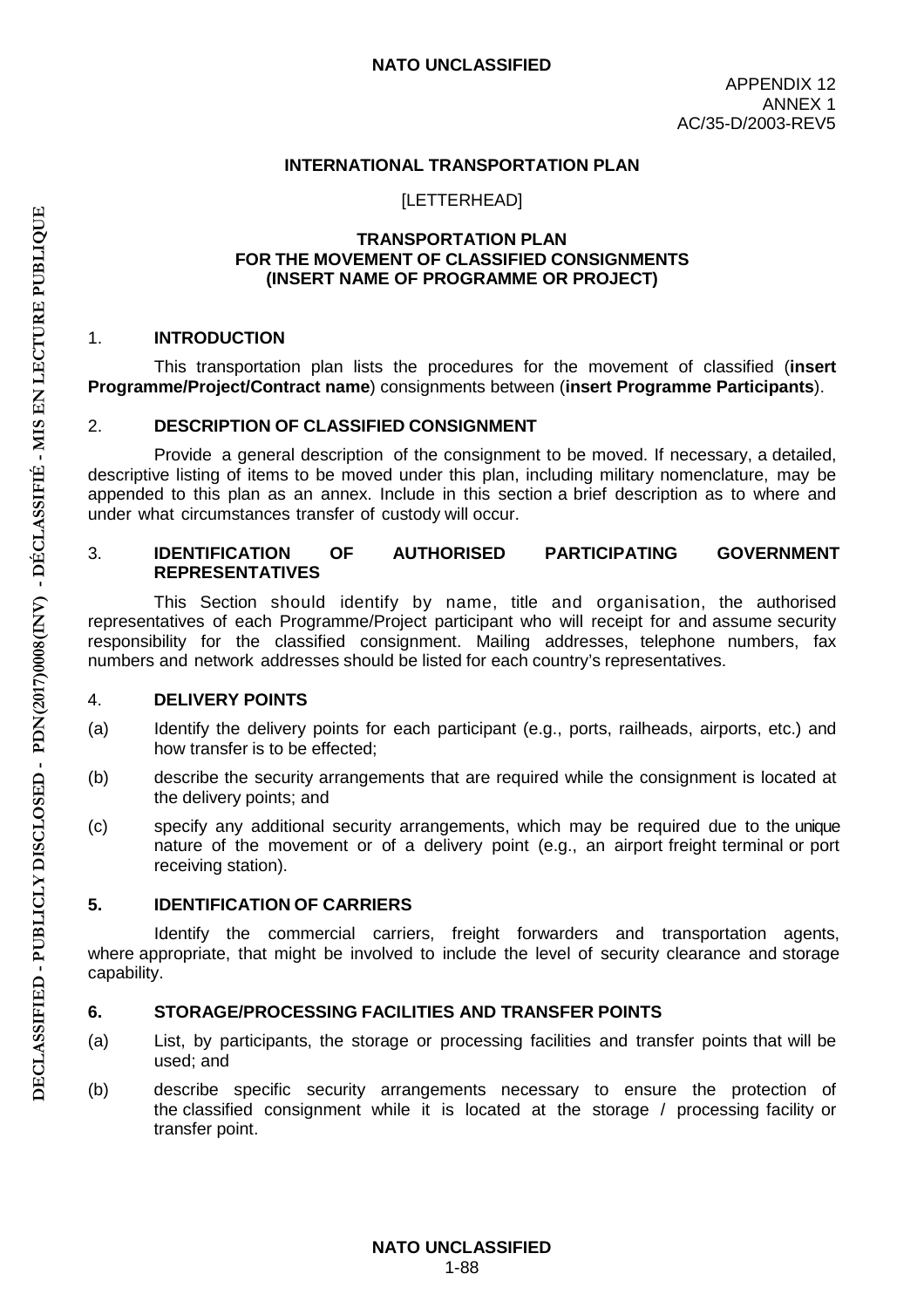## **7. ROUTES**

Specify in this section the routes for movements of the classified consignments under the plan. This should include each segment of the route from the initial point of movement to the ultimate destination including all border crossing. Routes should be detailed for each participant in the logical sequence of the shipment from point to point. If overnight stops are required, security arrangements for each stopping point should be specified. Contingency stop-over locations should also be identified as necessary.

## **8. PORT SECURITY AND CUSTOMS OFFICIALS**

In this section, identify arrangements for dealing with customs and port security officials of each participant. The facility must verify that the courier has been provided with the necessary documentation and is aware of the rules necessary to comply with customs and security requirements. Prior co-ordination with customs and port security agencies may be required so that the Project/Programme movements will be recognised.

Procedures for handling custom searches and points of contact for verification of movements at the initial despatch points should also be included here.

## **9. COURIERS**

When couriers are to be used, relevant provisions specified in Appendix 10 and 11 apply.

## **10. RECIPIENT RESPONSIBILITIES**

Describe the responsibilities of each recipient to inventory the movement and to examine all documentation upon receipt of the movement and:

- (a) notify the dispatcher of any deviation in routes or methods prescribed by this plan;
- (b) notify the dispatcher of any discrepancies in the documentation or shortages in the shipment; and
- (c) clearly state the requirement for recipients to promptly advise the NSA/DSA of the dispatcher of any known or suspected compromise of classified consignment or any other exigencies which may place the movement in jeopardy.

## **11. DETAILS OF CLASSIFIED MOVEMENTS**

This section should include the following items:

- (a) identification of dispatch assembly points;
- (b) packaging requirements that conform to the national security rules of the Project/Programme participants. The requirements for dispatch documents seals, receipts, and storage and security containers should be explained. Any unique requirement of the Projects/Programme participants should also be stated; documentation required for the dispatch points;
- (c) courier authorisation documentation and travel arrangements;
- (d) procedures for locking, sealing, verifying and loading consignments. Describe procedures at the loading points, to include tally records, surveillance responsibilities and witnessing of the counting and loading arrangements;
- (e) procedures for accessibility by courier to the shipment en route;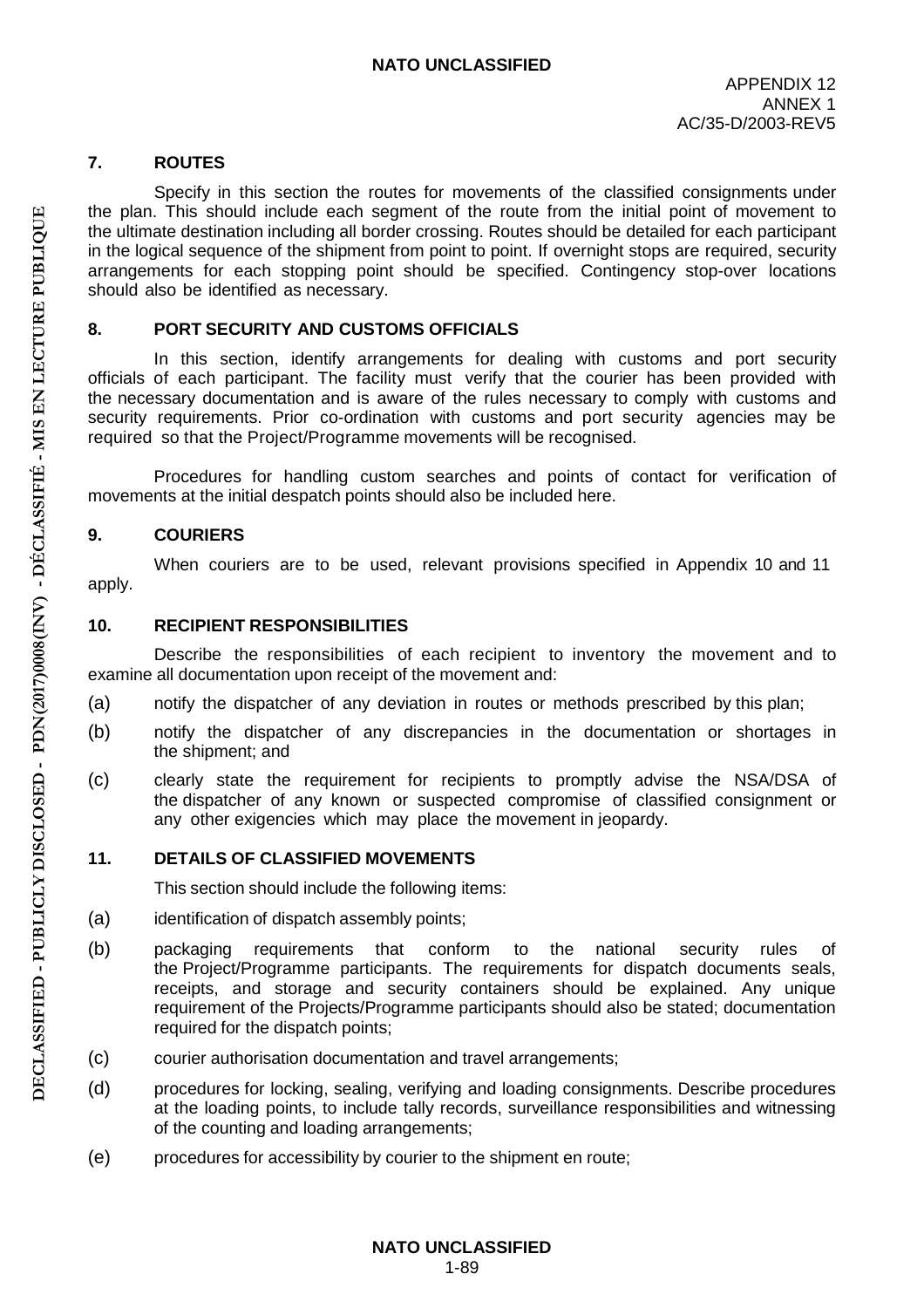- (f) procedures for unloading at destination, to include identification of recipients and procedures for change of custody, and receipt arrangements;
- (g) emergency communication procedures. List appropriate telephone numbers and points of contact for notification in the event of emergency; and
- (h) procedures for identifying each consignment and for providing details of each consignment (see Attachments); the notification should be transmitted no less than six working days prior to the movement of the classified consignment.

## **12. RETURN OF CLASSIFIED MATERIAL**

This section should identify requirements for return of classified material to the manufacturer or sending country (e.g., warranty, repair, test and evaluation, etc.).

- (a) Samples of these forms should be included, as appropriate, as enclosures to the plan as necessary.
	- (1) packing list;
	- (2) classified material receipts;
	- (3) bills of lading;
	- (4) export declaration;
	- (5) waybills;
	- (6) other nationally-required forms.
- (b) NSAs/DSAs reserve their right to add additional measures in the course of establishing the Transportation Plan if required.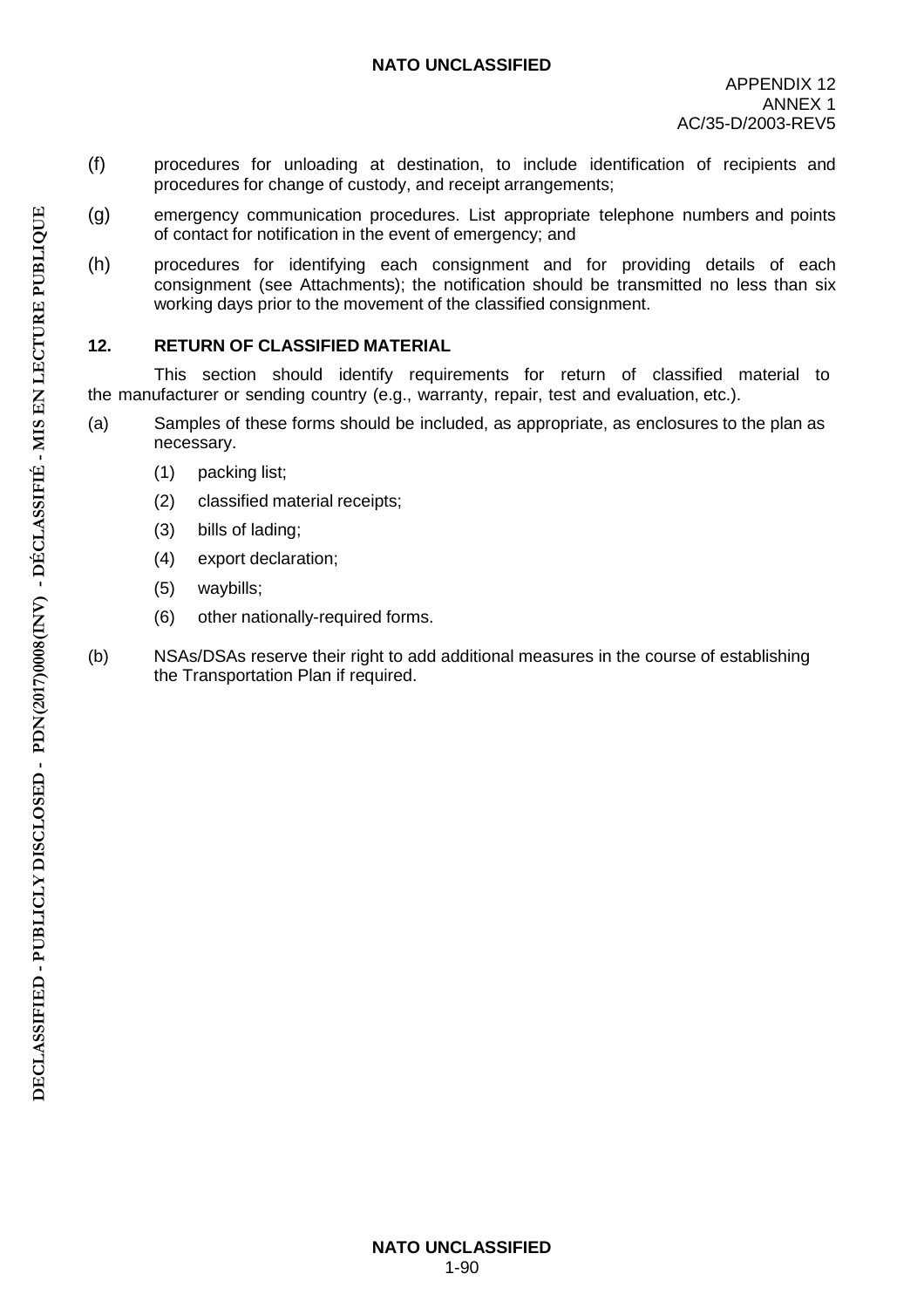### **NOTICE OF CLASSIFIED CONSIGNMENT**

#### **NOTICE OF** (INSERT PROGRAMME/PROJECT NAME)

## **CONSIGNMENT APPROVED TRANSPORTATION PLAN REFERENCE No.** (INSERT REFERENCE)

### **REPLY BEFORE:** (insert date)

- 1. Consignor / consignee: (include the name, telephone number and address of the person(s) responsible for the consignment at both locations).
- 2. Government Designated Personnel: (include name, telephone number and address of releasing and receiving authorised representatives, as applicable).
- 3. Description of consignment:
	- (a) contract or Tender Number;
	- (b) export licence or other applicable export authorisation citation;
	- (c) consignment description: (describe items to be shipped and their classification);
	- (d) package description:
		- type of package (wood, cardboard, metal, etc.);
		- number of packages;
		- number of enclosed classified items in each package;
			- package dimensions/weight:
			- (include length, width, height and weight);
	- (e) indicate if package contains any hazardous material.

### 4. Routing of consignment:

- (a) date / time of departure;
- (b) date / estimated time of arrival;
- (c) routes to be used between point of origin, point of export, point of import and ultimate destination: (identify specific transfer points; use codes that appear in transportation plan, if applicable);
- (d) method of transport for each portion of the shipment: (include names and addresses of all carriers and flight, rail or ship numbers, as applicable);
- (e) freight forwarders /transportation agents to be used: (include name, telephone number, address of companies if not specified in transportation plan);

#### (Note: *Consignor must re-verify clearance and safeguarding capability of these entities prior to releasing shipments***);**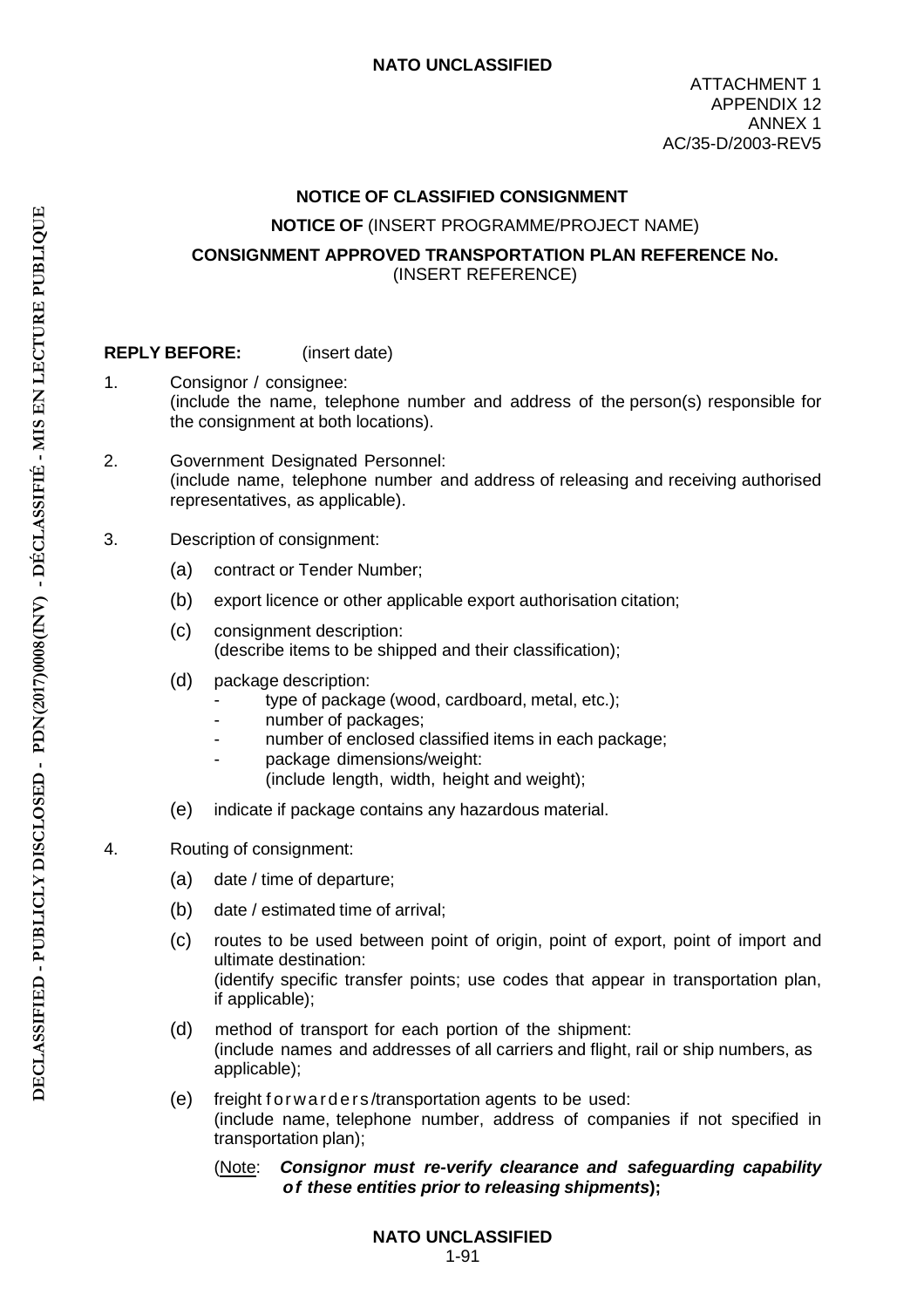- (f) customs or port security contacts: (list names and telephone numbers, if different from approved transportation plan procedures).
- 5. Name(s) and identification of authorised courier.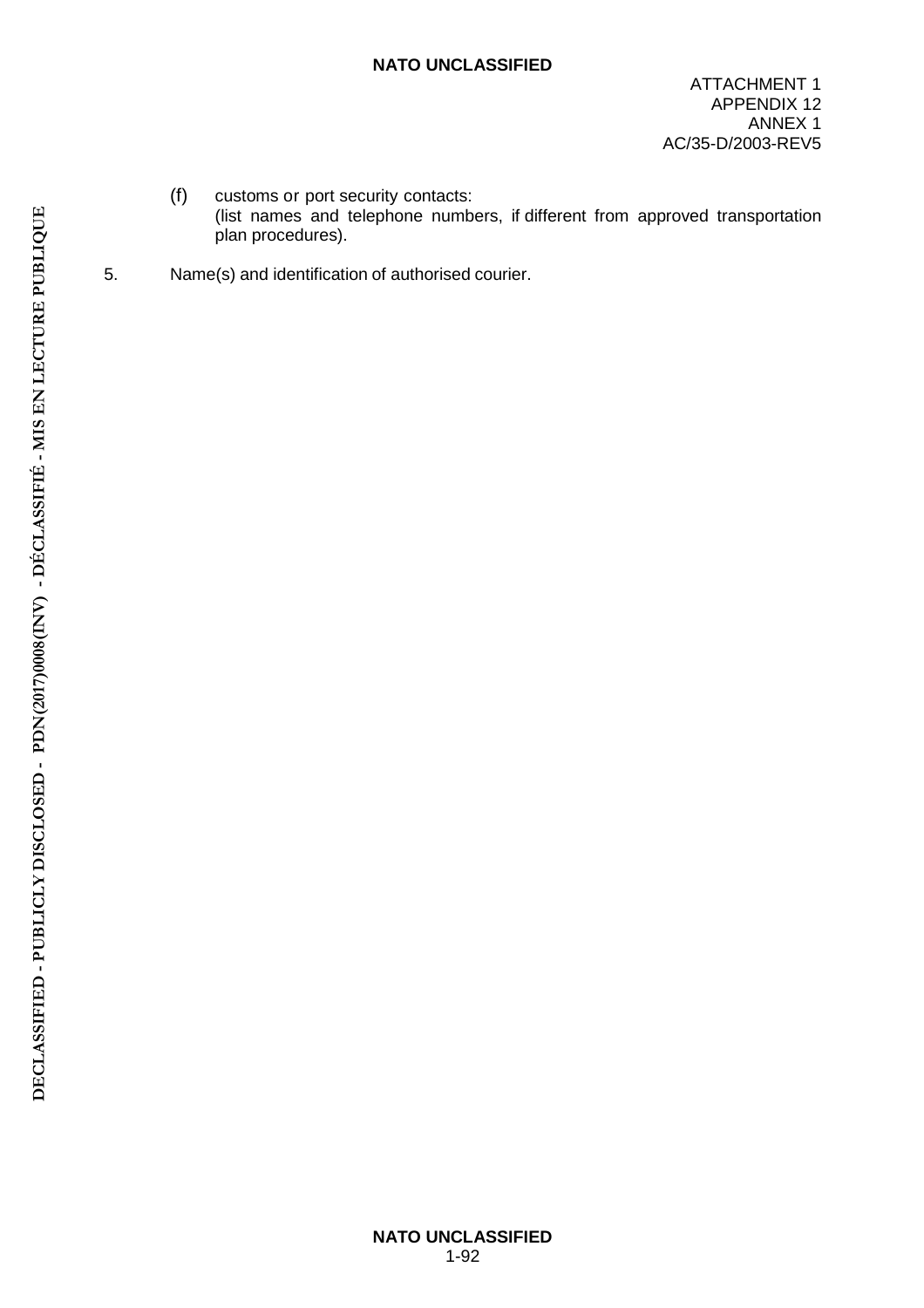# **AUTHORISATION FOR SECURITY GUARDS**

| Valid until ……………………………………………………………………………………………               |
|---------------------------------------------------------------|
| This is to certify that Mr./Ms.    …………………………………………………………………… |
|                                                               |
|                                                               |

holder of Passport No. ………………………… is authorised to act as security guard on the journey detailed below for transportation by:

- air\*
- rail\*
- road\*
- sea\*

of a classified consignment relating to the work carried out by the above-mentioned firm/ establishment in the interests of the **North Atlantic Treaty Organisation**.

### **ITINERARY**

From … ……………………… To … ……………………… Approximate Date ………………

Stamp of Firm/Establishment Signature of Authorising Official

Stamp of Government Agency Signature of Authorising Official

Delete as applicable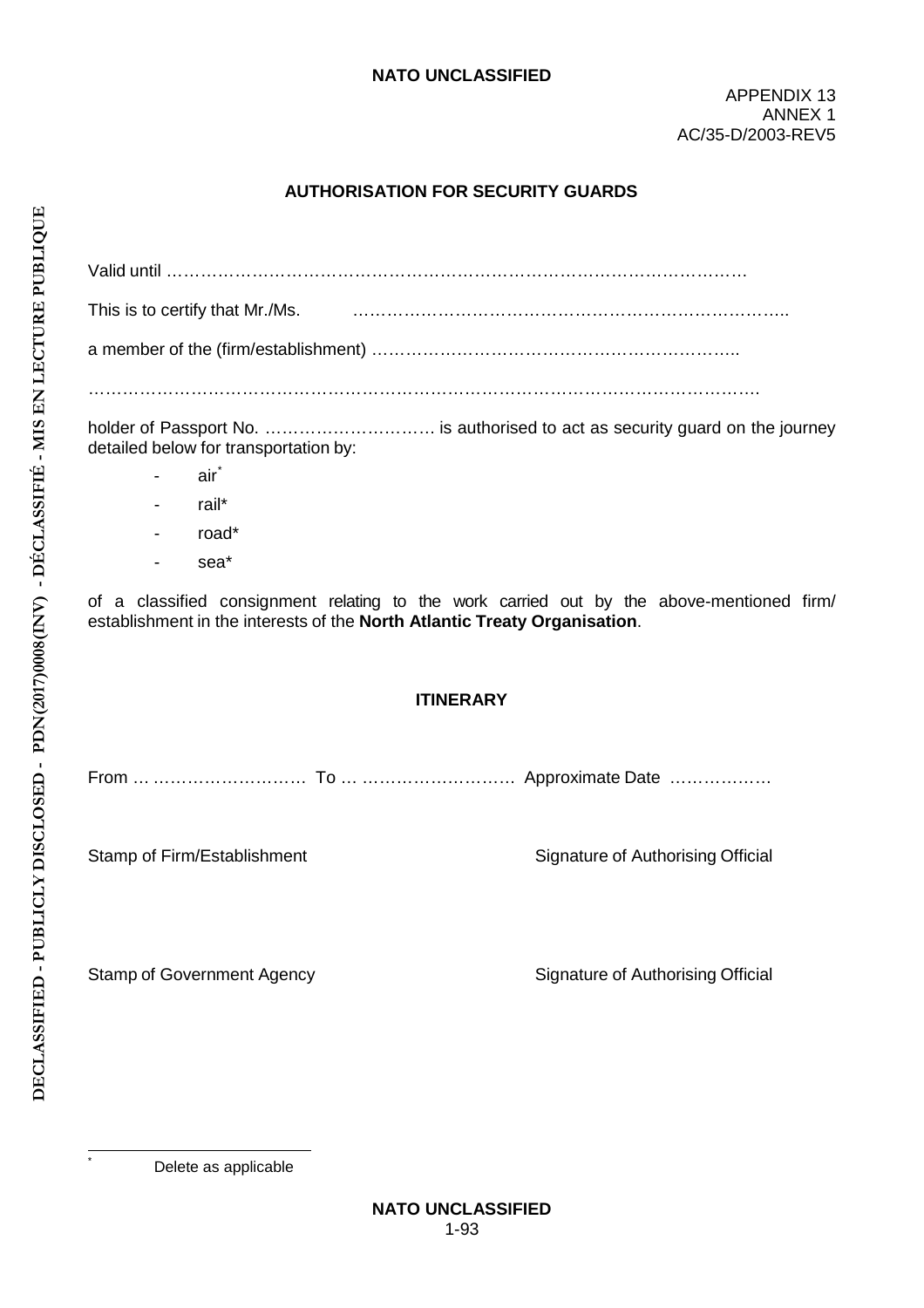## **NATO PERSONNEL SECURITY CLEARANCE CERTIFICATE (PSCC)**

1. Certification is hereby given that:

Full Name:

...................................................................................................................................................

Date and Place of Birth:

...................................................................................................................................................

has been granted a personnel security clearance by the Government of:

...................................................................................................................................................

in accordance with current NATO regulations, including the Security Annex to C-M(64)39 in the case of ATOMAL information, and is, therefore, declared suitable to be entrusted with information classified up to and including $^{\rm 1}$ :

................................................................................................................................................... ...................................................................................................................................................

- 2. The validity of this certificate will expire not later than<sup>2</sup>:
- ..................................................................…………………………………………………..……....

Signed:

Title: Official government stamp

Date of Issue:

Contact details of the issuing authority (Phone, e-mail, fax): ..................................................................…………………………………………………..……....

<sup>1</sup> Insert, as appropriate, one or more of the following:

- (a) COSMIC TOP SECRET
- (b) NATO SECRET
- (c) NATO CONFIDENTIAL
- (d) COSMIC TOP SECRET ATOMAL
- (e) NATO SECRET ATOMAL
- (f) NATO CONFIDENTIAL ATOMAL
- <sup>2.</sup> The date of expiry shall conform with the provisions of paragraph 18 of the Directive on Personnel Security.
- $(*)$  The marking is not part of the template.